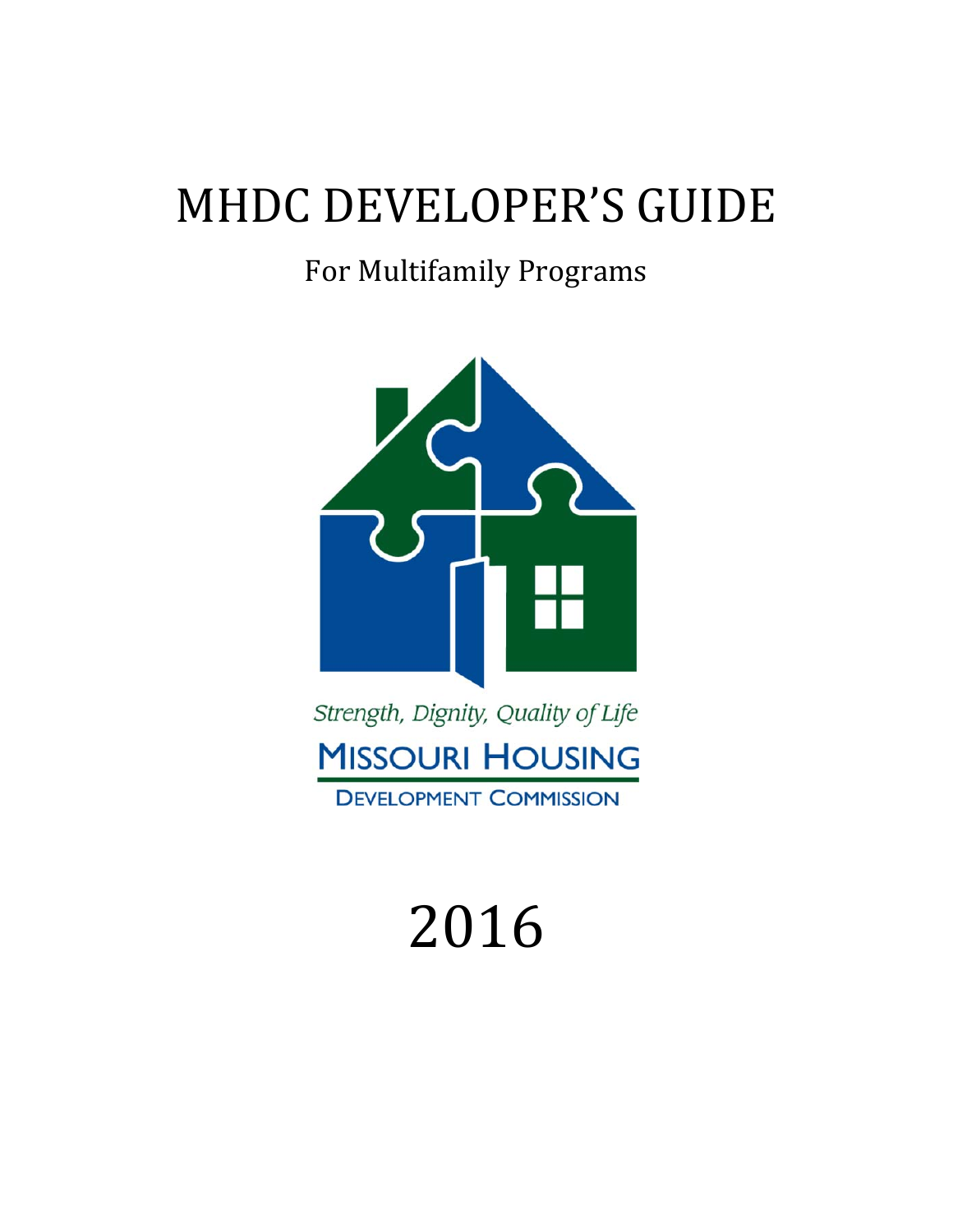## **Table of Contents**

| Service-Enriched Housing Priority (eligible for 30% boost in eligible basis) 15 |  |
|---------------------------------------------------------------------------------|--|
|                                                                                 |  |
| Minority-Owned Business Enterprise ("MBE")/Women-Owned Business Enterprises     |  |
|                                                                                 |  |
|                                                                                 |  |
|                                                                                 |  |
|                                                                                 |  |
|                                                                                 |  |
| Transit Oriented Development (TOD) (eligible for 30% boost in eligible basis)21 |  |
|                                                                                 |  |
|                                                                                 |  |
|                                                                                 |  |
|                                                                                 |  |
|                                                                                 |  |
|                                                                                 |  |
|                                                                                 |  |
|                                                                                 |  |
|                                                                                 |  |
|                                                                                 |  |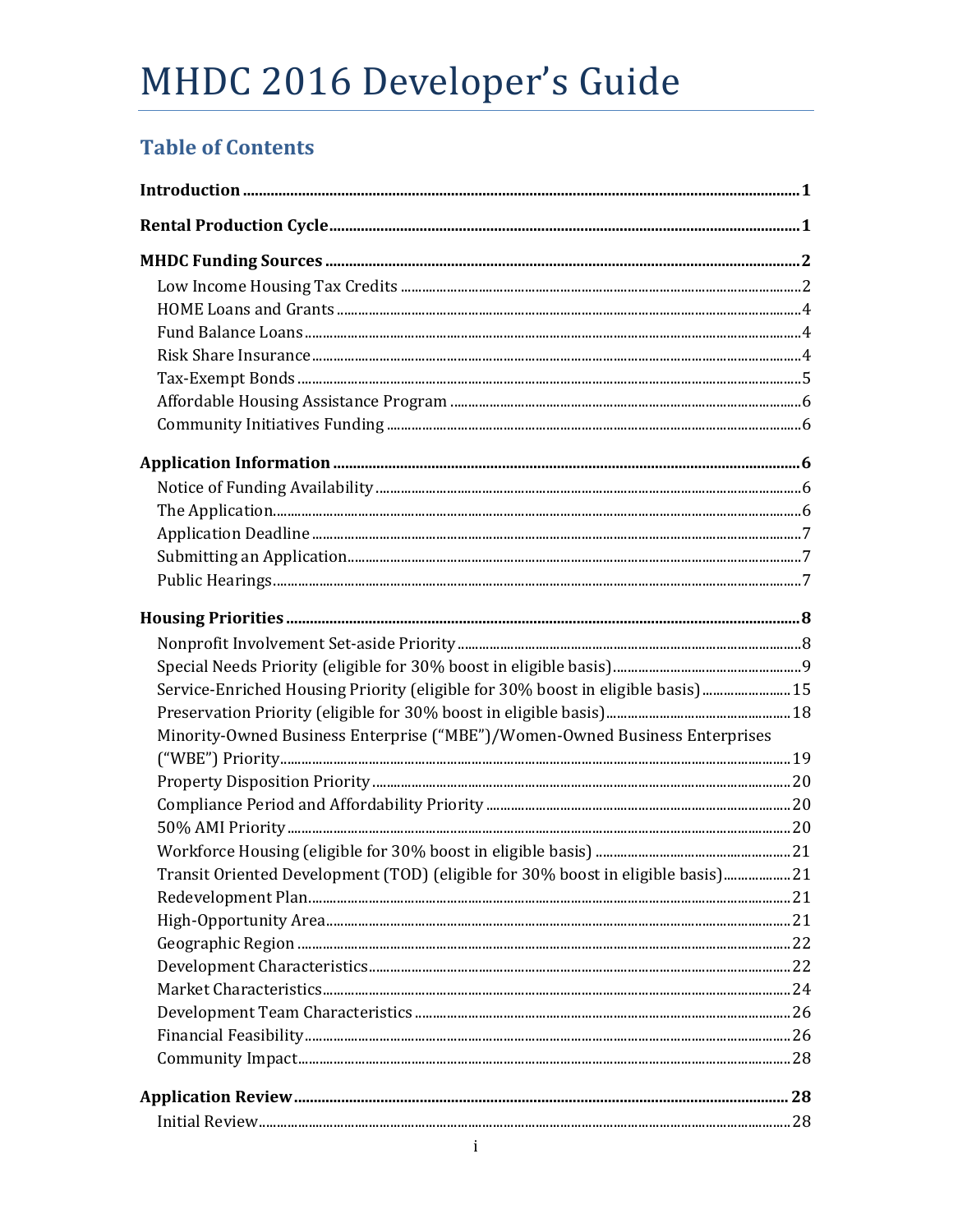| Amortization. |  |
|---------------|--|
|               |  |
|               |  |
|               |  |
|               |  |
|               |  |
|               |  |
|               |  |
|               |  |
|               |  |
|               |  |
|               |  |
|               |  |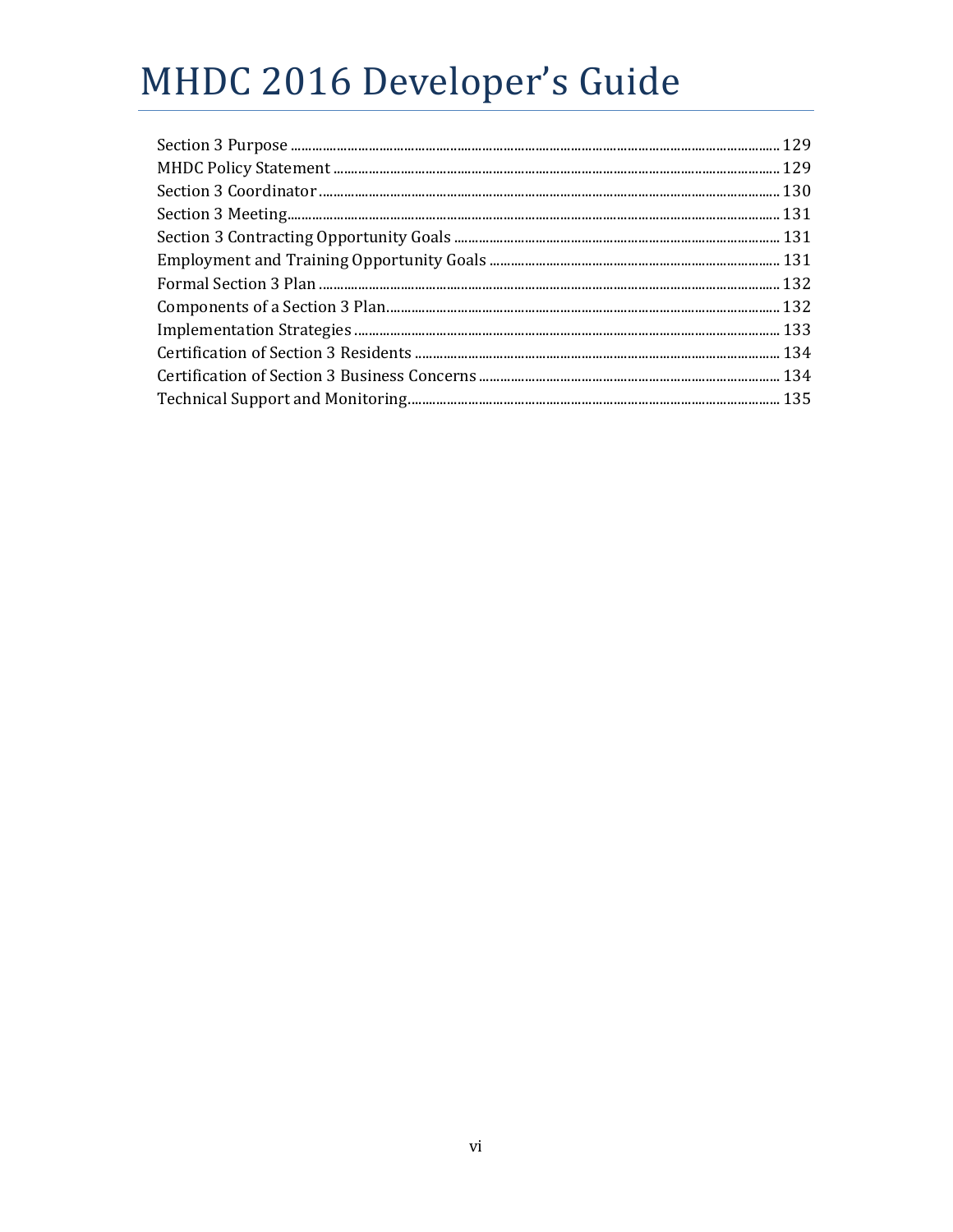## **Introduction**

This Developer's Guide to MHDC Multifamily Programs ("Developer's Guide") is a reference document for developers, owners, and all development team members. Missouri Housing Development Commission ("MHDC") staff has compiled general and administrative guidance on MHDC's multifamily programs throughout the application, reservation/commitment, construction loan closing, construction, carryover allocation, final allocation, permanent loan closing, and operational stages. The Developer's Guide is a complement to the Qualified Allocation Plan ("QAP") and may be updated from time-totime, at MHDC's discretion. Any term not defined herein shall have the definition given in the QAP.

MHDC's Rental Production Multifamily Programs encompass financing tools for the development of affordable housing which include federal low-income housing tax credit ("Federal LIHTC") and state low-income housing tax credits ("State LIHTC" and, collectively with the Federal LIHTC, "LIHTC"), HOME loan and grant funds, MHDC Fund Balance loans, and Risk Share Insurance coupled with tax exempt bonds. Developers may also utilize other MHDC programs such as the Affordable Housing Assistance Program and Missouri Housing Trust Fund for financing a development.

All MHDC forms or documents referenced in this Developer's Guide can be accessed at http://www.mhdc.com/rental\_production/index.htm. If you cannot find a form or document please contact the Director of Rental Production or Senior Underwriter.

## **Rental Production Cycle**

Rental Production Multifamily Programs follow an annual funding cycle which starts with the issuance of the OAP. The OAP sets forth the program guidelines concerning the application review and approval process and the reservation and allocation of LIHTC. Following public hearings, the QAP is presented to the Commission for approval with a Notice of Funding Availability ("NOFA") which establishes the approximate amount of funding available for each program and the deadline for applications for such funding.

Applications received prior to the NOFA deadline are reviewed according to Primary and Secondary thresholds and selection criteria, as described in the OAP. Staff invites comment on each application through the notification of public officials soon after application receipt. Public hearings are held in four locations throughout the state. Evaluation criteria, underwriting review, and site inspection are utilized by staff to formulate a list of recommended applications. The Commission then reviews and approves a final list of proposals for funding.

Following Commission approval, an underwriter is assigned to each development and a Conditional Reservation for financing is issued within eight weeks of Commission approval ("Conditional Reservation") to establish the documentation required and timeline to proceed toward Firm Commitment. During this time, developers submit environmental reviews, finalize plans and specifications/scopes of work, receive construction bids, and prepare due diligence for MHDC staff's review and approval. Developers are encouraged to complete the Firm Submission process as early as possible to minimize the effects of inclement winter weather on construction progress. MHDC staff establishes a deadline for Firm Submission to assure the approved funding is being utilized and accessed in an expeditious manner. The Underwriting, Legal, Architecture, Mortgage Credit, Asset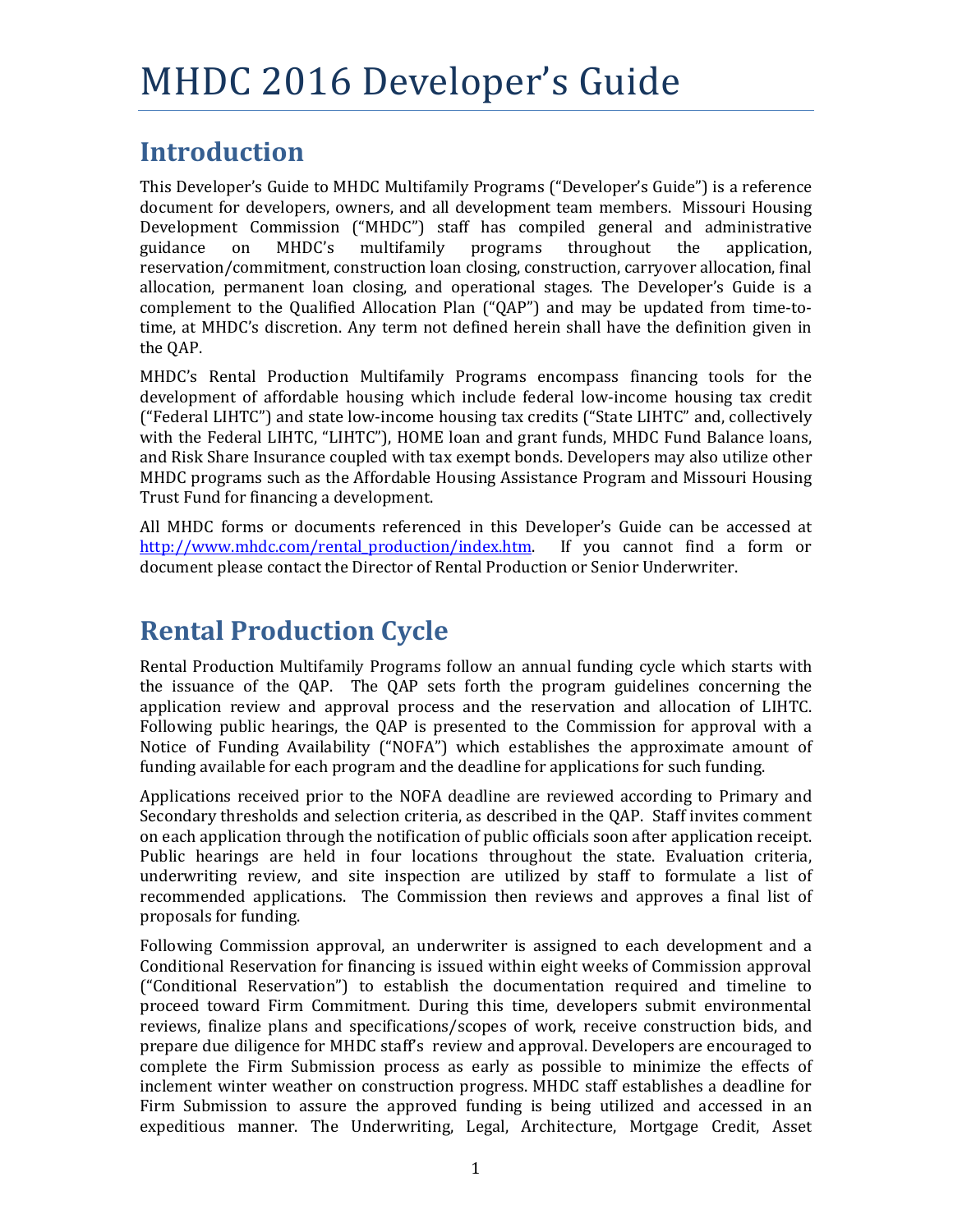Management, HOME, Community Initiatives and Tax Credit teams examine the information submitted with Firm Submission and consolidate comments and requirements. Once a development has demonstrated firm and appropriate budgets, supplied all required documentation, showed a readiness to proceed, and received approval from each reviewing department, the underwriter issues a Firm Commitment and, if 9% Credits were awarded to the development, the tax credit department issues a Carryover Allocation Agreement. Once the Firm Commitment is fully executed, the development can proceed to closing. Preclosing documentation is prepared and submitted by the development team. Upon the satisfaction of all MHDC closing requirements, the loan, tax credit, grant, and/or Risk Share Insurance documents, as applicable, are executed and the financing is closed.

During the construction phase, MHDC staff monitors construction progress through on-site reviews, the receipt of progress reports from developers, the receipt of architect field reports, and the processing of draw requests from developments receiving MHDC construction loan financing.

Developments receiving 9% Credits must complete certain steps to demonstrate progress and compliance with IRS-required deadlines. The Carryover Allocation process confirms the development continues to satisfy the requirements of Section 42 of the Internal Revenue Code ("Code") and can retain the reservation of 9% Credits. At the end of construction, all developments must file a cost certification with MHDC which certifies the actual costs of the development according to specific program guidelines. The certification is necessary to determine the final approved amounts of the Federal LIHTC, State LIHTC, and/or permanent MHDC financing. Developments with construction/permanent financing must submit final documentation to convert the loan from the construction phase to the permanent phase. Developments with a commitment for MHDC permanent-only financing must submit final documentation for approval and proceed to close on the permanent loan. Developments that received an allocation of tax credits must submit final documentation for approval to receive  $8609(s)$  and Missouri Eligibility Statement(s), if applicable.

As lease-up commences and the construction phase transitions to the operating phase, each development begins a relationship with MHDC Asset Management. Critical to the long-term viability of a development is its success in leasing and retaining residents and complying with the various restrictions imposed by each financing program. At this point in the development stage, the Rental Production teams pass the oversight of the development to the Asset Management teams.

## **MHDC Funding Sources**

### *Low Income Housing Tax Credits*

The State of Missouri allocates two sources of LIHTC, State and Federal. There are two types of State LIHTC and Federal LIHTC available in Missouri, the "9% Credit" and the "4% Credit." 

### 9% Credit

For purposes of this Developer's Guide and the OAP, the cumulative amount of both State and Federal 9% Credits MHDC can allocate for any calendar year shall be known as the "Annual 9% Credit Authority." Developments applying for an allocation under the Annual 9% Credit Authority receive what is commonly known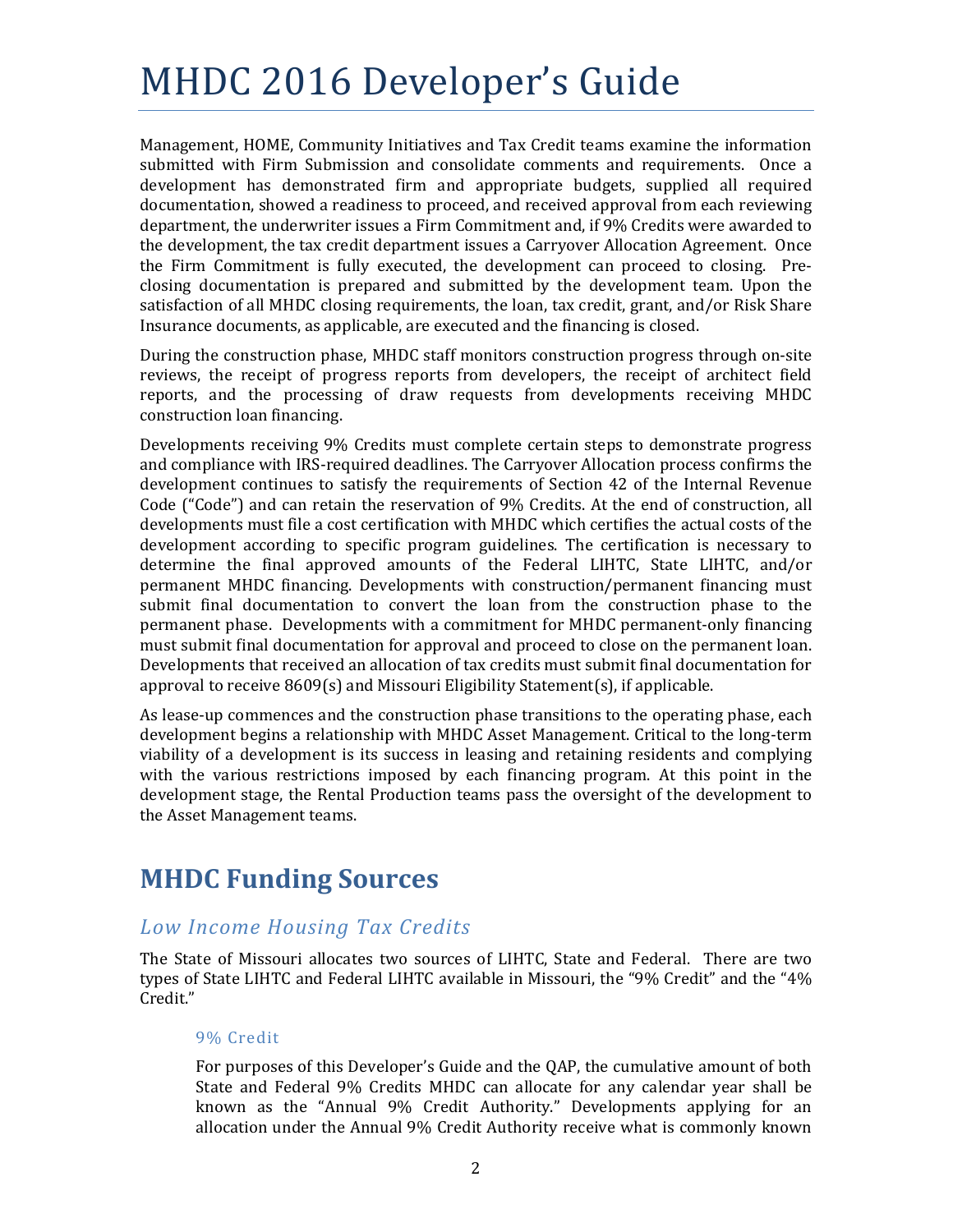as the  $9\%$  Credit. The  $9\%$  Credit includes any  $70\%$  present value credit and any 30% present value credit for qualified existing buildings which also will use the 70% present value credit.

The total amount of Federal 9% Credit available in any one year is specified by the Code in  $\S42(h)(3)(C)$ , and is known as the "State Housing Credit Ceiling." The State Housing Credit Ceiling is generally equal to the sum of the following:

i. Per Capita Credits. Calculated based on the state population and the per capita rate set by the IRS.

ii. Carry Forward Credits. Should MHDC be unable to allocate all allotted 9% Credits in any one year, the unused credits will be carried forward for allocation in the succeeding year.

iii. Returned Credits. Credits that are returned from developments that received an allocation in previous years may be made available for allocation in the year the credits are returned or the succeeding year if returned after September 30.

iv. National Pool Credits. If MHDC is able to allocate the entire amount of Federal 9% Credits available in any one year, Missouri may receive additional credits from the pool of credits returned by other states ("National Pool"), if available.

The State LIHTC was established by the State Tax Relief Act (§135.350 et seq. of Chapter 135 of the Missouri Revised Statutes) ("State Tax Relief Act") and provides that any development eligible for a Federal LIHTC allocation is eligible for a State LIHTC allocation. The amount of State LIHTC authorized for a development cannot exceed the Federal LIHTC amount and the amount of State LIHTC available in proportion to the Federal LIHTC available may be reduced by the state legislature, making any allocation subject to change in the authorizing statute. For any given development, MHDC, in its sole discretion, may choose not to allocate any State LIHTC or State LIHTC in an amount up to the imposed statutory limit, as it deems necessary for the financial feasibility of the development.

The anticipated amount of the Annual 9% Credit Authority for Missouri will be announced in the NOFA to precede the application round.

#### 4% Credit

Under  $\S42(h)(4)$  of the Code, developments financed with tax-exempt private activity bond volume cap ("Bond Developments") may be eligible to receive the "4% Credit." The 4% Credit includes the 30% present value credit for federally subsidized buildings that feature eligible basis financed by any obligation, the interest on which is exempt from federal tax and any 30% present value credit for the qualified existing buildings of Bond Developments.

While the NOFA does not establish a ceiling or annual authority for the Federal  $4\%$ Credit, the amount of State 4% Credits available for Bond Developments is currently capped at \$6 million per fiscal year. Consistent with the  $9\%$  Credit, the amount of State 4% Credits may be reduced by the state legislature, making any allocation subject to change in the authorizing statute. MHDC, in its sole discretion, may choose to allocate no State 4% Credits or State 4% Credits in an amount up to the imposed statutory limit, as it deems necessary for the financial feasibility of the development.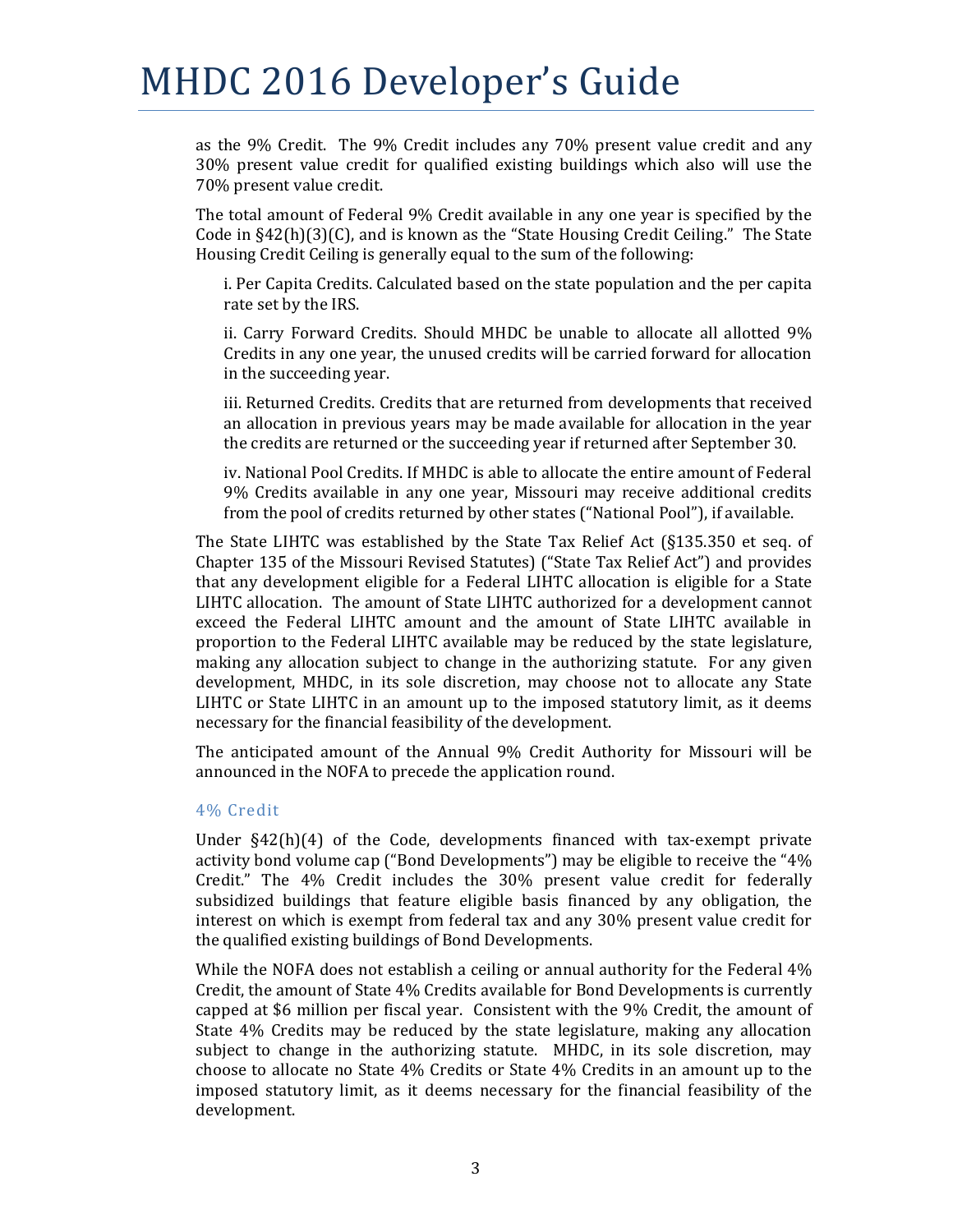### *HOME Loans and Grants*

Each year, MHDC receives an allocation of federally funded HOME Funds which provide a financing source for several eligible activities that increase the supply of affordable housing for low and very low income persons ("HOME Funds"). These activities include the acquisition and rehabilitation or new construction of rental housing. As HOME Administrator for the State of Missouri, MHDC uses a portion of its annual HOME Funds allocation to finance rental production at a very low interest rate, which results in rents that are affordable to low-income families.

The amount of HOME Funds available for financing each year will be reflected in the NOFA that accompanies the QAP.

HUD published a Final Rule in the Federal Register on July 24, 2013 to amend the HOME Program regulations. These amendments to the HOME regulations represent the most significant changes to the HOME Program in seventeen  $(17)$  years. The Final Rule will be enforced on all MHDC projects funded with HOME funds as required by law. Information on the new HOME Rule can be found at: https://www.onecpd.info/. Additional guidance is on the MHDC website. Please refer to MHDC's HOME Program Guide for additional information.

### *Fund Balance Loans*

MHDC, as part of its annual budgeting process, may allocate a portion of its Fund Balance to provide construction and permanent financing on tax credit developments ("Fund Balance"). The amount of Fund Balance available is determined annually and will be reflected in the NOFA that accompanies the OAP.

If Fund Balance is used as a loan, it must always be in a first position, have a minimum interest rate as reflected in the NOFA, and a  $1\%$  loan origination fee will be charged.

### *Risk Share Insurance*

Section  $542(c)$  of the Housing and Community Development Act of 1992 offers a partnership between the Department of Housing and Urban Development ("HUD") and Housing Finance Agencies ("HFAs") to provide affordable housing opportunities for the housing needs of various communities ("Risk Share Insurance"). This program provides new independent insurance authority that is not under the National Housing Act.

Under this program the HFA enters into a Risk-sharing Agreement with HUD by contracting to reimburse HUD for a portion of the loss from any defaults that occur while HUD insurance is in force.

There are three levels of HUD approvals for Risk-Sharing commitments (from HUD handbook 4590.01 Rev-1):

### Level I

Approval to originate, service, and dispose of multifamily mortgages where the HFA uses its own underwriting standards and loan terms and conditions, and assumes 50-90 percent of the risk (increments of 10 percent).

### Level II

Approval to originate, service, and dispose of multifamily mortgages where the HFA uses underwriting standards and loan terms and conditions approved by HUD.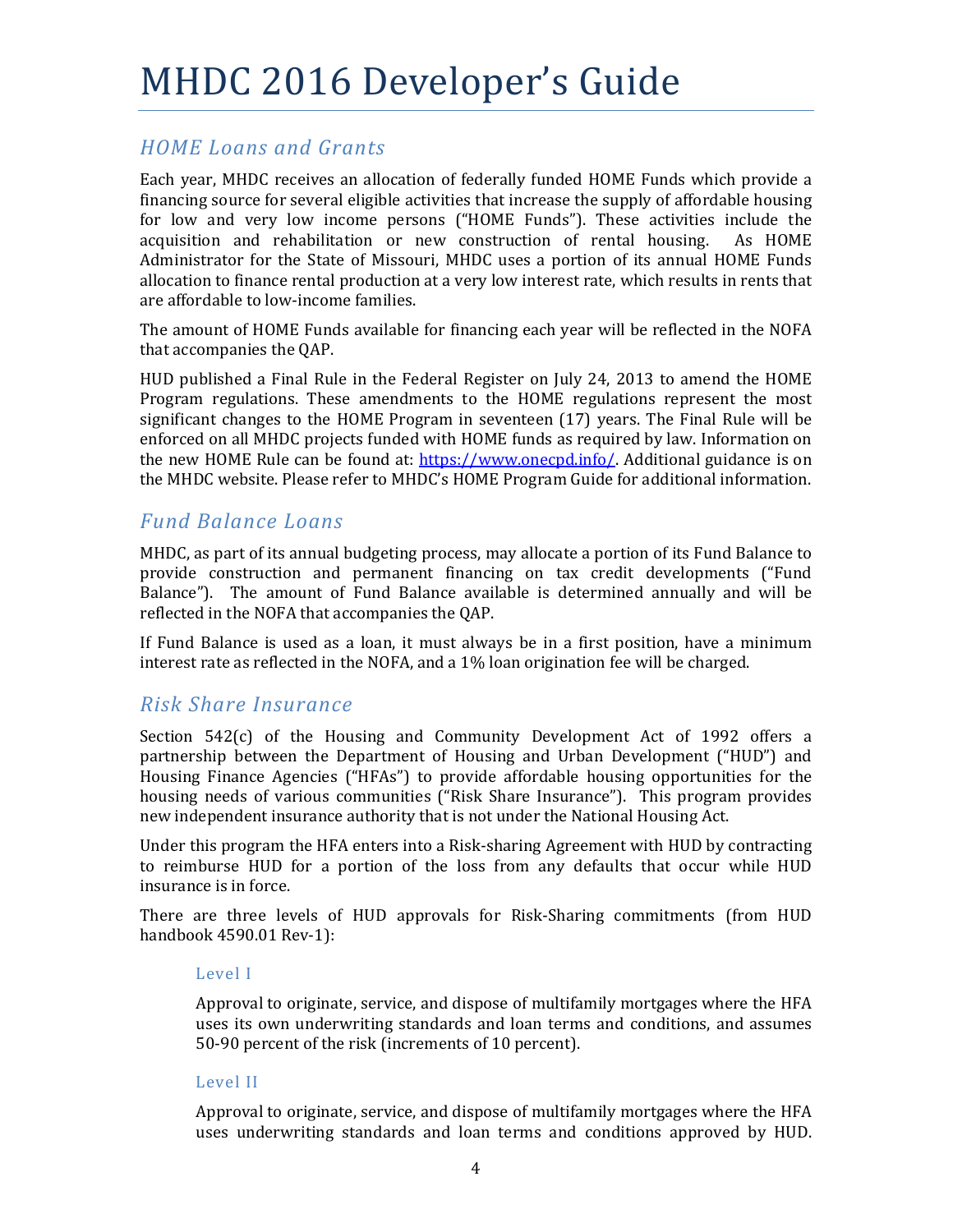There are two sub-levels under this level: one where the HFA assumes at least 25 percent of the risk, the other where the HFA assumes 10 percent or 25 percent, at the HFA's option, of the risk.

#### Combined Levels I/II

For HFAs that plan to use Level I and Level II processing, the underwriting standards and loan terms and conditions to be used on Level II loans must be approved by HUD, as described above.

MHDC has been approved by HUD at Level I with a  $50/50$  split of risk sharing for loss from any default. 

The Risk-Share Insurance program provides credit enhancement to development proposals in a timelier manner than the regular Federal Housing Administration ("FHA") multifamily insurance programs. MHDC provides this program to Bond Development proposals, upon request, on a case-by-case basis after a review is made to determine the proposal's long term financial viability, among other salient factors.

If Risk-Share Insurance is used, such loan must always be in the first position. MHDC will charge a  $1\%$  loan origination fee on the entire construction loan amount and another  $1\%$  for the permanent loan amount. An upfront annual  $\frac{1}{2}\%$  Mortgage Insurance Premium ("MIP") per twelve  $(12)$  months of construction is due at initial loan closing. A  $\frac{1}{2}\%$  MIP is due on the outstanding mortgage balance after conversion and continuing throughout the term of the loan.

### *Tax‐Exempt Bonds*

Under  $\S42(h)(4)$  of the Code, Bond Developments may be eligible to receive the  $4\%$  Credit. The development must have received an allocation of private activity bond cap pursuant to  $§146$  of the Code and principal payments on the bonds must be applied within a reasonable period to redeem the bonds. 4% Credits are allowed for that portion of a development's eligible basis financed with tax-exempt bonds. If 50% or more of a development's aggregate basis is so financed, the development is entitled to 4% Credits for up to the full amount of the qualified basis.

There is no minimum or maximum amount of Federal 4% Credits available each year. However, Bond Developments are required by the Code to apply through the Housing Credit Agency for an allocation of  $4\%$  Credits and for a determination the development satisfies the requirements of the QAP. Although the proposal does not have to compete for credits from the State Housing Credit Ceiling, applicants must submit an application during the posted NOFA period, are required by Section  $42(m)(1)(D)$  of the Code to satisfy the requirements for an allocation of Federal LIHTCs under the QAP, and are also subject to MHDC's compliance monitoring requirements.

MHDC staff will review the application, determine whether the development is eligible and meets the requirements of the QAP, and make an initial determination of the development's 4% Credit amount. At the close of the NOFA period, the Commission will approve the recommendation and ranking of successful applications for priority in the consideration for a private activity bond allocation by the Missouri Department of Economic Development ("DED").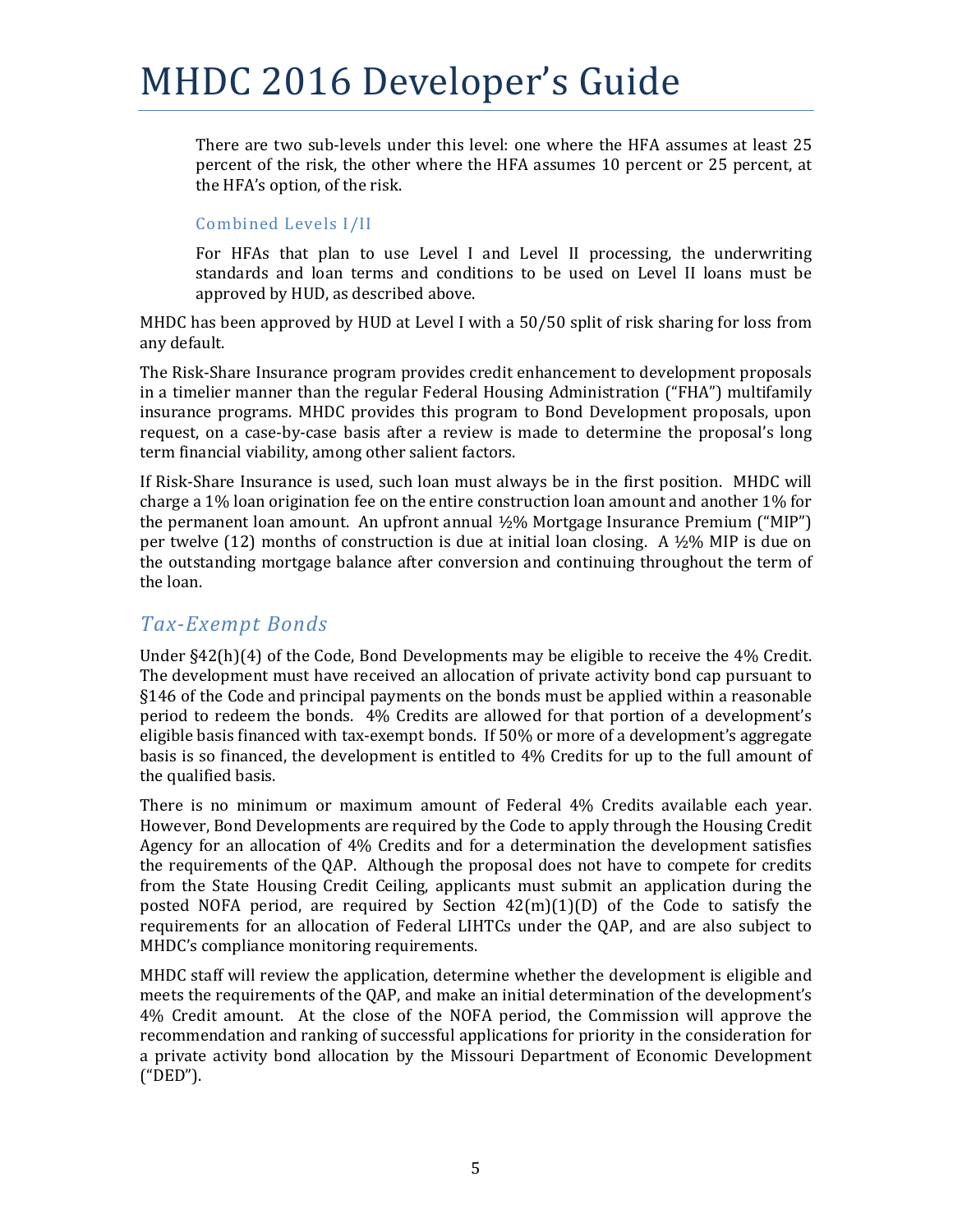## *Affordable Housing Assistance Program*

The Affordable Housing Assistance Program housing production tax credit ("AHAP Credit") is used as an incentive for Missouri businesses and/or individuals to participate in affordable housing production. This state tax credit is earned by an eligible donor for the donation of cash, equity, services, or real/personal property to a non-profit communitybased organization for the purpose of providing affordable housing assistance activities or market rate housing in distressed communities. The AHAP Credit is governed by Missouri Revised Statutes 32.105, 32.111, 32.112, 32.115, 32.120, and 32.125.

The AHAP Credit is a one-time credit that can be allocated to an eligible donor for up to  $55\%$ of the total value of an eligible donation. There are two types of  $A HAP$  tax credits:  $(1)$ Production credits for donations related to construction, rehabilitation, and rental assistance activities, and (2) Operating Assistance credits for donations that help fund the operating costs of the non-profit organization. The program offers \$10 million in Production credits and \$1 million in Operating Assistance credits annually. The amount of the credits available may be reduced by Legislative action.

### *Community Initiatives Funding*

The Community Initiatives Department is responsible for administering state and federal grant programs used for a variety of housing activities including, but not limited to, rental assistance, utility assistance, emergency assistance, operations, home repair and construction. Each program has its own unique eligibility criteria. For more information about how these programs can work collaboratively with affordable housing projects, please contact the Community Initiatives Manager.

## **Application Information**

This section explains the application process for MHDC funding, including MHDC's review process, application of underwriting standards, and priorities for funding. This section should be reviewed closely when considering or completing an application for funding.

### *Notice of Funding Availability*

There will be, at a minimum, one Notice of Funding Availability ("NOFA") for 2016. Any NOFA will indicate the funding types, funding amounts, and application deadlines for that particular round. The NOFA, the QAP, and this Developer's Guide describe and clarify the procedures, priorities and expectations for each application and applicant for MHDC funding. Should a question arise that cannot be answered by the NOFA, QAP, or Developer's Guide, please contact MHDC's Director of Rental Production or Senior Underwriter.

### *The Application*

An "Application" for purposes of this Developer's Guide and the NOFA is defined as: (1) an electronic application, (2) one tabbed, three-ring binder with all required exhibits and original signatures, where required,  $(3)$  digital media with electronic exhibits, and  $(4)$  the appropriate application fee. The MHDC FIN-125 will identify exhibits to be submitted in the three-ring binder and exhibits to be submitted digitally. Three-ring binder and digital media exhibit names must match the FIN-125 exhibit names.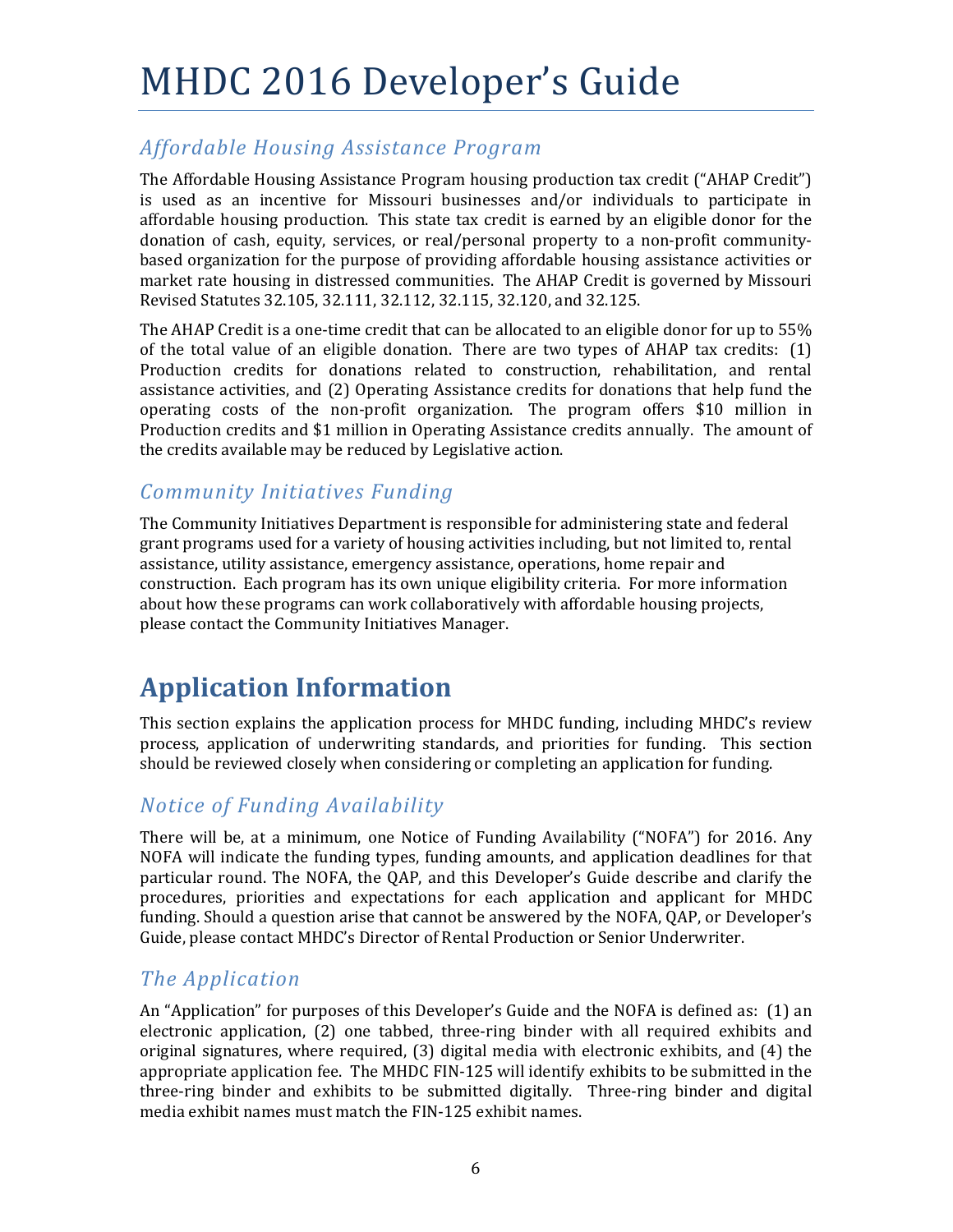Applicants requesting tax credits must indicate whether they are seeking the 9% Credit or the 4% Credit (for Bond Developments). MHDC reserves the right to consider any Application for  $4\%$  Credits for a potential allocation of 9% Credits if the proposal meets the requirements and competes successfully with other 9% Credit Applications in the evaluation process and also reserves the right to evaluate a 9% Credit Application for  $4\%$ Credits. If you wish to have a proposal considered for both 9% Credits and 4% Credits, you must provide complete and separate Applications for each credit type, structured appropriately  $("Dual Proposal").$  A Dual Proposal is essentially a submission of two Applications for the same site(s). MHDC will not accept more than one Application for any site(s) utilizing the same type of tax credit. For example, a  $9\%$  Credit family proposal and a  $9\%$  Credit elderly proposal for the same site(s) will not be considered. A 9% Credit elderly proposal and a 4% Credit family proposal (or vice versa) will be considered. If more than one Application is received for a site or a collection of sites utilizing the same type of credit, the first Application received will be accepted and any subsequent applications will be rejected. 

### *Application Deadline*

The Application deadline for 2016 Round 1 is September 4, 2015 and is subject to change should the NOFA need to be revised or modified. Round 2, if available, will be announced at a later date by issuance of a new NOFA. Applications received after the applicable deadline will not be considered, no exceptions will be made.

### *Submitting an Application*

The complete application and the required materials must be received at MHDC's Kansas City office located at 920 Main Street, Suite  $1400$ , Kansas City, MO 64105 by the applicable NOFA deadline. 

Due to the competitive nature of the funding programs, it is in the applicant's best interest to provide the most complete and accurate documentation possible. The Application gives staff a first impression of a proposed site. Poorly prepared Applications will not demonstrate a strong competitive proposal and may give staff reason to question the capacity or ability of the development team. Early submittals are encouraged but do not receive preferential treatment.

### *Public Hearings*

In compliance with program requirements, MHDC staff will send notification to the chief executive officer of the local jurisdiction, the state senator, and state representative for the district of the proposed development, and the executive director of the local public housing authority for all applications. Those notified will be given an opportunity to comment on the proposed development. MHDC staff will consider the comments and may contact the local jurisdiction for additional information.

MHDC staff will also publish a notice in a regional newspaper requesting public comment on each application. Public hearings will be held in St. Louis, Kansas City, Springfield, and Columbia to afford the public an opportunity to comment on proposed developments in a given region. Specific dates and times for such public hearings will be published in regional newspapers and on the MHDC website.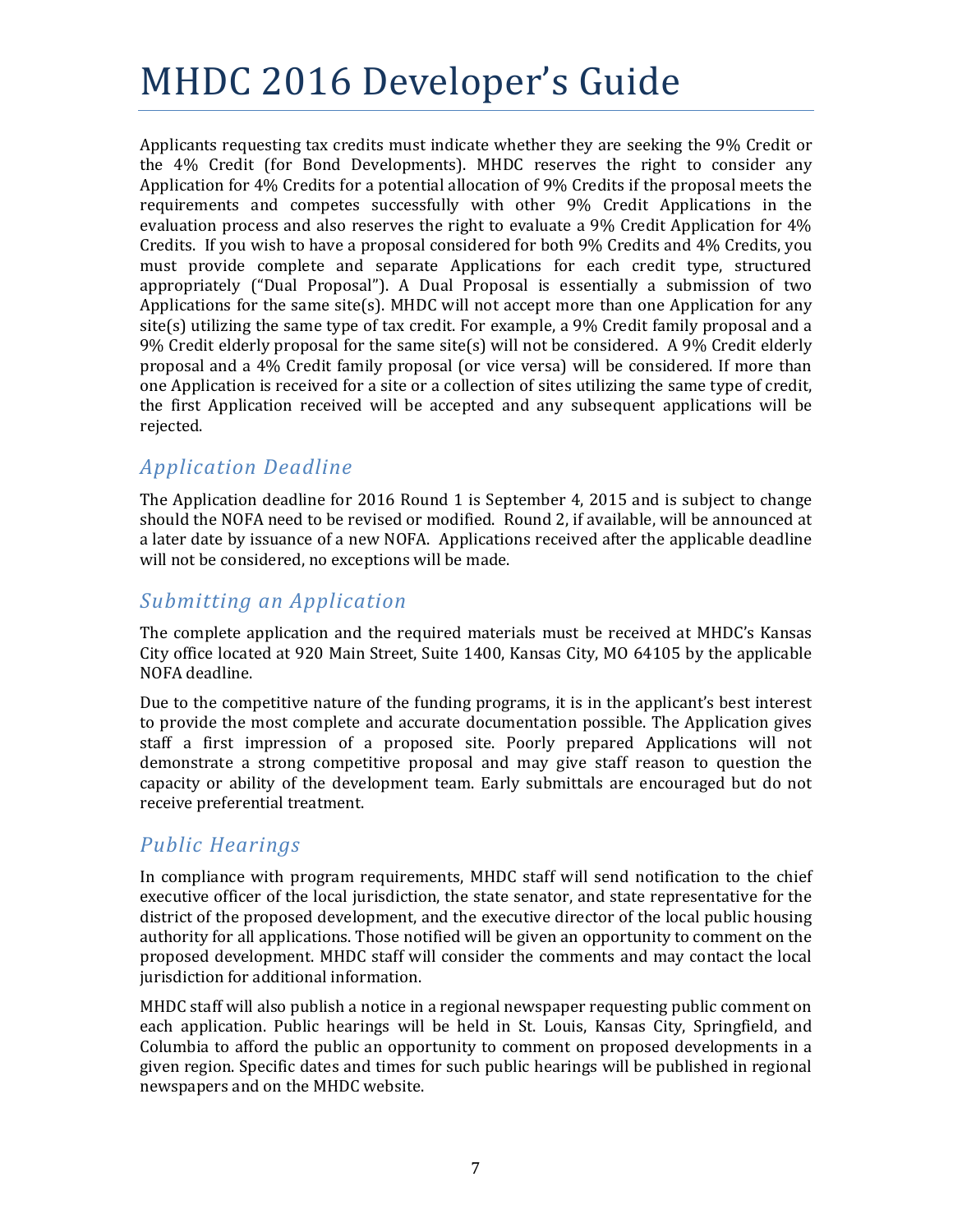To be included in the evaluation process, all communication from the public must be received no later than the date of the final public hearing.

## **Housing Priorities**

MHDC has created housing priorities to highlight and encourage the types of development that will best meet the Commission's mission. The priorities are not a substitute for the selection criteria and Applications that qualify for one or more of the priorities are not assured approval. Applications are reviewed as a complete package and all selection criteria and review stages are considered. Applications that meet one or more of the housing priorities will be given extra consideration and are encouraged, but qualifying for a housing priority cannot overcome other deficiencies in the Application, such as a weak market or poor feasibility.

Qualification for any of the housing priorities is at the sole discretion of MHDC. Submitting the proper documentation will qualify an Application for consideration for priority. However, the quality of that documentation will determine if the Application meets such housing priority.

Applications seeking a priority under one or more of the priorities listed below must still satisfy all other selection criteria and successfully compete against other Applications.

### *Nonprofit Involvement Set‐aside Priority*

Section  $42(h)(5)(A)$  of the Code states that not more than 90% of the State Housing Credit Ceiling can be allocated to developments that do not involve a qualified nonprofit organization. This is commonly known as the "nonprofit set-aside" and applies only to the 9% Credit. MHDC will give priority to Applications that involve a qualified nonprofit until the 10% requirement has been met ("LIHTC Nonprofit Priority"). At its discretion, MHDC may continue to give priority to proposals that involve qualified nonprofits after the 10% requirement has been met.

Section  $42(h)(5)(C)$  of the Code defines a qualified nonprofit organization as:

- 1. A  $501(c)(3)$  or  $(c)(4)$  nonprofit organization;
- 2. Having an expressed purpose of fostering low-income housing (this purpose must be expressed in the organization's articles of incorporation; if it is not, the Application will not be considered for this priority);
- 3. One that will own an interest in the development and materially participate in the development and operation of the development throughout the Compliance Period (material participation is defined in  $§469(h)$  of the Code as "involved in the operations of the activity on a basis which is regular, continuous and substantial."); and
- 4. Is not affiliated with, nor controlled by, a for-profit organization.

HOME regulations dictate that  $15\%$  of HOME Funds must be loaned or granted to qualified Community Housing Development Organizations ("CHDO") ("HOME Nonprofit Priority"; the LIHTC Nonprofit Priority and HOME Nonprofit Priority shall be referred to, collectively, as the "Nonprofit Priority"). Certain legal, organizational, and other requirements apply for a nonprofit organization to qualify for CHDO status (24 CFR Part 92.2). If the development is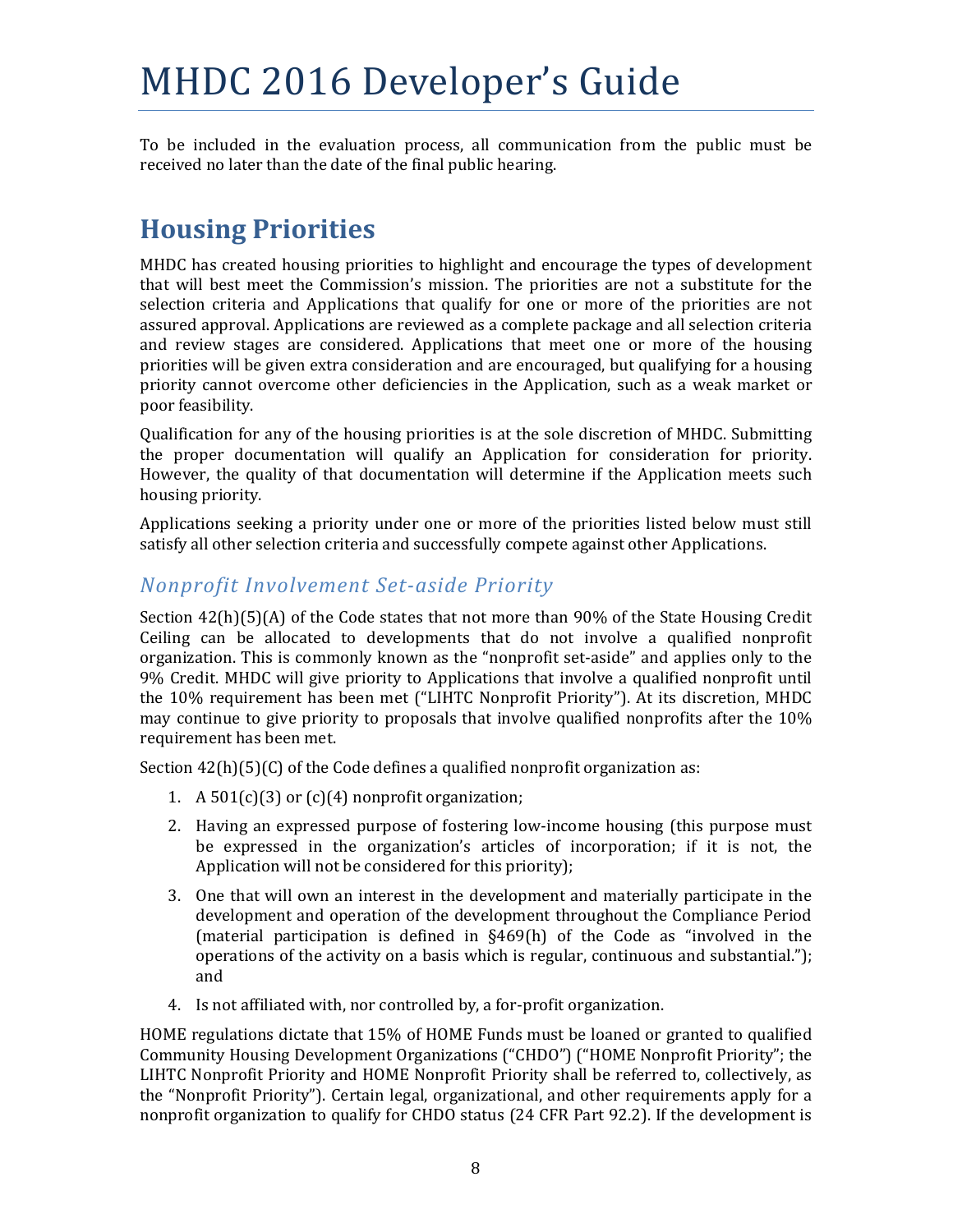seeking HOME Funds under the CHDO set-aside, the nonprofit entity must be the sole general partner (in the case of a limited partnership) or sole managing member (in the case of a limited liability company) of the ownership entity to qualify.

Developments wanting to be considered for the Nonprofit Priority must fully complete the applicable Application sections and the FIN 100 Addendum and provide the following items with the Application:

- 1. Nonprofit organization's Certificate of Incorporation;
- 2. Articles of Incorporation and By-Laws, including all amendments (must describe the organization's purpose of fostering low-income housing);
- 3. Missouri Certificate of Good Standing dated within thirty (30) days of the application due date. An official certificate may be obtained from the Missouri Secretary of State web site for a nominal fee. A screen print of the search screen indicating the status of an entity is not a certification and is not an acceptable demonstration of good standing;
- 4. IRS letter evidencing nonprofit status:
- 5. MHDC Nonprofit Questionnaire completed, executed and including all relevant attachments, such as a list of the board members and the most recent audited financial statement: and
- 6. CHDO Recertification Form R-100 (if applying under the HOME Nonprofit Priority) with all attachments.

The nonprofit must be involved in the ownership as either a general partner or co-general partner and must materially participate (within the Internal Revenue Code Section 469(h)) in the development and operation of the housing development throughout the tax credit compliance period.

### *Special Needs Priority (eligible for 30% boost in eligible basis)*

Developments providing housing opportunities for persons with special needs are strongly encouraged. Proposals committing to a special needs set-aside of no less than 10% of total units, up to a maximum of 100% of total units, will receive a preference in funding ("Special Needs Priority"). MHDC will endeavor to set aside 33% of Federal LIHTC and State LIHTC for  $4\%$  Credits and  $9\%$  Credits for developments containing units qualifying under the Special Needs Priority, outside of geographic region percentages, subject to the quality of the special needs proposals received and their ability to meet selection criteria and underwriting requirements described in the QAP.

Applications submitted with special needs units must include \$1,000 per special needs unit as a payment to the Special Needs Housing Reserve Fund which has been established by MHDC. This reserve will be funded at construction completion when other reserve funds are normally funded. These funds will be held by MHDC and used, as necessary, to temporarily assist special needs properties that have experienced unforeseen operational issues (for example, the loss of rental assistance). Deposits to the Special Needs Housing Reserve Fund are intended for use for all special needs properties and are intended to replace the need for each property to establish a separate special needs reserve. Guidelines for the Application and use of reserve funds are posted on the MHDC website.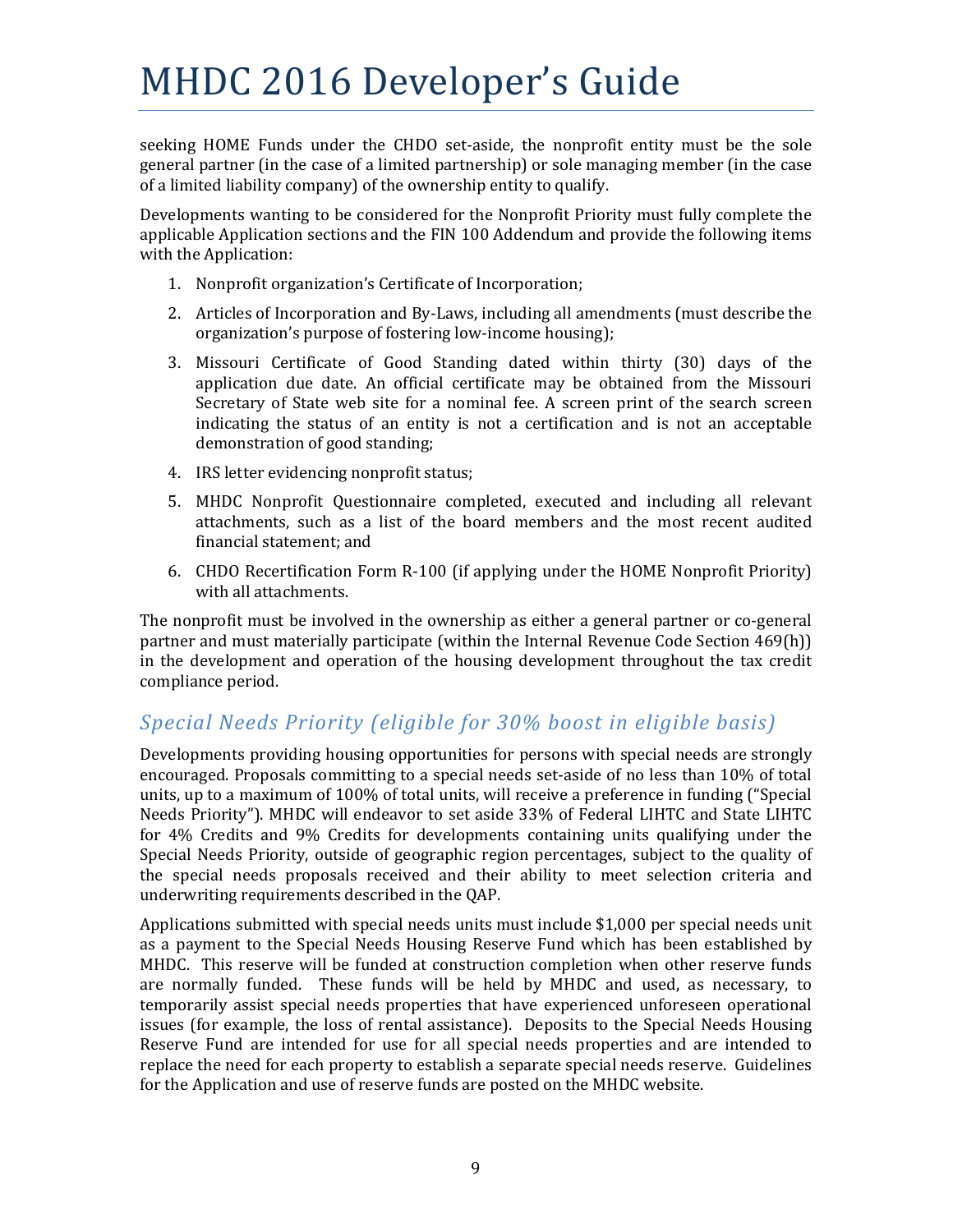A person with special needs is a person who is:  $(a)$  physically, emotionally or mentally impaired or suffers from mental illness; (b) developmentally disabled; (c) homeless, including survivors of domestic violence and sex trafficking; or  $(d)$  a youth aging out of foster care.

A development with a special needs set-aside cannot give preference to potential residents based upon having a particular disability or condition to the exclusion of persons with other disabilities or conditions. Applicants must submit documentation demonstrating they have obtained commitments from a Lead Referral Agency which will refer special needs households qualified to lease targeted units and from local service agencies which will provide a network of services capable of assisting each type of special needs population defined below. A "Lead Referral Agency" is a service provider agency that will provide tenants and services to the community through the later of (i) the completion of the Compliance Period, (ii) the completion of the affordability period in conjunction with any MHDC loan (including any applicable HOME affordability periods). The Lead Referral Agency should demonstrate the ability to serve the targeted special needs population.

Developments wanting to be considered under the Special Needs Priority must fully complete the applicable Application sections and provide the following with their Application: 

- 1. A draft referral and support agreement with the Lead Referral Agency. The agreement must include the number of targeted units, responsibilities of the owner, property manager, and Lead Referral Agency;
- 2. A Lead Referral Agency experience description, detailing its ability to provide access to support services for the identified population, and its capacity to maintain relationships with the managing agent and community service providers throughout the Compliance Period. The description should include the agency mission and years of experience working with the identified population;
- 3. A marketing plan demonstrating how the development will be affirmatively marketed to persons with special needs, the screening criteria that will be used, and the willingness of all parties to negotiate reasonable accommodations to facilitate the admittance of persons with disabilities into the development;
- 4. Documentation of local supportive services appropriate to each type of special needs population;
- 5. An affordability plan addressing the type of rental assistance or rent structure that may be utilized to make special needs units affordable to special needs households with extremely low income; and
- 6. A detailed services budget detailing both the sources and uses for costs associated with the implementation of services for the special needs population being targeted (Form SNH‐103).

### Persons with Special Needs Definition

Persons with special needs are those whose condition or circumstances qualify under one of the following categories:

1. A person who has a physical, mental, or emotional impairment which is expected to be of long-continued and indefinite duration, substantially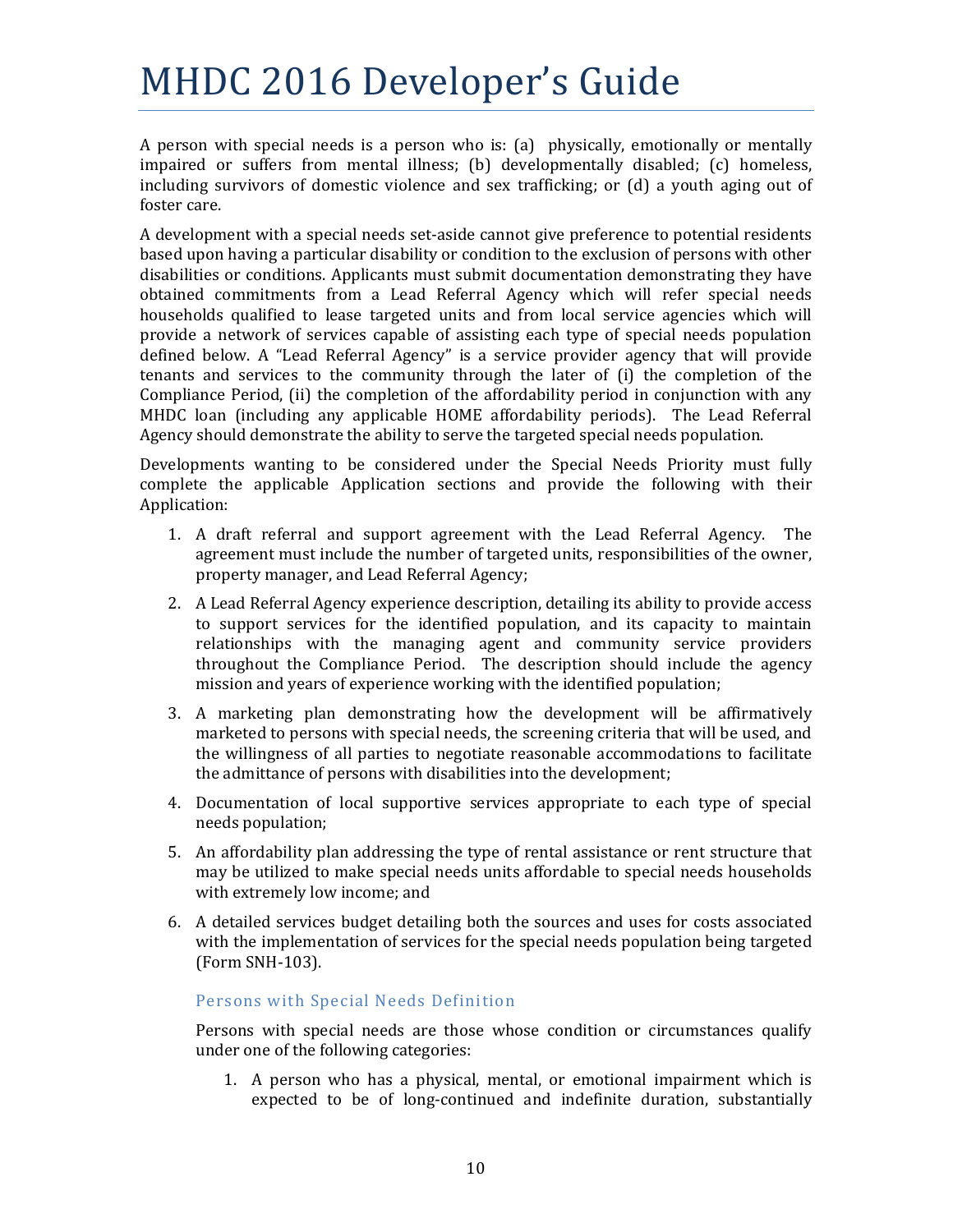impedes his or her ability to live independently, and is of such a nature that such ability could be improved by more suitable housing conditions.

- 2. A person who suffers from mental illness.
- 3. A person who has a developmental disability, which is a severe, chronic disability that
	- a. Is attributable to a mental or physical impairment or combination of mental and physical impairments;
	- b. Is likely to continue indefinitely;
	- c. Results in substantial functional limitations in three or more of the following areas of a major life activity: self-care, receptive and expressive language, learning, mobility, self-direction, capacity for independent living, and economic self-sufficiency; and
	- d. Reflects the person's need for a combination and sequence of special, interdisciplinary, or generic care, treatment or other services which are of lifelong or of extended duration and are individually planned and coordinated.
- 4. A person who meets the HUD definition of homeless, which can be found on HUD's Homeless Assistance website (portal.hud.gov/hudportal/homeless).
- 5. A youth aging out of foster care at the age of eighteen (18) or older when their foster care case closes. Foster care placements include: licensed foster family homes, relative provider homes, group homes, emergency shelters, residential facilities, child care institutions, pre-adoptive placements, or independent living placements.

"Youth" is defined as someone between the ages of eighteen (18) and twenty-four (24) or a legally emancipated minor. This includes youth that are homeless, have run away, aged out of the foster care system, and/or exited the juvenile justice system.

The special needs resident can be either an adult or youth who is a member of the household. 

#### Targeted Units Definition

Targeted units are those units set aside for tenancy by persons with special needs. Targeted units must be rented to households referred to the development by the Lead Referral Agency. In calculating the number of targeted units that must be made available, owners and managers must always round up to the next unit. Developments receiving a Conditional Reservation must submit and receive MHDC staff's approval of a final referral and support agreement with the Firm Submission process. 

The Lead Referral Agency must be an agency that coordinates a range of local disability and homeless services agencies to develop a collective process for referring and making their services available to qualified residents. A Lead Referral Agency acts as the point of contact with property management through the later of (i) the completion of the Compliance Period, or (ii) the completion of the affordability period connected to any MHDC loan on the development, and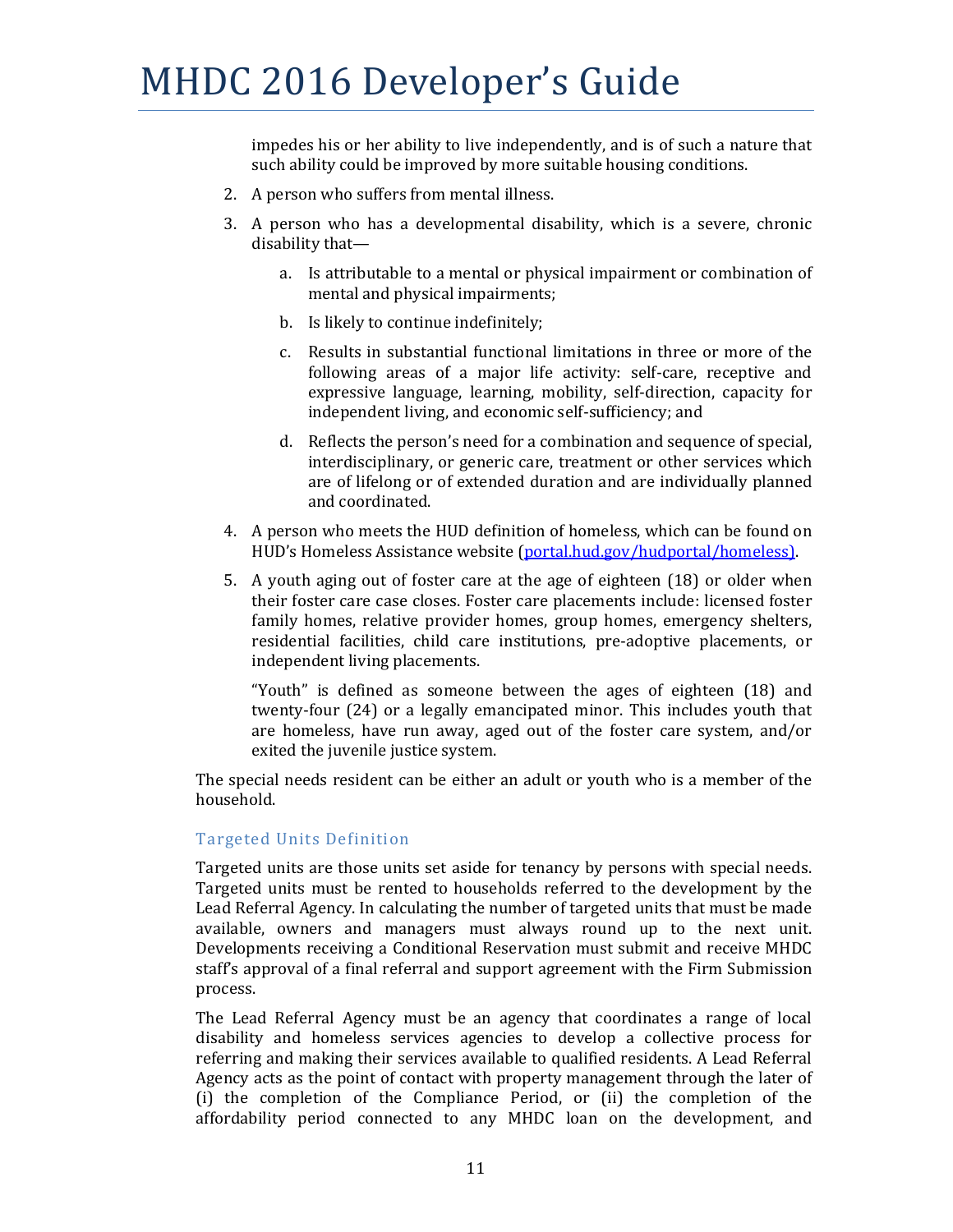represents the local services system in dealings with management of the development. The Lead Referral Agency might serve a particular special needs group but marketing and referrals must be inclusive of persons with all types of disabilities or special needs.

### Lead Referral Agency Role

A Lead Referral Agency will: 

- 1. Designate a point of contact to receive notices from the property management company when a targeted unit is available.
- 2. Maintain a level of communication with other service providers and property management to ensure that tenancy issues are handled and supportive services are available to tenants.
- 3. Maintain and regularly update a list of eligible special needs households interested in applying for targeted units.
- 4. Help arrange tenant-based rental assistance for eligible special needs households who do not already have assistance through their case management services.
- 5. Upon notification a reserved unit is available, select the household at the top of the list waiting for that unit type and communicate to their service provider a targeted unit is available.
- 6. Submit a standard letter of referral to property management, which will then process the referred household's application for tenancy using the same screening criteria applied to all other residents of the development.
- 7. Participate in the local continuum of care.

### Development Owner Role

The development owner will:

- 1. Agree that any special needs housing commitment will be established, implemented, and kept in compliance with the Fair Housing Act, as amended, the Architectural Barriers Act of 1968, the Americans with Disabilities Act, and any other local, state, and federal nondiscrimination or accessibility laws, regulations, or requirements.
- 2. Agree that the targeted units will not be segregated within the property and that the targeted unit mix will depend on the needs of referred households.
- 3. Agree to provide reasonable accommodation for special needs households in the tenant application.
- 4. Assure that the targeted units remain available to eligible special needs persons through the referral process for the entirety of the compliance period.

### Property Management Company Role

The property management company will: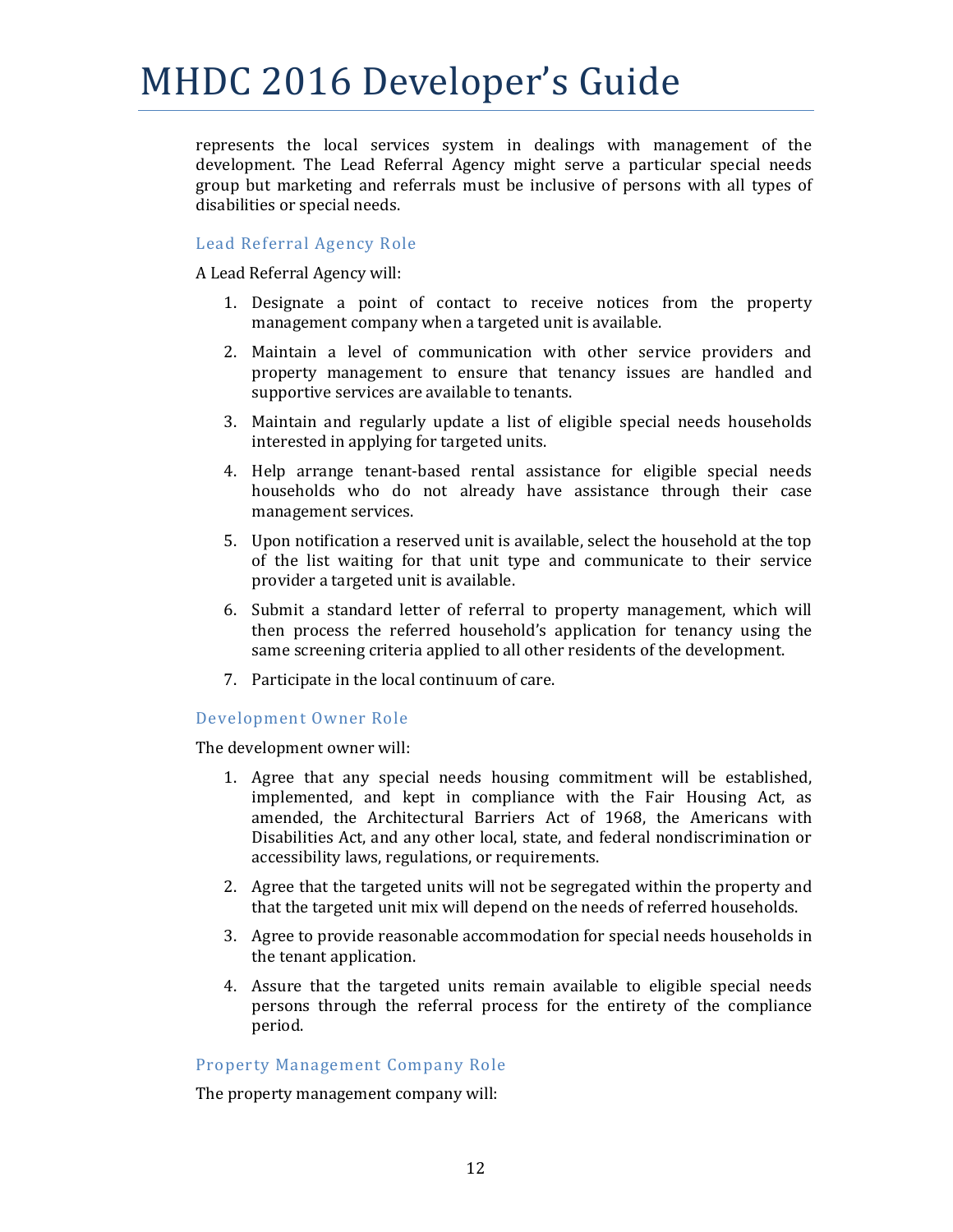- 1. Notify the Lead Referral Agency of available targeted units within a timely manner. At initial lease-up, this notification must occur ninety (90) days prior to the earlier of  $(i)$  the anticipated receipt of a certificate of occupancy, or (ii) when marketing begins. During ongoing operations, the manager will notify the Lead Referral Agency upon receipt of notice of intent to vacate a targeted unit.
- 2. Work with the Lead Referral Agency to coordinate the first contact with the special needs household and their services provider to initiate the application process.
- 3. Collaborate with the referred household's services provider, as appropriate and applicable, to address the household's needs for assistance at application, accessibility accommodations, or assistance during tenancy.
- 4. Use the Lead Referral agency as their main point of contact to ensure community supports are made available to tenants in the targeted units, however, tenancy will not be contingent on participation in services.
- 5. Notify the Lead Referral Agency in a timely manner of issues or concerns that may adversely affect the tenancy of the household.

Although the development's property manager may agree to assist the household in other ways, it is intended the household renting a targeted unit has the same rights and responsibilities as every other resident in the development.

#### Programmatic Requirements

Developments must meet the following criteria to be considered under the Special Needs Priority during Application evaluation and to maintain its commitment to special needs populations through the design, construction, and operations process:

- 1. The development cannot give preference to potential residents based on having a particular disability or condition to the exclusion of persons with other disabilities or conditions.
- 2. The development must meet the needs of targeted tenants through access to supportive services, transportation, proximity to community amenities, etc. If services are not provided on-site, transportation to off-site locations must be made available. Services must be provided and/or coordinated by local service agencies appropriate to the needs of persons with varied types of disabilities. Since service providers are often specialized, relationships should be cultivated with several types of agencies to ensure services will be available for the different types of special needs households that may reside at the property at one time. Service programs should be designed to stress residential stability and independence.
- 3. Special needs residents cannot be required to receive services from only one particular service provider nor can they be required to participate in supportive services as a condition of tenancy.
- 4. Special needs properties operated as transitional housing, nursing homes, life care facilities, or dormitories are not eligible for tax credits.
- 5. Developments meeting the criteria for the Special Needs Priority may be given "difficult development" status. This allows MHDC to increase the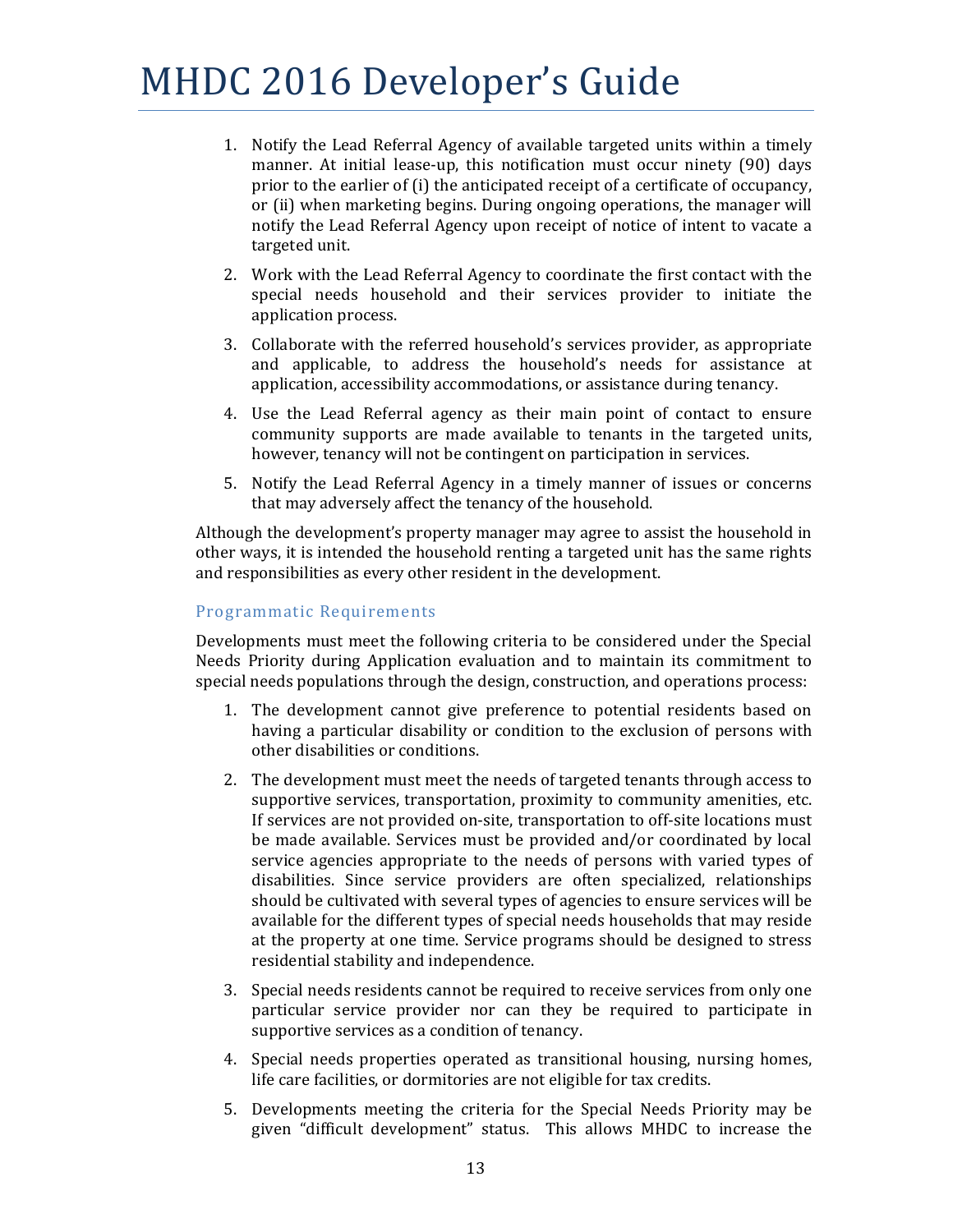eligible basis by 30% if the developer can demonstrate that the property owner will provide services to enhance the residential stability and independence of special needs residents. The determination of the application's qualification to receive a boost will be determined in MHDC's sole discretion.

- 6. In mixed-population developments, targeted units cannot be segregated within the property or be distinguishable in any way from non-targeted units (beyond the presence of accessible features or assistive technology, if necessary).
- 7. The development is encouraged to include community space appropriate to the needs of the populations being served.
- 8. Rehabilitation developments with special needs set-aside units, the number of units designed and constructed in accordance with universal design principles must be equal to or greater than the percentage of special needs units.
- 9. Some special needs households may have disabilities that require an accessible unit, while others may have disabilities that are not physical in nature. Similarly, some households that are independent and apply for nontargeted units may need an accessible unit. Therefore, accessible units are not required to be held open during lease-up in mixed-population developments but should be made available whenever possible to any household requiring accessibility.
- 10. The roles of owner and property manager should be separated from the role of Lead Referral Agency/primary service provider, as each type of entity has an expertise relative to the LIHTC program in the case of the former and to the service of special needs populations in the case of the latter. However, entities that have an exemplary history of functioning in all three roles in the context of a similarly-situated LIHTC development may be considered by MHDC staff at their discretion.]
- 11. Persons with special needs must be referred to the property by the Lead Referral Agency to be eligible to be qualified for a targeted unit. Such persons must have a relationship with the Lead Referral Agency at the time they apply for housing.
- 12. Rents should be as affordable as possible to special needs households. Affordability can be accomplished through project-based or tenant-based subsidies. Residents should pay no more than 30% of their income towards rent plus utilities or they will be considered rent burdened. The Lead Referral Agency is responsible for coordinating tenant-based rental assistance with service providers or governmental agencies, whenever necessary and possible. In the absence of project-based or tenant-based assistance, the owner should consider other methods to ensure rents are affordable to special needs households below 50% AMI. The proposal must identify the strategies that will ensure residents are not paying more than 30% of their income towards rent plus utilities.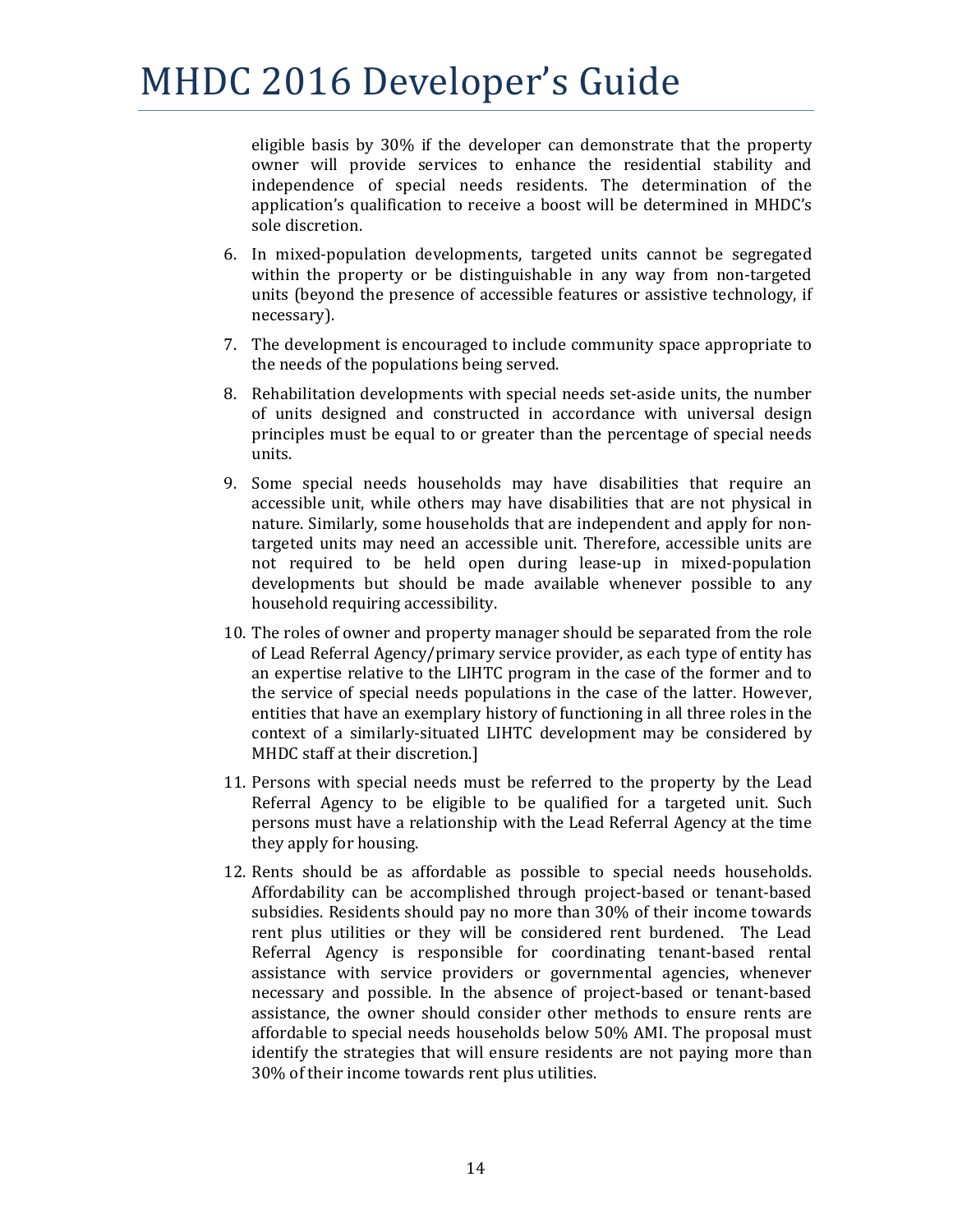- 13. A property with mixed populations must screen all referred special needs applicants using screening criteria established for all applicants at the development according to state and federal Fair Housing laws.
- 14. Leases for residents of LIHTC developments must meet the minimum lease period and other requirements prescribed by the LIHTC program and any other applicable federal or state funding programs. Leases for special needs residents in mixed-population developments cannot be more restrictive than leases executed with other residents of the same property.
- 15. During and after lease-up, Lead Referral Agency referrals must be moved in first regardless of chronological order of the general waiting list until all targeted units are occupied with referrals. Management cannot have a preference for referrals with a Section 8 voucher. During lease-up, properties which are not 100% special needs are required to hold the number of designated special needs units for a period of ninety (90) days for leases to persons with special needs. After the ninety (90) day period these units can be leased to the general population meeting the properties leasing criteria. As units become vacant, they must be held open for a period of thirty (30) days or until the number of required special needs units have been leased. After the thirty (30) day period they may be leased to other qualified tenants.
- 16. For preservation properties and other developments occupied during construction, the owner is not be required to displace any current residents but is required to comply with the targeted unit commitment as units turn over and become available for vacancy, so long as such compliance does not cause an event of noncompliance under other applicable laws or regulations under which a development is operated or is receiving federal subsidy.
- 17. The LIHTC LURA will incorporate the number of special needs units committed at application and will be reviewed for compliance throughout the later of  $(i)$  the completion of the Compliance Period,  $(ii)$  the completion of the affordability period connected to any MHDC loan on the development. (iii) the completion of the HOME affordability period (if applicable).

Questions regarding a proposal's eligibility under the Special Needs Priority should be directed to the MHDC Director of Rental Production and MHDC Community Initiatives Manager prior to the application deadline.

### *Service‐Enriched Housing Priority (eligible for 30% boost in eligible basis)*

Service-Enriched Housing enhances the connection between affordable housing and supportive services. MHDC recognizes the advantages of supportive housing to individuals, communities and on public resources. To encourage more comprehensive housing environments for vulnerable populations, proposals offering significant services tailored to the tenant population will receive a preference in funding ("Service-Enriched Priority"). To be considered under this priority, a development must target a specific population. Examples include, but are not limited to:

- 1. Elderly households;
- 2. Individuals with children: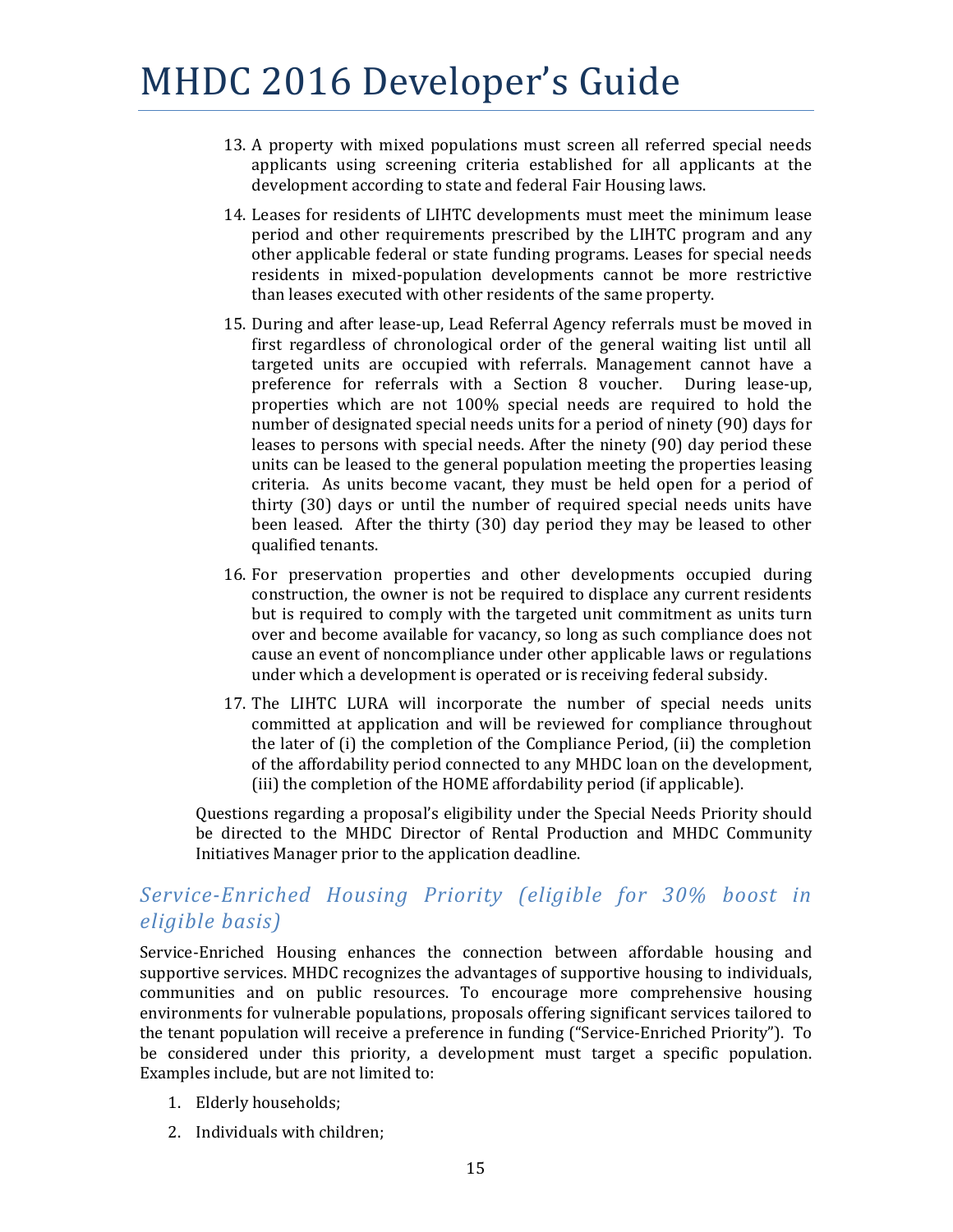- 3. Formerly homeless individuals and families;
- 4. Individuals with physical and/or developmental disabilities;
- 5. Individuals diagnosed with mental illness: and/or
- 6. Children of Tenants.

The applicant should demonstrate it has extensive experience with providing social services for the population in question. If the applicant does not have experience with the specified population, it should have commitment(s) from a service provider(s) that does have the necessary experience. Any commitments should run until the later of (i) the completion of the Compliance Period, (ii) the completion of the affordability period connected to any MHDC loan on the development (including any HOME affordability periods). Failure to deliver on expectations will impact future funding decisions and could result in termination of reservations or commitments. If the owner determines a particular program offered as part of the committed services is not meeting the needs of the resident population, the owner must replace it with another appropriate service.

Developments wanting to be considered under this priority must fully complete the applicable Application sections and provide the following with the Application:

- 1. A detailed supportive services plan explaining the type of services to be provided, who will provide them, where they will be provided, how they will be accessed by tenants, and how they will be funded. The plan should also include, but is not limited to, local data to support the needs for services for the target population, a description of how the development will meet the needs of the tenants, including access to supportive services, transportation, and proximity to community amenities. It is preferable services be onsite or near the proposed development;
- 2. A project-specific services budget which includes a breakdown of both sources and uses that must include the cost of a service coordinator;
- 3. Letters of intent from service providers anticipated to participate in the development's services program; and
- 4. A detailed description of the agency's experience providing social services to the target population, including if the agency previously received LIHTC for a Service Enriched property.

Depending on the population served, additional information may be required. MHDC reserves the right to request further documentation before determining if a particular application qualifies for the Service-Enriched Priority.

To qualify for the Service-Enriched Priority, a proposal must have a defined population, demonstrate the services are adequate for the population, and have a source of funding. Services need to be substantial and not typical of a standard development. For example, an elderly development which offers transportation to residents for shopping once a week is encouraged, but it is not sufficient to qualify for the priority if it is the only service offered.

The Service-Enriched Priority designation will be determined in the sole discretion of MHDC. The expectations and level of services necessary for qualification for the priority are high. However, MHDC encourages services be provided to tenants of all developments.

9% Credit developments that qualify for the Service-Enriched Priority are eligible for designation as a difficult-to-develop area. This designation allows an increase in eligible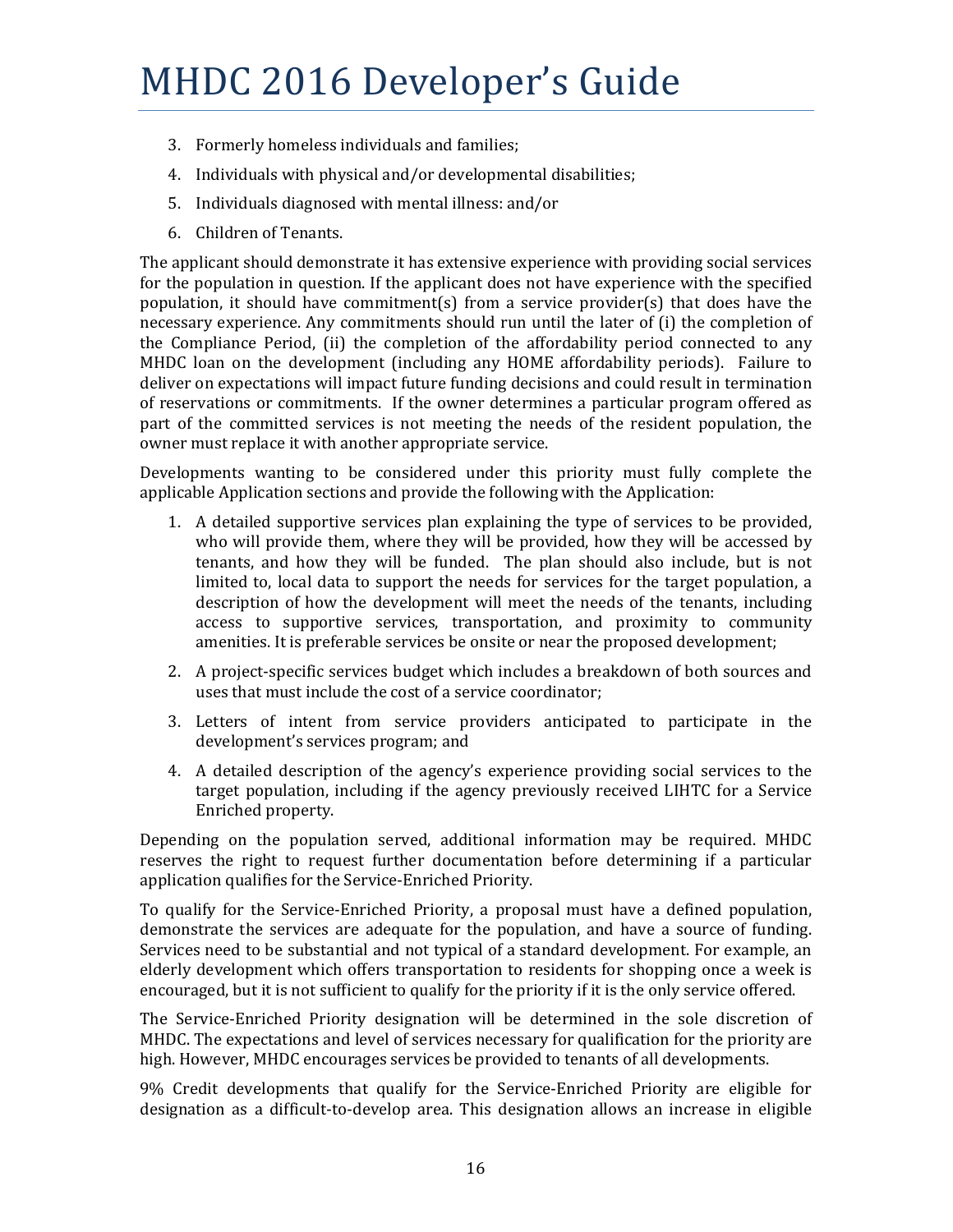basis of 30%. The designation will only be made if necessary for financial feasibility and within all requirements of the OAP and the Code.

Applicants seeking designation under the Service-Enriched Priority must provide substantial resident services appropriate to the population served by the development. The property must employ staff dedicated to providing social services (service coordinator) or contract with a service agency to provide a service coordinator. The purpose of the service coordinator is to direct the service program, provide coordination of services with agencies and other service providers, and work with residents to identify programmatic needs. The service coordinator must work at the property.

The supportive service plan must demonstrate the applicant's commitment to provide a significant number of services and activities appropriate to the resident population. The supportive service plan must detail the service delivery plan to specifically address how the applicant plans to engage the resident population in support services for the duration of the compliance period. Local data to support the need for services for the target population will enhance the quality of the Service Enriched application. All services must have an identified service provider evidenced by a commitment letter from that provider and must demonstrate how the property will continue to fund the service program through the Service Enriched Priority Term. Sources of funding in future years may include income from operations or verifiable public grants and funds. The services must be provided on site and on a regular schedule. Below are examples of services from which the developer can select. The more services provided that are tailored to the needs of the target population will reflect more favorably on the Application's supportive service commitment.

MHDC, in its sole discretion, will determine whether the number and type of services proposed are significant enough for the application to meet the requirements of the Service-Enriched Priority. 

- 1. Family properties example of services:
	- a. regularly-held resident meetings;
	- b. after-school programs for children;
	- c. financial literacy courses for adults;
	- d. Parents as Teachers program offered through the local school district;
	- e. credit and/or budget counseling;
	- f. life skills or job application training,;
	- g. nutrition classes;
	- h. domestic violence survivor support and counseling;
	- i. computer lab or computer check-out program;
	- j. food pantry;
	- k. daycare services;
	- l. college preparation counseling;
	- m. clothes closet; and
	- n. library.
- 2. Senior properties example of services: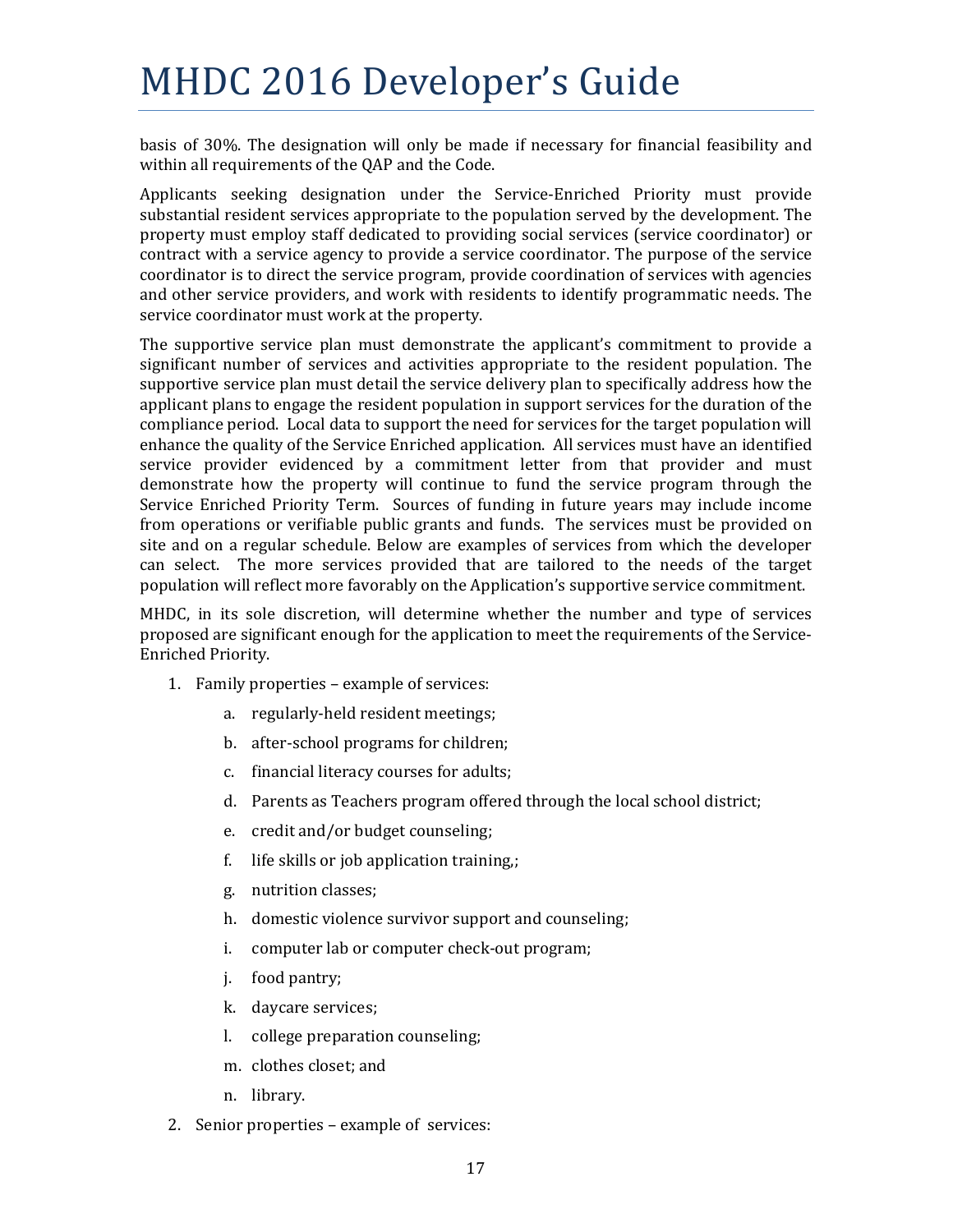- a. regularly-held resident meetings;
- b. transportation to shopping and medical appointments;
- c. nutrition classes;
- d. enrichment classes such as seminars on health issues, prescription drugs, Medicare, the internet;
- e. coordination with an agency that provides assistance with paying bills and balancing checkbooks;
- f. annual health screenings;
- g. assistance preparing a Vial of Life;
- h. American Red Cross I'M OK program;
- i. exercise program such as the Arthritis Foundation Exercise Program;
- j. monthly community activities (i.e., pot luck dinners, holiday events, bingo);
- k. access to fitness equipment;
- l. food pantry or access to a mobile food pantry if available;
- m. housekeeping; and
- n. computer lab or check-out program.

Services provided to seniors must be mindful of the varied needs and desires of an independent senior population as compared to a more elderly and fragile population.

The Application must include the proposed annual budget. MHDC staff will approve the annual budget at Firm Commitment.

### *Preservation Priority (eligible for 30% boost in eligible basis)*

The preservation of existing affordable housing will receive a preference in funding ("Preservation Priority"). 

To qualify for the Preservation Priority a development must meet at least one of the following and, if receiving Federal Historic Credits and/or State Historic Credits, must waive the right to opt out of the LIHTC program for an additional fifteen  $(15)$  years beyond the Compliance Period. 

- 1. Have and continue to use, if possible, project-based rental assistance and/or operating subsidy;
- 2. Have a loan made prior to 1985 from any of the following loan programs: HUD 202/811, 221(d)3 or (d)4, 236 or USDA RD 515;
- 3. Participate in HUD's Mark-to-Market restructuring program; or
- 4. Have a previous allocation of LIHTCs in which the first year of the Credit Period (as defined in  $§42(f)(1)$  of the Code) was 1999 or earlier and be in or have completed the final year of the Compliance Period for all buildings in the development.

To be considered under the Preservation Priority, the following must be included with the Application: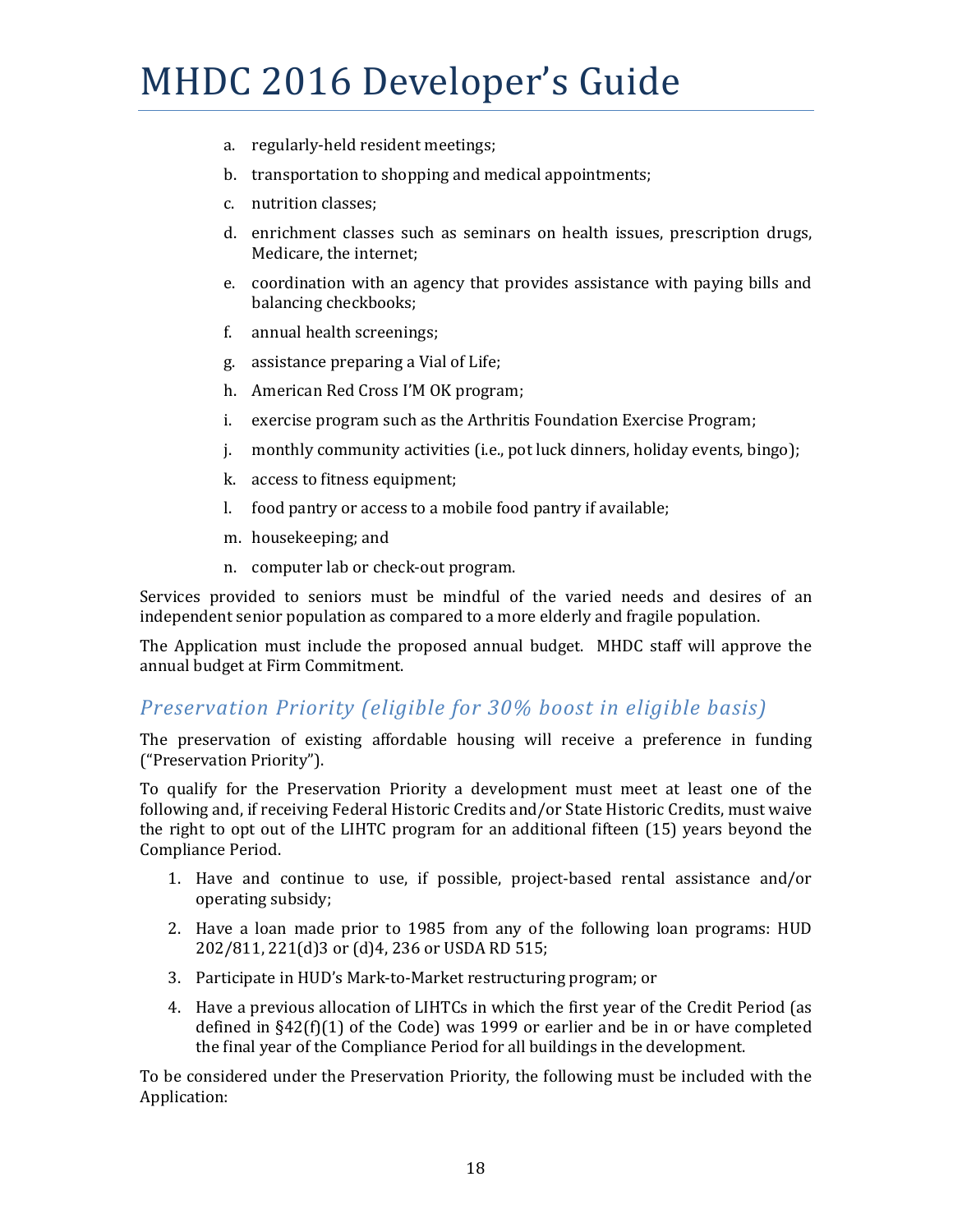- 1. Copies of all loan notes and regulatory agreements encumbering the property, including any modifications thereto;
- 2. A copy of any project-based income or operating subsidy agreements and rent schedules, including both original and modified subsidy agreements or contracts;
- 3. Audited financial statements for the development covering the three most recent years;
- 4. If the development has HUD or MHDC financing or is subject to a LIHTC LURA or an MHDC Regulatory Agreement, a letter from HUD or MHDC indicating the need for preservation (If the proposed preservation development has a RD loan, please see '5.' below);
- 5. If the proposed development includes USDA-RD financing, the application must include a letter addressed to MHDC from the RD State Office stating (1) RD support for the proposal, and  $(2)$  that the applicant has met with either the RD State Office or Area Specialists prior to preparing/submitting the application to MHDC. The purpose of the meeting is to go over the entire structure of the proposal with RD, including, but not limited to, a discussion of the proposed scope of work, Capital Needs Assessment ("CNA"), financing structure, rents charged, operating budget, the potential amount of additional RD required Replacement Reserves, and any other unique feature or complexities pertaining to the development proposal. It is recommended that applicants supply RD with a copy of the "as-is" CNA prior to this meeting; and
- 6. A physical needs assessment (or for RD proposals, an "as-is" CNA that meets USDA-RD requirements).

If a development does not have a HUD or RD loan or project-based rental assistance and requires a letter from MHDC indicating the need for preservation, a letter will be granted only after an inspection of the property by MHDC. Requests for the letter and inspection must be made to the Director of Asset Management.

Developments not eligible for the Preservation Priority but that do contemplate the acquisition and rehabilitation of existing housing are encouraged and given extra consideration. 

### *Minority‐Owned Business Enterprise ("MBE")/Women‐Owned Business Enterprises ("WBE") Priority*

This priority is only available to developments with more than six units.

A preference in funding ("MBE/WBE Priority") will be given to an application that reflects:

- a) A MBE/WBE developer, a developer group that includes a MBE/WBE, and/or a Developer Mentor/Protégé relationship (as defined below); or
- b) MBE/WBE participation percentages significantly greater than the MBE/WBE Participation Standard (as defined below) for both hard and soft costs.

The Mentor/Protégé Relationship must be designed to support, promote, and develop the knowledge, skill, and ability of the MBE/WBE protégé in a manner intended to assist in the growth and development of the MBE/WBE as a developer.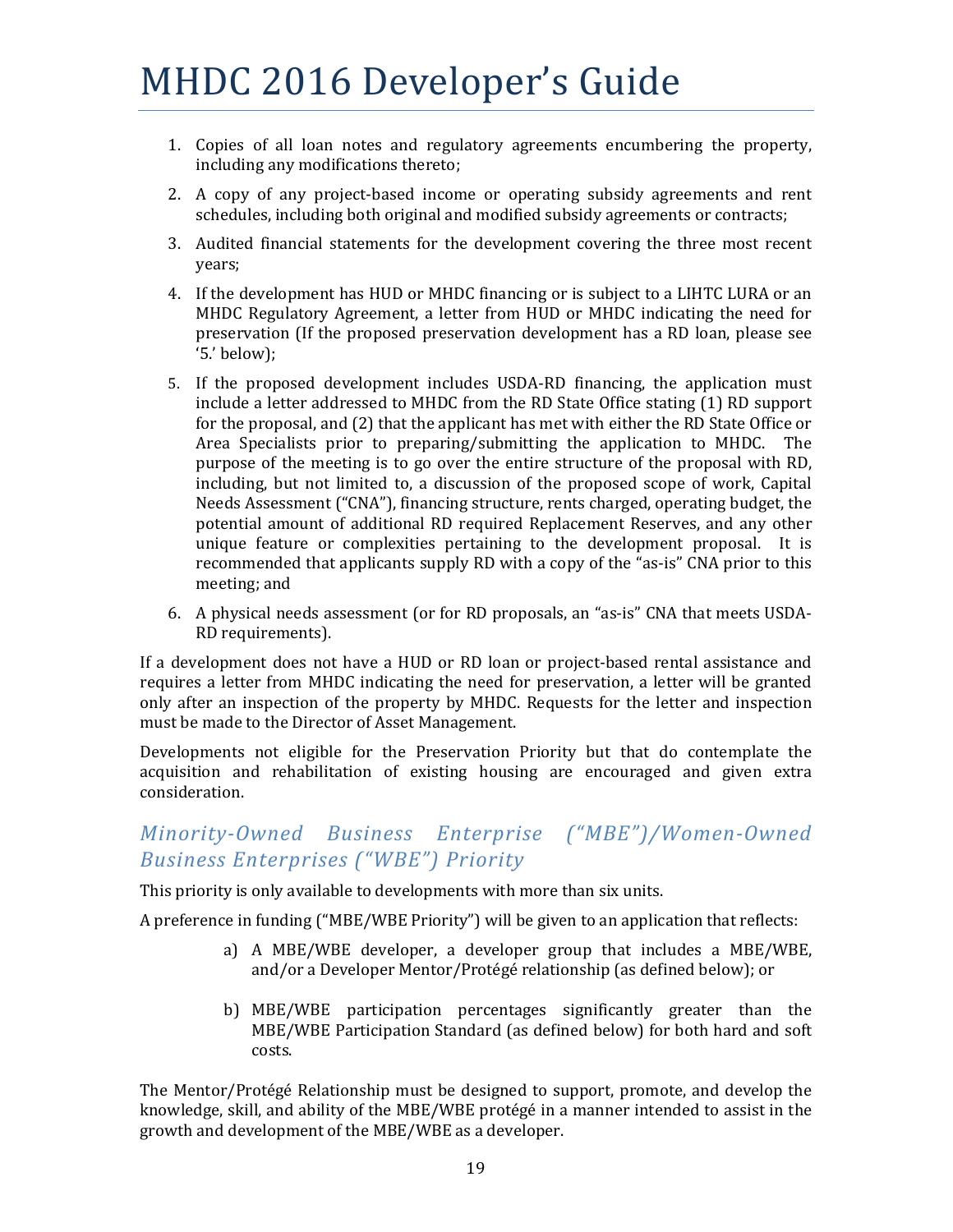Applicants seeking a preference under paragraph a) above must provide a comprehensive utilization plan signed by the owner/developer detailing the role of, and functions to be performed by, the MBE/WBE. The roles and functions of the MBE/WBE must be those typically performed by the owner/developer. Applicants must also submit proof of MBE/WBE certification with the application. Applicants seeking a preference under paragraph b) above must provide a comprehensive utilization plan signed by the owner/developer detailing how the applicant intends to significantly exceed the MBE/WBE Participation Standard.

Applicants seeking the MBE/WBE Priority must include a history of MBE/WBE participation with the Application.

### *Property Disposition Priority*

Applicants may compete for the purchase of real estate owned by MHDC ("Property Disposition Priority"). The Application must propose an acquisition/rehabilitation transaction that will be evaluated on its merits according to the selection criteria and its ability to demonstrate potential long-term success as an affordable housing development. The Application serves as both the competitive bid to purchase the asset and the application for financing to fund the property's acquisition and renovation. Therefore, multiple Applications for the same property may be submitted by different development teams competing for the opportunity to purchase it.

To qualify for the Property Disposition Priority, the property must be listed publicly by MHDC as real estate owned and available for competitive bid. Application fees and market study requirements will be waived for applicants submitting proposals under this priority.

To be considered under this priority, the following must be included with the Application:

- 1. A signed option contract representing the applicant's offer to purchase the MHDCheld property on the MHDC option contract form. The MHDC form will be made available on the MHDC website in conjunction with any MHDC-owned real property that is publicly posted.
- 2. Any other certifications or documents required by MHDC and made available on the MHDC website in conjunction with the listing of any MHDC-owned real property.

### *Compliance Period and Affordability Priority*

MHDC encourages developments providing quality housing with low affordable rents for an extended period of time. As a result, a preference in funding will be given to applications that agree in advance to waive the right to opt out of the LIHTC program at the end of the fifteen  $(15)$ -year Compliance Period and maintain the development as affordable housing for a minimum of 30 years ("Extended Use Priority"). This priority is not available to developments with historic credits or single-family homes.

### *50% AMI Priority*

A preference in funding will be given to applications that set aside at least 25% of total units to households earning less than or equal to  $50\%$  of area median income  $(^{6}50\%$  AMI Priority"). Rents for households earning less than or equal to  $50\%$  of area median income must be at least  $15\%$  less than rents actually charged to households earning up to 60% of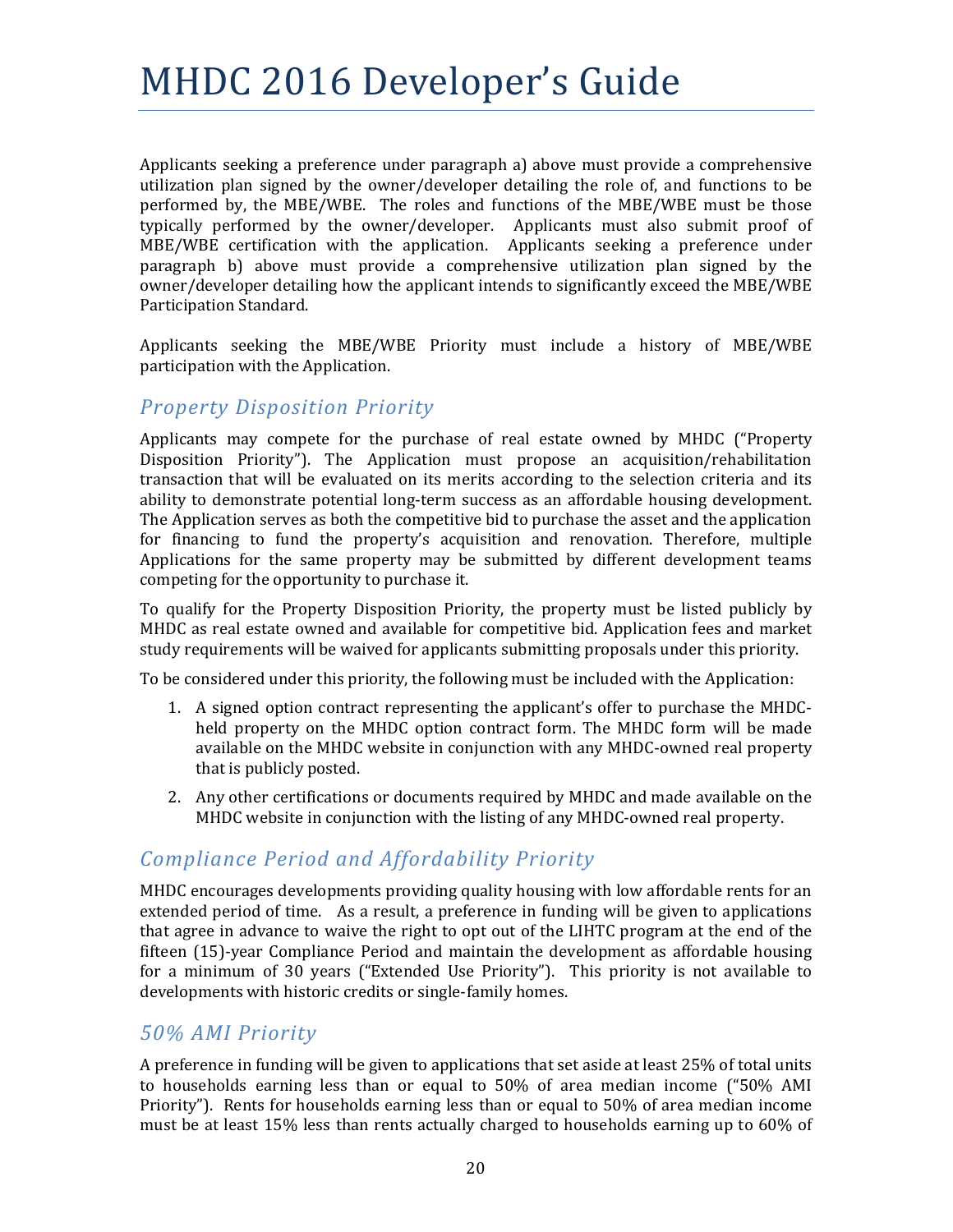area median income. This priority is not available to developments with project-based rental assistance.

### *Workforce Housing (eligible for 30% boost in eligible basis)*

Developments in counties with a median income less than the 2015 statewide median income (as established and published by HUD) are eligible for the basis increase, provided that 20% of the total units in the development are set aside for households earning between  $60\%$  and  $80\%$  (workforce units) of the area median income. Rents in the  $60\%$ -80% units should be different than tax credit rents in the development. The intent is to capture the households that are just over the tax credit income limits but still have a need for quality affordable housing. The published income limits for each development's county still apply and must be used for determining resident eligibility.

### *Transit Oriented Development (TOD) (eligible for 30% boost in eligible basis)*

The following criteria will be considered in the determination of a development's ability to meet the definition of a TOD:

- a. The development must be located within 1,750 feet of a transit stop.
- b. The master development plan must include a balanced mix of uses, providing residents the ability to live, work, and shop in the same neighborhood.
- c. Transit service at the stop must be frequent (every 15-30 minutes).
- d. The transit service must offer increased mobility choices and good transit connections.
- e. The master development must include significant retail development.
- f. The master development must include a mix of housing choices (rental and forsale, affordable and market-rate).
- g. The development must include a mix of transportation choices, including biking and walking.

### *Redevelopment Plan*

Applications which are a part of a redevelopment plan which has been approved/adopted by a local government will receive a preference in funding. The application must include a letter from the local authorizing official that development in the application is a part of the redevelopment plan.

### *High‐Opportunity Area*

**5.** MHDC encourages affordable housing developments in high-opportunity areas by targeting communities that meet the following criteria: access to high-performing school systems, transportation and employment; as well as being located in a census tract with 15% or lower poverty rate. Developments that meet these criteria will receive a preference in funding. Please refer to the Market Study Guidelines which specifies how data on each of these criteria is to be collected.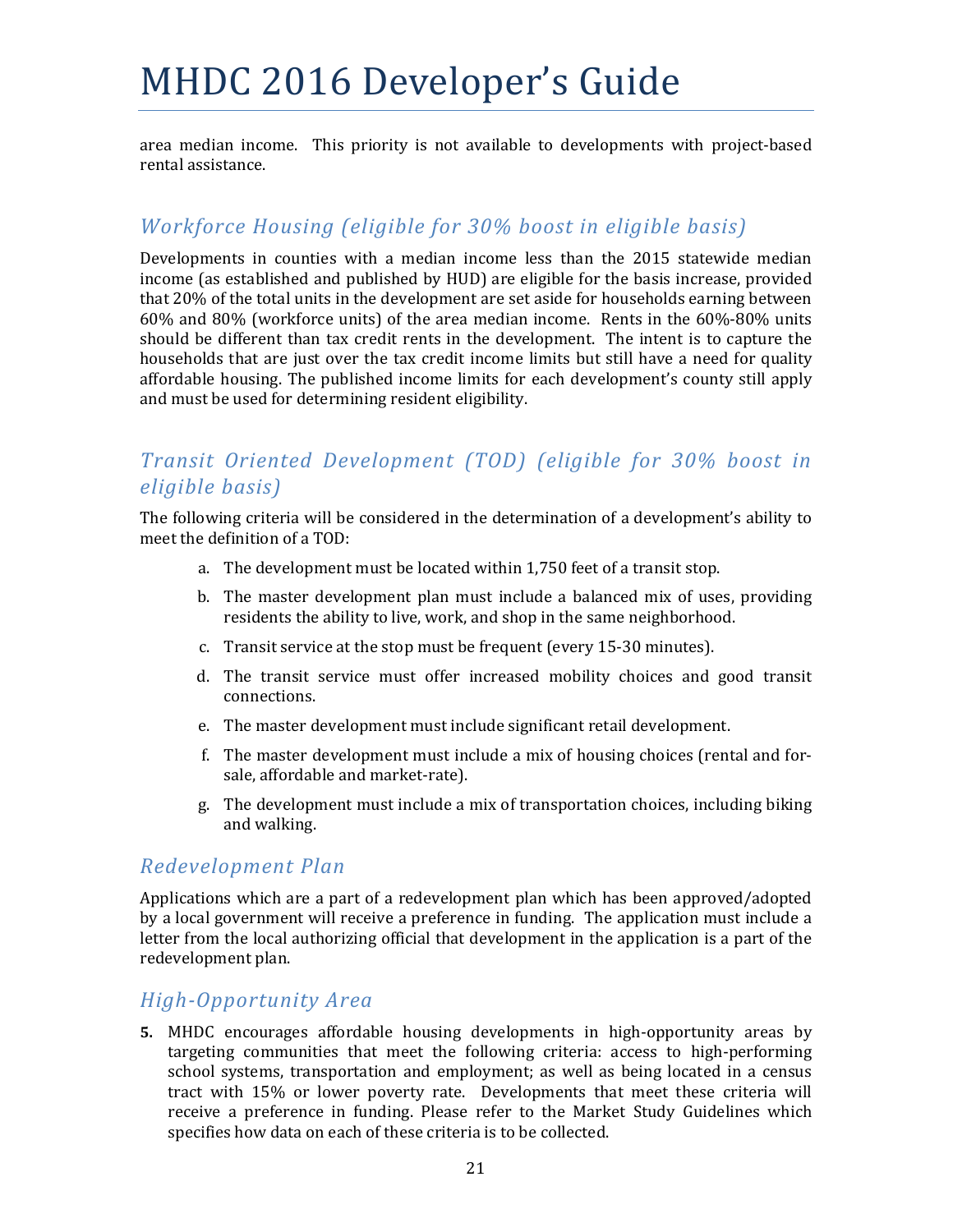## Selection Criteria

While the housing priorities above list the types of developments that receive extra consideration, the selection criteria below indicate what factors are used in making funding recommendations. The selection criteria incorporate both MHDC priorities and the federal preferences and selection criteria described in  $\S42(m)(1)(B)(ii)$  and  $\S42(m)(1)(C)$  of the Code. Because not every development fits into the same category or serves the same population, certain characteristics have different meanings and have different influence on the overall evaluation of each proposal. Despite this inherent difficulty presented by the varied applications received, MHDC strives to apply the selection criteria in the most consistent and rational way possible.

### *Geographic Region*

An attempt will be made to allocate the State Housing Credit Ceiling across the state on a population proportionate basis adjusted annually, with the state divided into the following areas: 

- 1. St. Louis Region 33%: Jefferson, St. Charles, St. Louis City and St. Louis counties.
- 2. Kansas City Region 19%: Cass, Clay, Jackson, Platte, and Ray counties.
- 3. Out State Region 48%: All other counties.

MHDC will make its best effort to reserve LIHTCs in the above-listed manner, but given the needs of individual deals and the strength of applications in each region, it may not be feasible for final approvals to achieve the exact geographic distribution. MHDC is not obligated to approve 100% of the Federal LIHTCs available if it deems there are not enough worthy applications competing for the credits. Parts of the state officially declared a disaster area by the governor may be designated a Targeted Area, as determined on a caseby-case basis by the Commission, permitting MHDC to give special consideration to developments that assist in providing affordable housing to people affected by the disaster. In the event of such a determination by the Commission, a notice announcing the Targeted Area designation will be posted with the NOFA at www.mhdc.com.

The above percentages do not apply to Bond Developments.

### *Development Characteristics*

The following characteristics will be reviewed closely:

### Tenant Population

It is important MHDC fund developments offering quality affordable housing to the populations that need it in the locations where it is needed. Items given consideration with regard to the intended tenants include:

- 1. Tenant populations with special housing needs, such as persons with physical and/or developmental disabilities, homeless individuals and families, the elderly, and other under-served and/or at-risk populations. This list is not an exhaustive list of special needs populations. Applicants that feel they are serving a special tenant population should explain so in the development narrative;
- 2. Individuals with mental illness: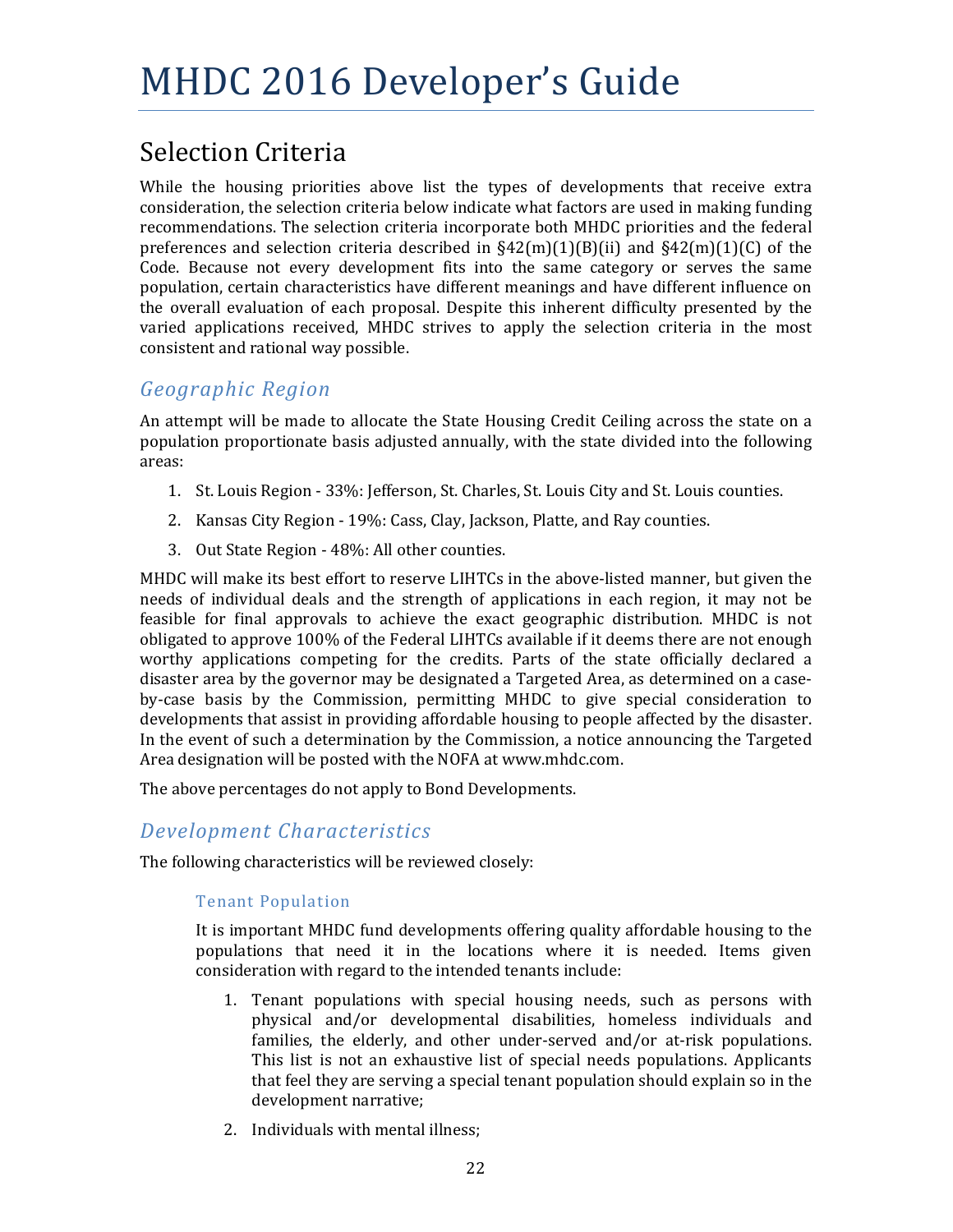- 3. Individuals on public housing waiting lists;
- 4. Individuals with children;
- 5. Youth aging out of foster care;
- 6. Developments serving the lowest-income tenants; and
- 7. The quantity, quality, and suitability of services provided or offered to the tenants. Services need to be population-appropriate, and applicants should make clear what services will be offered.

It is important the rest of the development's characteristics are appropriate for the intended tenant population. The intended population will impact how the other selection criteria are evaluated and should always be kept in mind when structuring any MHDC development.

#### Development Size

All applications submitted for consideration are limited to fifty  $(50)$  affordable units in a proposal. Exceptions may include, but are not limited to, applications proposing a: 

- 1. Mixed-income development;
- 2. Development to replace existing public housing and/or subsidized housing
- 3. Development where at least 25% of the units are set aside as Special Needs housing units;
- 4. Development that includes serviced enriched housing features;
- 5. Development that preserves existing affordable housing;
- 6. Development that is part of a municipal redevelopment plan; or
- 7. Senior housing development.

#### Type

The type of development being proposed is an important characteristic and affects how the other selection criteria are applied. Developments will be evaluated on how they contribute to the goal of the QAP and the mission of MHDC. Developments fall into at least one of the following types:

- 1. New construction;
- 2. Historic rehabilitation/adaptive reuse. Any development that will utilize the Federal and/or State Historic Rehabilitation Credit will be considered to be a historic deal. Developments that will use the historic credit and are currently being used as housing will be considered both historic deals and acquisition/rehabs. Developments that feature historic rehabilitation and some additional new construction will generally be considered historic deals but will be evaluated on a case-by-case basis;
- 3. Acquisition/rehabilitation of existing housing. Acquisition/rehabilitation includes both preservation developments and any other housing development that features existing tenants; or
- 4. Developments intended for eventual tenant ownership. For the purposes of this Developer's Guide and the 2016 NOFA, developments intended for eventual tenant ownership applies exclusively to single-family homes.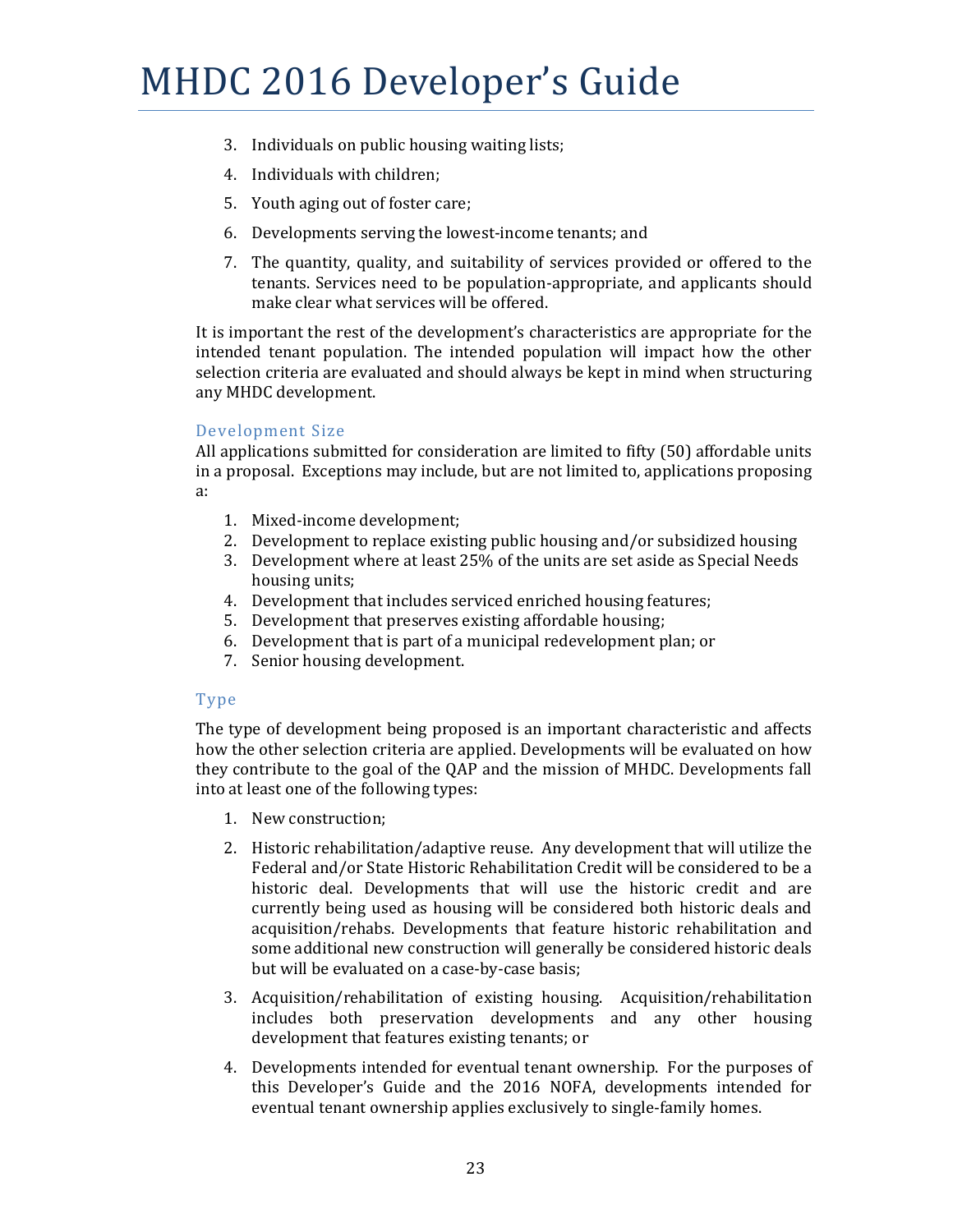Regardless of type, developments obligating themselves to serve qualified tenants for the longest period of time are given extra consideration.

#### Site

Each site will be reviewed by MHDC staff to determine the overall suitability of the site for affordable housing and for the intended population. Site reviews will consider: 

- 1. Marketability, or the likelihood that the site and improvements will be accepted by the target population;
- 2. Presence of environmental issues and concerns;
- 3. Neighborhood characteristics and land uses;
- 4. Proximity to appropriate amenities and services;
- 5. Need for rehabilitation, if applicable; and
- 6. Access into and out of the site and parking.

#### Design

- 1. The design of each development will be examined closely to assess its appropriateness for the site, the market, and the population being served. The following will be taken into account when evaluating the application: Placement of buildings on the site;
- 2. Development amenities;
- 3. Type and quality of materials;
- 4. Energy efficiency and overall sustainability;
- 5. Condition and suitability of structures being reused;
- 6. Scope of work for rehabilitation or renovation;
- 7. Population appropriate design features (for example, interior and exterior common spaces, storage space, accessibility, adaptability, etc.);
- 8. Exterior design aesthetics that blend well with the surrounding area; and
- 9. Universal Design Features

### *Market Characteristics*

It is important the development's characteristics are appropriate for the market in which it is located Please refer to the Market Study Guidelines for further guidance. The following will be analyzed for each proposal:

#### Development Location

Where a development is located affects almost all of the other selection criteria. Important considerations for location include, but are not limited to:

1. New construction and conversion proposals must meet the following criteria: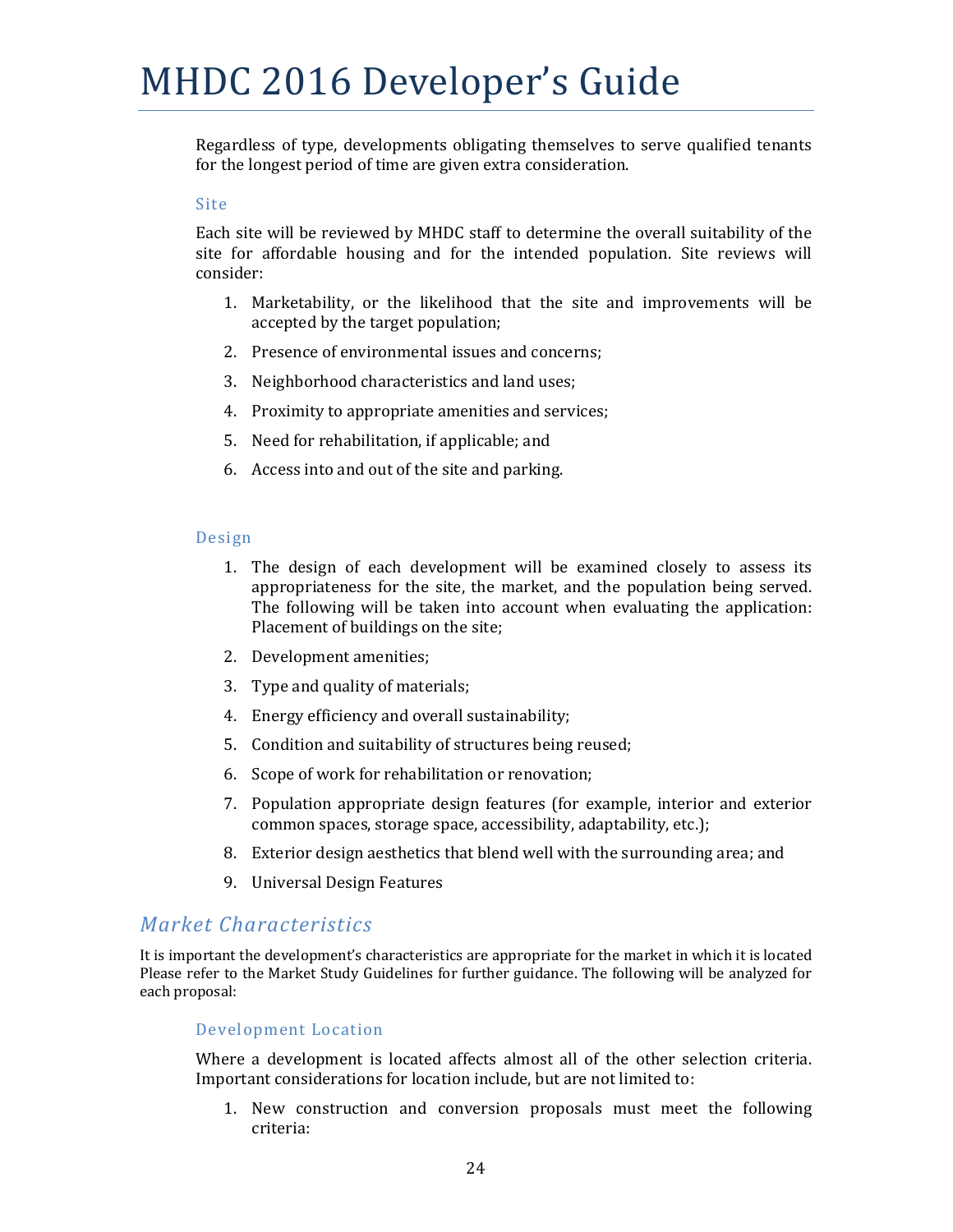- a. The development shall not be located where the total of publically subsidized housing units (as defined in the Market Study Guidelines) equal more than 20% of all units located in the census tract where the development will be located. Note: The proposed units are not included in the 20% threshold only the units that presently exist;
- b. If the proposed development is located in the Kansas City or St. Louis Region, it shall not be located within a one  $(1)$  mile radius of any development that:

(a) has been approved for State LIHTC, Federal LIHTC, HOME, or Fund Balance funding through MHDC within the previous two  $(2)$  fiscal-year funding cycles; and  $(b)$  is less than 90% leased-up at the time of application submission.

Exceptions to the previous two criteria may include, but are not limited to, applications proposing a:

- Mixed-income development;
- Development to replace existing public housing and/or subsidized housing;
- Development where at least  $25%$  of the units are set aside as Special Needs housing units;
- Development that includes serviced enriched housing features;
- Development that preserves existing affordable housing;
- $\bullet$  Development that is part of a municipal redevelopment plan; or
- Senior housing development.
- 2. Location in a qualified census tract that will contribute to a concerted community revitalization plan;
- 3. Whether existing housing is used as part of a community revitalization plan;
- 4. Location in a community with demonstrated new employment opportunities and a proven need for workforce housing;
- 5. Infill of existing stable neighborhoods; and
- 6. Commission-designated Targeted Areas.

### Housing Needs

Developments must address the affordable housing needs of the region and locality where they will be located. Important considerations regarding market need include: 

- 1. Number and growth of the population and intended tenant population in the market area:
- 2. Comparability, condition, rents, and occupancy of other affordable housing developments in the market area;
- 3. Comparability, condition, rents, and occupancy, of market rate housing in the market area: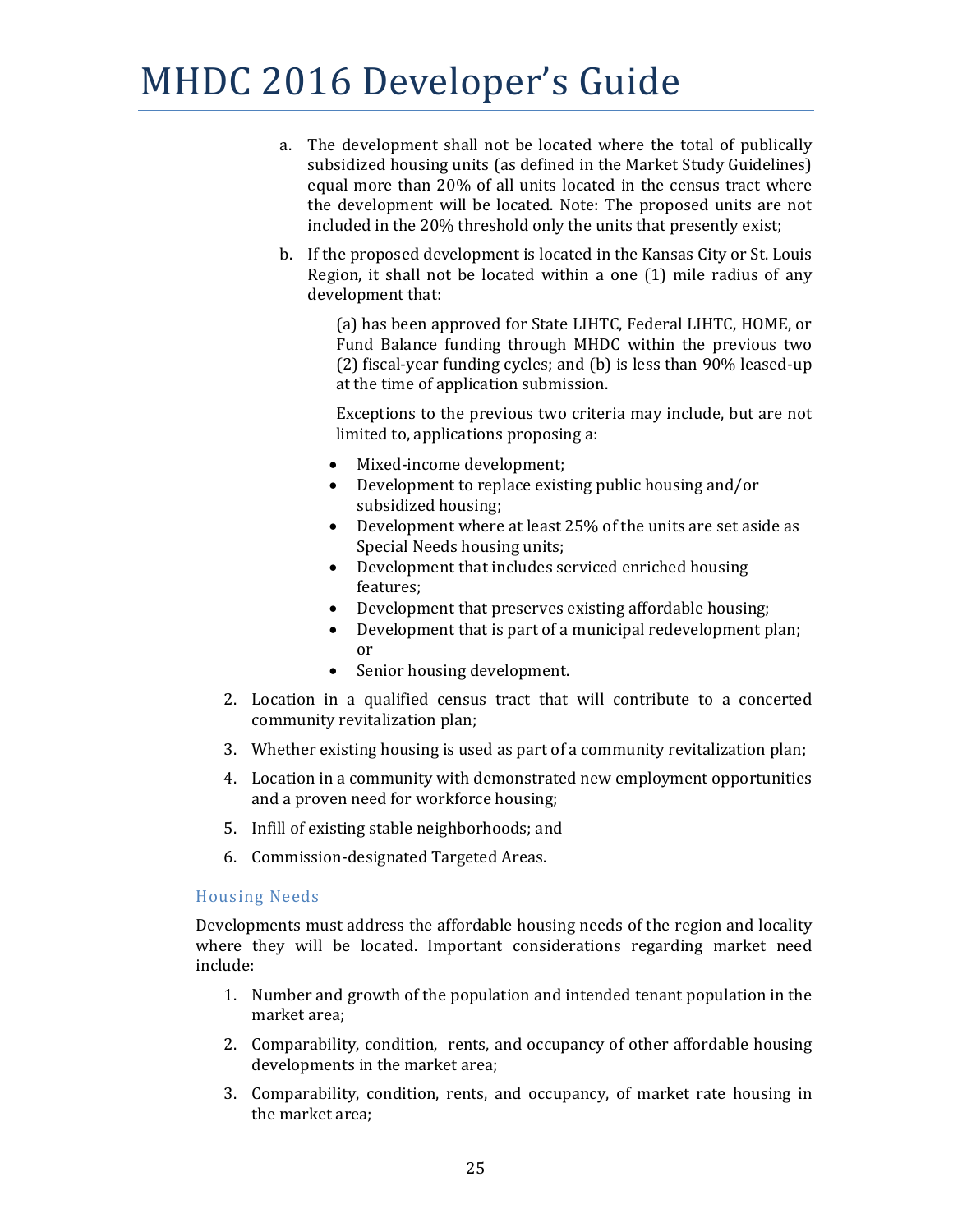- 4. Capture rate for the proposed development, calculated by dividing the number of proposed units by the number of qualified households; and
- 5. Housing needs of the special needs population.

No application proposing the delivery of new units will be approved if it is deemed by MHDC to adversely impact any existing MHDC development(s), exist in a questionable market, or create excessive concentration of multifamily units.

### *Development Team Characteristics*

A development team's experience with affordable housing, MHDC, and the type of development being proposed are important. The following development team members will be evaluated: developer(s), general partner(s), management agent,  $syndication(s)/investor(s), contractor, architecture, sustainable design team, consultant(s),$ Lead Referral Agency for special needs housing, and service provider for service-enriched housing. 

Evaluations will assess the experience, performance, financial strength, and capacity to complete the proposed development in a timely and efficient manner.

Items considered will include, but are not limited to:

- 1. Number of affordable developments completed;
- 2. Occupancy of developments owned and/or managed;
- 3. Number of developments in the planning and development stages;
- 4. Performance, quality, and condition of previously-completed developments;
- 5. Previous and outstanding compliance issues; and

The proposed general partner, developer, and general contractor will be assessed for their capacity to successfully manage the predevelopment, closing, construction, and lease-up of the proposed development, in addition to previously-approved developments currently in those stages of development.

Development team members not in good standing with MHDC or its programs will not be approved for funding. All identities of interest between members of the development team must be documented to MHDC's satisfaction. This includes, but is not limited to, identities of interest between any two or more development team members such as developer, general  $partner(s)$ , syndicator(s), investor(s), lender(s), architect(s), general contractor,  $subcontractor(s)$ ,  $attorney(s)$ ,  $management$  agent, etc.

### *Financial Feasibility*

Applications will be evaluated to determine financial feasibility and viability throughout the Compliance Period using the assumptions provided by the applicant ("Feasibility and Viability Determination"). MHDC will evaluate:

#### Sources

All developments must demonstrate sufficient sources are available to assure feasibility. For non-MHDC sources, a commitment letter from the proposed provider indicating the amount and terms of financing must be included with the application. The type of financing and the source of all financing will be taken into consideration.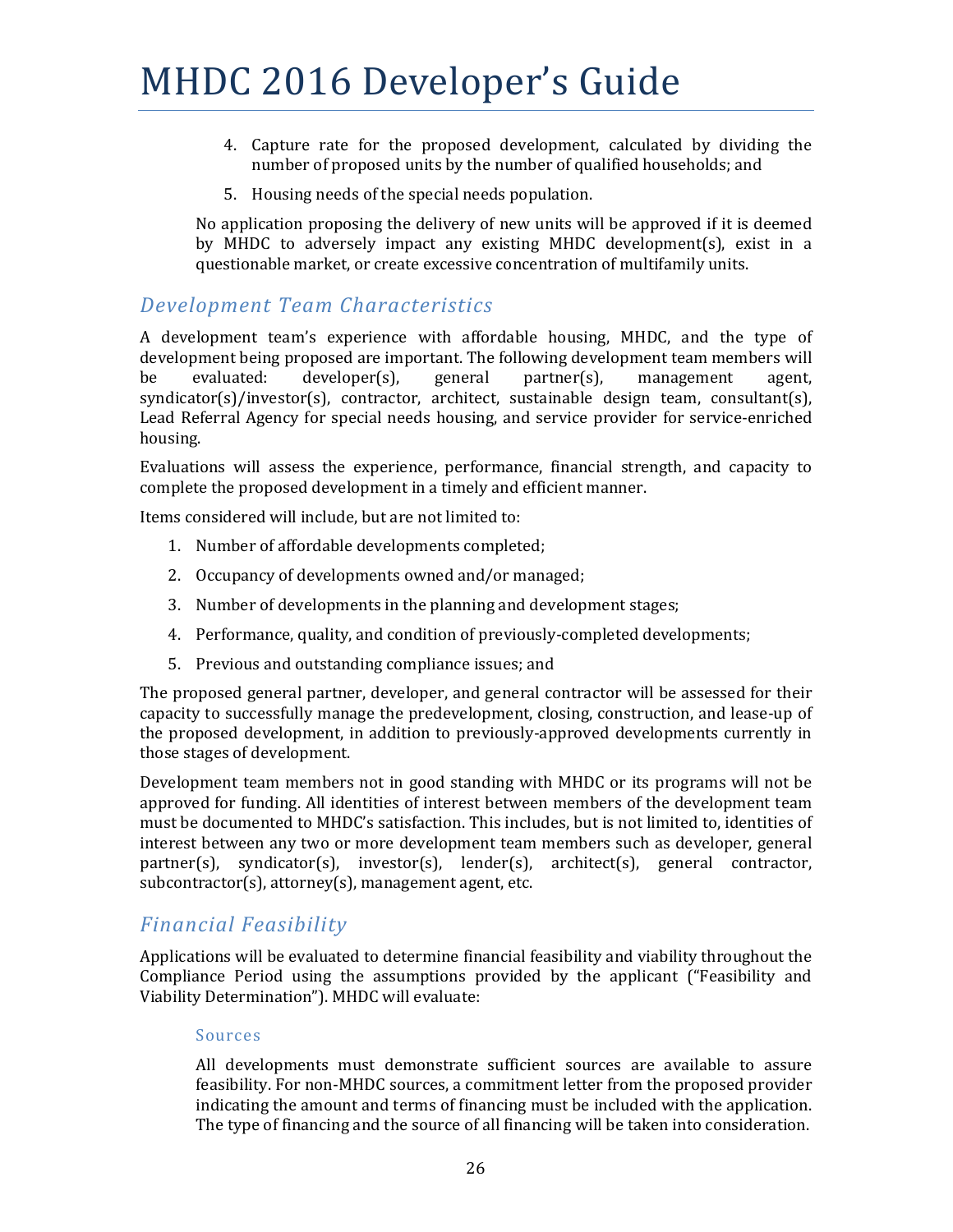#### Uses

Development costs must be reasonable and competitive for the type of development and location being proposed. Sources and uses must balance.

#### Income

Rents must be appropriate for the market and affordable for the intended population. Rents must meet the requirements of the various financing sources proposed in the application and, at a minimum, must meet the requirements of the Code to be eligible for a LIHTC allocation under the QAP. Normally, tax credit rents should be at least  $15\%$  less than market rents for the same unit type. In rare instances, area market rents may be depressed due to deteriorating conditions. Therefore, area market rents could be less than tax credit rents. If a development includes both tax credit and market units, the tax credit unit rents must be at least 15% lower than market unit rents. This does not apply to special needs housing properties. Other sources of income that are undocumented may not be used to determine feasibility or the size of MHDC debt.

#### Expenses

Operating expenses must be adequate, reasonable, competitive, and appropriate for the market and type of development being proposed.

### Long‐Term Viability

Operating projections must indicate the development is viable for the greater of  $(i)$ the entire Compliance Period, or (ii) the term of any MHDC financing.

#### Timing

The timing of due diligence, financing commitments, and regulatory approvals will be considered when assessing an applicant's ability to proceed. Consideration will be given to applicants that demonstrate they can proceed in a time-frame consistent with the requirements of the Code or, for Bond Developments, the allocation process established by the Missouri Department of Economic Development.

#### Investment Potential

Proposals will be evaluated for their potential to attract investors to the Federal LIHTC and State LIHTC, if applicable, based on:

- 1. The potential amount of Federal LIHTC and State LIHTC, if applicable;
- 2. The size of the proposed development;
- 3. The market:
- 4. The experience and strength of the development team; and
- 5. Financial feasibility.

The strength and previous performance of all investors will be taken into consideration during the feasibility review.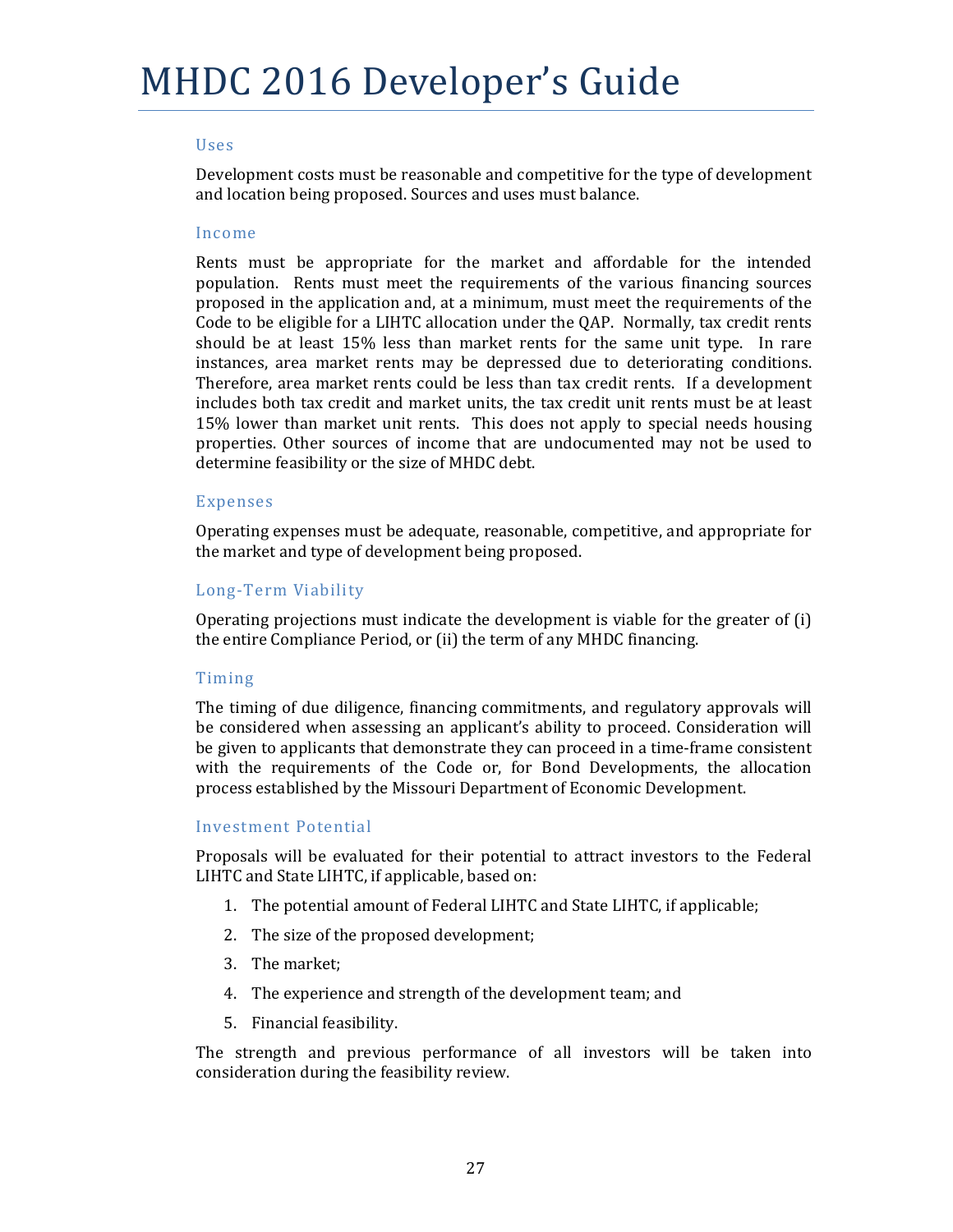MHDC will not allocate a credit amount exceeding the amount necessary to assure development feasibility. Guidance for what may be considered appropriate can be found in the underwriting standards below.

### *Community Impact*

MHDC seeks to allocate funding to developments that appropriately and efficiently improve their communities. Impact will be influenced by:

### Elected Official and Community Support

Community support should highlight the importance of the development to the community and the impact it will have.

#### Catalytic Effect

Developments that will successfully encourage further development or redevelopment in the community are encouraged. This includes developments that are part of a larger community redevelopment effort or part of a concerted community revitalization plan.

### Community Needs

How a proposal will address the needs of the population and community it intends to serve is important. The existing stock of affordable housing and demographic trends in the area will influence the needs of the community and ability of the proposal to meet those needs.

## **Application Review**

Unless an application is rejected during one of the stages, applications submitted in response to a NOFA will undergo each of the five staff review stages described below. If an application is rejected during the Initial, Primary Documentation, or Secondary Documentation Review, a written explanation will be provided to the applicant. An application checklist, application forms, and program guides can be found at www.mhdc.com (through the Rental Production link).

### *Initial Review*

The Initial Review will be conducted to determine if the applicant and its application meet the following requirements:

### Organized Application

Each Application must be submitted in a three-ring binder and organized with tabs according to the MHDC FIN-125. Applications that are not organized will be eliminated from further consideration. A complete application consists of  $(1)$  an electronic application (a link will be provided on MHDC's website), (2) one tabbed, three-ring binder with all required exhibits and original signatures, where required,  $(3)$  digital media containing electronic exhibits, and  $(4)$  the appropriate application fee. The MHDC FIN-125 will identify exhibits to be submitted in the three-ring binder and exhibits to be submitted digitally. Three-ring binder and digital media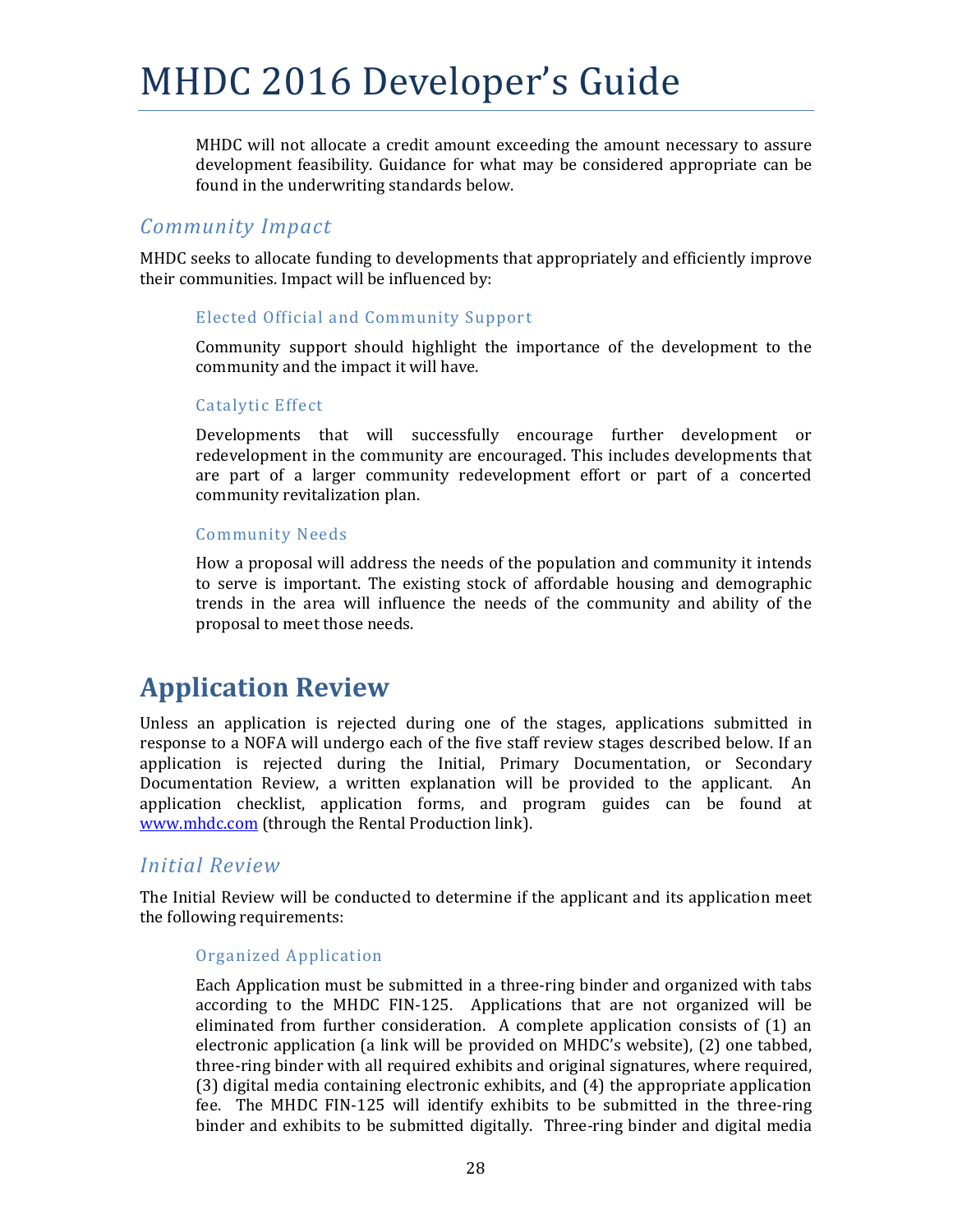exhibit names must match the FIN-125 exhibit names. Acceptable forms of digital media include, but are not limited to, a CD-R, DVD, or a USB flash drive. MHDC staff has the right, in its sole discretion, to waive an exhibit requirement on a case-bycase basis upon the review of a formal waiver request submitted by an applicant prior to the applicable NOFA deadline.

#### Good Standing with MHDC

Any member of the development team that is the owner or general partner of a LIHTC development currently in noncompliance due to site audits or a failure to comply with the owner's reporting requirements will be denied participation in the NOFA. In addition, any development team member not in compliance or good standing with any other MHDC program will be similarly denied participation. If MHDC learns that any principal involved with a proposed development has serious and/or repeated non-performance or non-compliance issues in Missouri or any other state before or after the time of application, the application will be rejected. Prior performance considered may include, but is not limited to, progress made with a previous Conditional Reservation Agreement, Firm Commitment, closing, cost certification, development compliance, payment of fees, and/or violation of the MHDC Workforce Eligibility Policy.

Please contact MHDC staff prior to submittal if you are unsure whether you or your development team members are in good standing.

#### Consistent with Code Requirements

The proposal must meet all the requirements set forth in the Code and all relevant U.S. Treasury regulations, notices, and rulings.

#### Consistent with Fair Housing Requirements

The submitted proposal must meet all the requirements of The Fair Housing Act of 1968, as amended.

#### Consistent with Internal Revenue Service Memorandum of Understanding

MHDC and the IRS have executed a Memorandum of Understanding ("IRS MOU") to improve the administration of the Federal LIHTC. Under the terms of this IRS MOU, all developers must complete IRS Form 8821 (Rev. 8-2008), Tax Information Authorization, as a condition of consideration for an allocation of 9% Credit or  $4\%$ Credit. An executed IRS Form 8821 for the developer and all key principals of the developer and general partnership must be included as part of the application.

#### Consistent with Tax Credit Accountability Act

Under the provisions of the Tax Credit Accountability Act  $(R.S.Mo. 135.800-$ 135.830), all developers/applicants must complete all necessary forms and reporting requirements during the reservation process, the allocation process and for a period of three years following the issuance of State LIHTC by MHDC to comply with the provisions of the State Tax Relief Act. All developers must complete MDOR Form 8821 (Rev. 11-2007), Missouri Department of Revenue Authorization For Release of Confidential Information, as a consideration for the allocation of the State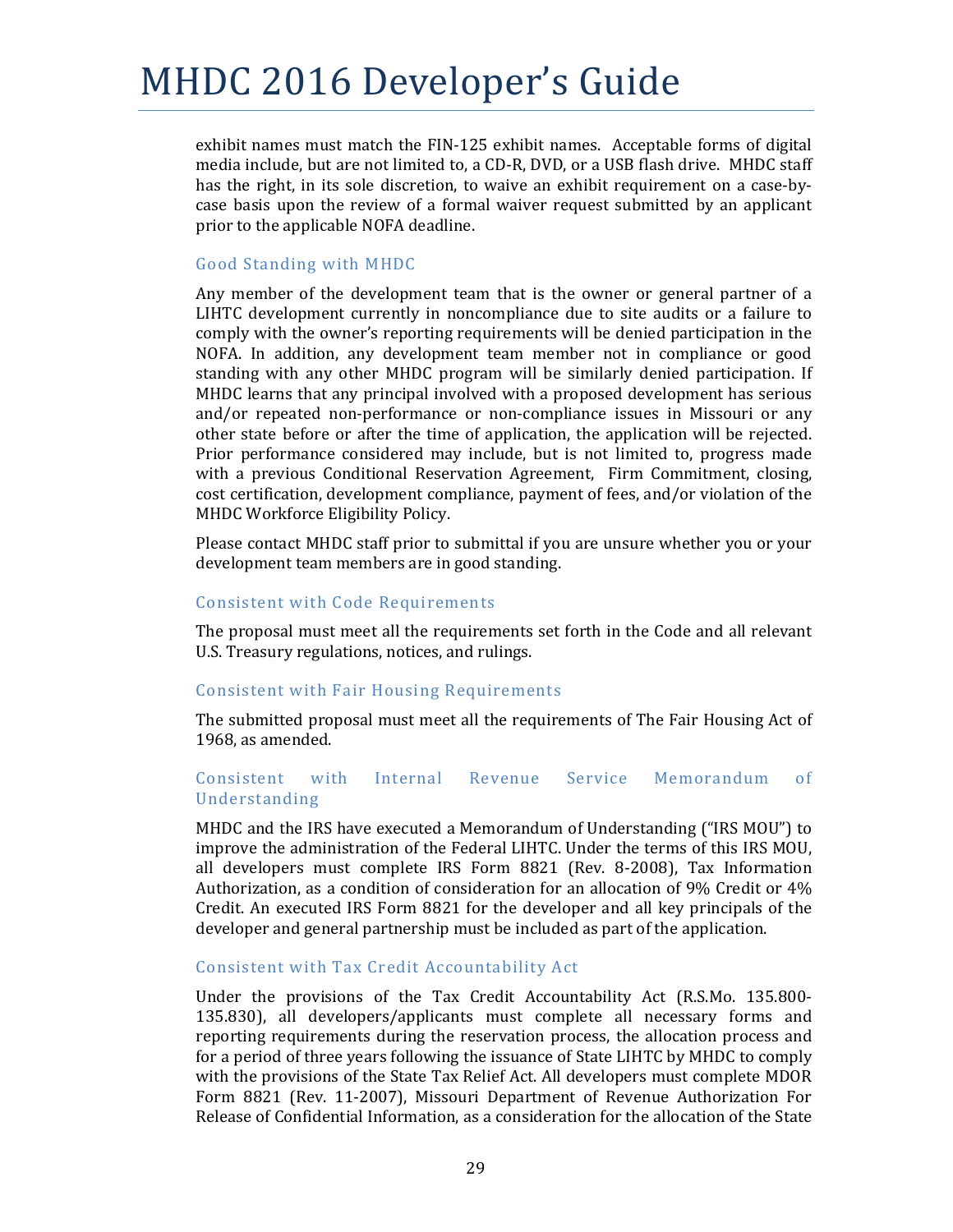LIHTC. MHDC will obtain tax clearance for the developer/applicant from the Missouri Department of Revenue at the time of application. Should the developer, general partner, or any key principal be found to have outstanding tax liens or delinquent taxes, for federal or state taxes, the related application will be rejected.

The Initial Review will be performed in conjunction with the Primary and Secondary Documentation reviews (described below). If at a later date it is discovered that an application does not meet one of the Initial Review requirements, it will be rejected or, if funds have been reserved, that reservation may be terminated.

### *Primary Documentation Review*

All primary documents must be complete, fully executed, and submitted by the applicable application deadline. An exact list of documents can be found on the MHDC FIN-125. A missing primary document, documents in draft form, or documents missing signatures will result in Application rejection.

MHDC may be forced to allow corrections to primary documentation but this will be allowed only in rare circumstances. Applicants should expect that if they turn in an Application missing primary documentation, it will be rejected.

### *Secondary Documentation Review*

All secondary documentation must be submitted by the application deadline to receive further consideration. If six or more secondary review documents are missing or incomplete at the time the application is submitted, the application may be rejected. If five or fewer secondary documents are missing or incomplete at the time the application is submitted, the applicant will be notified in writing of deficient items and a date by which deficiencies must be cured ("Cure Date"). If the requested documents are not received by the Cure Date, the application will be rejected. The  $FIN-125$  contains an exact list of the required documentation and the exhibit discussion below further explains the requirements. 

It is expected, but not guaranteed, that notification regarding secondary documentation deficiencies and the Cure Date will be emailed within ten (10) business days of the application due date established in the applicable NOFA.

If the Initial, Primary Documentation, and Secondary Documentation reviews are successfully passed, an application is deemed complete and will be considered for further review. 

### *Site Review*

During the application review process, MHDC staff will conduct a review of each proposed site(s). Each proposed site location must have a sign posted on it. The sign must be at least  $2'$  X  $3'$ , include the developer's name, and state it is a MHDC proposed project. The sign must face a road surrounding the site and the font size must be easily readable from the road. The site selected for the development is a critical component of the application. MHDC evaluates the following items:

- 1. Ingress and egress;
- 2. Visibility for marketing purposes;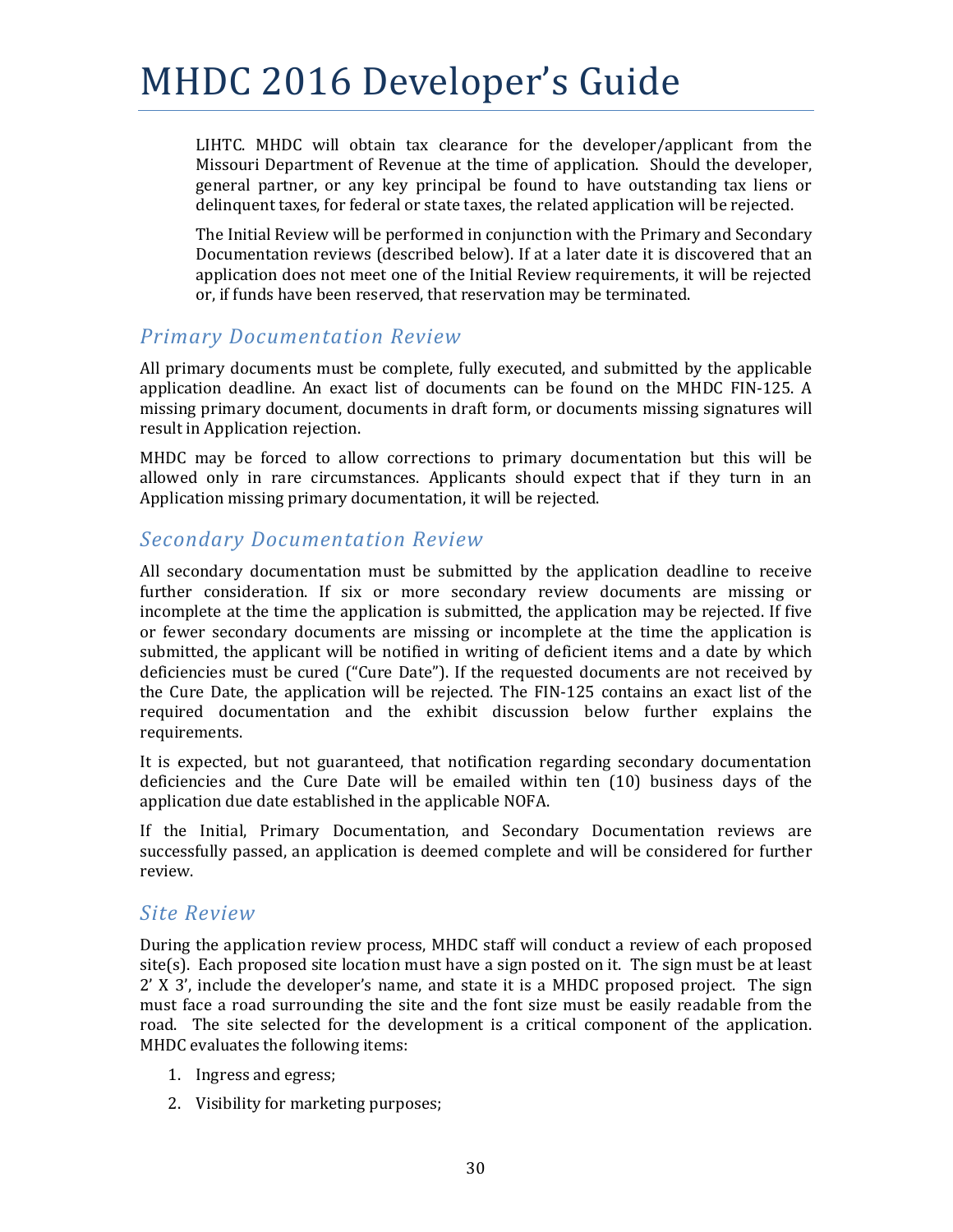- 3. Proximity to groceries, pharmacies, restaurants, public parks, etc.;
- 4. Potential noise concerns from nearby highways, airports, etc.;
- 5. Potential flood plain issues;
- 6. Existence of wetlands areas;
- 7. Potential habitat for endangered species; and
- 8. Competition with other housing developments in the immediate area; and
- 9. Need for rehabilitation, if applicable.

These site considerations are not a substitute for an environmental report but are meant to alert MHDC staff to potential concerns and the results play an important role in the Competitive Review.

Vacant land presents a challenge in identifying the location of a proposed site, particularly in rural areas and pre-construction phase subdivisions. MHDC requires applicants place a sign on the property clearly marking the location. Subject to timing and availability, staff reserves the right to contact applicants to meet them at the site for a physical inspection. Contact with an applicant does not indicate either a favorable or negative response to the application or choice of a site.

If a rehabilitation proposal, MHDC staff expects to be able to enter existing buildings to inspect proposed scope of work.

### *Competitive Review*

Once an application has gone through the Initial, Primary Documentation, Secondary Documentation, and Site Review stages and is considered complete to MHDC staff's satisfaction, it will undergo a Competitive Review ("Competitive Review"). The Competitive Review uses the established housing Priorities, selection criteria, and underwriting standards to determine recommendations for funding. All factors are considered and those applications deemed, at the sole discretion of MHDC, to best meet the goals of MHDC will be recommended to the Commission for formal approval.

## **Application Forms, Exhibits, and Digital Media**

Each applicant is required to submit the exhibits applicable to the type of development it is proposing. Questions as to whether an exhibit is applicable to a specific Application must be asked prior to the applicable NOFA deadline.

If you have questions about Application exhibits, especially if you are not sure whether an exhibit applies to your particular development, please contact the Director of Rental Production or Senior Underwriter. Any item that may serve to satisfy the requirements of multiple exhibits should be copied and included in each applicable exhibit tab. For example, a letter of support from the city that also confirms the zoning for an application must be included both in the Public Official Contact Verification and Support Letters exhibit and the Zoning Letter exhibit.

If an exhibit is required but you feel there is a reason it should not be applicable for your application, you may request a waiver of that exhibit requirement. Please note, waiver requests must be submitted on the MHDC waiver form and submitted and approved prior to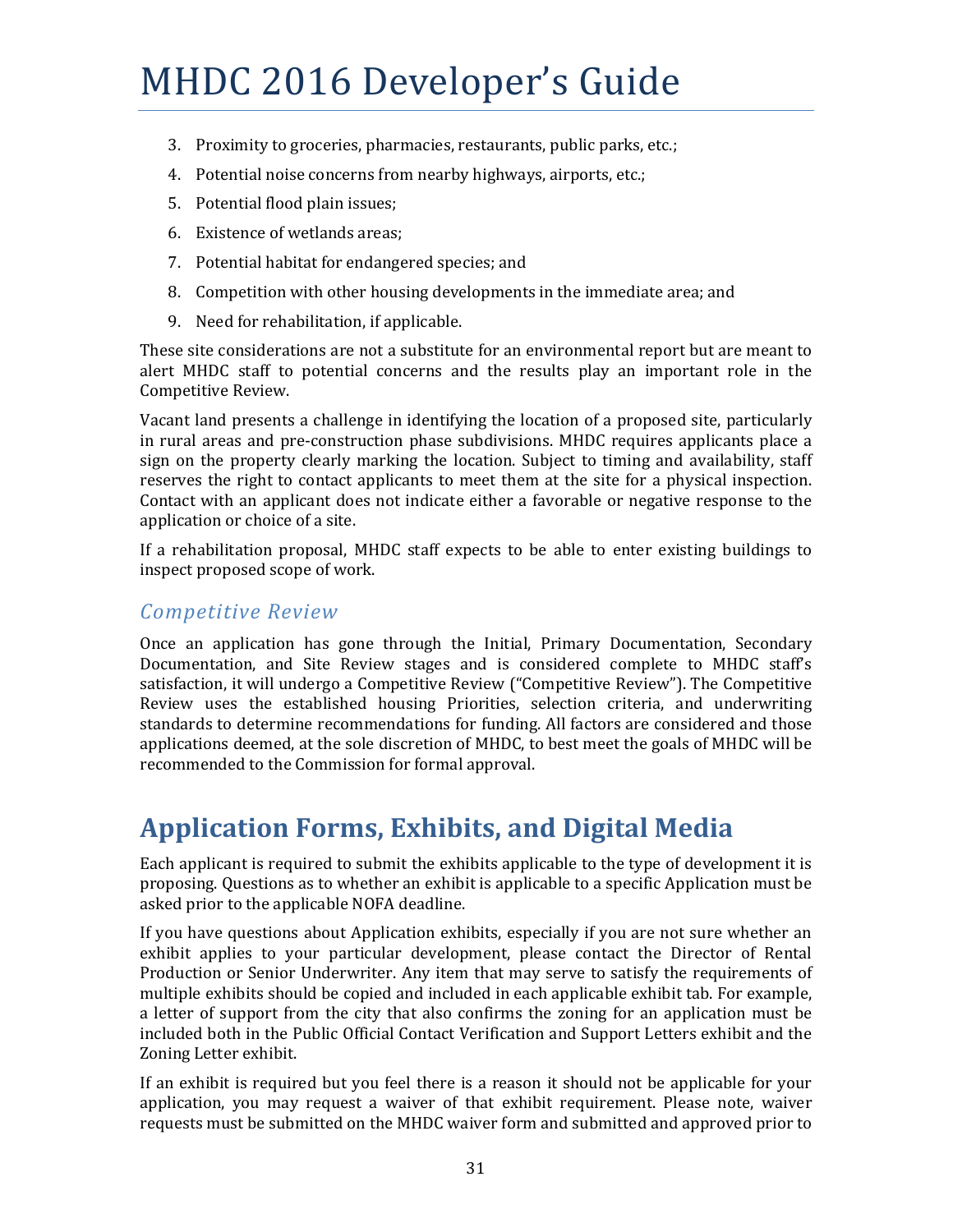the Application due date. Waivers will only be granted in rare circumstances with a rational explanation and proper justification.

The Application Certification Page, digital media, application fee, development narrative and questionnaire, site review information, applicant site control, market study, and financing commitments constitute the Primary Documentation. Acceptable forms of digital media include, but are not limited to, a CD-R, DVD, or a USB flash drive. All remaining exhibits listed on the FIN-125 constitute the Secondary Documentation. MHDC staff may contact applicants for clarification or questions regarding any submitted exhibit. However, such contact does not indicate anything other than a request for information.

The MHDC FIN-125 will identify which exhibits the digital media must contain. Digital media exhibit names must match the MHDC FIN-125. The MHDC FIN-125 specifies exhibit format. 

The required digital media documents are important in the application review process and must be included with the Application. Please test the digital media after loading the documents to ensure the files open properly and every required document is included in the required format.

## *Rental Housing Programs Application*

#### FIN‐100‐Addendum

The FIN-100-Addendum must be filled out completely and accurately with the certification executed by all reporting parties. The FIN-100-Addendum in the original binder must have original signatures. If you have any questions when completing the FIN-100-Addendum, please contact MHDC staff.

#### Exhibit A to Form 2013

Applicants should utilize the Exhibit A to provide more information on costs or circumstances related to the project that is important to evaluation of the project, which is not otherwise captured in the Application.

#### *Furniture, Fixtures & Equipment (FF&E)*

If costs in excess of \$30,000 have been submitted for the FF&E line item, a breakout of the items and costs that comprise the FF&E must be provided in the Exhibit A to Form 2013.

### *Application Fee*

The check for the applicable application fee must be included in the binder and the development name must be written on the check submitted.

#### Nonprofit Priority Application Fee

Proposals that qualify for the Nonprofit Priority and request consideration under that priority owe a \$750 application fee. This does not include Bond Developments, which must pay the standard application fee.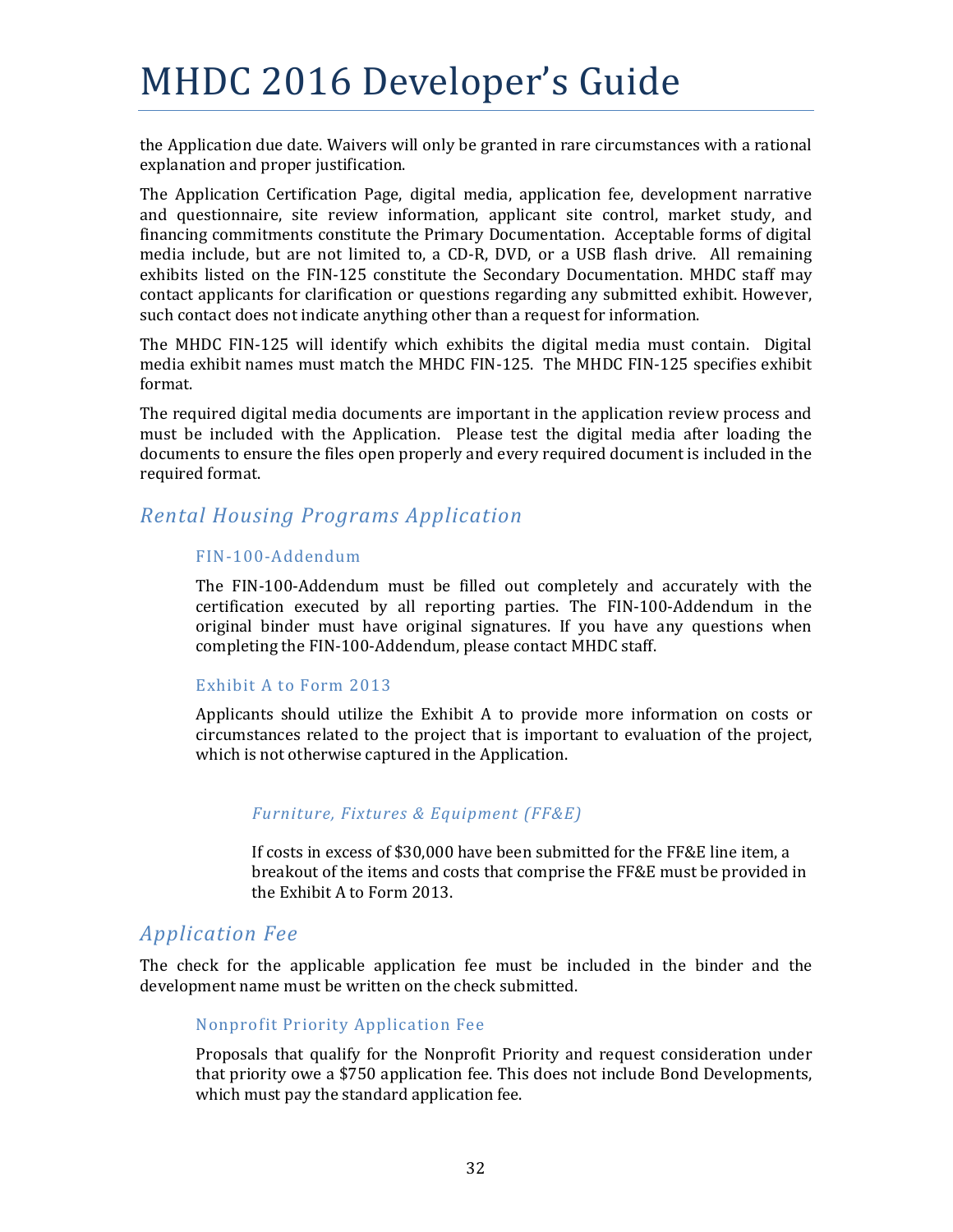#### Standard Application Fee

All applications that do not qualify for the Nonprofit Priority owe a  $$2,000$ application fee.

Exception: Applicants submitting proposals under the Property Disposition Priority for a property listed publicly by MHDC as real estate owned and available for public bid are not required to submit an application fee.

### *Development Narrative and Questionnaire*

#### Narrative Description

The narrative description should present any information you feel is necessary to understand your development and is not adequately described in the rest of the Application. The narrative is your opportunity to argue for and convince MHDC why your development is important and why it should be funded. The narrative should include a brief description of the following items:

- 1. Development Characteristics: describe the type of development, population served, amenities, and services of the development.
- 2. Market Characteristics: describe the rent structure and how those rents compare with other affordable and market rate properties in the area. Also discuss how the Application will address the relevant housing needs.
- 3. Development Team Characteristics: explain the key development team members and highlight experience with similar development types.
- 4. Financial Feasibility: provide a description of anything unusual regarding feasibility that may not be obvious from looking at the rest of the submitted information.
- 5. Community Impact: explanations of the level of local support, catalytic effect and how the Application will address the needs of the community.
- 6. Other Salient Information: provide any information or description of the development that explains any unique or important characteristics that would help MHDC better understand what you are trying to accomplish.

The development narrative is intended to be the applicant's chance to address MHDC's selection criteria. Any information that can help illuminate and distinguish an application is encouraged. Please be clear and concise when creating the narrative and keep the stated purpose in mind.

#### Development Questionnaire

The questionnaire must be completed. The questionnaire is a complement to the narrative description and the narrative description need not cover items discussed in the questionnaire.

### *Site Review Information*

MHDC's site reviewers use the information in the site review exhibit to properly evaluate the proposed site and proposal. The following site review information must be included in the Application: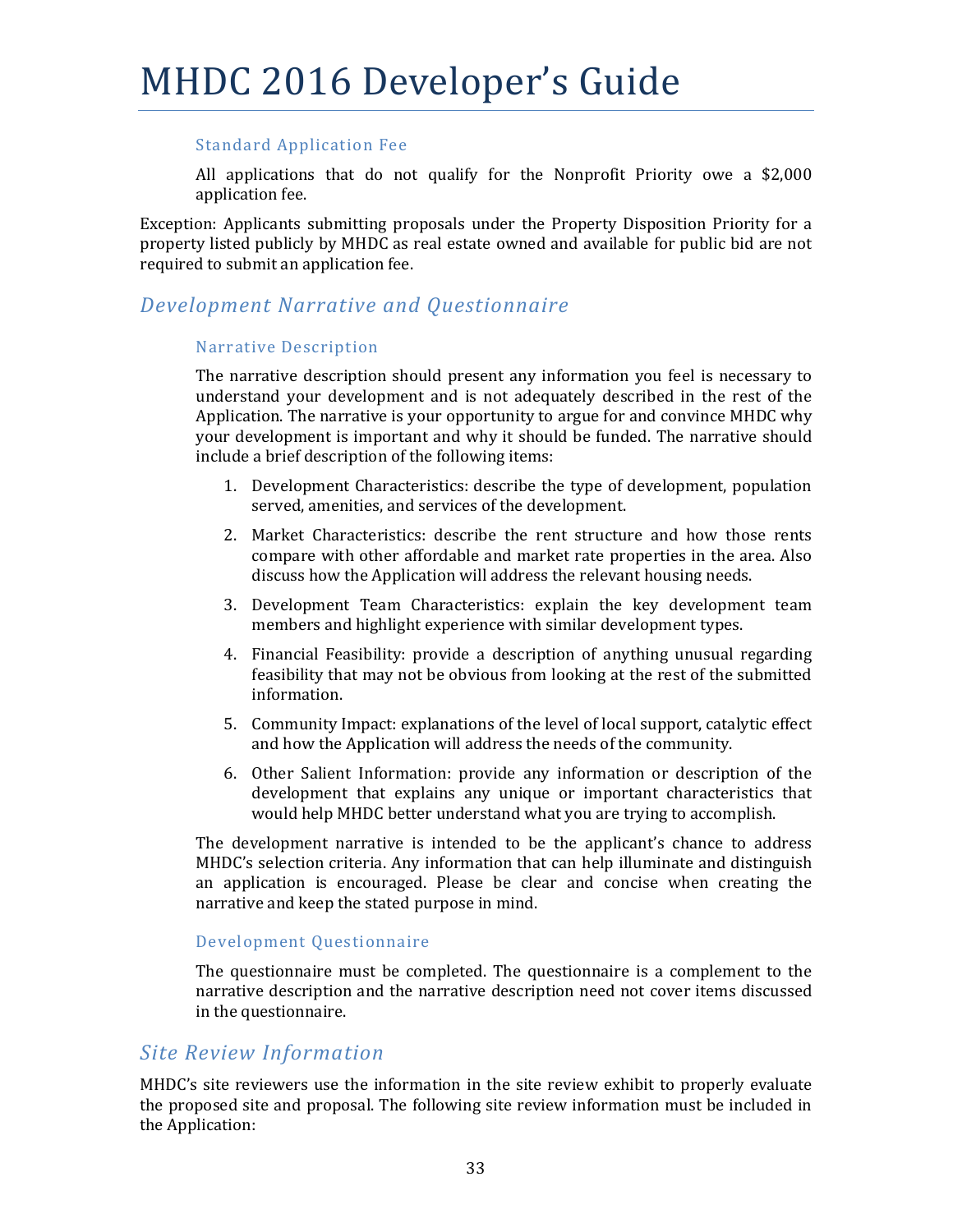#### Development Location Maps

Two maps must be submitted:  $(i)$  a community-wide map clearly identifying the site with respect to the town as a whole or, for large metropolitan areas, its proximity to the intersection of two major thoroughfares; and (ii) a more detailed map showing the property within the context of a five- to ten-block area with site boundaries clearly demarcated. Please provide an appropriate amount of information so a person completely unfamiliar with the community can find the property based on the maps provided, including clearly marked street names. Detailed directions are welcome, especially with respect to vacant ground.

#### Site Photographs

Color photos of the site, including landmarks and surrounding properties.

#### Site Plan or Subdivision Map

If a proposal is for single-family homes in a subdivision, a subdivision map with the lots for the application. All other proposals are required to provide a site plan that identifies the footprint of the building(s) and site amenities. Please include distances from the property perimeter to the building locations or other references that will assist site inspectors in identifying the proposed footprint on vacant ground.

#### FEMA Flood Map

A copy of the FEMA flood map panel that covers the application site. Clearly mark the subject property boundaries. Include the panel number if it is not printed on the maps. FEMA maps can be found at: https://msc.fema.gov/portal.

### *Market Study*

The market study guidelines and requirements have changed materially from the 2014 Developer's Guide. The developer should be aware of these changes (found in the Market Study Guidelines located on MHDC's website) and inform its market analyst about the changes.

#### Existing Reports

The market study must be dated within six months of application and address the property in question. If the market study is dated within eighteen  $(18)$  months of the application due date, an update letter must be provided. No market study older than eighteen  $(18)$  months will be accepted.

#### Form 1300

This must be completed by the market analyst and included as both an exhibit on its own and as part of the narrative market study. When submitted as part of the application, this Form must be a separate document.

#### Market Study Narrative

A favorable statement of conclusions about the strength of the market for the proposed development does not vest in an applicant or development any right to a reservation or an allocation of MHDC financing (including, but not limited to, LIHTC) in any amount.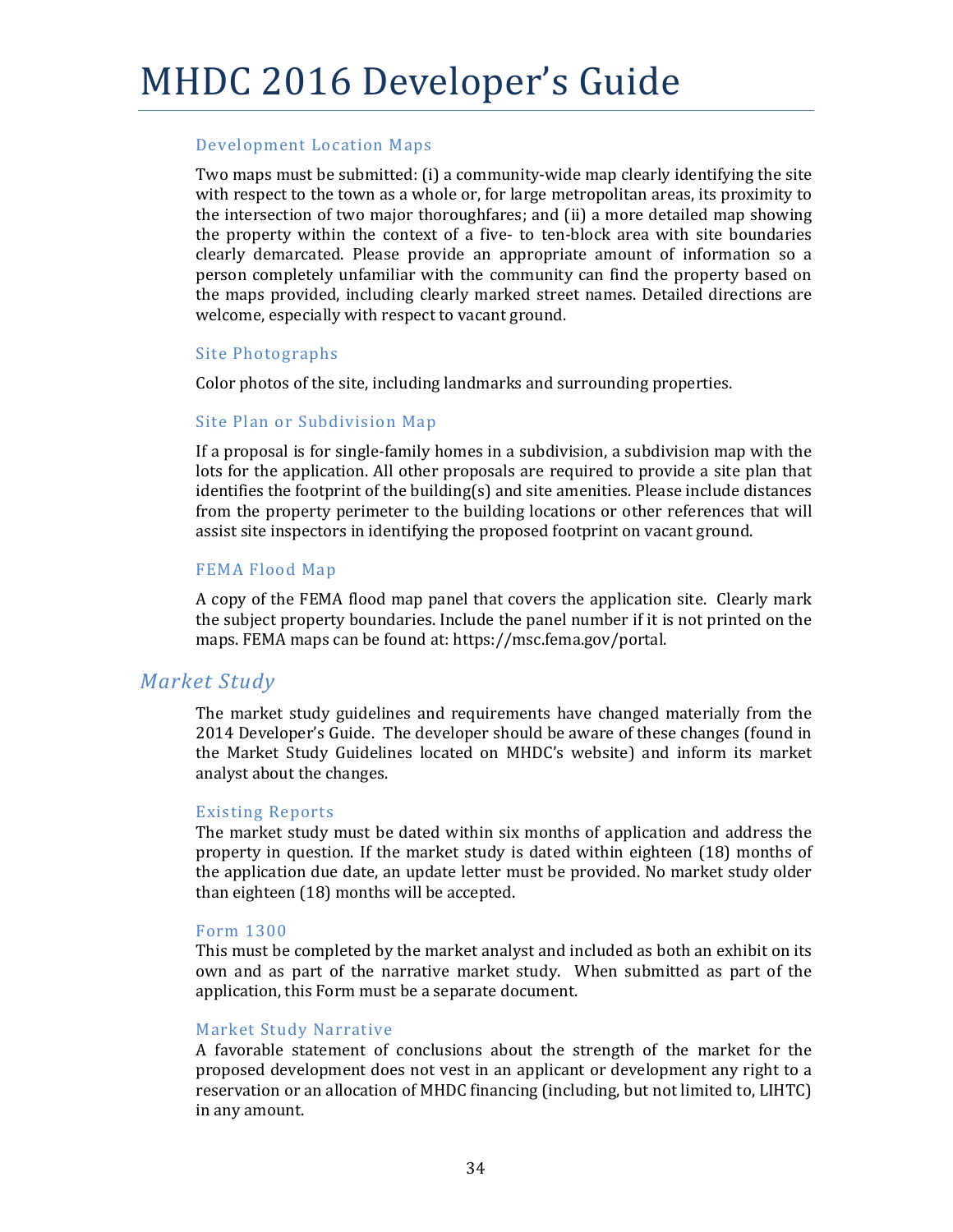The market study must:

- 1. Be prepared by an experienced market analyst shown on MHDC's approved provider list (not an affiliated company), who is an independent third party and completely unaffiliated with the developer and/or owner of the proposed development.
- 2. Contain a statement by the analyst that:
	- a. The report is in full compliance with MHDC's Market Study Guidelines. The MHDC Market Study Guidelines can be found at http://www.mhdc.com/rental\_production/market\_study/index.htm.
	- b. The information included is accurate and the report can be relied on by MHDC as a true assessment of the affordable housing rental market in the area of the proposed development.
	- c. The document is assignable to lenders and/or syndicators that are parties to the development's financial structure.
	- d. Acknowledges and agrees the market study will be shared with other parties that will assist MHDC in the analysis of the market study.
	- e. Lists the support, if any, that may justify the need for the proposed units by type, size, number, and location.
	- f. The analyst has compared the proposed rents to those found in the subject's PMA, and
	- g. The analyst's opinion of the market's need, if any, for the proposed development.

Nonprofit entities applying for HOME CHDO funds to develop eight or fewer units can submit a self-prepared market analysis in lieu of engaging a market analyst to perform a full market study. Applicants seeking approval under the Property Disposition Priority are not required to submit a market study.

## *Preliminary Financing Commitments*

All non-MHDC sources of debt and equity must be evidenced by a commitment or acceptable documentation in lieu of a commitment. All preliminary commitment letters must include the information required by the MHDC Guidelines for Preliminary Financing Commitments which can be found at www.mhdc.com. At a minimum, there should be commitments for the following types of funds, where applicable:

- 1. Federal LIHTC Equity. If one syndicator/investor is purchasing all housing and historic tax credits, one commitment meeting the requirements for each type of credit is acceptable. If the syndicator/investor is also providing a bridge loan, that commitment can be included in the equity commitment if it contains all of the terms of the bridge loan.
- 2. State LIHTC Equity
- 3. Federal Historic Rehab Credit Equity
- 4. State Historic Rehab Credit Equity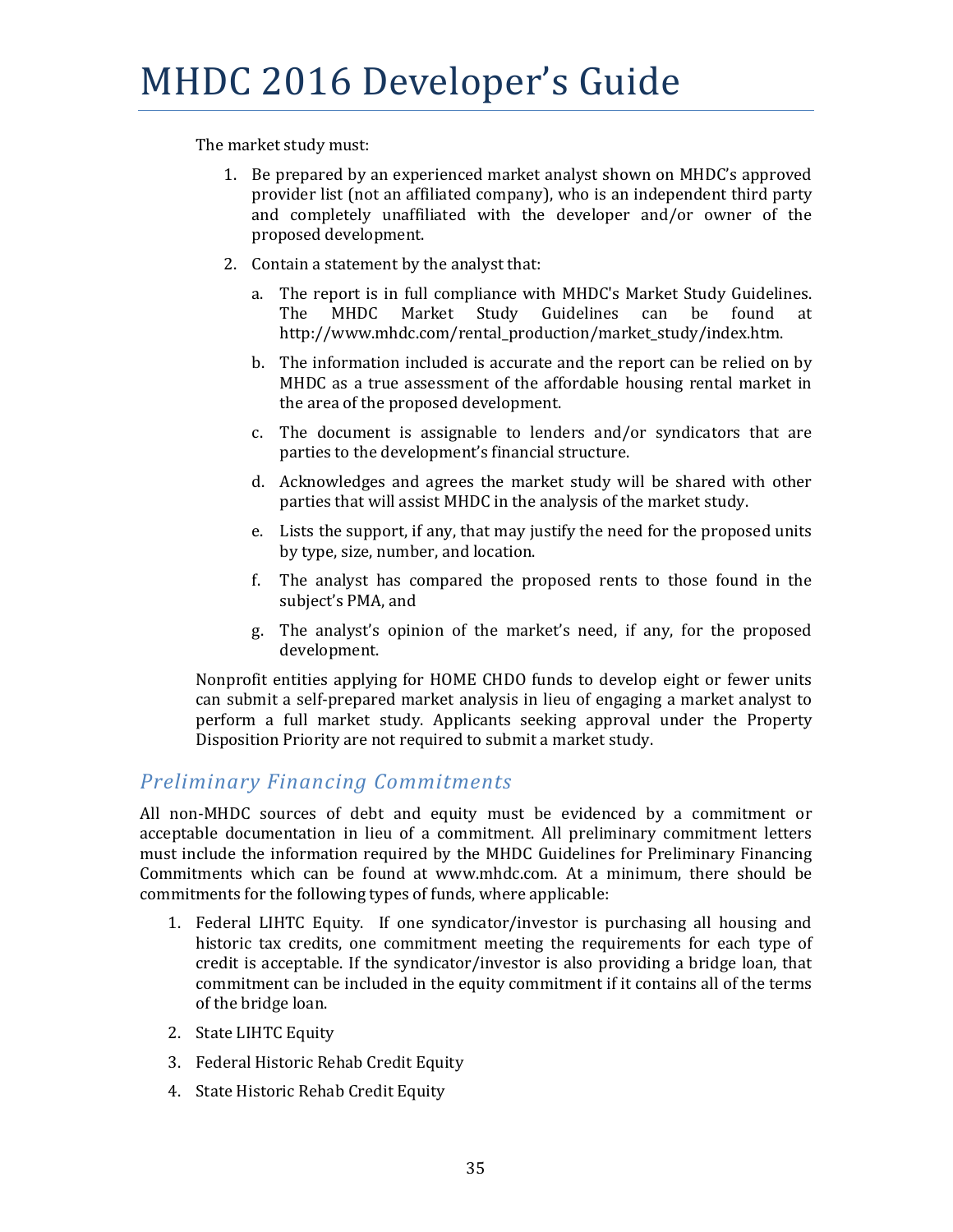5. Other Non-MHDC Financing. All debt and grant financing must have a commitment letter included with the application, including any construction loans.

If the application involves rehabilitation with existing tenants, include an income from operations during construction calculation.

If the application involves rehabilitation, identify whether the seller or buyer receives the replacement reserve balance at closing.

All commitment letters must include the contact information for the person writing the commitment. MHDC may contact the author of a commitment to discuss the development and their commitment.

MHDC requires a preliminary commitment letter at the time of Application for all non-MHDC sources of financing. Updated commitment letters are required at the time of Firm Submission for approved applications.

#### Debt/Grant Commitments

- 1. Any debt or grant funds that will be part of the development's financing must have a commitment letter or a letter stating an application has been received for the source in question. Commitment letters must indicate the following:
	- a. Loan or grant amount. If using tax-exempt bonds, specify if bonds are draw down bonds.
	- b. Loan term and amortization. The minimum acceptable term for permanent loans is eighteen (18) years.
	- c. Interest rate. Permanent loans must have a fixed interest rate throughout the loan term.
	- d. Fees associated with the loan or grant.
	- e. Reserve requirements.
	- f. Lien position of the loan.
	- g. Relevant requirements that may affect other financing sources or the operations of the property.
	- h. Contact information for the person providing the commitment and to whom MHDC's questions can be directed.

Commitment letters are required for both construction and permanent sources.

If a loan is going to be assumed or an existing loan is to be restructured, include a copy of the note, current note balance, and a letter from the lender stating the loan can be assumed and details of the terms and conditions of any assumed or restructured note. This is of particular applicability to HUD- and RD-financed developments being preserved.

If a loan/grant has been applied for or will be applied for from a competitive source (e.g., city funds, Federal Home Loan Bank), a letter is required that either acknowledges the funds have been applied for or verifies a funding round is coming up and the applicant is eligible to apply. The letter should indicate the amount of funds requested and the timing for funding decisions. Applicants should be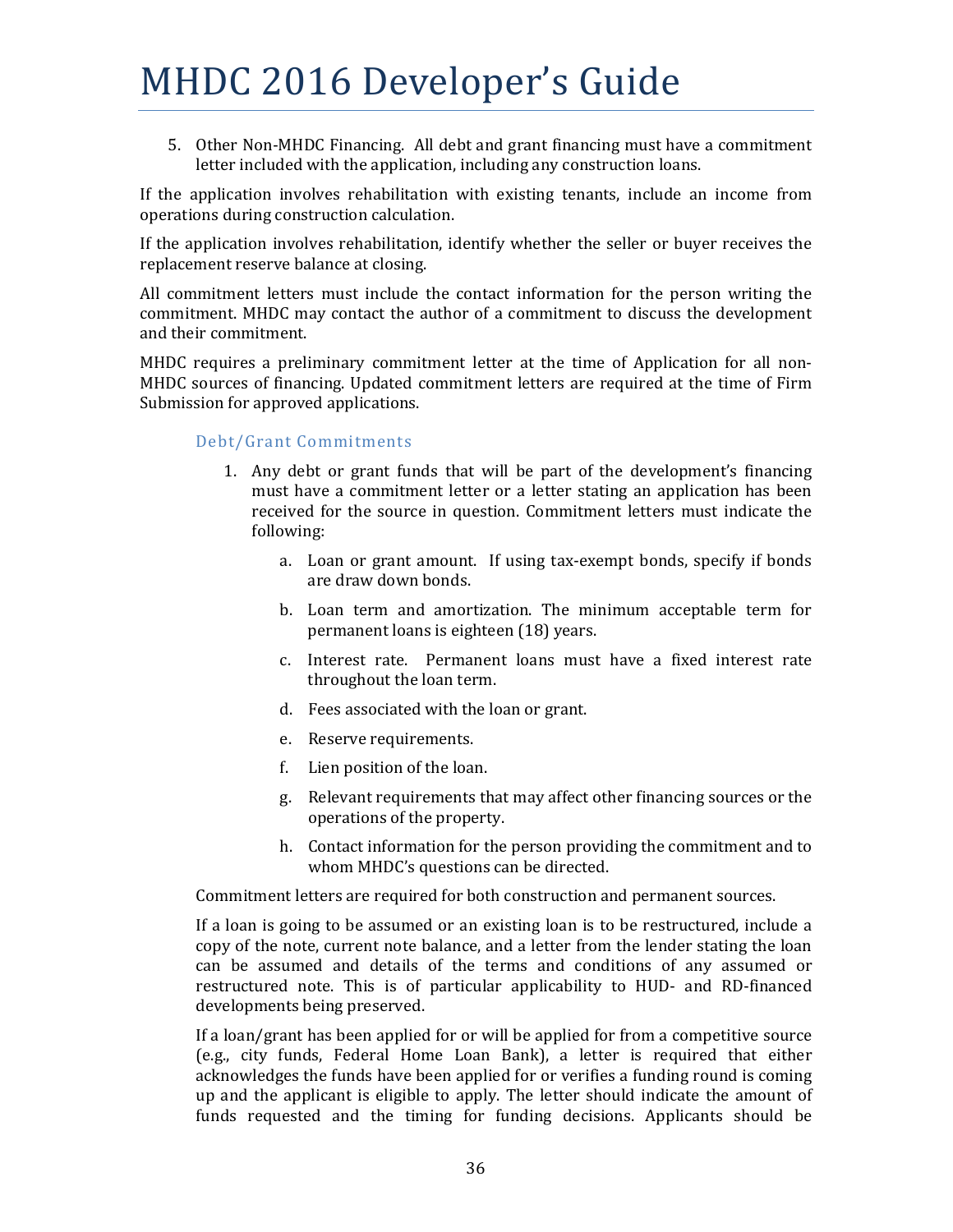prepared to explain alternative plans if not successful in any non-MHDC competitive funding rounds.

An updated commitment letter must be provided with the Firm Submission and should update the information from any commitment(s) provided at Application.

#### Equity Commitments

If all the various types of tax credit equity are to be provided by the same syndicator, one commitment letter meeting all the requirements below will be sufficient. 

Any development with tax credit equity listed as a source must include a preliminary commitment letter or letter of interest stating:

- 1. The ownership percentage and amount of annual credits to be purchased by the equity provider.
- 2. The price per dollar of annual credit purchased. Investors taking more than a de minimis share (i.e. 1% or greater) of ownership interest must provide a capital contribution (at the same price as the primary investor) in exchange for their share of Federal LIHTC.
- 3. The total amount of capital contributions.
- 4. The amount of equity paid during the construction period.
- 5. Any fees, such as an asset management fee, that must be paid during the Compliance Period.
- 6. Any reserve requirements.
- 7. For historic rehabilitation tax credit equity, the eligible basis calculated for both the State and Federal Historic Tax Credits.
- 8. For developments committing to special needs housing units, evidence the  $investor(s)$  is aware of the special needs housing commitment being proposed.
- 9. Contact information for the person providing the commitment and to whom MHDC's questions can be directed.

At Firm Submission (defined hereinafter), commitments for tax credit equity must update all the information provided with the Application and also include the following: 

- 1. Capital contribution timing and amounts, including the dates or milestones when equity will be contributed to the partnership. MHDC requires a minimum contribution of 10% of Federal LIHTC and State LIHTC equity invested at construction closing with at least another 10% of Federal LIHTC and State LIHTC equity invested by 50% construction completion.
- 2. Description of development costs attributed to the limited partner, including syndication costs.

If a bridge loan is to be provided by the equity investor, the terms and conditions of that loan can be included with the equity commitment and do not need to be presented in a separate commitment letter.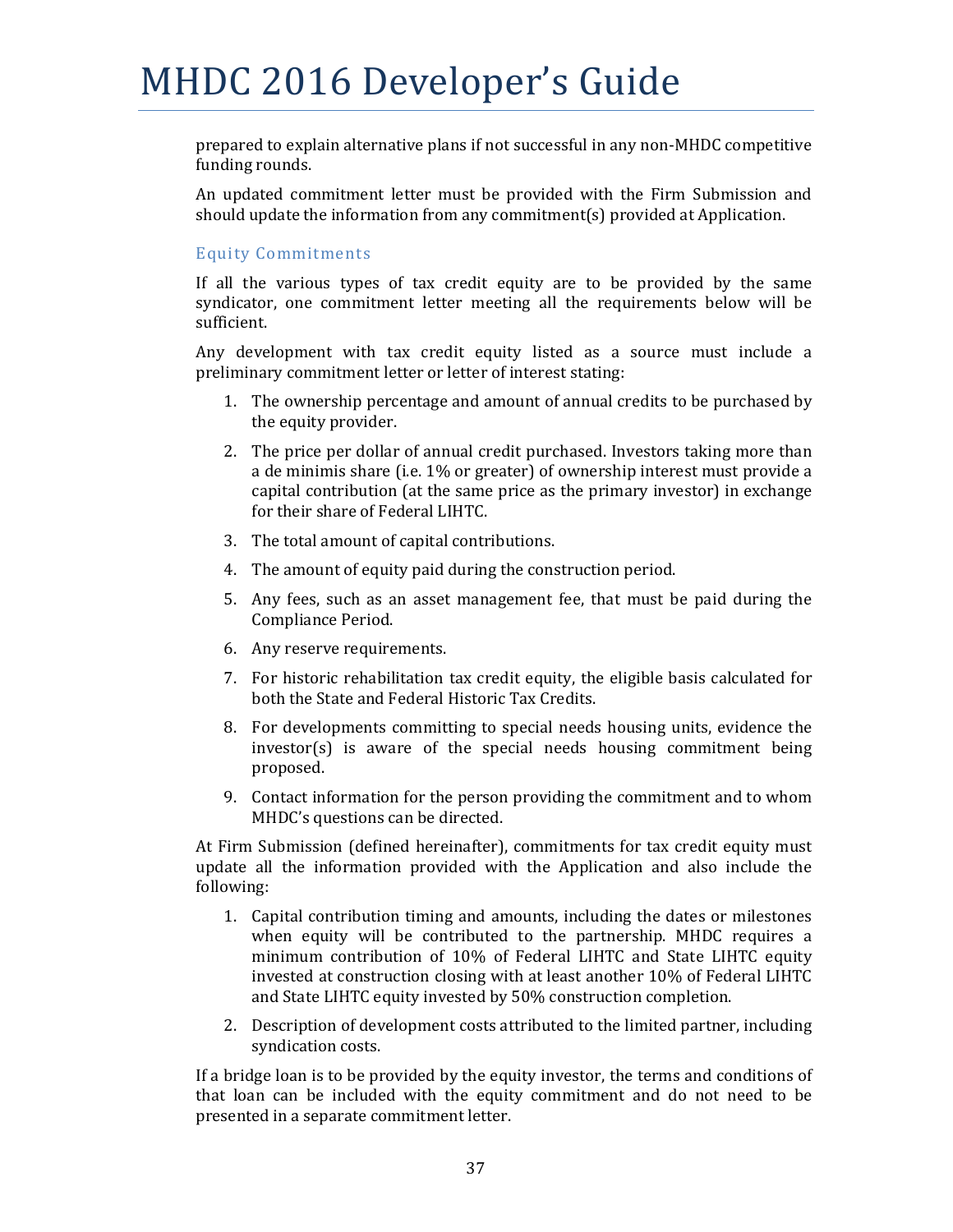#### Timing Requirements

All equity commitments must be signed by the provider of the commitment and dated within forty-five  $(45)$  days of the Application deadline or Firm Submission date, as applicable.

## *Site Control*

#### Seller Site Control

The applicant must demonstrate seller site control in the form of:

- 1. A vesting deed (e.g. a warranty deed); or
- 2. Title policy that clearly indicates the current owner.

For transactions in which there is an identity of interest between the seller and the buyer or between the seller and a member of the development team, the applicant must include a copy of the seller's contract or settlement statement from the last arm's length transaction if the transaction took place within the last fifty  $(50)$  years. If an identity of interest relationship exists between the buyer and seller of real estate a limitation of developer fee will result. Please see the Developer Fee  $+$ Consultant Fee section for more information.

#### Applicant Site Control

Evidence of applicant site control must clearly link the current owner to the eventual ownership entity and be in the form of:

- 1. Executed purchase option agreement. MHDC will not accept a purchase contract;
- 2. Executed long-term land lease or option on a long-term lease; or
- 3. Other commitments/agreements approved by staff prior to the Application deadline.

Applicants that already own the ground as evidenced by a vesting deed need only provide a copy of that recorded deed for the applicant site control. Applicants will also need to provide the identity of interest transaction information in the seller site control section described above. Due to certain restrictions ("Choice Limiting Actions") imposed by HUD on all developments requesting HOME Funds or other HUD financing, all applications requesting HOME Funds must have 100% site control of all application sites and the form of site control document must be a purchase option, not a real estate contract. All developments not requesting HOME Funds or other HUD financing must demonstrate proper site control for at least 50% of the sites listed in the Application. For developments that do not evidence  $100\%$ site control, a description of how site control will be obtained is mandatory. Failure to provide such description will result in Application rejection. The use of eminent domain to obtain site control of any sites not under control at the time of Application may be deemed acceptable by MHDC if at least  $50\%$  of the total parcels making up the development site are under control at the time of Application. Applicants who do not clearly have acceptable site control should contact MHDC prior to the Application deadline. MHDC approval of site control prior to the Application is advisable.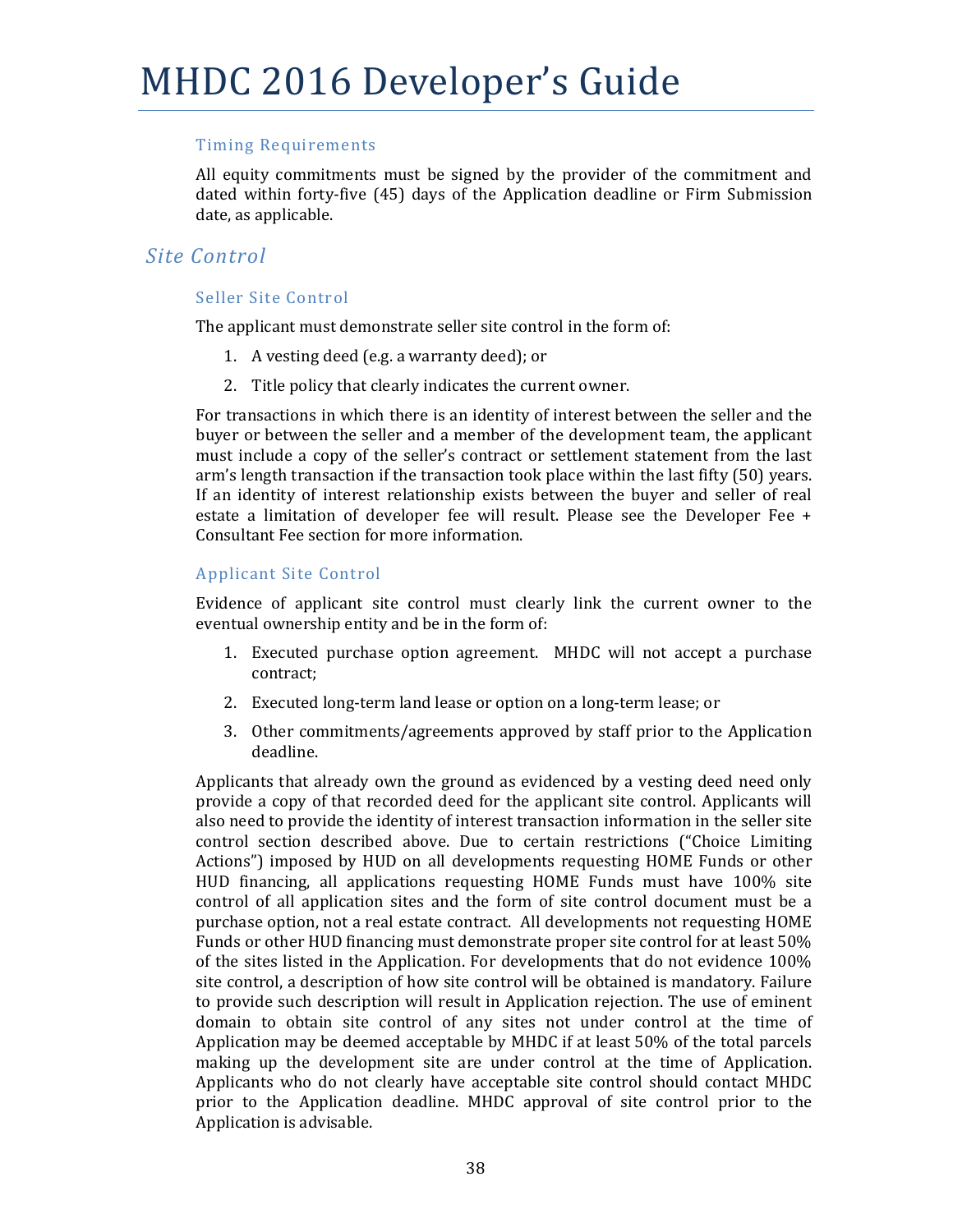#### FIN 305: Seller Certification

The FIN-305 is required for every application with existing tenants and/or requesting a loan from MHDC. If no loan is requested but MHDC ultimately awards a loan, the FIN-305 must be completed and submitted prior to the execution of any Conditional Reservation.

#### Legal Description

A legal description of the proposed development site must be included as a separate exhibit. The legal description must match what is included in the site control section. If the site(s) being purchased is larger than the development site(s), a narrative description of how much of the site is for the development and a breakdown of the costs attributable to the development's site is required. For multiple-parcel single-family proposals, clearly label the legal descriptions, contracts/options, and any other documentation related to the various sites so staff can match the documentation to the proposed parcels.

## *Public Official Contact Verification or Support Letters*

Public officials should be contacted via certified mail or some other manner that can be proven to have been received by the official. Public official contact letters must include the population being served, the number of units proposed, and any other relevant information demonstrating the official has received a sufficient description of the proposed development. The following public officials must be contacted prior to Application submission: 

- 1. Chief Elected Official. Provide evidence the local legislative body (for example, city council members) and chief elected official of the local jurisdiction (for example, mayor) have been informed the applicant is submitting an application to MHDC.
- 2. State Senator
- 3. State Representative
- 4. City Councilperson or Alderman
- 5. Public Housing Authority Executive Director
- 6. School Superintendent (new construction and historic conversion family developments only)
- 7. Head of Local Law Enforcement
- 8. City Council or County Board Resolution of Support, if possible
- 9. If the proposed development is located within the City of St. Louis or the City of Kansas City, provide evidence the developer has contacted the housing office in that location.

Scattered site developments must contact public officials for each locality/jurisdiction in which the sites are located.

You must submit either (a) a copy of the letter sent to the official and evidence the letter was received, or (b) a copy of a letter of support from the official. MHDC recommends using certified mail and obtaining the returned receipt card to prove the letter was received, but other proof is acceptable if discussed in advance with MHDC staff. MHDC strongly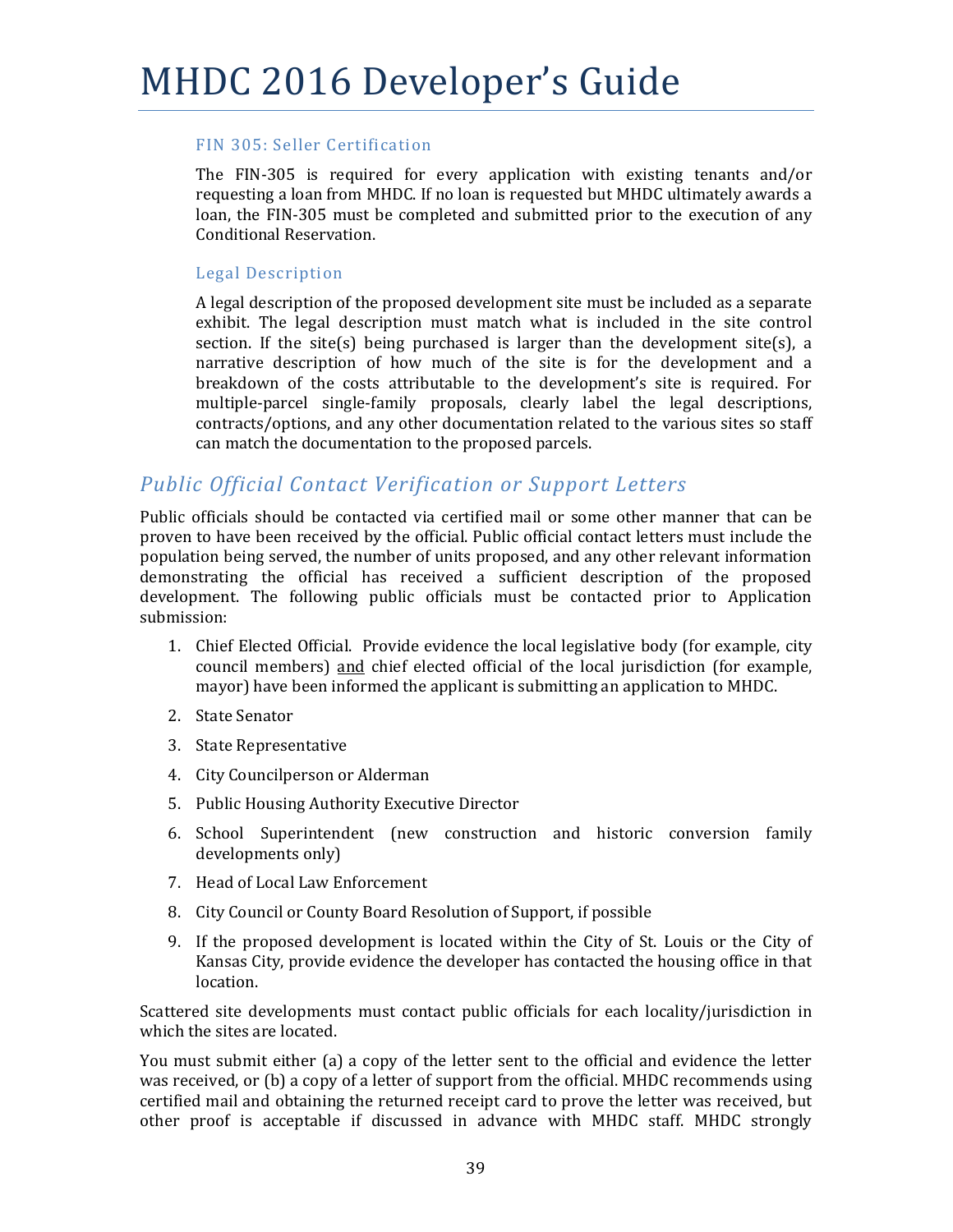encourages letters of support from public officials required to be contacted. Letters should clearly reference the development being supported. Resolutions of support from municipal or county boards are not required but strongly encouraged. All letters and resolutions should be included.

The Commission places great importance on the demonstration of need for the proposed development and a key indicator of its potential and perception may be found in the opinions expressed by the public officials. In municipalities and counties from which MHDC has received multiple applications, staff reserves the right to contact mayors and county executives to request a prioritization of the applications.

While support letters are not required from other officials, community groups, neighborhood partners, current residents, or citizens at the time of application, all correspondence is welcome. Letters may be included in the application or sent directly to MHDC (c/o Rental Production).

### *Statutorily Required Documentation*

Various federal and state regulations require applicants provide certain information at the time of application. The following required documents must be filled out properly and executed. 

#### IRS Form 8821

In accordance with the IRS MOU, IRS Form 8821, Tax Information Authorization, must be submitted for the developer, all key principals of the developer and ownership entity, and all general partners that are not affiliates of the developer. Please fill out only Section 1 and sign Section 7.

#### Missouri Form 8821

In accordance with the Tax Credit Accountability Act, MDOR Form 8821, Authorization for Release of Confidential Information, must be submitted for the developer, all key principals of the developer and ownership entity, and all general partners that are not affiliates of the developer. Please fill out only the top section and sign the authorization below.

#### FIN-109 Legal Employment Practices Certification

In accordance with  $\S$  285.025, RSMo, MHDC requires all applicants to certify they do not employ illegal aliens/undocumented workers in compliance with federal, state, and local hiring laws.

#### Evidence of Consistency with Consolidated Plan

Developments requesting financing from MHDC and located in a jurisdiction with a consolidated plan filed with HUD are required to provide certification the proposed development is in compliance with such plan. If a jurisdiction does not have a consolidated plan, a certification the proposed development is consistent with the comprehensive plan must be submitted.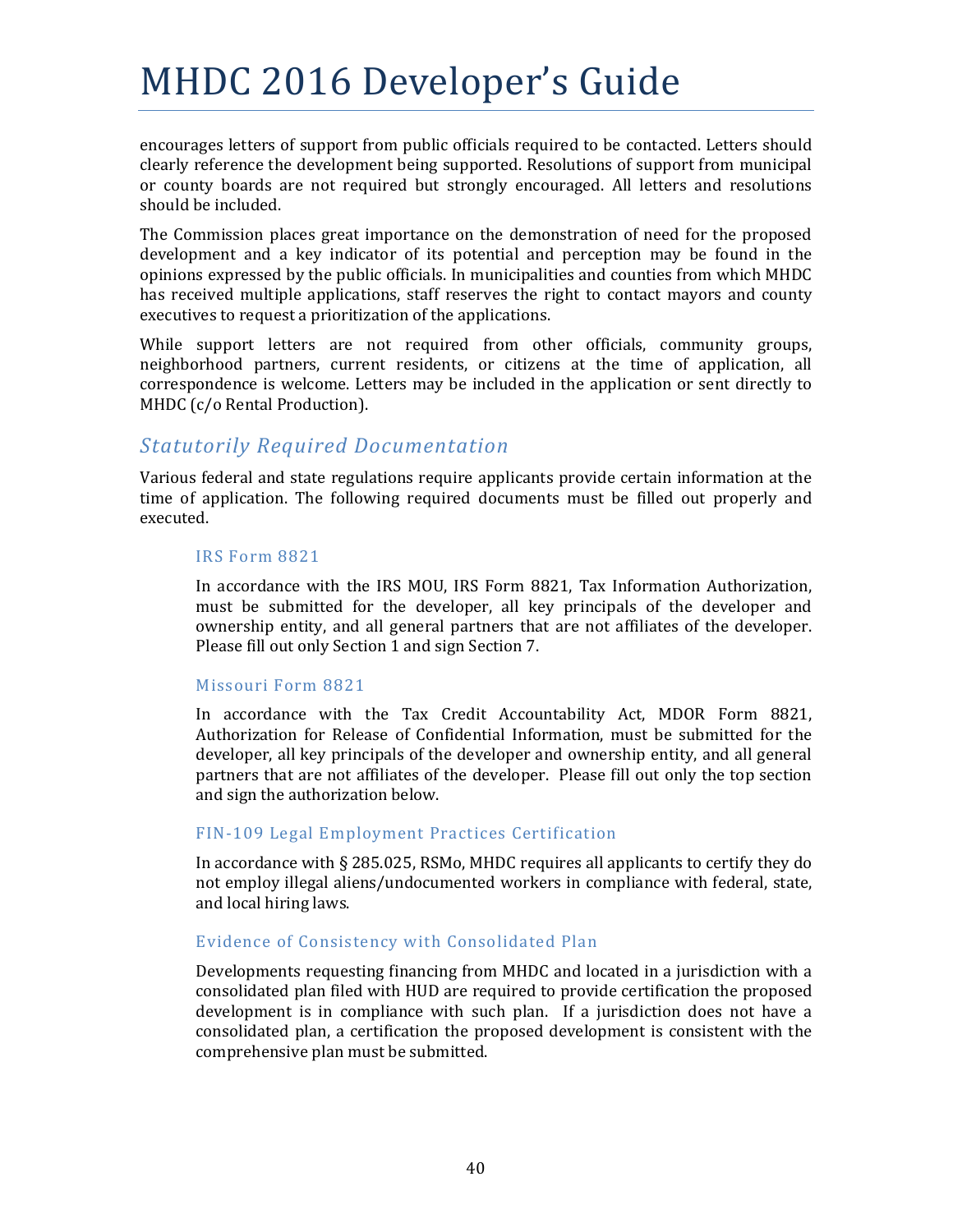## *Housing Priority Documentation*

Applications requesting consideration under one or more of the established Housing Priorities must include the applicable required documentation with the Application (please see the discussion of the required documentation in the Housing Priorities section above). If the required documentation is missing or does not fulfill the applicable requirement(s), the Application will not be considered for the desired priority, but it will still be considered for funding. 

## *Zoning Letter*

The zoning letter submitted must be an original, on the letterhead of the local governmental unit responsible for zoning, and must clearly indicate:

- 1. The zoning designation with a brief description of such designation;
- 2. Density requirements/limits; and
- 3. Description of any conditional use restrictions or overlay regulations that further restrict the property.

If the site is not properly zoned, include a letter from the appropriate governmental body describing what needs to be done to be in compliance and the time frame for achieving such compliance. 

If there is no zoning in a jurisdiction, a letter from the locality stating no zoning exists is acceptable in lieu of a zoning letter.

## *Architectural Items*

Elevations, floor, and unit plans included as exhibits in the Application cannot be larger than  $11''$  x 17" and must be drawn to scale when possible. The following architectural items must be included with each Application:

#### Elevations (new construction) or Photos (rehabilitation/conversion)

You must provide color photos instead of schematic elevations for existing buildings being rehabbed or converted.

#### Floor Plans

You must provide floor plans for each floor. If one or more floors have identical plans, it is acceptable to show one plan with the number of each floor with that plan highlighted. 

#### Unit Plans

You must provide a plan for each unit type being proposed. In the case of historic conversions, at a minimum one plan for each bedroom number category being proposed is required. If there are large square footage differences within a bedroom number category, include an example near the extremes and a typical unit in that category. Unit plans must have the square footage for the unit listed.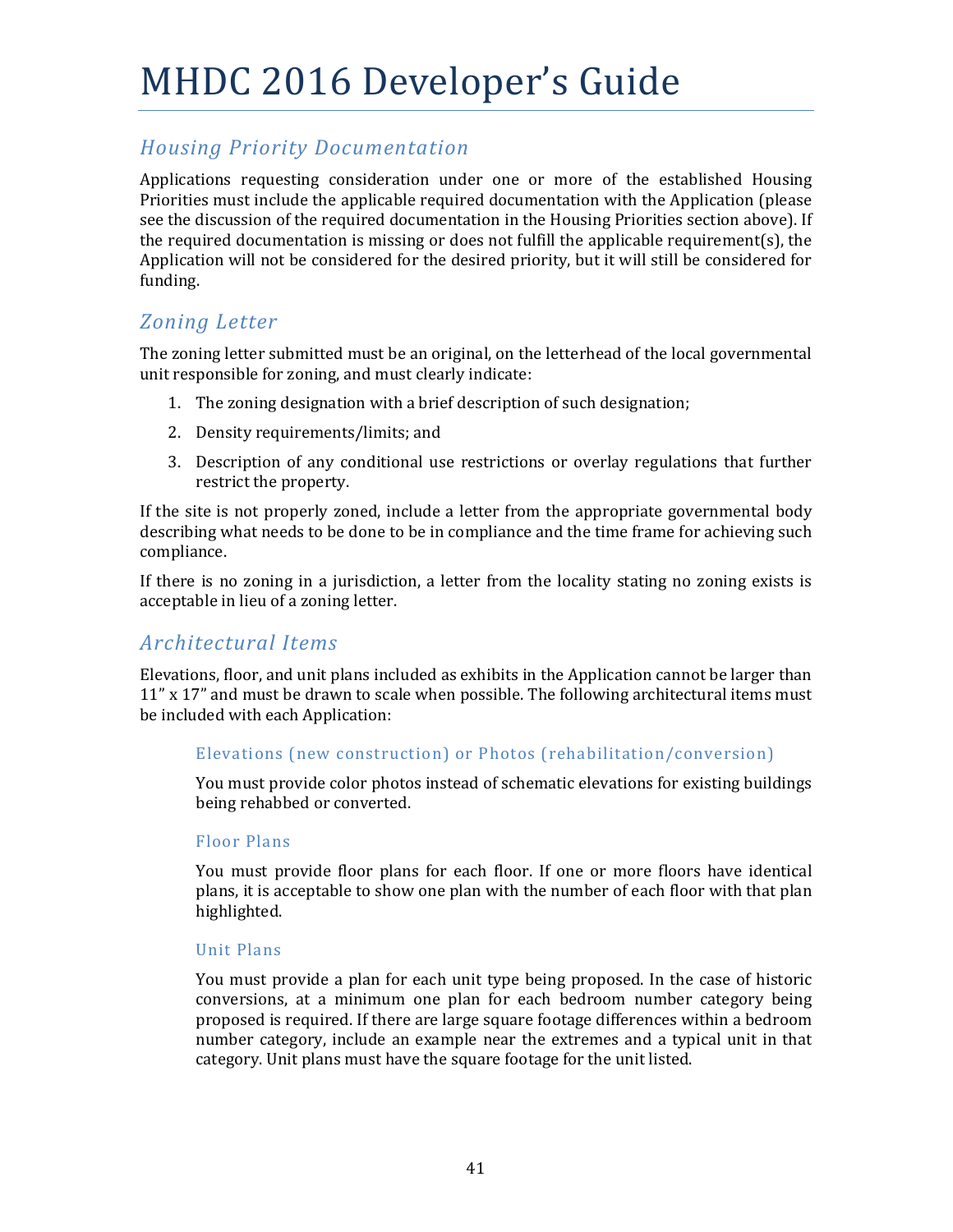#### Development Characteristics Worksheet

The Development Characteristics Worksheet must be filled out and fully executed. The development characteristics described or chosen must be adhered to by the owner. Failure to do so may result in the termination of any Conditional Reservation or Firm Commitment. 

#### Scope of Work

For rehabilitation developments, provide a detailed scope of work describing what is being contemplated/completed by the project architect or general contractor. The scope of work should be in narrative form or a list broken down by Construction Specification Institute (CSI) divisions or another easily understood indexing system for organizing construction data with sufficient detail to comprehend what will be done. 

#### Physical Needs Assessment or Capital Needs Assessment

For rehabilitation developments, provide a Physical Needs Assessment ("PNA"). The PNA must follow the requirements found in MHDC Form 1201, Physical Needs Assessment Guidelines. The Assessment should not be performed by an entity that has an Identity of Interest with the developer or contractor.

For applications that include both MHDC and USDA-RD financing, a CNA prepared within six months of the application deadline according to USDA guidelines is required. Applicants must follow the USDA requirements for an "as-is" CNA and should contact the state USDA office for more details.

Applicants proposing a gut rehab of the building(s) are not required to provide a PNA but an assessment of the structural condition of the building is required, as detailed below.

#### Structural Letter

For historic developments that involve a gut rehab of the building, a letter from a third-party structural engineer or equally qualified professional unrelated to the developer certifying the building has been inspected and is structurally sound for the intended use must be submitted in lieu of a PNA.

#### Historic Approval

For proposals structured with historic tax credits, include the status of the Federal and State Historic Tax Credit review. Required information includes:

1. Historic Designation. Either (a) the Federal Register publication demonstrating the property is listed individually on the National Register of Historic Places, (b) the Part 1 approval confirming the property continues to be certified as contributing to the significance of a certified historic district listed on the National Register of Historic Places, or (c) the Eligibility Assessment performed by the State Historic Preservation Officer, accompanied by a timeline for the review and approval of the nomination for national register designation by the Missouri Advisory Council on Historic Preservation and the National Park Service.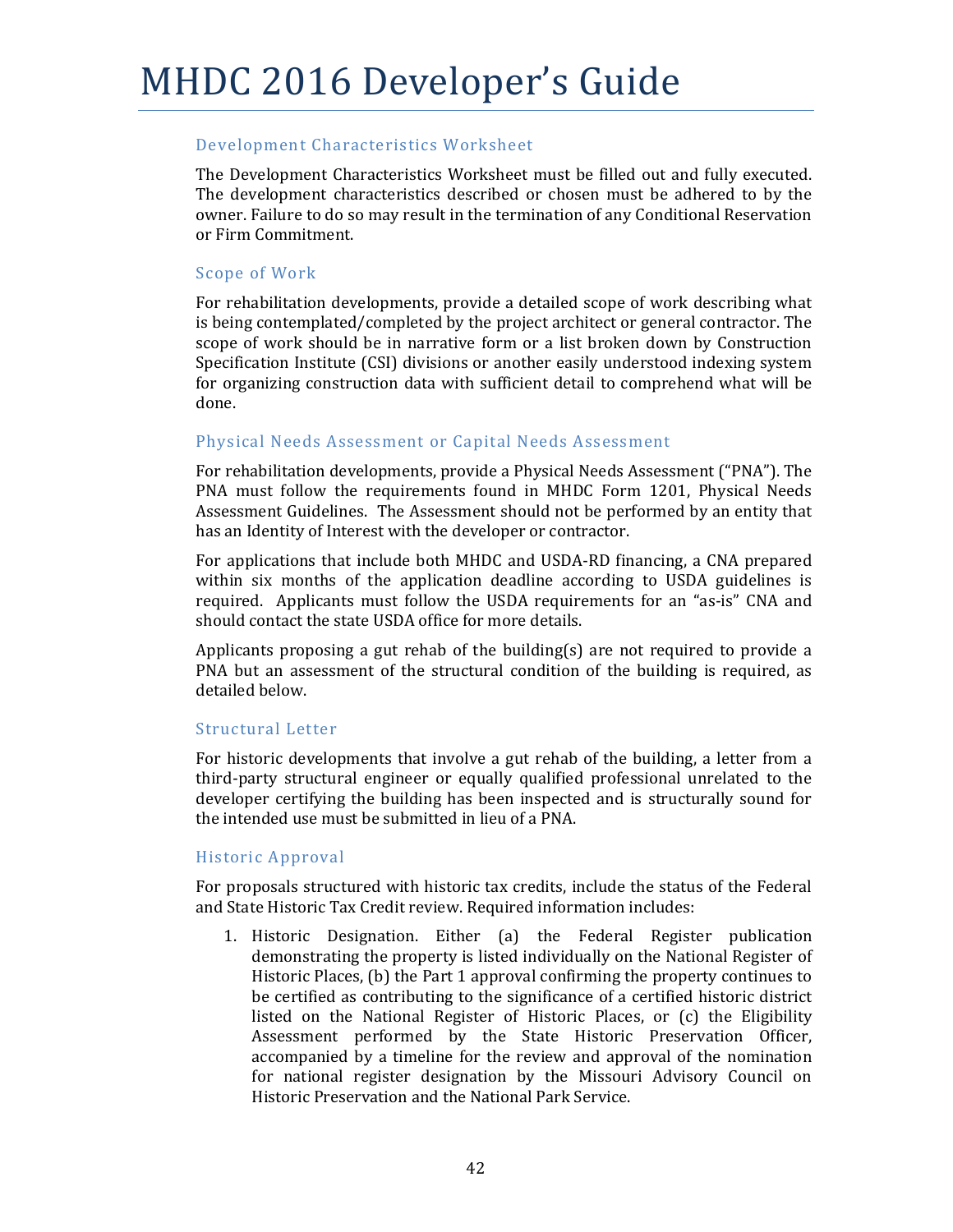2. State Historic Tax Credit Approval. A copy of correspondence or other documentation showing the developer has discussed with the Missouri Department of Economic Development the submission of the development for approval of state historic tax credits.

MHDC reserves the right to contact the Missouri Department of Economic Development regarding the status of historic tax credit applications.

## *Sustainable Housing Information*

All new construction proposals must meet the current standards for the certification level of choice for of one of the following green building rating systems: Enterprise Green Communities, any of the LEED rating systems, or the National Green Building Standard. Any certification level of these systems is acceptable, but the development team must indicate in the Development Characteristics Worksheet the rating system and certification level to which they are committing. All new construction Applications must provide documentation demonstrating how the development team and property will achieve and maintain the selected green building standard. New construction applications must also include:

- 1. The criteria and features being incorporated from the chosen green building rating system accompanied by the applicable checklist:
	- a. Enterprise Green Communities Green Communities Criteria Checklist;
	- b. LEED LEED Checklist:
	- c. National Green Building Standard Designer's Report from the Green Building Scoring Tool;
- 2. Resumes for development team members with sustainable development experience, proof at least one team member is a LEED AP®, LEED Green Associate™ or a Certified Green Professional™, and a description of the development(s) they have worked on and their role in the process. If the development is not being formally certified, the development team member must document the pledged green building standards with pictures, a signed and scored scoring tool, and brief narrative during the construction process; and

New construction developments must demonstrate at Application, Firm Submission, and construction completion that the development has been designed and built to meet certification under the chosen system. Formal certification by a certified third-party is welcome but not required. Failure to provide the sustainable housing promised at the time of Application may result in the recapture of funding and will reflect poorly on future applications. 

### *Relocation and Existing Multifamily Operations Data*

For developments requesting HOME Funds and requiring temporary or permanent relocation of existing residential or commercial tenants, the owner must comply with the Federal Uniform Relocation Assistance and Real Property Acquisition Policies Act of 1970, as amended ("URA"). For developments requesting all other types of MHDC financing and requiring temporary and permanent relocation of existing residential or commercial tenants, the owner must comply with the requirements of  $\S$  523.205, RSMo. Each of the exhibits below is required, regardless of the type of financing.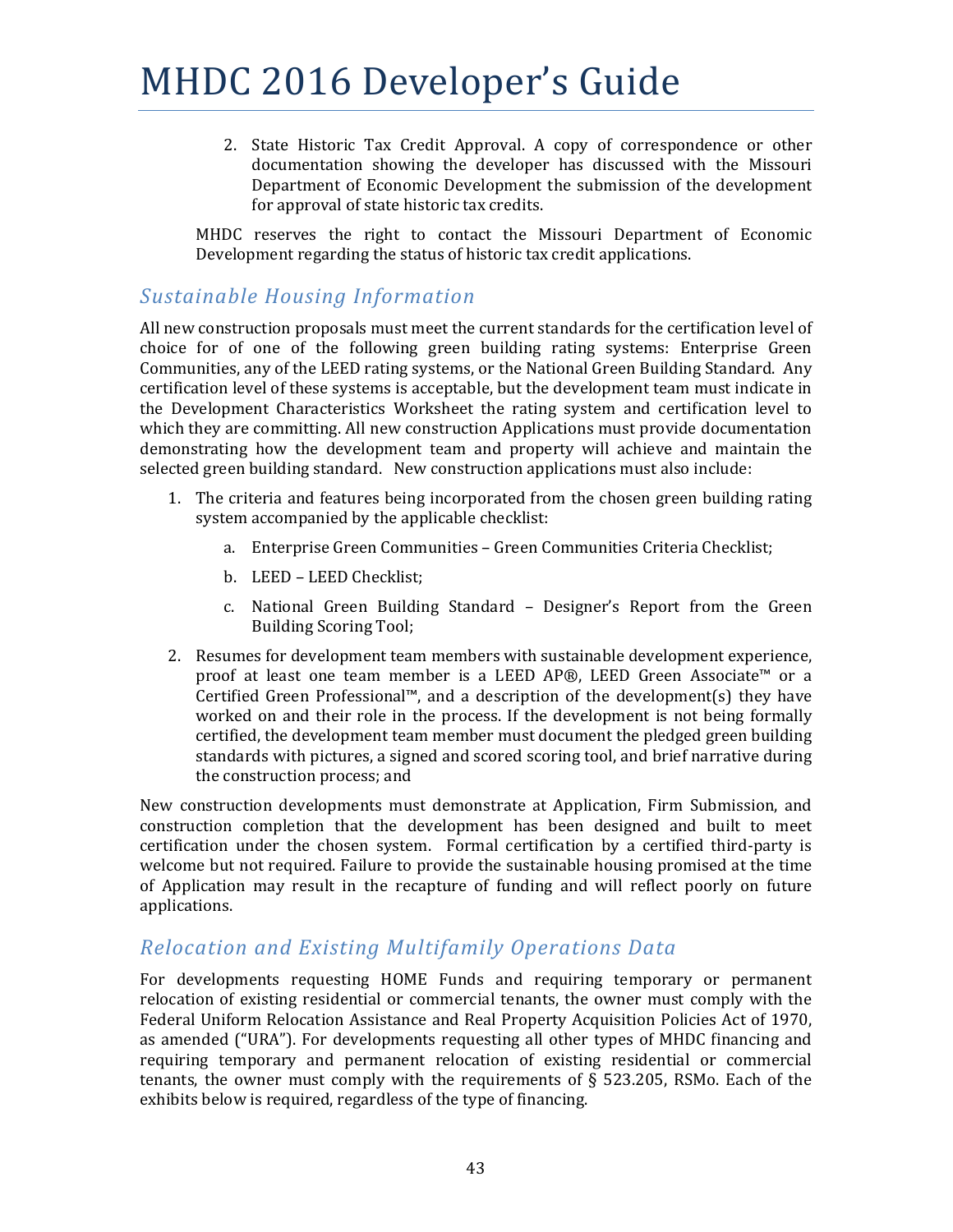#### Current Tenant List

Tenant list must include the names of the leaseholder, the number of persons in each household, the start date of each lease, the amount of rent charged, the amount of rent paid, income of each household, and race/ethnicity information. Subsidies being provided to residents should be noted. For properties that are currently market-rate, if household income cannot be provided, indicate to the best of your knowledge which households may be permanently displaced by the proposed financing restrictions.

#### Relocation Plan

The relocation plan must include the following:  $(i)$  a brief description of the type of relocation anticipated and how it will be handled, (ii) a list of all buildings (with addresses) currently occupied by renters or owner-occupants of residential or commercial buildings being renovated or demolished as a part of the proposed development, (iii) a breakdown of the relocation expenses expected to be incurred (which reflect the number used in the development budget), (iv) a description of services provided during the relocation period,  $(v)$  how records will be maintained, and (vi) a relocation timeline. If an identity of interest exists between a member of the development team and the firm hired to perform the relocation planning and execution, the profit for relocating tenants will be limited to a maximum of 20% of the relocation costs.

MHDC reserves the right to require a cost certification of relocation costs for any development that has a relocation expense. MHDC is likely to exercise this right when an identity of interest exists, as described above.

#### General Information Notice (GIN)

A copy of the General Information Notice (GIN) required by the Uniform Relocation Act (URA) for application purposes must be provided. At minimum, this must include a copy of the proposed GIN to be distributed to tenants if MHDC funding is approved. 

#### Acceptance of MHDC Relocation Policy

You must provide a signed statement acknowledging you have read and accepted the MHDC Relocation Policy (available at www.mhdc.com).

#### Annual Financial Statements

You must provide a copy of the property's annual financial statements for the last three years. If the applicant is related to the current ownership entity, any unaudited financial statements must be accompanied by a certification from an authorized representative of the owner the information is true and accurate to the best of their knowledge.

### *Homeownership Plan*

For developers proposing the construction of single-family homes for purchase by the residents following the completion of the Compliance Period, a homeownership plan detailing the timeline, proposed sale prices, tenant discounts, and resident homeownership training must be provided. The proposed homeownership plan is expected to mirror the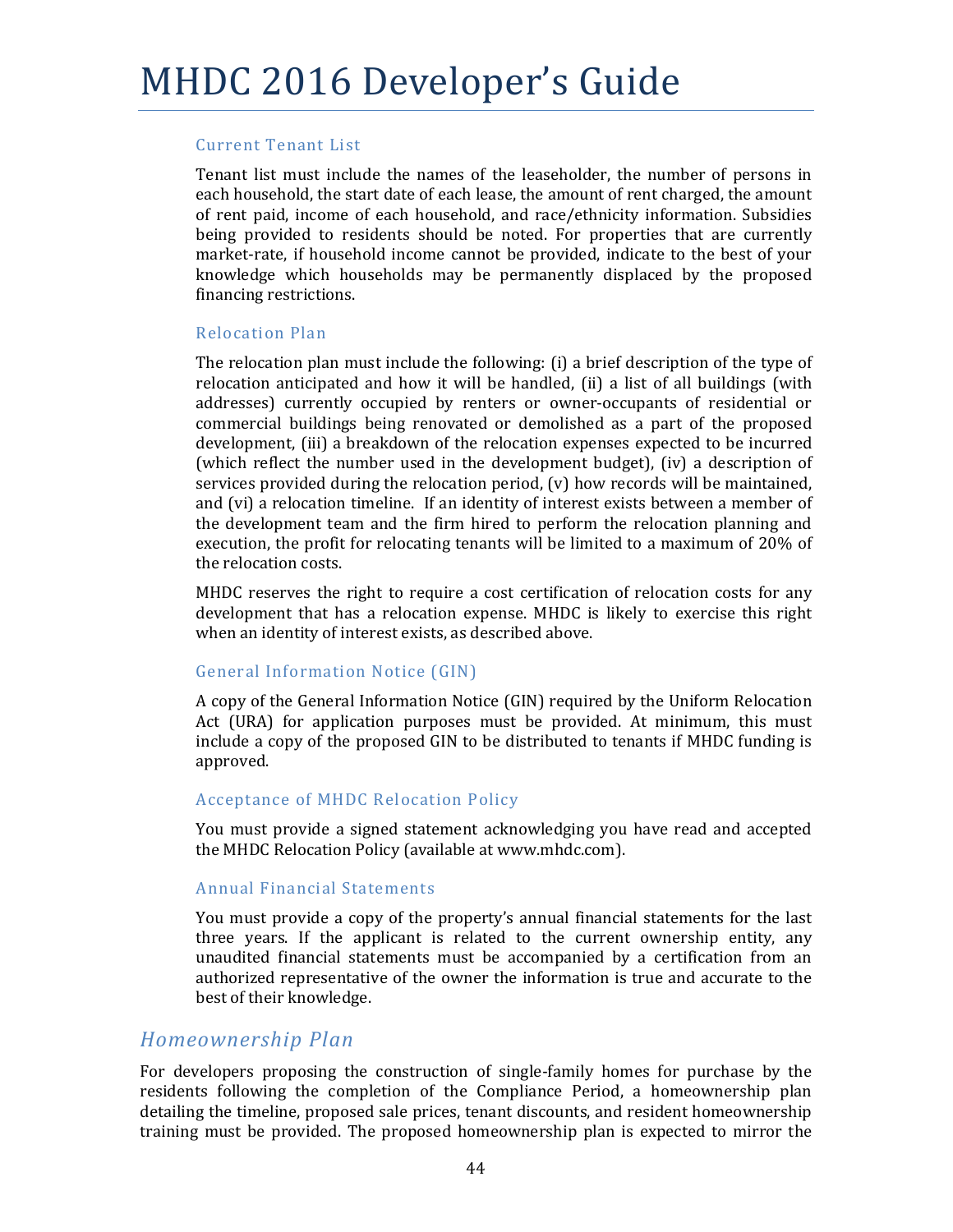structures described in the MHDC Homeownership Policy (available at www.mhdc.com). Developers proposing homeownership are required to waive the right to opt out after the Compliance Period for an additional fifteen (15) years.

### *PHA Approved Utility Allowances*

Developments using HOME funding must use the HUD Utility Schedule Model when determining the utility allowance. The HUD Utility Schedule Model is located at: http://huduser.org/portal/resources/utilmodel.html. For all other developments, provide the most current utility allowance schedule from the local public housing authority. The utility allowance used in the application should match the PHA-approved allowance for the property type. If using less than or more than the PHA amount, an explanation of the difference must be provided. On the utility allowance schedule circle or highlight the appropriate utility amounts. The utility allowance schedule must be dated within twelve (12) months of the applicable NOFA deadline. If the provided schedule is more than twelve  $(12)$  months old, a letter from the issuing authority stating the included allowance is the most recent must be included.

### *Developer and General Partner Information*

The following exhibits, if applicable, must be included for the developer. If the developer and general partner are unaffiliated entities, information for each entity must be provided. If a developer is a newly-formed entity made up of principals from other companies/individuals with housing experience, the information must be provided for each entity/individual. 

#### FIN-105 Experience Summary for Developer(s)

If the developer/applicant wishes to utilize a form different than the  $FIN-105$ , the report provided must, at a minimum, include all the information requested on the FIN‐105. 

#### FIN-107 Developer Oualifications

The purpose of this form is to illustrate the financial and operational capacity of the developer. 

#### Developer Financial Statements

Financial statements for the developer entity and its principals must be sent or delivered under separate cover to the attention of the Director of Rental Production prior to the applicable NOFA deadline. Submitted audited financial statements must have been issued in the last twelve (12) months. If the document provided is not an audited financial statement, it must be dated within the past ninety (90) days and must be accompanied by a certification executed by an authorized representative of the entity or the principal stating the statement is true and correct, to the best of their knowledge.

#### FIN-105 Experience for General Partner(s)

If there is a general partner that is not an affiliate of the developer, a FIN-105 for that entity is required.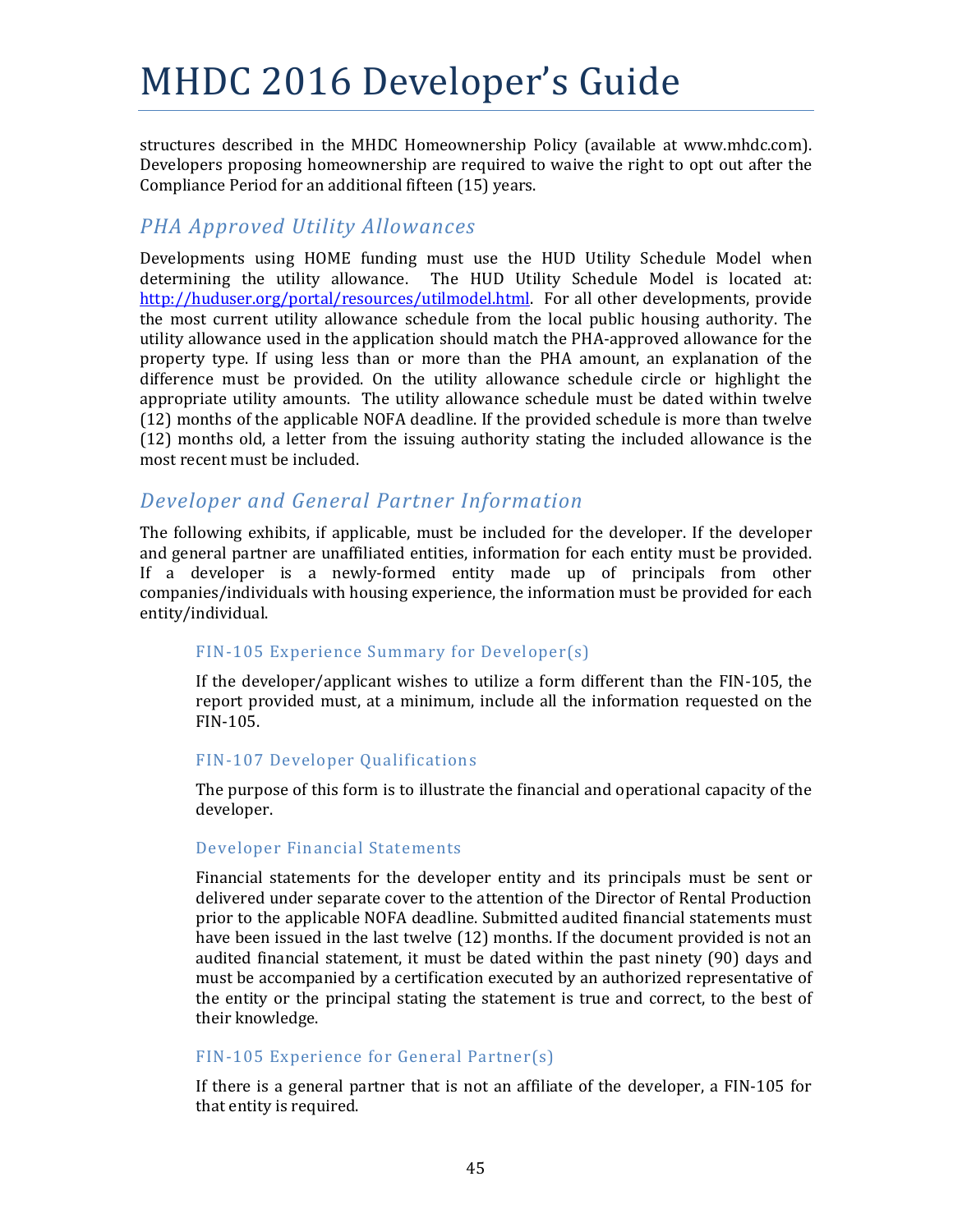## *Management Company Information*

Experience Summary (FIN-105)

If the management company chooses to utilize a form different than the FIN-105, the report provided must, at a minimum, include all the information requested on the FIN‐105. 

## *Management Company Certification*

Management Company Certification Process:

All existing and/or new management companies seeking to manage properties in Missouri are required to submit an application to be approved as a "Certified Property Management Agent." The application addresses a number of items relative to the management agent, its principals, the company's operations, the qualifications of its management staff; and agent's performance in managing multifamily properties.

Once a management company is approved as an MHDC "Certified Management Agent," MHDC staff will indicate the length of time for the certification, and will place the property on an approved "Certified Property Management Agent" list that will be made available on MHDC's website at www.mhdc.com. Certifications will be valid for up to a three-year period. Actual certification period length will be determined by MHDC's Asset Management Committee. Certified Agents must reapply prior to their existing agreement expiring to be considered and approved for re-certification.

All management companies applying to manage properties in Missouri for the first time will be restricted to a one-year certification. After the first year, the management company must reapply prior to their existing agreement expiring to be considered and approved for re-certification; and if approved, approval is conditional annually for the next two years. The management company will receive full certification after its second conditional year.

All properties must be managed by an agent listed on MHDC's Certified Property Management Agent Listing. A full description of the management certification process and relevant forms are located at www.mhdc.com.

MHDC staff will maintain a list of all MHDC Certified Property Management Agents, together with date of certification on the MHDC website at www.mhdc.com. Interested parties are encouraged to review the list to ensure that the chosen management agent is included, as the list may change periodically.

## **Application Underwriting Standards**

In order to conduct the Feasibility and Viability Determination described above and in accordance with the QAP, the Code, Missouri state law, and other applicable federal laws, MHDC has created the underwriting standards listed below. The standards are based on recognized underwriting practices and MHDC's own experience with the various affordable housing programs and developments. Due to the changing economic and market dynamics of the affordable housing industry, MHDC reserves the right to deviate from these standards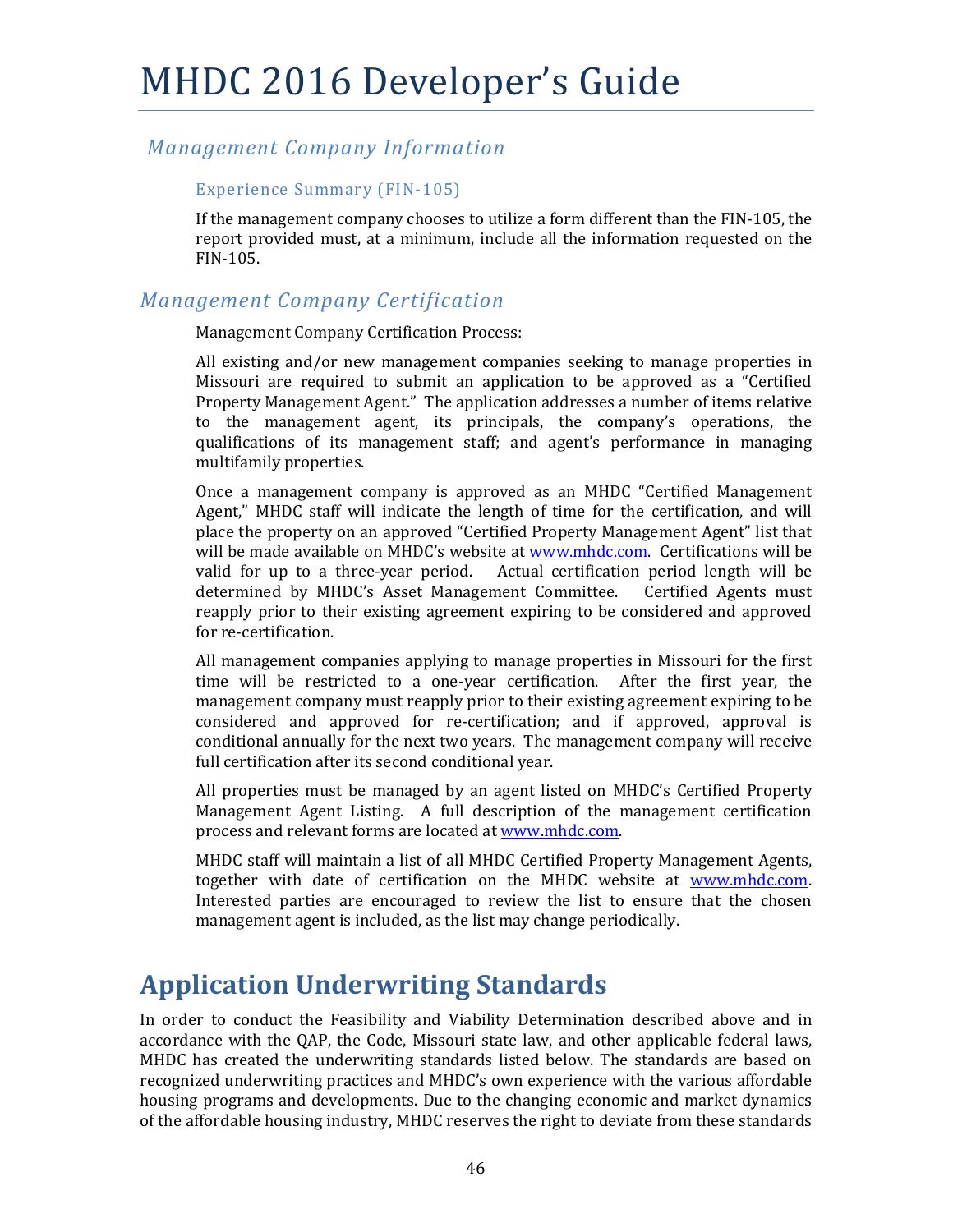when appropriate and reasonable. MHDC recognizes the unique nature of each Application and will consider a development's individual situation but will not apply the standards in a capricious manner.

### *Sources*

When reviewing the sources contemplated by any application, MHDC will apply the following standards:

#### Debt

All sources of debt, with the exception of MHDC debt, must have a commitment letter. Please see the application exhibit section above for more information on what is required in the commitment letters.

- 1. Debt Service Coverage. All hard MHDC debt must show initial debt service coverage ("DSC") between 1.20 and 2.00. If the DSC falls below 1.15 during the Compliance Period, the applicant must explain how deficits will be dealt with. For developments utilizing non-MHDC debt, MHDC will use the DSC ratio indicated by the lender in its preliminary financial commitment. If the DSC falls below the lender's standard during the Compliance Period, the applicant or its lender must explain how deficits will be dealt with. MHDC reserves the right to underwrite to the standard for MHDC debt regardless of the source. If no explanation is provided for DSC ratios below the standards listed above, MHDC may underwrite a debt-service reserve into the development. If a development does not have a loan or only has cashflow contingent loans, the development must demonstrate that the ratio between income and expenses is greater than 1.00 for the entire Compliance Period. MHDC staff will not recommend a development for funding if the DSC is below 1.00 at any point during the Compliance Period.
- 2. Interest Rate. For MHDC debt, the appropriate rate for the applicable funding source will be used. Please consult the latest MHDC term sheets for the appropriate rates on MHDC debt. For non-MHDC debt, the interest rate described in the lender's preliminary commitment will be used. MHDC will not accept permanent loan interest rates that float or are reset at any point during the first eighteen (18) years of operations.

MHDC debt terms may be changed during underwriting to better suit the needs of the development and MHDC.

#### Construction Loans

If the loan is an MHDC HOME Funds loan in second position during construction, the term will be equal to that of the first position construction loan. If the MHDC HOME Funds loan is the only construction loan, the term will be determined at Firm Commitment but will generally not exceed eighteen (18) months.

Applications must clearly state whether or not they are requesting a participation loan. Developments requesting MHDC Fund Balance participation loans must provide a preliminary commitment letter from such preferred lender which states (i) the lender is willing to take a co-first lien position with MHDC, and (ii) the lender is willing to accept the MHDC Participation Agreement.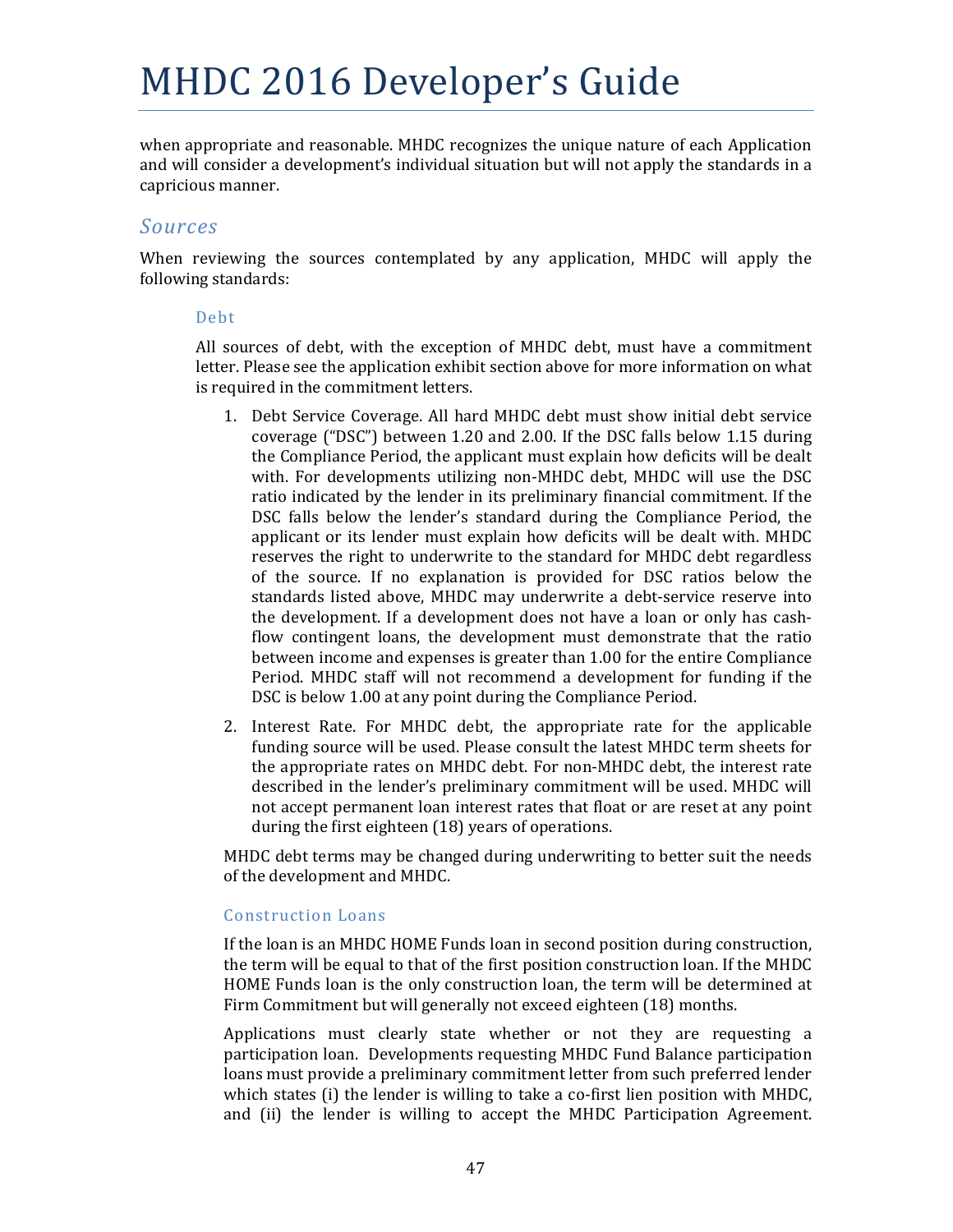Otherwise, MHDC reserves the right to determine appropriate loan financing for the proposal. If the loan is an MHDC participation construction loan, the construction loan term will be eighteen  $(18)$  months. An application may request a participation construction loan term of twenty-four  $(24)$  months; provided, however, a twenty‐four (24)‐month term will increase the construction period interest rate. Such a request must be made in writing and is most appropriately made in the development's narrative.

MHDC will require recourse on the entire construction loan during the construction period. Exceptions to this recourse may be granted for Nonprofit and CHDO applicants.

If using tax-exempt bonds, the applicant must specify if they are draw down bonds. 

#### Permanent Loans

MHDC hard permanent loans will feature a twenty  $(20)$ -year term, with the exception of loans for single-family homeownership developments, which will feature an eighteen (18)-year term. Soft loans from MHDC will generally have the same term as the hard first mortgage; if there is no hard first mortgage, it will have a thirty (30)-year term.

Non-MHDC debt will be underwritten with the term described in the preliminary commitment letter. MHDC will not accept any permanent loan term less than eighteen (18) years.

#### Amortization

Hard permanent loans from MHDC will amortize over thirty (30) years for all developments except single-family homeownership developments, which will amortize over twenty-five (25) years. Soft loans will not amortize, but will require an annual payment equal to  $50\%$  of available cash-flow unless MHDC staff determines there is not sufficient cash-flow available. The definition of "cash flow" and the priority of payment will be set forth in the Firm Commitment. Non-MHDC loans will be underwritten with the amortization described in the lender's preliminary commitment letter.

#### Deferred Developer Fee

In cases where MHDC is providing a loan dependent on cash flow for repayment, deferred developer fee should be structured as a note and its position in the distribution of cash flow clearly indicated in the owner's partnership agreement or operating agreement, as applicable. MHDC reserves the right to create, eliminate, or adjust the deferred developer fee to efficiently utilize resources and appropriately underwrite each deal. Deferred developer fee in excess of 50% of the total developer fee should be avoided and will be allowed only in rare circumstances. It must be demonstrated that the deferred developer fee can be paid back from cash flow. Preferably, this repayment will take place within the first ten  $(10)$  years.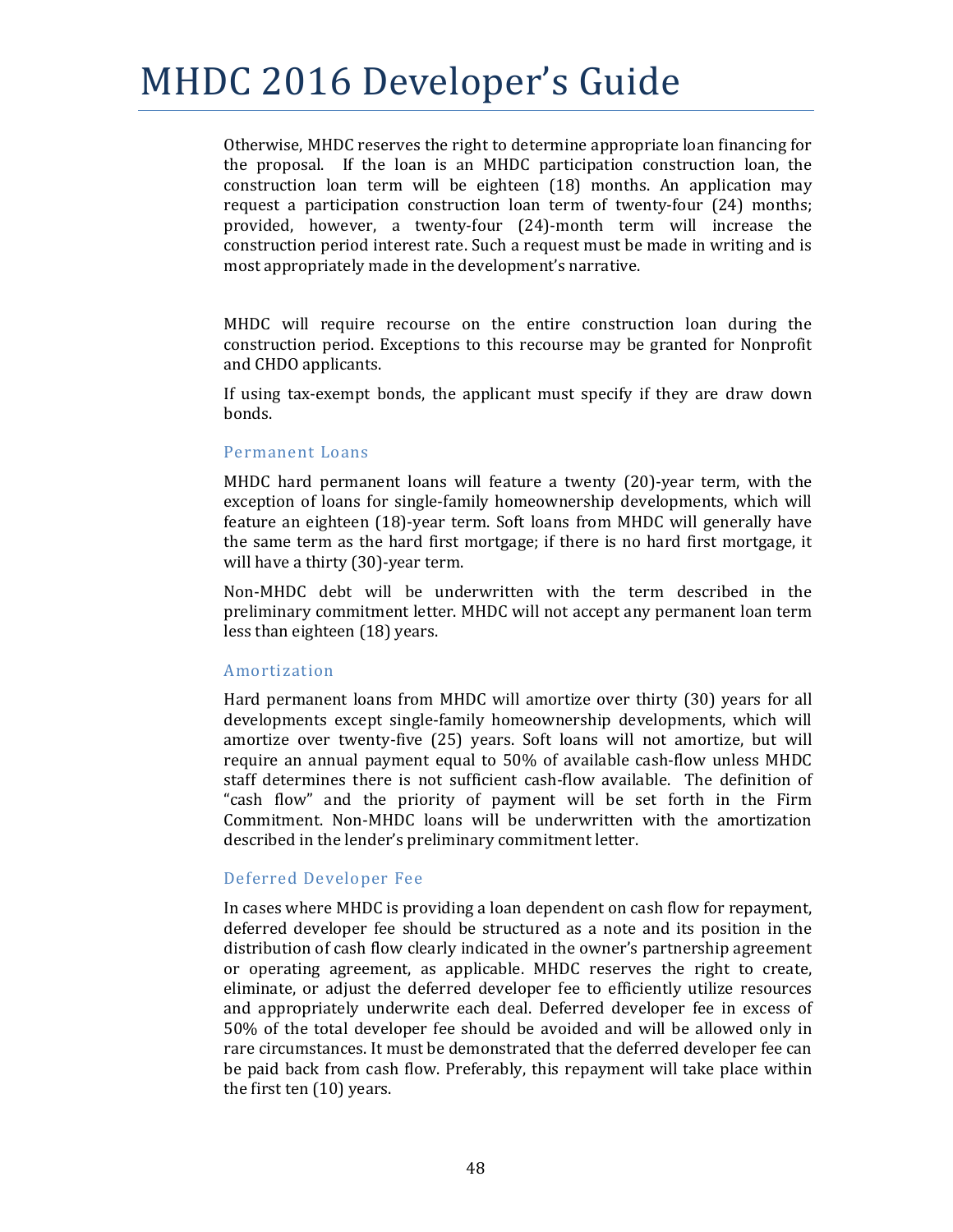#### Income From Operations During Construction

Income from operations during construction must be included as a source of funds. 

#### Equity

#### Eligible Basis

Certain basis-eligible line items of the development budget may not be underwritten as  $100\%$  eligible. These line items include construction loan interest and bond-related costs. If 100% of these line items are included in eligible basis, a reason why or a calculation of how you arrived at  $100\%$  of the cost being eligible must be provided.

To calculate the maximum amount of credits for which the proposed development is eligible, use the IRS-issued applicable percentage in effect at the time of application for the 9% Credit or 4% Credit. MHDC staff has the right to adjust the applicable percentage to a rate in effect for subsequent months during the underwriting process. Please note that MHDC will allocate the credit amount based on the need of the project and not on eligible basis.

Developments located in a Qualified Census Tract or in a Difficult Development Area, as defined below, may be eligible to increase eligible basis by 30%.

- $\circ$  Qualified Census Tract. Developments located in areas designated by HUD as Qualified Census Tracts.
- o Difficult Development Areas. Developments located in areas designated by HUD to be difficult to develop.
- State Designated Difficult Development Areas. Pursuant to §42(d)(5)(B)(v) of the Code, MHDC may establish criteria to designate additional properties approved for 9% Credits to be treated as located in a difficult development area For purposes of this Plan, to qualify for such an increase, properties must meet at least one  $(1)$  of the following criteria:
	- Be determined to meet the qualifications of the Preservation Priority;
	- Be determined to meet the qualifications of the Special Needs Priority and demonstrate the property owner will incur direct costs in addition to costs covered by third parties in the provision of services to enhance the residential stability and independence of special needs residents;
	- Be determined to meet the qualifications of the Service Enriched Priority;
	- Be a family development located in a county whose median income is below the 2015 statewide median income, as established and published by HUD, and propose to set aside at least 20% of the total units to be occupied by households earning between  $60\%$  and  $80\%$ of the area median income (workforce units), calculated using the appropriate income limits; or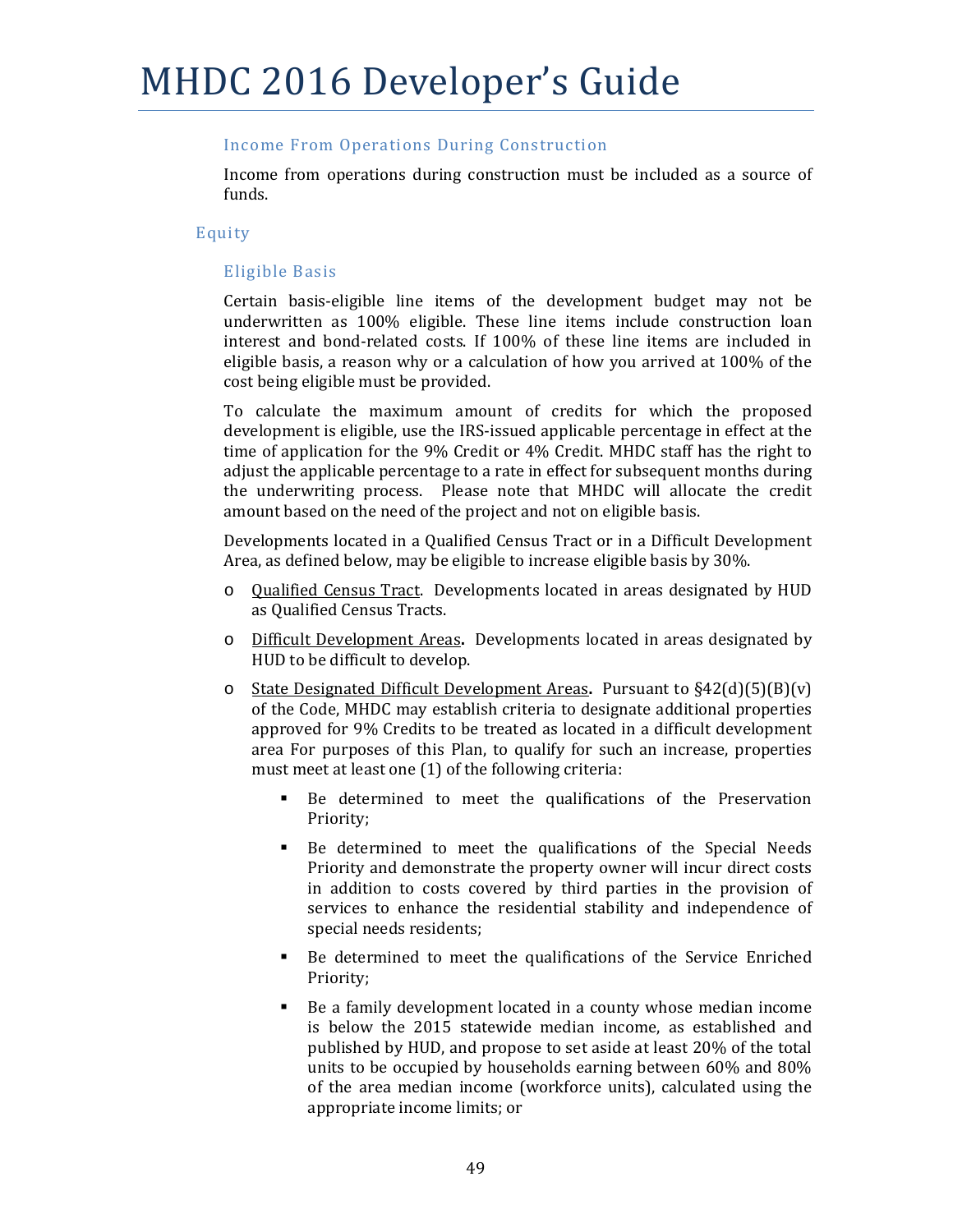- Be part of a larger mixed-use economic development area. For a development to qualify as part of a mixed-use economic development area, it must:
	- Be part of a mixed-use economic development area that includes different housing types for different household income levels, new retail/office/light industrial space that creates new permanent jobs, and new public space or activity centers designed for users of the area; or
	- Be part of a Transit Oriented Development ("TOD") plan. The TOD plan must be centered around and integrated with a transit stop and the proposal must be located within  $1,750$ feet of a transit stop. The TOD plan must be mixed-use, mixed-income, pedestrian friendly, and of appropriate density for a TOD.
- MHDC will decide, in its sole discretion, what evidence and what types of development will qualify for an increase in eligible basis for mixed-use economic development areas. An important factor is that the MHDC development is not the only development taking place and the MHDC development will enhance the overall plan, rather than be the overall plan. It is expected the plan, of which the MHDC development is a part of, contemplates the development of multiple buildings over an area of reasonable size. This will not apply to a singular structure, regardless of location.

#### Credit Pricing

MHDC staff may use the price outlined in the preliminary financial commitment to underwrite the development, provided the price reasonably reflects current market conditions. However, MHDC staff reserves the right to underwrite developments at credit prices different than outlined in the preliminary financing commitment $(s)$ .

All developments must meet the MHDC-required minimum contribution of  $10\%$ of Federal LIHTC and State LIHTC equity invested at construction closing with at least another 10% of Federal LIHTC and State LIHTC equity invested at or before 50% construction completion. These thresholds must be met by both the Federal LIHTC and State LIHTC equity investors independently unless the Federal LIHTC investor and State LIHTC investor are the same entity. Only if the Federal LIHTC investor and State LIHTC investor are the same will the equity be considered in the aggregate. In no event may AHAP contributions count towards these required equity thresholds. If HUD is providing loan insurance, equity contributions must meet or exceed current HUD guidelines. Investors taking more than a de minimis share (i.e.  $1\%$  or greater) of ownership interest must provide a capital contribution (at the same price as the primary investor) in exchange for their share of Federal LIHTC.

MHDC staff will underwrite with a net price floor of \$0.44 per credit on the State LIHTC. Given the changing landscape of the Federal LIHTC equity market, MHDC will determine a reasonable net price floor for the Federal LIHTC at the time of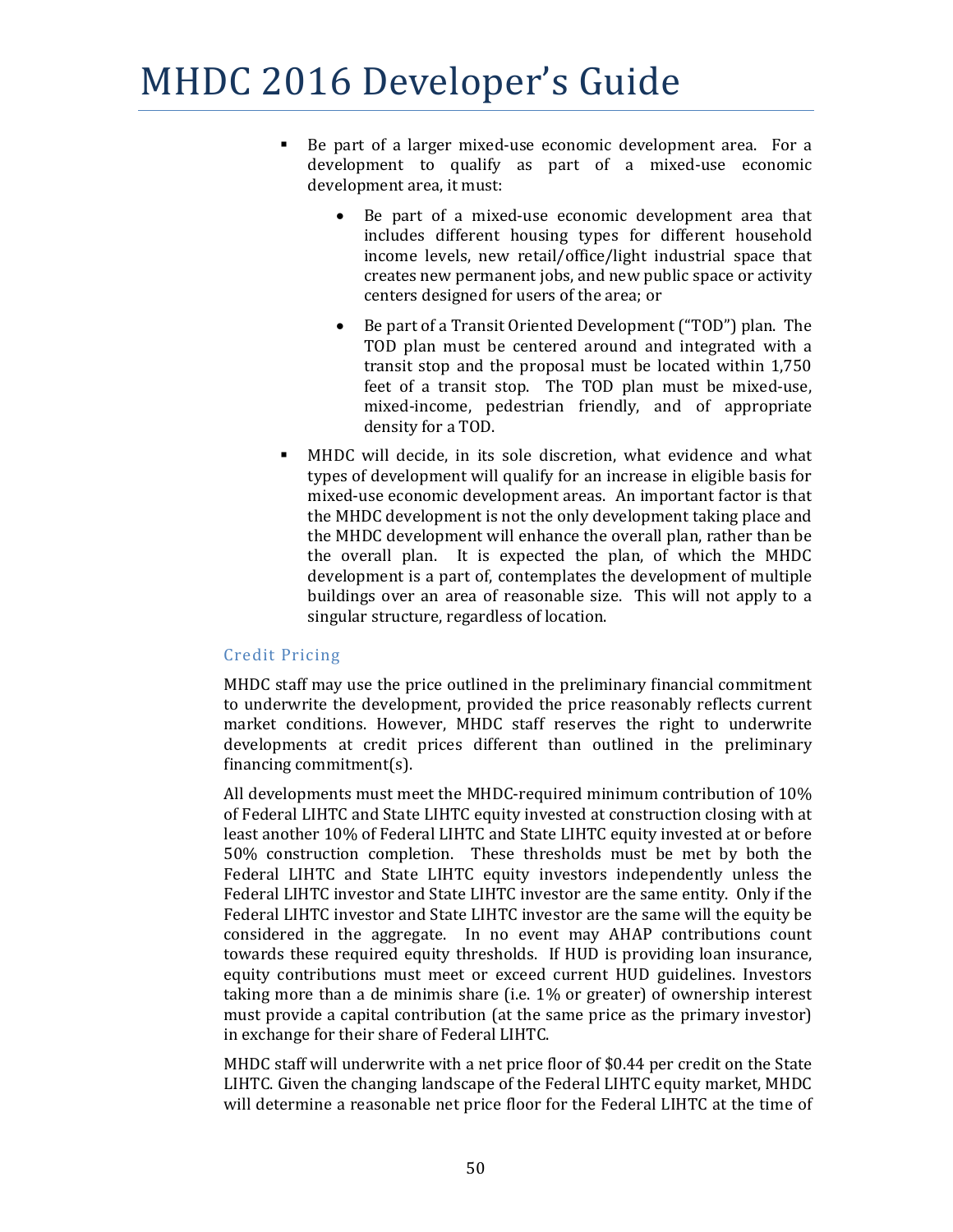application review. MHDC reserves the right to adjust and update how equity pricing is underwritten.

MHDC staff may contact any person or entity providing a preliminary financing commitment for tax credit equity to discuss the development and/or its level of activity and/or interest in investing in Missouri.

#### Historic Credits

Please indicate in the application whether a master tenant/lease pass-through structure will be utilized on historic developments. Failure to indicate such will result in MHDC staff assuming no such structure is being utilized, and the historic credit will be deducted from eligible basis. The pricing and amount of historic credit equity listed in the application must be the net amount provided to the ownership entity, excluding special reserves and costs taken from the gross price for put and call options, syndicator bridge financing, etc.

#### **AHAP** Credits

If an applicant is planning to use the AHAP credit, be sure to indicate whether the donation will be structured as a loan, an equity contribution, or some other method. If it will be a loan, the terms must be detailed in the commitment letter.

#### *Uses*

The standards listed below should be used when determining appropriate numbers for development budget line items.

#### Maximum Development Cost

The maximum total development cost for a development cannot exceed the current Maximum Development Cost Limits published on the MHDC website. Maximum Development Cost Limits are determined using the HUD method of calculating the  $221(d)(3)$  total replacement cost limits. MHDC reserves the right, on rare occasion, to allow exceptions to the cost limit on a case-by-case basis if unique development characteristics that meet or exceed the standards and goals of the QAP are incorporated into the proposal.

#### Contractor Fees

MHDC will limit contractor fees to the following:

- 1. Aggregate Contractor Fees (defined as builder's profit, builder's overhead and general requirements) cannot exceed 14% of total construction contract costs, minus builder's profit, overhead, and general requirements. General requirements must include the cost of builder's risk insurance.
- 2. Builder's profit may not exceed 6% of total construction contract costs minus builder's profit, overhead, and general requirements.

Bonding costs and permit costs shall not be included in the calculation of contractor fee limits for general requirements, overhead, and builder's profit.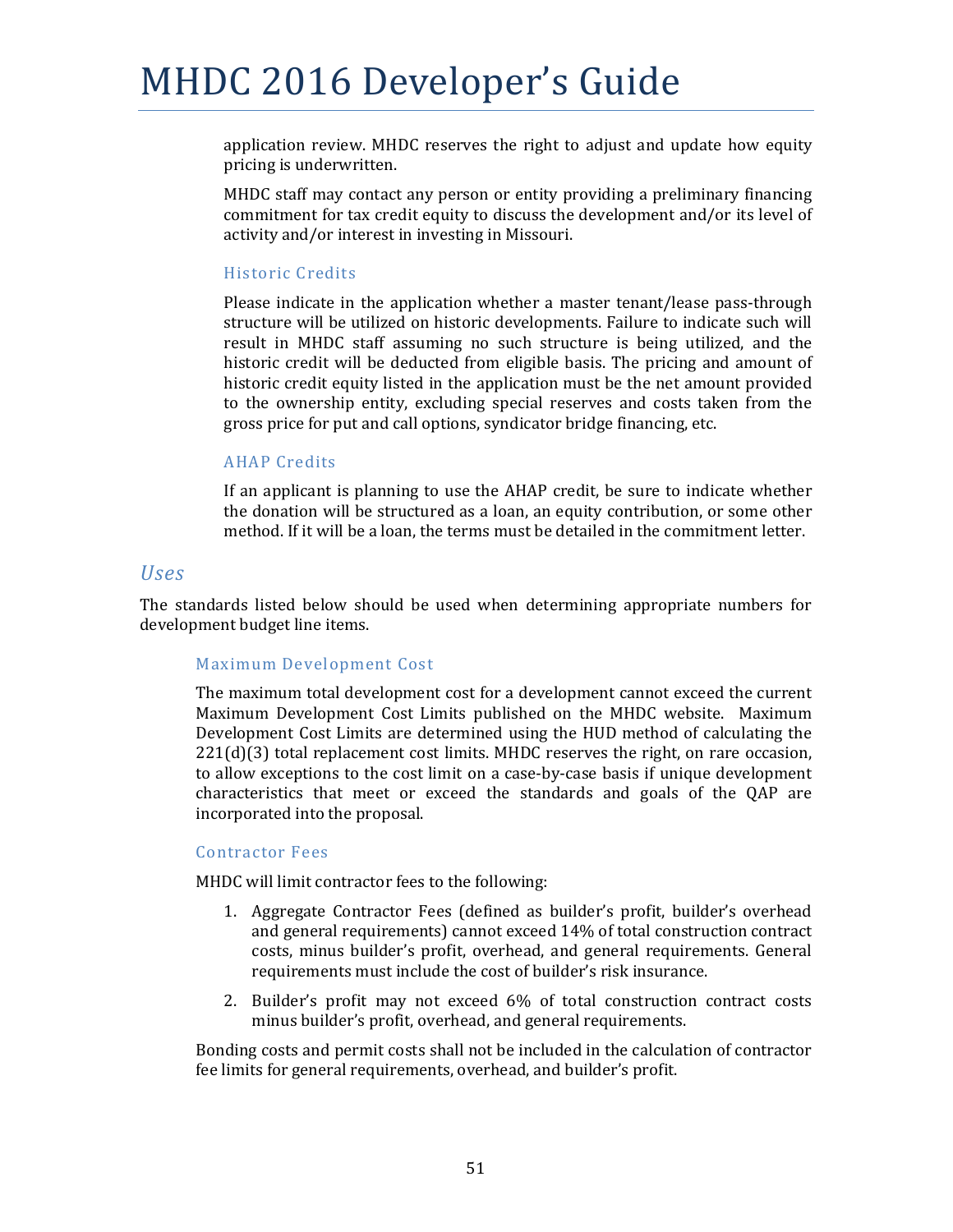All general requirement items in the  $FIN-115$  must be included in the calculation of the maximum amount for general requirements, regardless of the party who pays for the items.

#### Developer + Consultant Fees

MHDC will limit the fee paid to the developer and to consultants performing work typically completed by the developer. The following expenses must be paid through the developer fee:

- 1. Developer overhead including, but not limited to, postage, copying costs, staff travel to site, and meals;
- 2. Developer profit;
- 3. Costs incurred for the submission of applications in years prior to the round in which tax credits or loans were awarded:
- 4. Consultant fees, including, but not limited to, the following types of consultants: development and/or credit, application, historic, MBE/WBE, and Section 3 consultants:
- 5. Real estate brokerage fees and loan brokerage fees paid to a related party; and
- 6. Compensation for any construction management oversight provided by the developer.

The Conditional Reservation Agreement approved developer fee cannot be increased without Commission approval.

Development costs paid for by a previous owner are not considered when calculating developer fee, even if the cost of the previous work is included in the sales/purchase contract.

The developer fee  $+$  consultant fee for new construction developments is limited to the lesser of: (a)  $15\%$  of the first \$4,000,000 of total replacement costs plus  $10\%$  of any total replacement costs over  $$4,000,000$ ; or (b) the per-unit calculation from the chart below. Only 25% of the developer fee (excluding deferred amounts) may be payable at closing, with an additional 25% permitted at 50% completion. MHDC staff reserves the right to further restrict the amount of developer fee payable during construction.

The developer fee  $+$  consultant fee for acquisition/rehab and historic preservation developments is limited to the lesser of: (a) the sum of  $8\%$  of acquisition costs for the first \$2,000,000 of acquisition costs,  $6\%$  of any additional acquisition costs, 15% of the first  $$4,000,000$  of non-acquisition total replacement costs and  $10\%$  of any additional non-acquisition total replacement costs, or  $(b)$  the per-unit calculation from the chart below.

i. The developer  $+$  consultant fee for acquisition/rehab development where an identity of interest relationship exists between the seller and the buyer of real estate is limited to the lesser of: (a) the sum of  $3\%$  of acquisition costs, 15% of the first \$4,000,000 of non-acquisition total replacement costs and  $10\%$  of any additional non-acquisition total replacement costs, or (b) the per-unit calculation from the chart below. NOTE: This does not apply to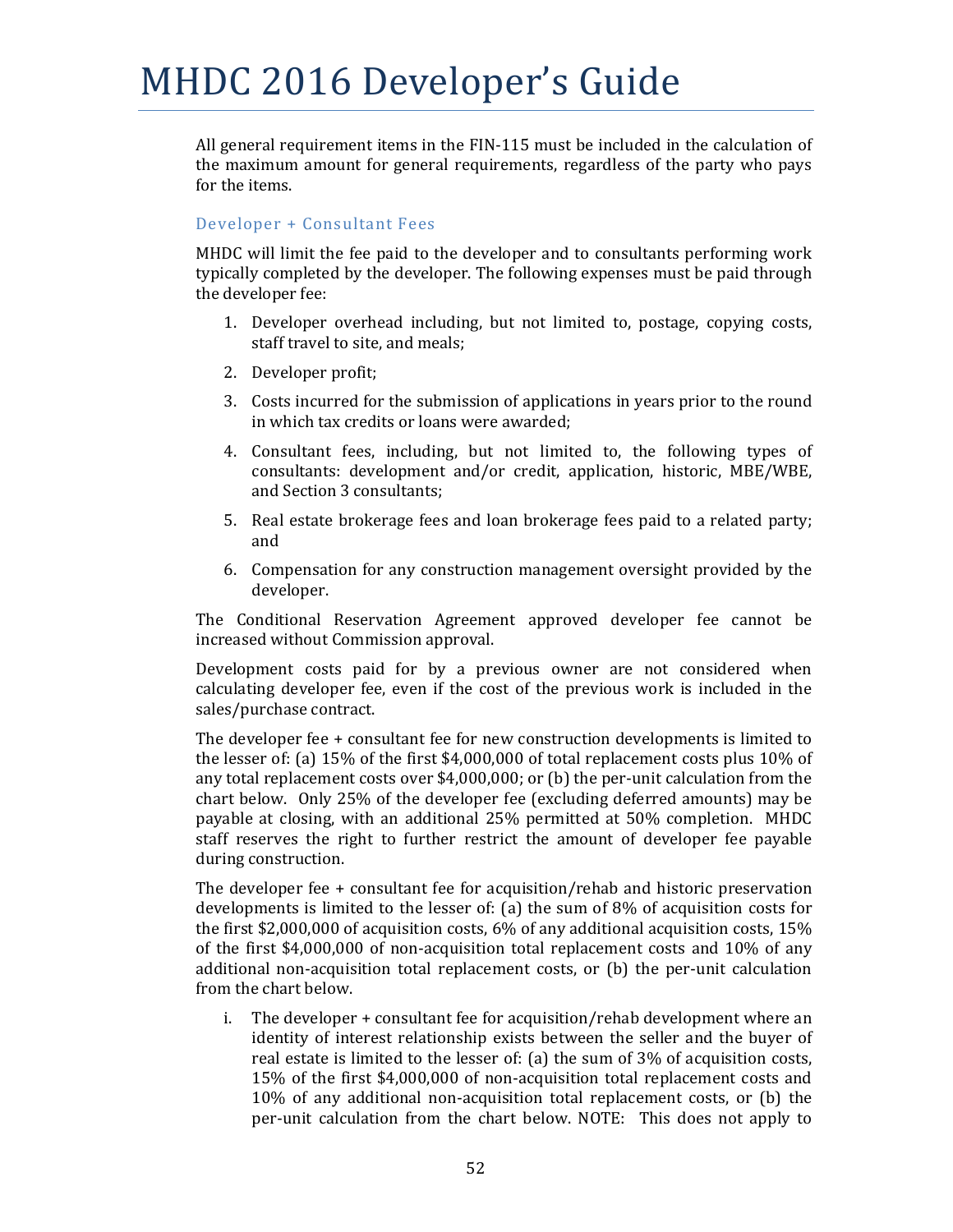entities or individuals who meet either one of the following criteria:  $(1)$  the developer has owned the property for less than four  $(4)$  years; or  $(2)$  the developer has submitted an unsuccessful LIHTC rehabilitation application for the property within four  $(4)$  years of acquisition and has not owned the property for more than  $s$ ix  $(6)$  years.

| <b>Total Units</b> | <b>Per Unit Limit</b> |
|--------------------|-----------------------|
| First 40 Units     | \$20,000              |
| Units 41-100       | \$17,500*             |
| Units 101-150      | \$15,000*             |
| Units $151+$       | $$12,500*$            |

\* Please see the Development Characteristics section under Selection Criteria for additional information on developments which contain more than fifty (50) affordable units.

#### Example 1:

A fifty (50)-unit new construction deal with total replacement costs of \$8,250,000 would be eligible for the lesser of:

Per Unit =  $(40 \times $20,000) + (10 \times $17,500) = $975,000$ 

Cost Calculation =  $$4,000,000 \times 15\% = $600,000 + $4,250,000 \times 10\% = $425,000$  = \$1,025,000 

Therefore, the maximum allowable developer  $+$  consulting fee = \$975,000

Example 2:

A 120-unit rehab deal with acquisition costs of  $$3,000,000$  and non-acquisition total replacement costs of \$4,200,000 would be eligible for the lesser of:

Per Unit =  $(40 \times $20,000) + (60 \times $17,500) + (20 \times $15,000) = $2,150,000$ 

Cost Calculation =  $(\$2,000,000 \times 8\%) + (\$1,000,000 \times 6\%) + (\$4,000,000 \times 15\%) +$  $($200,000 \times 10\%) = $840,000$ 

Therefore, the maximum eligible developer  $+$  consulting fee = \$840,000

Example 3 (Identity of Interest):

Developer A, who has owned Project X for 10 years and is the GP, brings in an application for Project X to MHDC for acquisition  $/$  rehab using LIHTCs. The purposed new ownership of Project X has Developer A as the GP. The developer fee would be limited to the above guidelines.

Example 4 (Identity of Interest):

Developer A, who has owned Project X for 3 years and is the GP, brings in an application for Project X to MHDC for acquisition  $/$  rehab using LIHTCs. The purposed new ownership of Project X has Developer A as the GP. Their developer fee would not be limited to the above guidelines.

#### Example 5 (Identity of Interest):

Developer A, has owned Project X for 5 years and is the GP. Developer A, 1 year after originally acquiring Project X, submitted an application to MHDC for acquisition  $/$ rehab using LIHTCs. The purposed new ownership of Project X has Developer A as the GP. Developer A and was not approved for funding at that time. Developer A, 4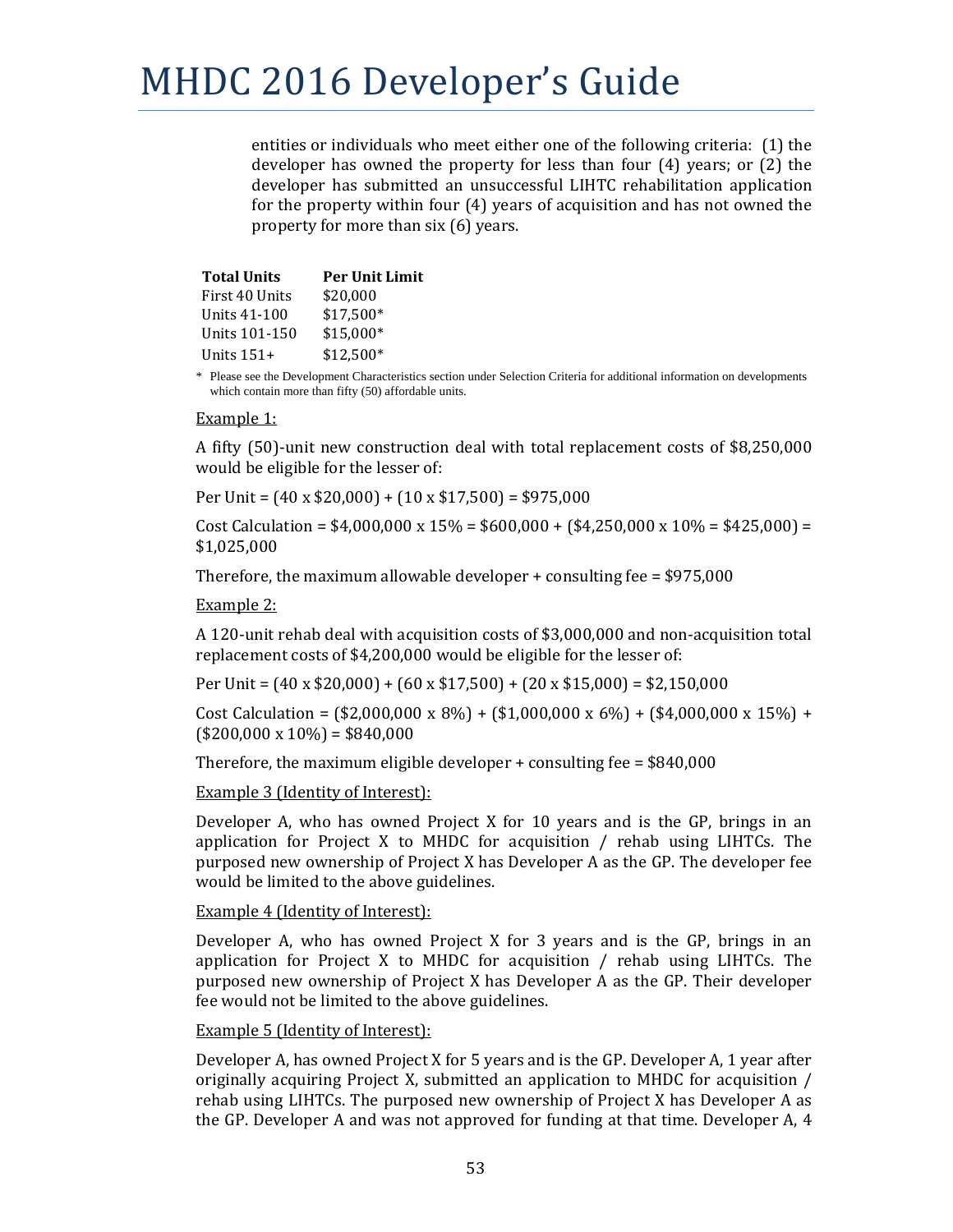years later (5 years after originally acquiring Project X), brings in an application again for Project X to MHDC for acquisition  $/$  rehab using LIHTCs. The purposed new ownership of Project X has Developer A as the GP. The developer fee would not be limited to the above guidelines.

#### Example 6 (Identity of Interest):

Developer A, has owned Project X for 7 years and is the GP. Developer A, 1 year after originally acquiring Project X, submitted an application to MHDC for acquisition  $/$ rehab using LIHTCs. The purposed new ownership of Project X has Developer A as the GP. Developer A was not approved for funding at that time. Developer A, 6 years later  $(7 \text{ years after originally acquiring Project X)}$ , brings in an application again for Project  $X$  to MHDC for acquisition / rehab using LIHTCs. The purposed new ownership of Project X has Developer A as the GP. The developer fee would be limited to the above guidelines.

#### **MHDC** Loan Fees

MHDC fees vary by the type of loan being issued; the following is a rough estimate, subject to change.

MHDC Fund Balance Construction and Permanent Loans: 1% of principal amount

HOME Loans: No fee is charged

Participation Loans - Construction: 0.75% of principal amount

Participation Loans - Permanent: 0.5% of principal amount

Risk Share (Tax-Exempt Bonds Only) 1% of principal amount

\*Please see above for further information on a development which contains more than fifty (50) affordable units.

#### Construction Inspection Fee

MHDC will charge a fee of  $$10,000$  to perform, or hire a third-party to perform, periodic inspections of the construction progress for all developments ("Construction Inspection Fee"). 

#### Appraisal Fee

MHDC will require an appraisal on all developments to confirm, at a minimum, the market value of the land and improvements at acquisition (without consideration of any value contribution that may be created by the proposed tax credits or favorable financing); the market value at project completion and stabilization using both market rents and restricted rents; and the contributory value of the proposed LIHTCs, if any. If the proposed purchase price is not supported by the MHDC appraisal, the purchase price may be reduced to the appraised value. MHDC will order the appraisal and assess a fee of  $$6,500$  from the development at Conditional Reservation. The appraisal fee is non-refundable.

#### Construction Cost Analysis

MHDC will assess a fee of \$5,000 for an independent third party report to provide an upfront construction cost analysis for all approved developments in excess of six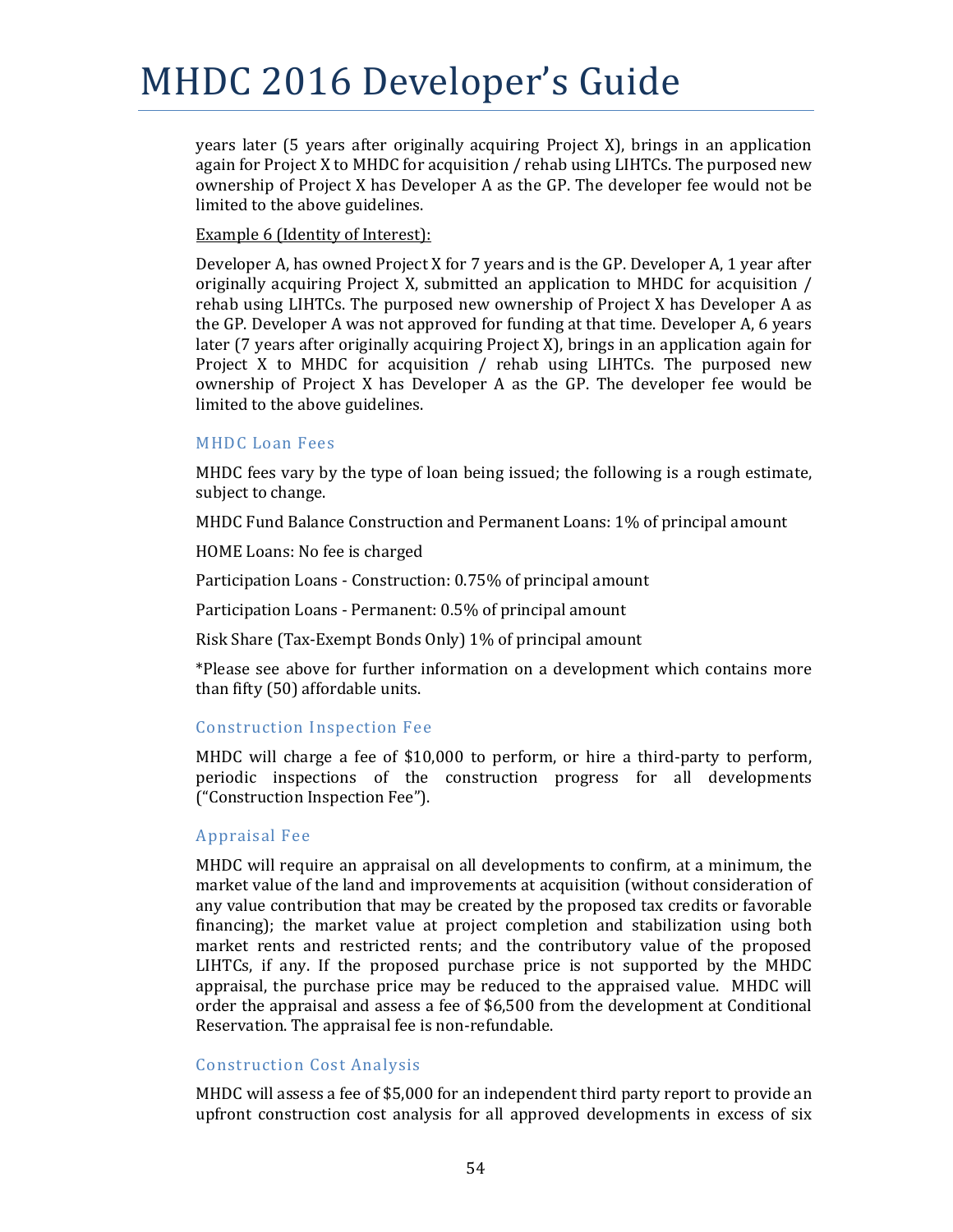units. This fee will be due with the Firm Submission. If a third party analysis is also required by a lender or investor on the property, MHDC staff will endeavor to work with that party to avoid duplicate costs.

If applicable, this analysis would be performed after the Firm Submission documents (plans and specs) have been submitted. The purpose of any such analysis would be to have a third party review the proposed costs and the plans and specs. If it is determined the costs submitted are either excessive or deficient, MHDC may adjust the amount of LIHTCs or loan funds allocated to the development. This review would also include a replacement reserve analysis for all proposed rehab, preservation, or conversions (except for RD properties).

#### Construction Labor Costs

Owners are required to pay at least federal prevailing wage to all laborers and mechanics employed in the construction of the development, as determined and posted by the United States Department of Labor for the locality of the site and current within ten days of construction closing. The construction budget submitted with the Application must utilize the appropriate Davis-Bacon wage determination in effect at the time of the Application. For properties with four or fewer floors, use the "residential" decision. For properties with five or more floors, use the "building" decision. Wage determinations can be found at http://www.wdol.gov/.

#### Construction Loan Interest

The amount of construction loan interest calculated and the amount included in eligible basis should be carefully considered and you should be able to explain how you arrived at each amount. MHDC staff may underwrite a reasonable construction loan into any application that shows LIHTC equity as its only significant source during construction.

#### Contingency

Contingency should be  $4\frac{9}{2}$ -7.5% of the total construction costs for new construction and  $6.5\%$  to  $10\%$  for acquisition/rehabs. Numbers outside of those ranges require an explanation. MHDC does not distinguish between hard cost contingency and soft cost contingency.

#### Tax Credit Fee

The fee will be equal to 7% of the annual Federal LIHTC amount awarded to the development. 

#### Tax Credit Monitoring Fee

The fee is equal to \$300 per tax credit unit (including employee units) and workforce housing unit (occupied by households between 60% and 80% of the area median income).

#### **AHAP** Fee

The AHAP fee is equal to 0.5% of the AHAP credit amount, plus the \$100 application fee.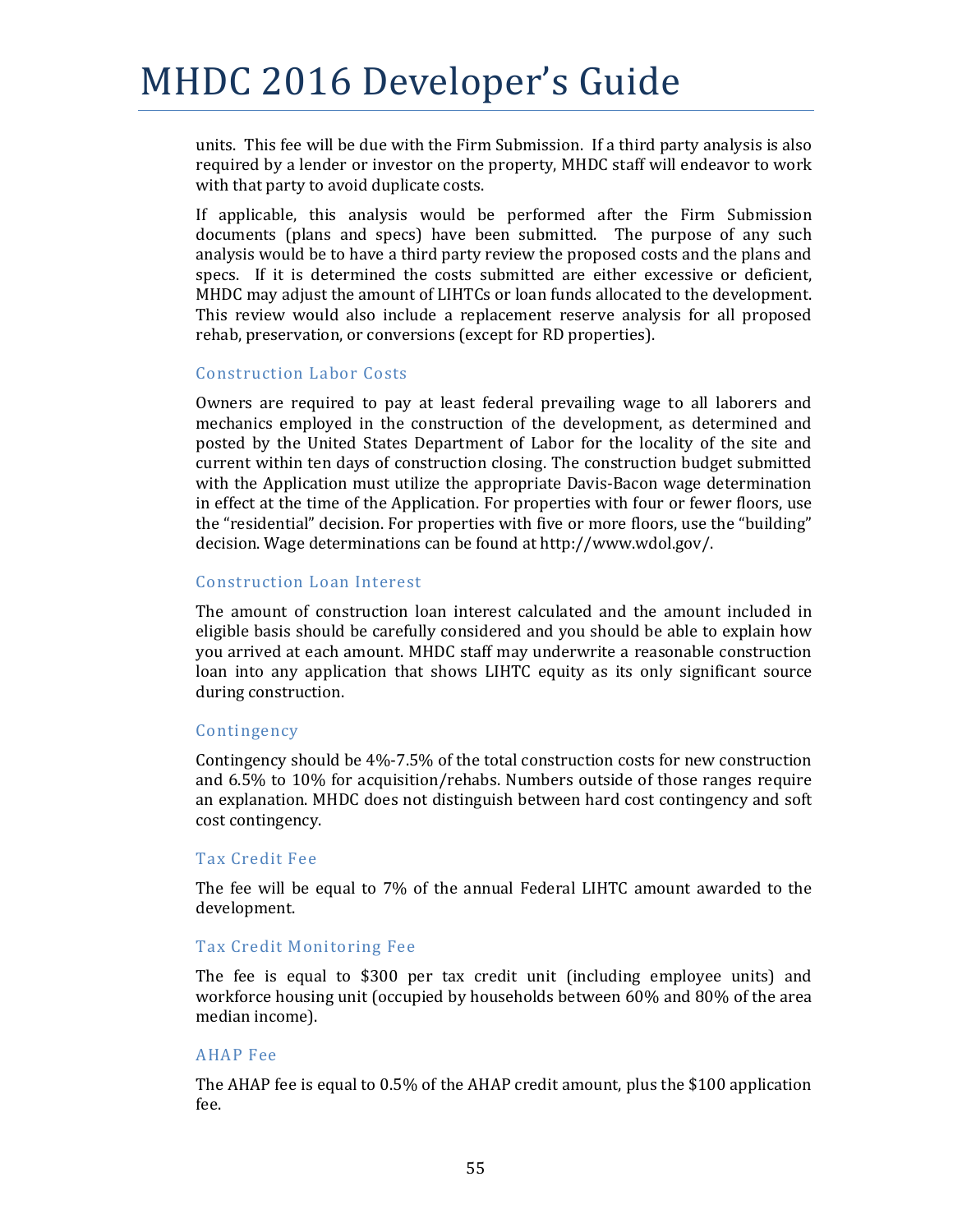#### **Syndication Costs**

The fees paid by the developer for syndication-related expenses will be reviewed for competitiveness. Investor due diligence including architectural review, bridge loan fees, and interest should not be reflected in the development budget. Syndication cost must be explained in the Application.

#### **Operating Reserve**

The operating reserve must reflect at least six months of operating expenses and debt service. Amounts less than six months must be accompanied by an explanation.

#### Replacement Reserve

The initial replacement reserve should be  $$600$  per unit. Any other amount will require an explanation.

#### Debt‐Service Reserve

If the development cannot maintain the DSC described above, a debt-service reserve, in addition to the operating reserve, may be required.

#### Other Uses

All uses will be examined for their competitiveness and reasonableness and may be questioned during the Application review. Developers should be able to explain how they arrived at any particular line item, but it will be in the sole discretion of MHDC whether to accept an explanation or the cost for any line item. Any costs incurred for submission of applications in years prior to the development being awarded MHDC funds shall be repayable to the developer only as part of the developer fee.

### **Project** *Income*

The following standards should be considered when structuring the development and completing the Application.

#### Rents

The proposed rents must be reasonable for the population being served and appropriate for the market in which the development is located. Rents must meet the requirements of the various financing sources in the Application and, at a minimum, must meet the requirements of the Code to be eligible for a LIHTC allocation under the OAP. Tax credit rents should be at least  $15\%$  less than market rents. In rare instances, area market rate rents may be depressed due to deteriorating conditions. Therefore, area market rate rents could be less than tax credit unit rents. If a development includes both tax credit and market rate units, the market rate unit rents must be at least  $15\%$  higher than tax credit rents. This does not apply to special needs housing properties.

#### Other/Commercial Income

All other income must be fully explained. MHDC staff, in its sole discretion, will determine the amount of other/commercial income that will be recognized.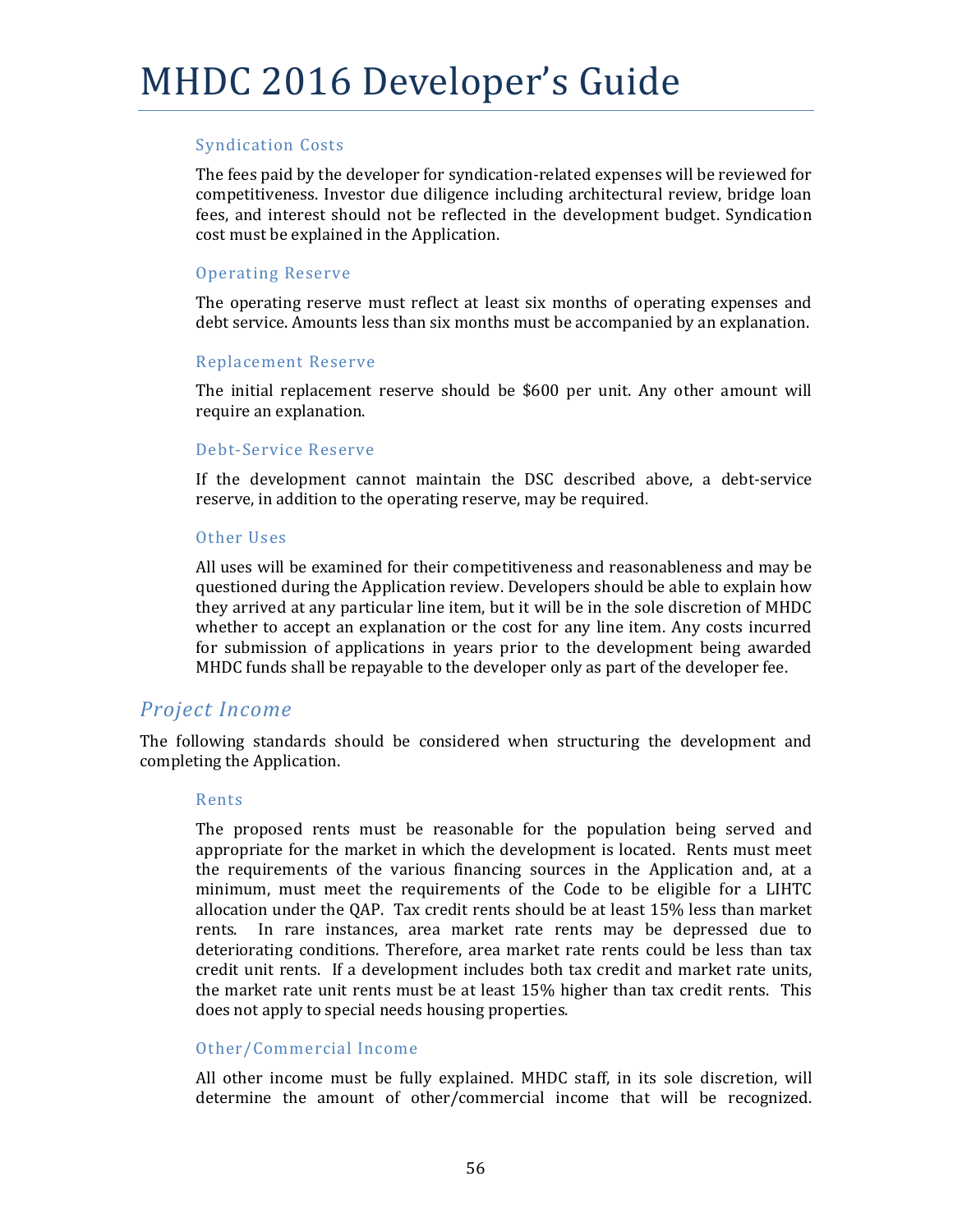Other/commercial income may or may not be recognized for LIHTC amount and/or loan sizing purposes.

#### Income Trending

For purposes of the fifteen  $(15)$ -year pro forma, MHDC staff will use a 2% inflation factor for all sources of income.

#### Vacancy

Family developments will be underwritten with a rental income vacancy factor of 7%. Elderly developments will use a rental income vacancy factor of 5%. Recognized commercial income may use a lower or higher vacancy rate depending on the type of income. MHDC staff will also look at how higher vacancy rates affect the development and what is the break-even vacancy rate. MHDC staff reserves the right to use different vacancy rates than those shown above based on actual vacancy rates in the market.

### *Maximum Income / Maximum Rents*

MHDC no longer publishes the Maximum Income/Maximum Rent Schedule for Missouri counties. Income limits and maximum rent levels can be determined by accessing Novogradac & Company LLP's Rent & Income Limit Calculator©. The Rent & Income Limit Calculator© will calculate IRC  $§42(i)(3)(A)$  LIHTC rent and income limits for every Missouri county and MSA. The determination of maximum income and rent limits is complex and the use of a compliance professional is highly recommended.

## *Operating Expenses*

Because of the different types of developments and the variances in operating costs found in the different regions of Missouri, with the exception of replacement reserves, MHDC will not provide minimum or maximum operating expense requirements. Each development will undergo a detailed review and will be compared with existing developments of similar type, location, and design. MHDC is interested in funding proposals demonstrating feasible, yet competitive and reasonable, expenses that will assure long-term operating stability and quality. The presence of a full-time manager is strongly encouraged.

#### Expense Trending

For purposes of the fifteen  $(15)$ -year pro forma, MHDC staff will use a 3% inflation factor for annual increases in operating expenses.

#### Replacement Reserves

MHDC requires all developments to fund an annual replacement reserve equal to \$300 per unit, increased annually by 3%. If a different amount is required by a lender or syndicator, please clearly indicate that in the Application. However, such indication will not necessarily result in MHDC waiving its stated policy.

#### Security

For development proposals in areas where the market study reports a crime index above two times the current state index of 4.33 as reported in the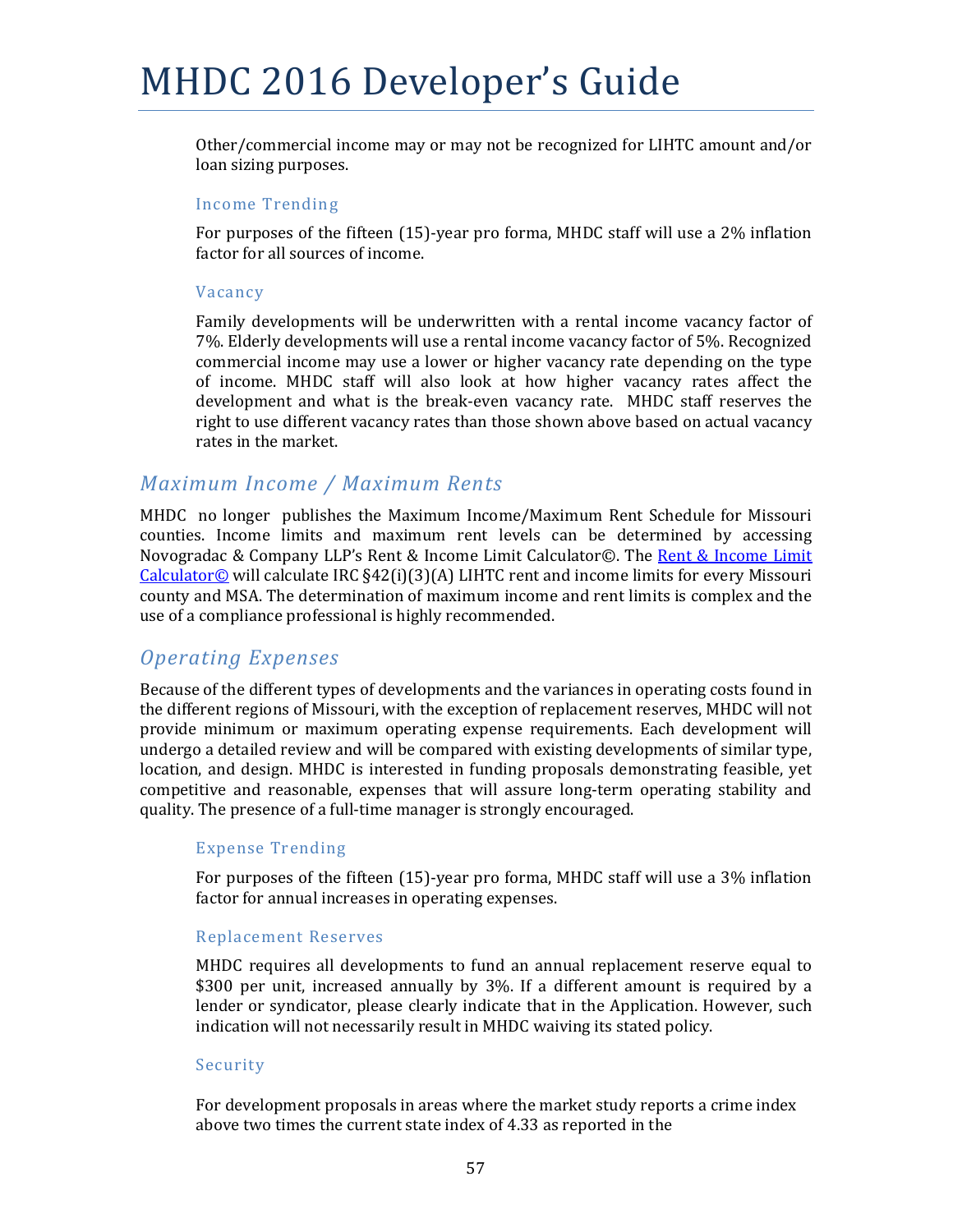neighborhoodscout.com data, such proposals must address security needs in the development and operating budgets, or provide a detailed explanation why such measures will not be necessary.

NOTE: The state and local factors from neighborhoodscout.com change annually in the late fall of each year; therefore any market study update submitted for consideration must include updated crime statistics.

## **Application Approval**

## *Standards of Conduct*

The MHDC Standards of Conduct, adopted on July 31, 2009, contains the following requirements concerning contact with commissioners and staff during the application process: 

#### Definitions:

#### Commissioner

All appointed and ex officio members of MHDC, including all proper designees of any member which are authorized to vote on behalf of the member they represent.

#### Competitive Matter

Any matter which shall be put to the Commission for a vote where two or more Interested Parties could benefit from an outcome of the vote including, but not limited to, the award of any MHDC controlled or administered resources and any Commission approved contracts for services.

#### Director

The Executive Director of MHDC.

#### Disclosure Period

The period of time after an Interested Party submits a proposal, application, bid or response in a Competitive Matter.

#### Employee

The Director and all employees of MHDC.

#### Interested Party

Any person or entity (or anyone acting at their direction or on their behalf) whom submits a proposal, application, bid or response to a solicitation, request, notice or invitation to do so vis-à-vis a Competitive Matter.

#### Quiet Period

The period consisting of seven days prior to a scheduled vote by the Commission on a Competitive Matter.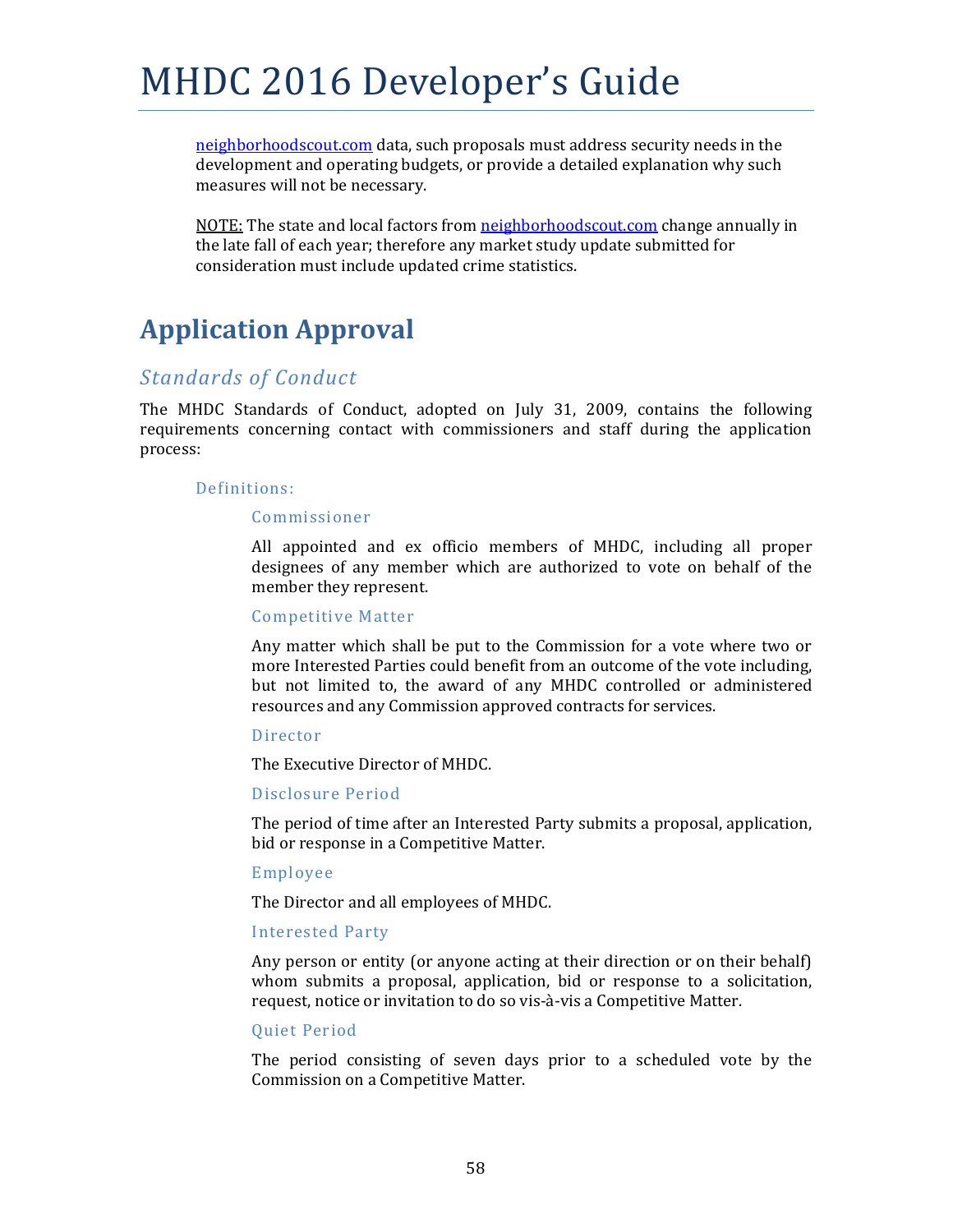Commissioners and Employees may at any time and for any legal purpose initiate contact with anyone, including Interested Parties or agents of Interested Parties, in the course of investigating any Competitive Matter.

If an Interested Party initiates communication, in any form, with a Commissioner or Employee regarding a Competitive Matter following submission of the Interested Party's proposal, application, bid or response, the Interested Party shall follow the following disclosure procedure:

Within twenty-four  $(24)$  hours of contacting a Commissioner or Employee, the Interested Party must file a written notice of the contact with MHDC staff. The written notice will include a written description of any oral communication from the Interested Party to the Commissioner or Employee, and the written notice will include copies of any written or recorded materials provided to the Commissioner or Employee. In addition, within twenty-four  $(24)$  hours of filing the notice of contact with MHDC, the MHDC staff will deliver, either in person, by facsimile, or electronic mail or through overnight courier, a copy of the notice (including any attachments) to each and every other Interested Party.

During the Quiet Period, Interested Parties shall not initiate contact with Commissioners or Employees. 

Failure to honor the provisions set forth herein regarding the Disclosure Period and/or Quiet Period shall result in the disqualification of the Interested Party's proposal, application, bid or response.

The complete version of the Standards of Conduct may be found on the MHDC website.

## *Commission Approval*

Staff will provide the Commissioners with available application data, staff review comments, and public hearing results. Staff will submit a list of Applications recommended for approval to the Commissioners no later than seven days prior to the regularly scheduled Commission meeting at which approvals are scheduled to be made. Recommendations may include the revision of budgets, unit counts, rents, and tax credit and loan amounts as a result of the underwriting process.

At the approval meeting, the Commissioners have the right to inquire further about the Applications, to approve the list as recommended, or to add Applications to or delete Applications from the list. Following the Commission's approval of the final list of applications for LIHTCs, HOME Funds, and/or other MHDC-administered financing, staff will proceed with the Conditional Reservation process.

When the potential for a conflict of interest or the appearance of a conflict of interest exists, MHDC Commissioners and staff will identify such situations, disclose the potential conflict, and take whatever steps may be warranted by the situation, up to and including recusing themselves from decision-making or action pertaining to the situation.

## **Pre‐Conditional Reservation**

Approval letters are generally sent to developers of all approved proposals the week after Commission approval. The approval letter identifies the stages of underwriting from environmental submission/review through Firm Commitment and identifies the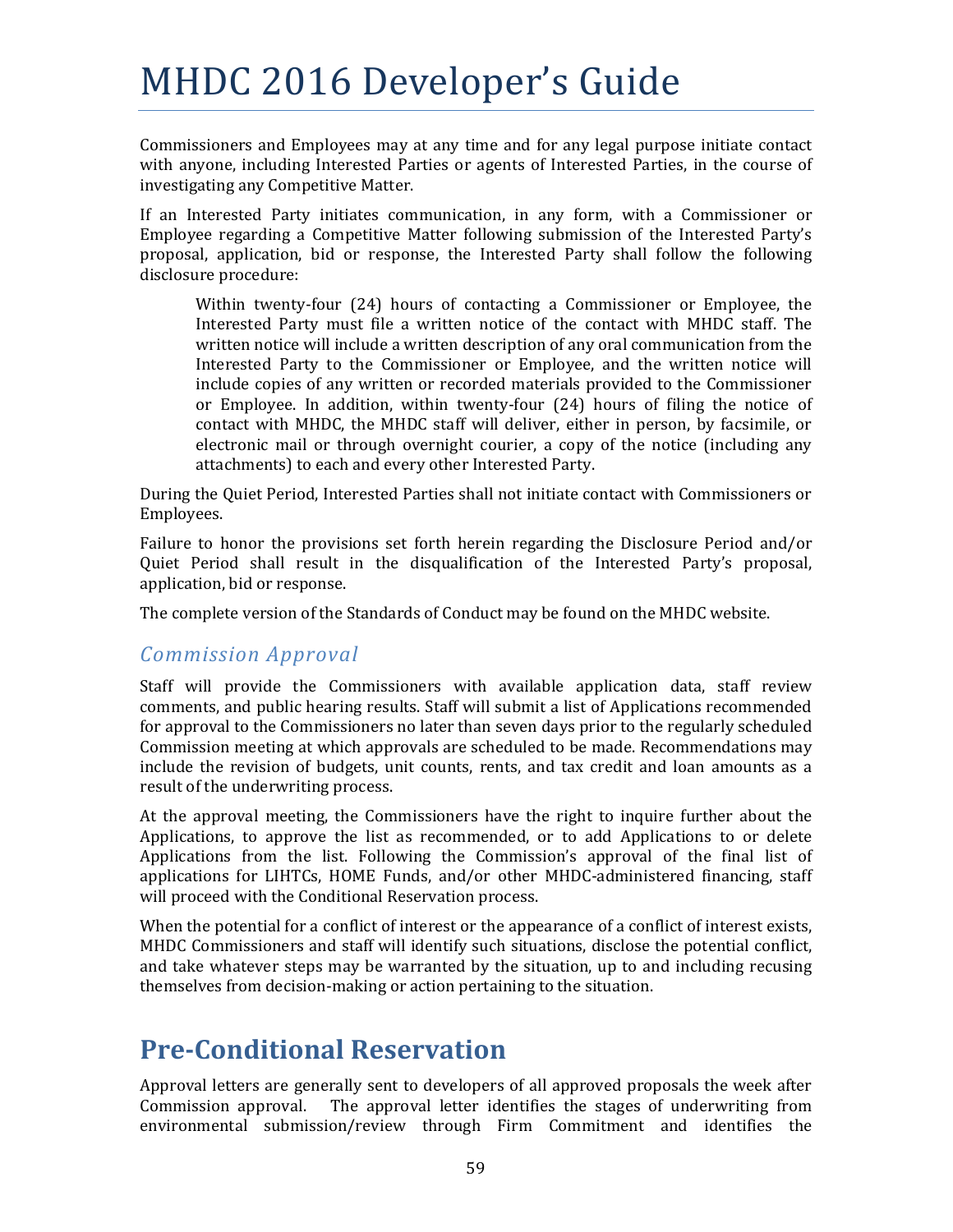underwriter assigned to each development. Attached to this letter, and provided below, is a generic checklist of documents needed to prepare the Conditional Reservation Agreement ("Pre-Conditional Reservation Items"):

## *Ownership Entity Organizational Documents:*

- 1. A copy of the letter from the Department of the Treasury or other documentation demonstrating the Employee Identification Number assigned to the ownership entity.
- 2. A copy of the certificate of limited partnership, certificate of organization, or certificate of incorporation, as applicable, from the Missouri Secretary of State's office. NOTE: The owner entity must be organized in the state of Missouri. The only instance in which MHDC will consider a waiver of this requirement is if the owner entity has presented a compelling reason that precludes it from being organized in Missouri and only when the owner entity is receiving only low-income housing tax credits and no loan funds from MHDC. Any such waiver request will be considered on a case-by-case basis.
- 3. A copy of the initial limited partnership agreement or operating agreement, or for nonprofit organizations, a copy of the bylaws.
- 4. A Missouri certificate of good standing for the entity if it has been in existence for more than one year. A certificate may be obtained electronically at the Secretary of State's website for a nominal fee. A screen print of the search screen with a description of the entity's standing is not acceptable.
- 5. A draft of the signature block for the ownership entity. Please note, if the development was approved for 9% Credits from the nonprofit set-aside, the nonprofit entity must be one of the signers, even if it is not the sole general partner or member.
- 6. A resolution authorizing the individual, general partner, manager, or managing member to sign on behalf of the owner entity.

### *General Partner/Member Organizational Documents*

Please provide for every tier of the general partner or member entities that are not individuals. 

- 1. A copy of the letter from the Department of the Treasury or other documentation demonstrating the Employee Identification Number assigned to the general partner/member entity(ies).
- 2. A copy of the certificate of limited partnership, certificate and articles of organization, or certificate and articles of incorporation from the Missouri Secretary of State's office. If the general partner entity is not a Missouri entity, MHDC staff will also require a certificate of foreign registration evidencing that the general partner is registered to do business in Missouri.
- 3. A copy of the initial limited partnership agreement, operating agreement, or bylaws.
- 4. A resolution authorizing the individual to sign on behalf of the general partner or member entity(ies).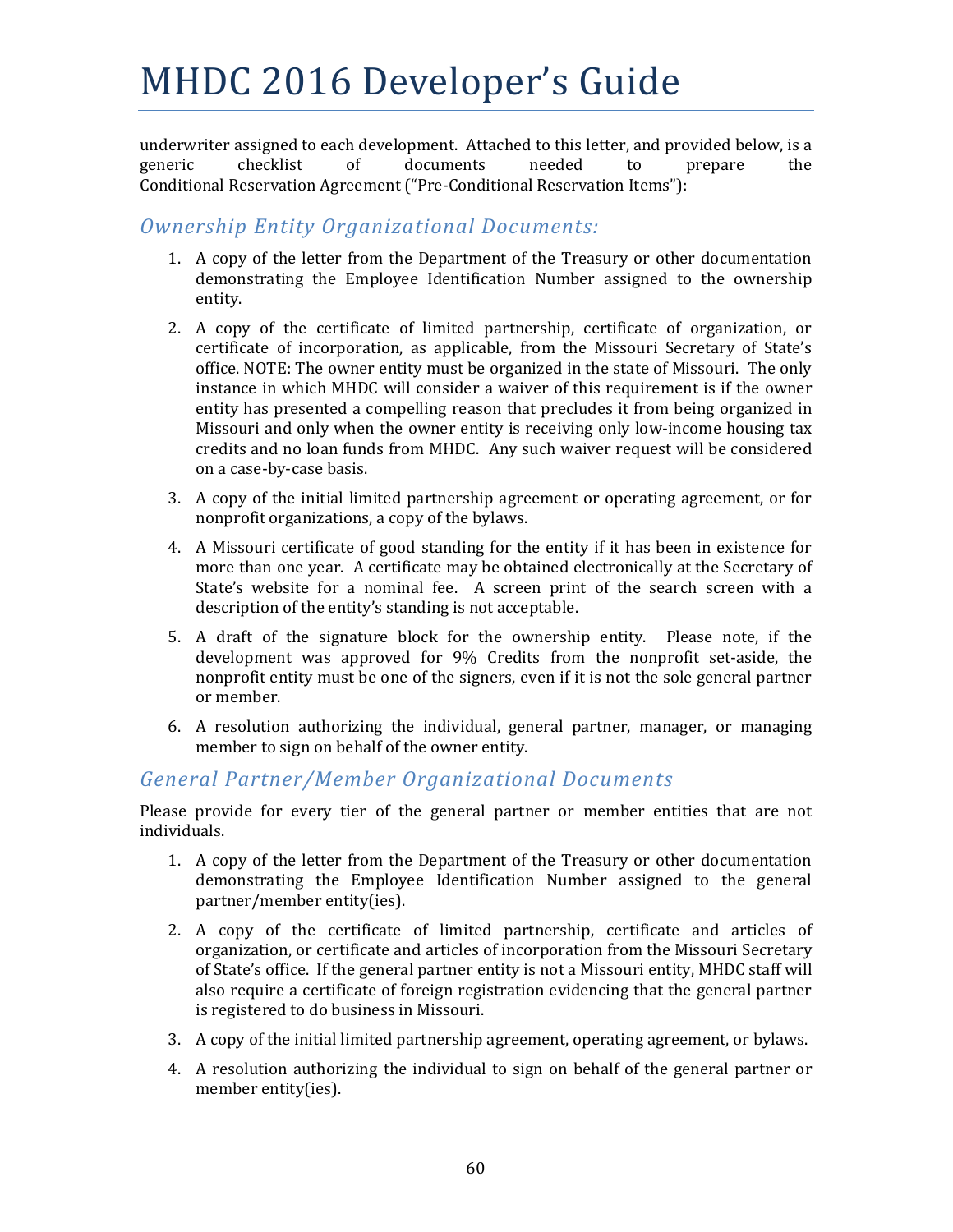5. A Missouri certificate of good standing for the entity if it has been in existence for more than one year. A certificate may be obtained electronically at the Secretary of State's web site for a nominal fee. A screen print of the search screen with a description of the entity's standing is not acceptable.

## *Property Information*

- 1. A site plan accurately identifying the land which comprises the development which includes the following detail:
	- a. Each building numbered  $(1, 2, 3, etc.)$ . MHDC staff will utilize the numbers to create the building identification numbers.
	- b. The names of the streets which border the property.
	- c. The boundaries of the property clearly marked.

## **Conditional Reservation**

All applications receiving approval from the Commission will be awarded a conditional reservation agreement ("Conditional Reservation") shortly after MHDC staff receives, reviews, and approves the Pre-Conditional Reservation Items. The Conditional Reservation will describe the type, amount(s), terms and requirements applicable to the development. Conditional Reservations will be subject to the requirements MHDC staff determines necessary or appropriate.

All developments receiving a Conditional Reservation must submit a Firm Submission package no later than the date established in the Conditional Reservation.

A Conditional Reservation is subject to rescission should the development fail to comply in a timely manner with the conditions thereof. This includes, but is not limited to, failure to provide evidence satisfactory to MHDC staff of financial feasibility or sufficient progress toward Firm Submission, closing, and placement in service.

## **Firm Commitment**

All applications awarded a Conditional Reservation must be issued an MHDC Firm Commitment ("Firm Commitment") for construction closing to occur. The Conditional Reservation includes a deadline for submission of the Firm Commitment review checklist items and this deadline must be met to receive a Firm Commitment. All Firm Submission items must be sent to the attention of the assigned underwriter.

For HOME and federally-insured developments, Vapor Encroachment Conditions (VEC) must be addressed using ASTM E 2600-10 Standard Guide for Vapor Encroachment Screening on Property Involved in Real Estate Transactions. If a Tier 1 Screening identifies potential VEC problems, these must be investigated to determine if they are a recognized environmental condition  $(REC)$ . Developments not requiring a Phase I Environmental Report developed by an environmental professional  $(EP)$  must engage an EP to conduct a vapor encroachment investigation.

Initial monthly rents cannot exceed the rents reflected in the Firm Commitment unless MHDC staff determines, in its sole discretion, a different rent is necessary and appropriate.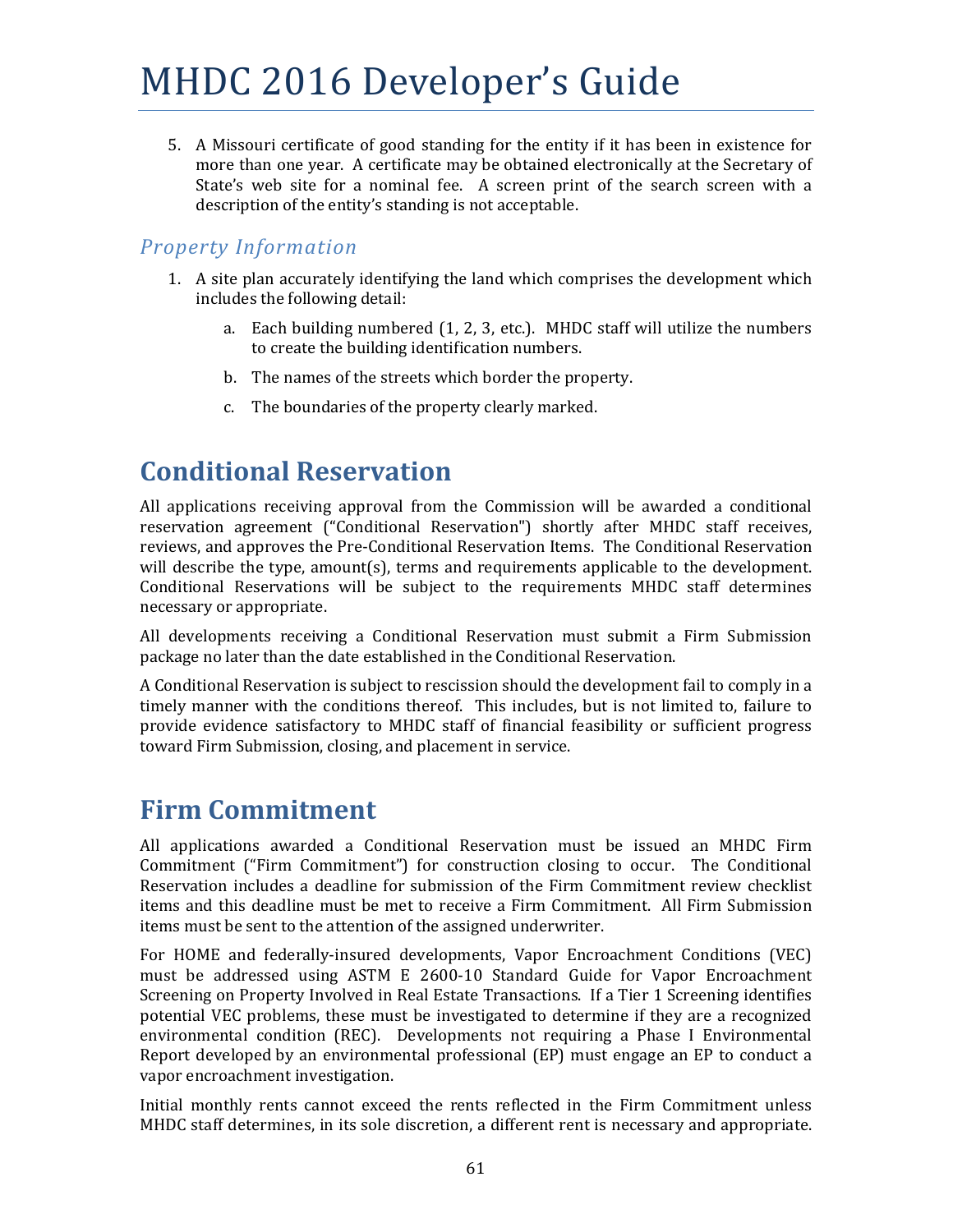Initial monthly rents cannot increase until at least one  $(1)$  year after the last unit is placed in service. 

### *Firm Commitment Exhibits*

Each approved development is required to submit a firm submission package ("Firm Submission"). The firm submission will include:  $(1)$  an electronic version of the Firm Submission (a link will be provided on MHDC's website),  $(2)$  one tabbed three-ring binder with required exhibits, and (3) digital media with required electronic exhibits. Depending on the type of financing, some individual exhibits may not be applicable but all developments must submit a Firm Submission package. Questions as to whether an exhibit is applicable to a specific development must be asked prior to the Firm Submission deadline. 

If you have questions about Firm Submission exhibits, especially if you are not sure whether an exhibit applies to your particular development, please contact the Director of Rental Production or the Senior Underwriter. Any item that may serve to satisfy the requirements of multiple exhibits should be copied and included in each applicable exhibit tab.

If an exhibit is required for your type of development but you feel there is a reason it is not applicable, you may request a waiver of that exhibit. Waiver requests must be submitted on the MHDC waiver form and submitted and approved prior to the Firm Submission due date. Waivers will only be granted in rare circumstances with a rational explanation and proper justification. 

A Firm Commitment will be issued after a review of the Firm Submission package has been completed and it is clear to MHDC staff all MHDC requirements have been or will be met prior to closing. Developments with reservations of HOME Funds or Risk Share Insurance will not receive a Firm Commitment until HUD's Authorization to Release Grant Funds has been received by MHDC staff.

If the Firm Submission package reflects changes to the numbers and assumptions from what was in the Conditional Reservation, the amount of financing committed to the development may change. MHDC staff reserves the right to terminate any Conditional Reservation and/or require a development to go back before the Commission for reconsideration at a regularly-scheduled meeting if the changes presented materially affect MHDC's understanding of the development.

#### Digital Media

The Firm Submission checklist will identify exhibits to be submitted in the threering binder and exhibits to be submitted digitally. Digital media must include the required electronic documents in the proper form. Each document should be properly labeled and should be checked to make sure it opens properly. Do not put files into subfolders.

#### MHDC Form FIN-101: Identity of Parties

The FIN-101 must be filled out with contact information for the listed members of the development team. The FIN-101 will be an exhibit to the Firm Commitment and must be as accurate as possible.

#### Signature Blocks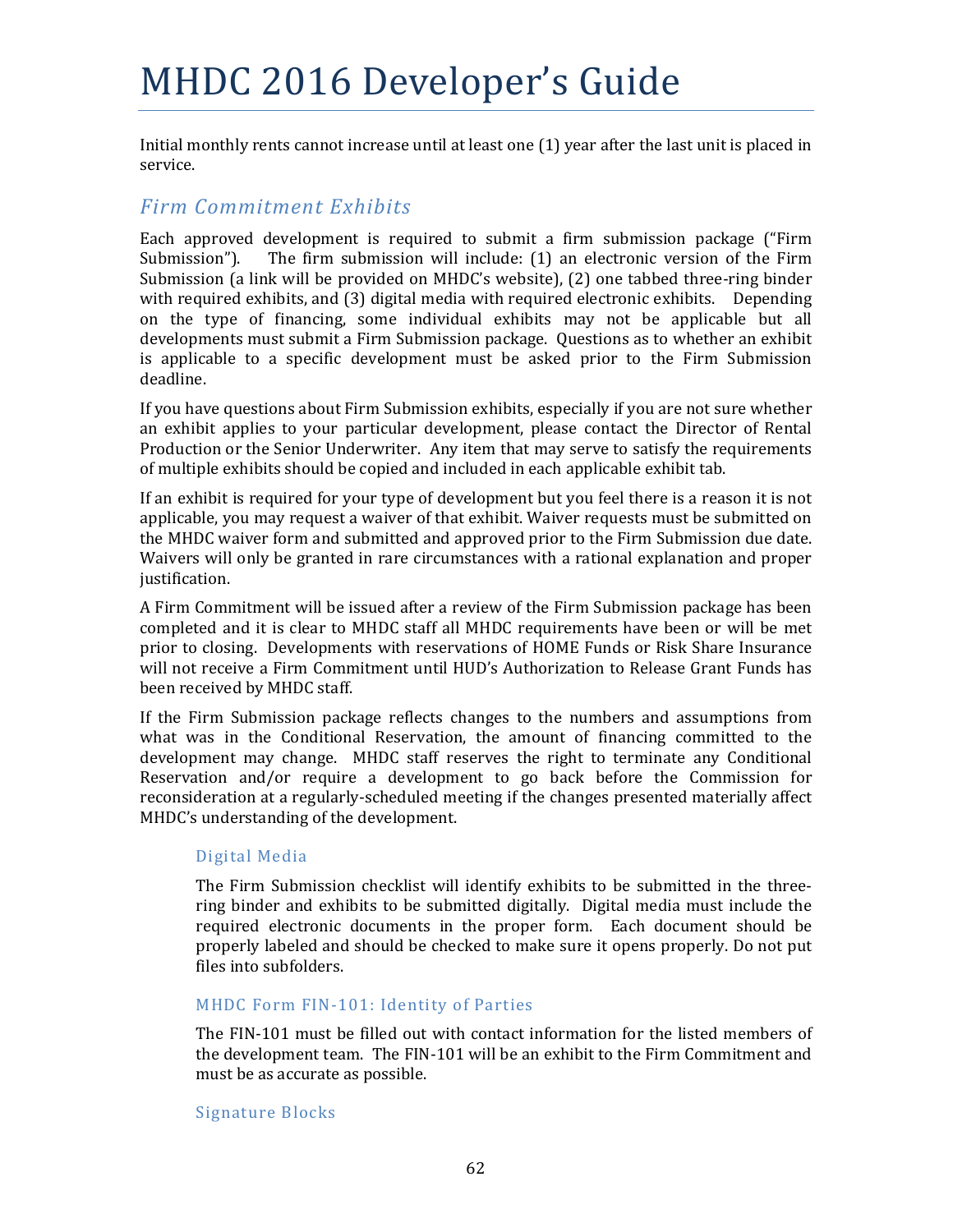Signature blocks must be provided for the architect, general contractor, title company, and Federal LIHTC and State LIHTC investors in the forms in which they should appear in any MHDC legal documents. If there has been any change to the ownership entity signature block since Conditional Reservation, an updated version must be submitted. It is highly recommended that the developer's attorney help to prepare and/or review the signature blocks before sending them to MHDC staff.

If the project does not have an MHDC loan, only the signature block for the ownership entity must be provided.

#### Organizational Documents

Those documents that were already submitted for the Conditional Reservation do not need to be provided again.

#### Ownership entity:

Provide a Certificate of Limited Partnership or Certificate of Limited Liability Company, as applicable (must be a Missouri entity, unless there is no MHDC loan and the development has obtained a waiver from MHDC);

Provide a draft Amended and Restated Limited Partnership Agreement (including MHDC‐required limited partnership agreement language) or Amended and Restated Operating Agreement (including MHDC‐required operating agreement language), as appropriate for the owner entity's type of legal structure. The most current Partnership/Operating Agreement language required by MHDC may be obtained at http://www.mhdc.com/rental\_production/2016\_fy\_items/legal\_department\_for ms/index.htm. 

#### General Partner(s) or Managing Member:

Provide a Certificate of Incorporation or Certificate of Limited Liability Company, as applicable;

Provide an Operating Agreement or Articles of Incorporation and Bylaws, as appropriate for the type of legal structure.

#### Federal and State LIHTC Syndicator or Investor:

Provide a Certificate of Incorporation or Certificate of Limited Liability Company; 

Provide a Limited Partnership Agreement, Operating Agreement, or Articles of Incorporation and Bylaws, as appropriate for the type of legal structure.

#### Financial Statements

Financial statements for the below entities must be provided. Audited financial statements submitted must have been issued in the last twelve  $(12)$  months. If the document provided is not an audited financial statement, it must be dated within ninety  $(90)$  days, and must be accompanied by a certification executed by an authorized representative of the entity stating the statement is true and correct to the best of their knowledge.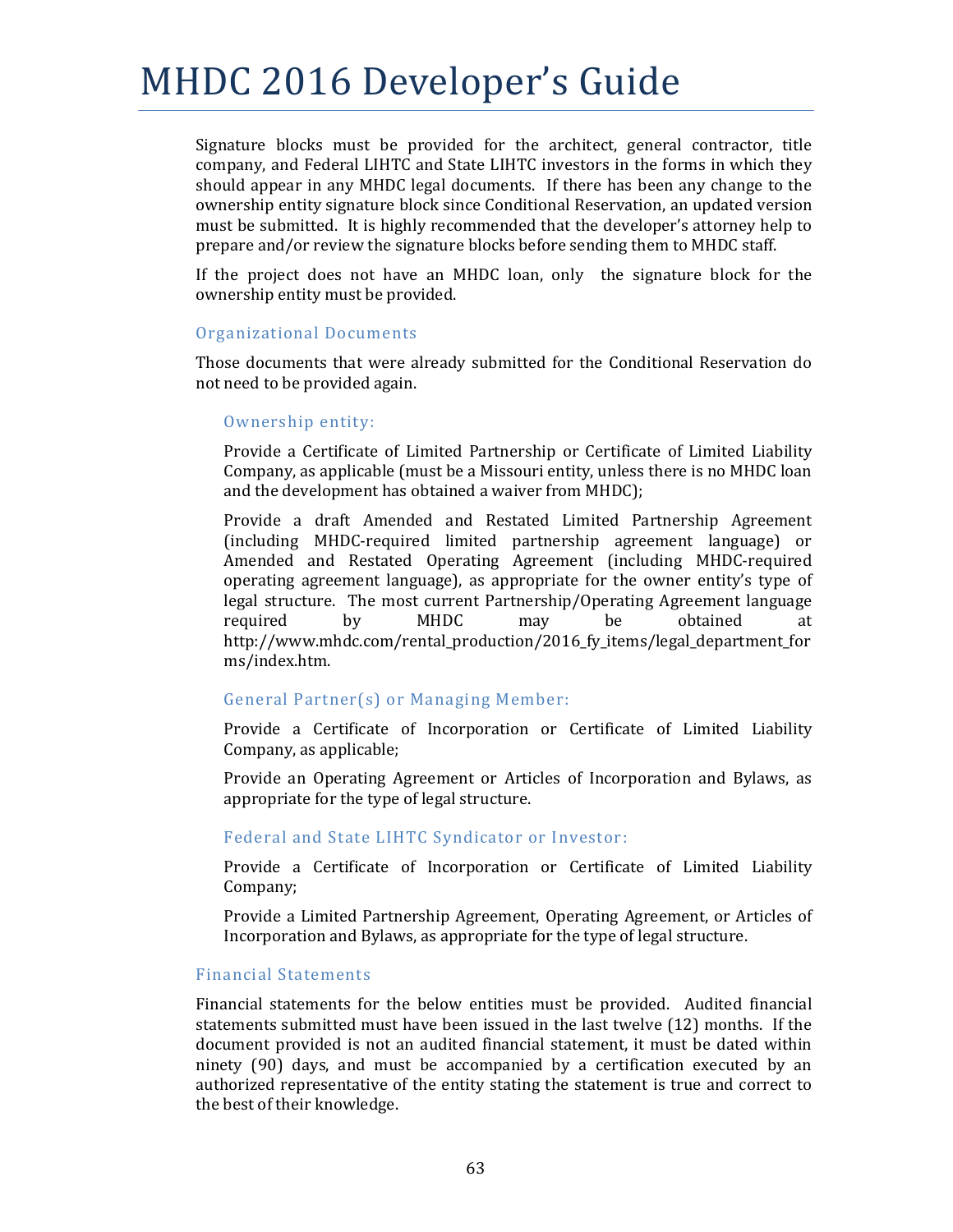- 1. Developer entity. If the entity is a newly-created and/or single-purpose entity, the financial statement for the parent company is also required.
- 2. General partner/member entity (unless it is the same entity as the developer). If the entity is a newly-created and/or single-purpose entity, the financial statement for the parent company is also required.
- 3. Federal LIHTC and State LIHTC syndicator and investor entity(ies).

Financial statements for all entities/individuals **must** contain a complete listing of all contingent liabilities.

#### Certificates of Good Standing

A Missouri certificate of good standing must be provided for the following development team entities: architect, general contractor, title company, management company, surveyor, and environmental firm. A certificate may be obtained electronically at the Missouri Secretary of State's web site for a nominal fee. A screen print of the search screen with a description of the entity's standing is not acceptable.

#### Site Control

Evidence of valid site control by the ownership entity must be included. Any initial options and all subsequent amendments or extensions, if applicable must be provided. A purchase option will not provide sufficient evidence of site control if the date by which the option must be exercised, or by which the closing must occur, has already lapsed or will lapse on a date before which a closing can realistically be expected to occur. Therefore, all such documentation for site control provided with the Firm Submission must allow for at least sixty days to close from the date the Firm Submission is submitted to MHDC staff.

#### Title Commitment

A lender's title commitment is required to be provided for every development. The commitment must be on form 2006 ALTA Loan Policy  $(6/17/06)$  and MHDC must appear as the proposed insured, with the amount of the MHDC loan, if any, on Schedule A. All title commitments and pro forma title policies must be signed by a representative of the title company and the legal description must be identical to the legal description shown on the survey. Full and complete guidance regarding MHDC's policies on acceptable title insurers, title commitments and pro forma title policy requirements may be accessed on MHDC's web site (http://www.mhdc.com/rental\_production/2016\_fy\_items/legal\_department\_forms /index.htm). Each developer is encouraged to access and share this information with its respective title company in order to adequately ensure that all MHDC title policy requirements are satisfied.

For developments requesting a loan from MHDC, copies of exception documents relating to all exceptions reflected on Schedule B of the title commitment must also be provided.

#### Survey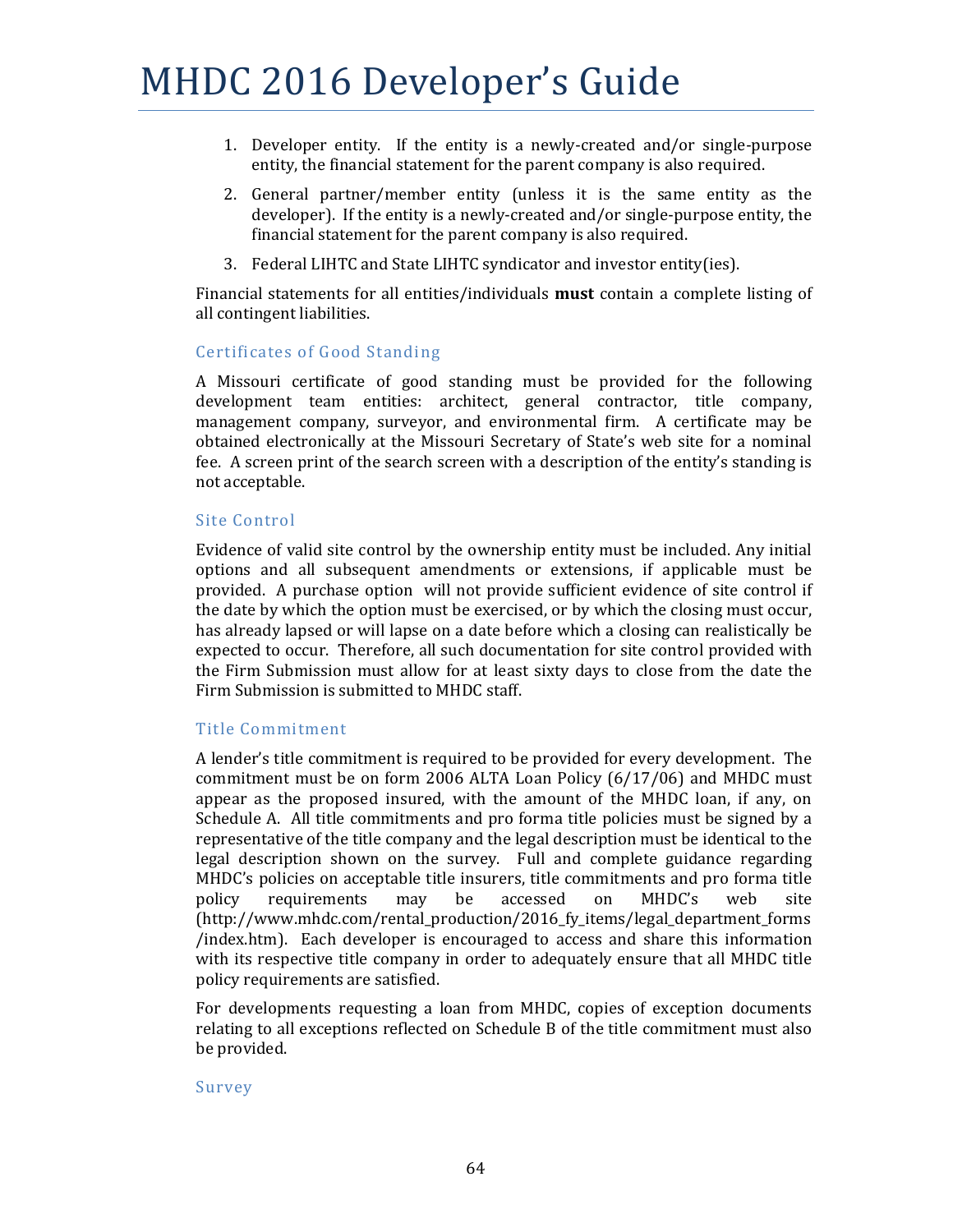A full-size draft of the survey and surveyor's report, Form HUD 92457 A-M, must be submitted. Although a draft survey is required for Firm Commitment consideration, the final survey must be updated within ninety  $(90)$  days of closing and the surveyor's report must be updated within thirty  $(30)$  days of the closing. The legal description must be identical to the legal description shown in the title commitment/pro forma policy. Full and complete guidance regarding MHDC's policies for surveys and survey reports may be accessed on MHDC's web site (http://www.mhdc.com/rental\_production/2016\_fy\_items/legal\_department\_forms /index.htm). Each developer is strongly encouraged to access and share this information with its respective surveyor in order to adequately ensure that all MHDC survey requirements are satisfied. Please note that the HUD surveyor's report has recently changed. The current form is included in MHDC's survey requirements. 

#### MHDC Form 3345: Plan Review Worksheet

An executed plan review worksheet that accurately breaks down the unit information by building must be submitted. The unit and square footage data must agree with the firm submission and the plans and specifications. Please provide both the Excel workbook and a PDF copy with signatures on the digital media.

#### Plans and Specifications

A complete set of construction drawings and specifications (or project manual) must be provided. For detailed requirements, see MHDC Form 1200, Design/Construction Compliance Guidelines dated August 1, 2009, as may be amended from time-to-time..

#### Plans:

An e-file and two full-size paper copies of architectural /engineering drawings, including a schedule of units and square footage must be included.

#### Specifications:

Two sets must be submitted. Please note, (a) HOME-financed developments with twelve  $(12)$ or more HOME-assisted units must include the current edition of the "General Conditions of the Contract for Construction" (AIA Document A201-2007), as amended, and the "Federal Labor Standards Provisions" (form HUD-4010); and (b) developments receiving Risk Share Insurance must include the current edition of the "General Conditions of the Contract for Construction" (AIA Document A201-2007), as amended, and the "Supplementary Conditions of the Contract for Construction" (form HUD-2554).

#### Development Characteristics Worksheet

A new Development Characteristics Worksheet with original signatures from the developer, owner, and architect must be provided. If no information has changed since the original submitted with the Application, reprint the original Excel file and execute with updated signatures. This worksheet codifies the development team's commitment to provide the amenities described. Any revisions during the design and construction process must receive the approval of MHDC staff.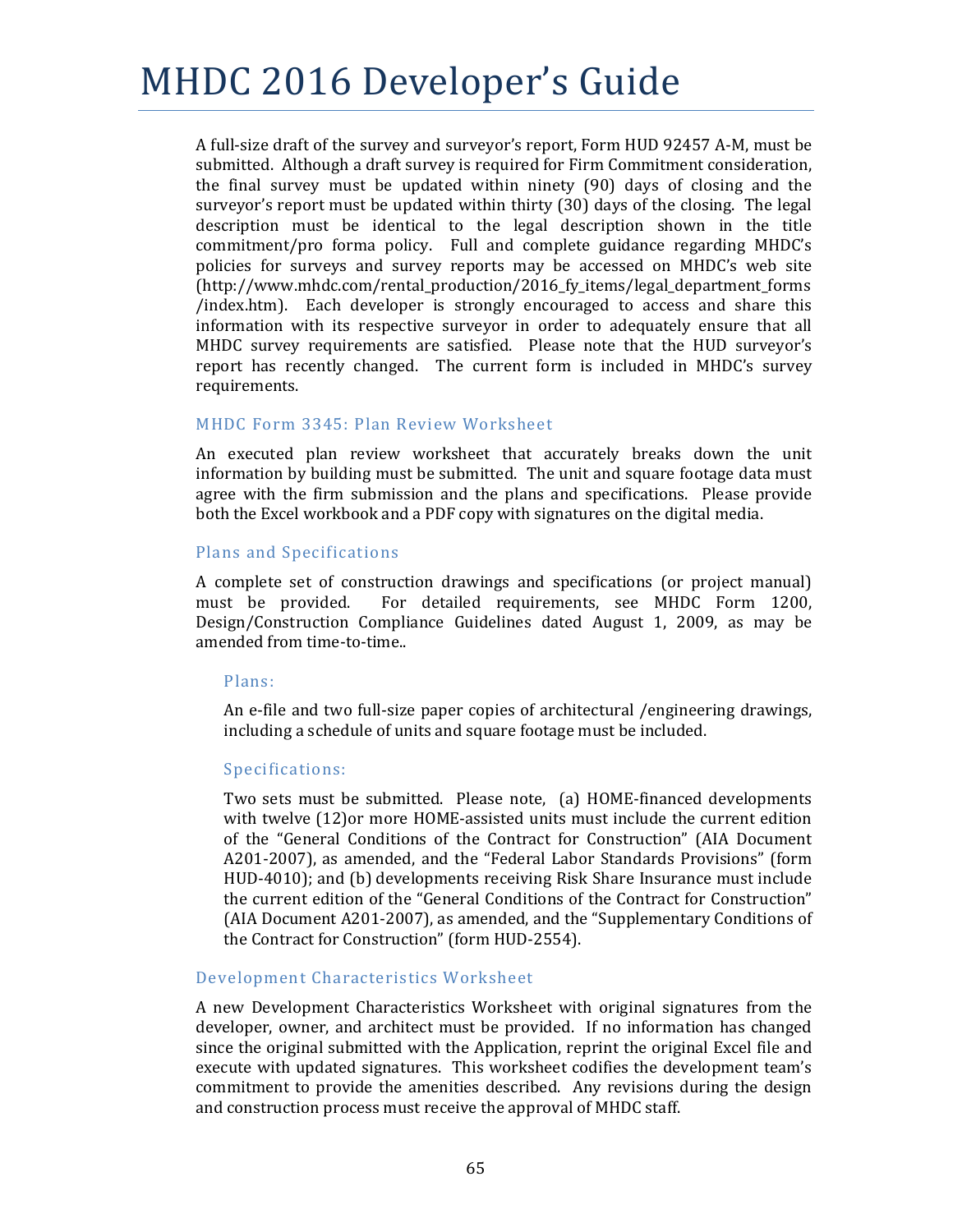### Sustainable Housing Documentation

All new construction developments must provide detailed information regarding what features and techniques have been incorporated into the design of the development. This information should be in the form of the checklist or scoring system associated with the chosen green building program. Rehabilitation developments obtaining green building certification must submit the documents listed in the Sustainable Housing Information section above.

### Termite Inspection Report or MHDC Termite Certification

If the development consists of existing buildings, a termite inspection report must be provided by a licensed Pest Control Company. If termite infestation is found in the report, the scope of work must include what steps will be taken to eliminate the problem. The scope of work must be updated during construction if additional damage is found.

All developments must execute and submit the MHDC Termite Certification form.

### Owner‐Architect Agreement

A copy of the Owner-Architect Agreement (AIA B108-2009 with executed MHDC Amendment indicating the number of site visits per month) must be submitted. If this agreement does not include all required architectural and engineering disciplines, then copies of all consulting contracts should be also be included. All amendments to the standard AIA form must be clearly and conspicuously reflected within the body of the agreement and will be subject to approval by MHDC staff.

### Contractor Due Diligence

The following contractor due diligence items must be provided:

- 1. Contractor's Qualification Statement (AIA A305);
- 2. Contractor's Audited Financial Statement:
- 3. MHDC Form FIN-116, Credit Summary with contractor's tax I.D. number;
- 4. MHDC Form FIN-105, Experience Summary and a company resume; and
- 5. Construction Contract (if MHDC is not the first lien position lender). If using the AIA form of construction contract, you must use the AIA A102. The A102 must be amended to incorporate all MHDC required language for the construction contract. This required language may be obtained at: (http://www.mhdc.com/rental\_production/2016\_fy\_items/legal\_departmen t forms/index.htm). Further, all amendments to the standard AIA form must be clearly and conspicuously reflected within the body of the agreement and will be subject to approval by MHDC staff. If MHDC is the first lien position lender, the MHDC form construction contract must be used, and will be circulated with the MHDC loan documents.

### Equal Employment Certification (HUD Form 92010)

Include an executed Equal Employment Opportunity Certification (HUD Form 92010) for the owner (for developments with HOME Funds) or the general contractor (other financing).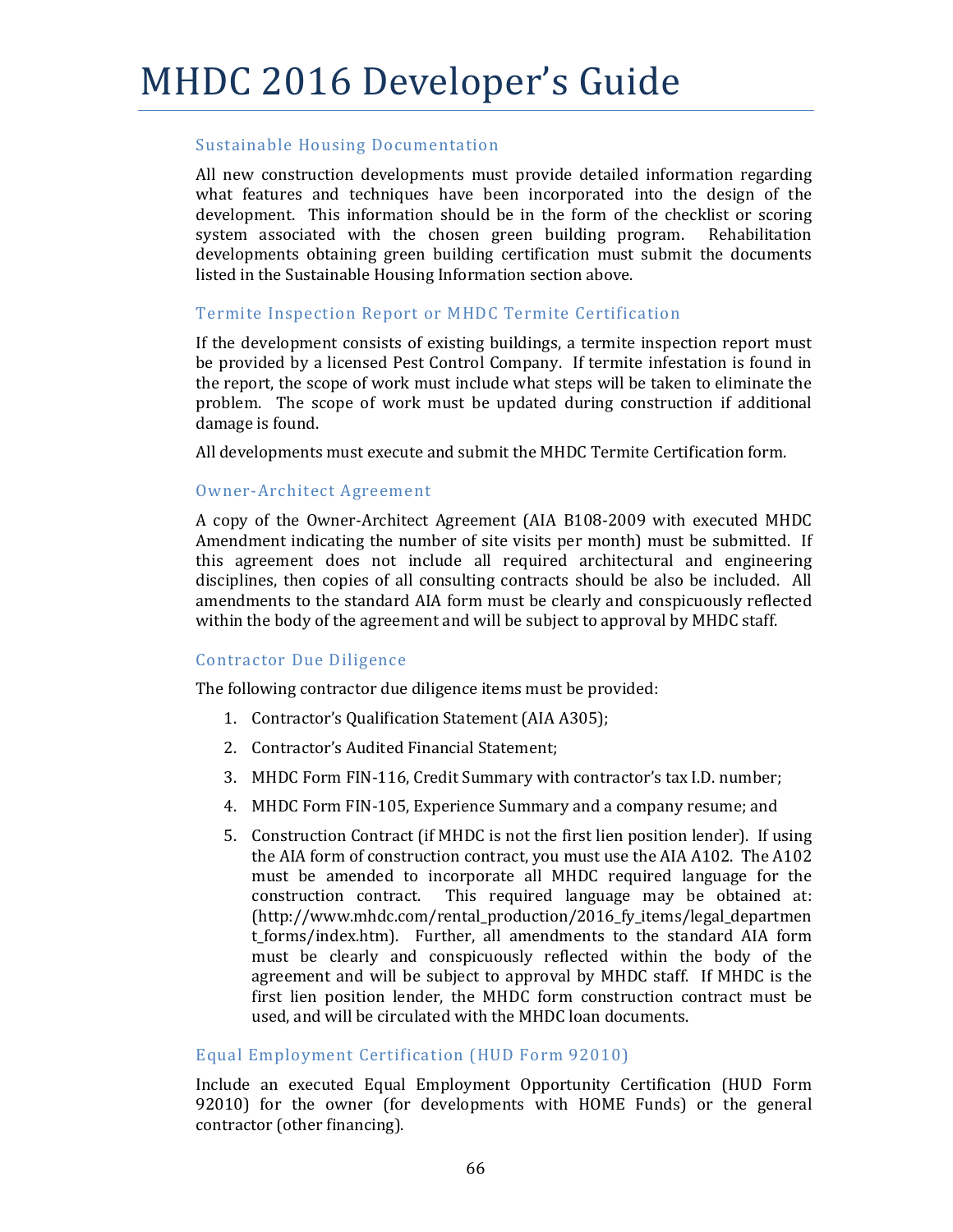This exhibit is not required for tax-credit only developments.

### MHDC Form FIN-115: Contractor's/Mortgagor's Cost Breakdown

The cost breakdown properly completed with the division of labor and materials on form FIN-115, executed by both the owner and contractor, must be provided. The FIN-115 will be updated prior to construction closing to reflect any changes in the closing plans and specifications.

### MHDC Form FIN-150: Construction Draw Schedule

Only developments with a construction loan from MHDC must complete and provide Form FIN-150. Questions regarding the FIN-150 should be directed to the assigned MHDC project underwriter.

### Updated Financing Commitments

### Debt/Grant Commitments:

All construction and permanent debt/grant sources of financing listed in the Firm Submission, other than those provided by MHDC, must have a commitment letter from the financing provider. If a commitment letter was previously provided, an updated letter must be given at Firm Submission. The commitment  $letter(s)$  must include the terms and fees associated with the financing. Permanent loan terms must be at least eighteen (18) years. If reserves are being assumed, a letter from the current lender must be provided indicating the reserves can be assumed by the new ownership entity. MHDC also requires a statement indicating the current balance of such reserves. For acquisition/rehabilitation proposals with existing tenants, construction period income must be included as a source and a calculation of construction period income should also be included.

### Equity Commitments:

All sources of tax-credit equity listed must have a commitment letter. If a commitment letter was previously provided, an updated letter must be given at Firm Submission. The commitment letter(s) must include the amounts, timing of capital contributions, reserve requirements, terms, and fees associated with equity contributions. MHDC requires a minimum of 10% of Federal LIHTC and State LIHTC equity be invested in the development at closing and again by 50% of construction completion.

### Management Agent Documentation

The following management company documentation, executed with original signatures, as applicable, must be submitted. If the company has been certified through MHDC, only items Exhibit A-2,  $\overline{I}$  and L are required. If you are unable to fill out all the documents in their entirety for a new construction development, please indicate that. Any incomplete or missing documents will be required to be submitted to MHDC Asset Management immediately once the management company and site staff are in place.

1. Articles of incorporation.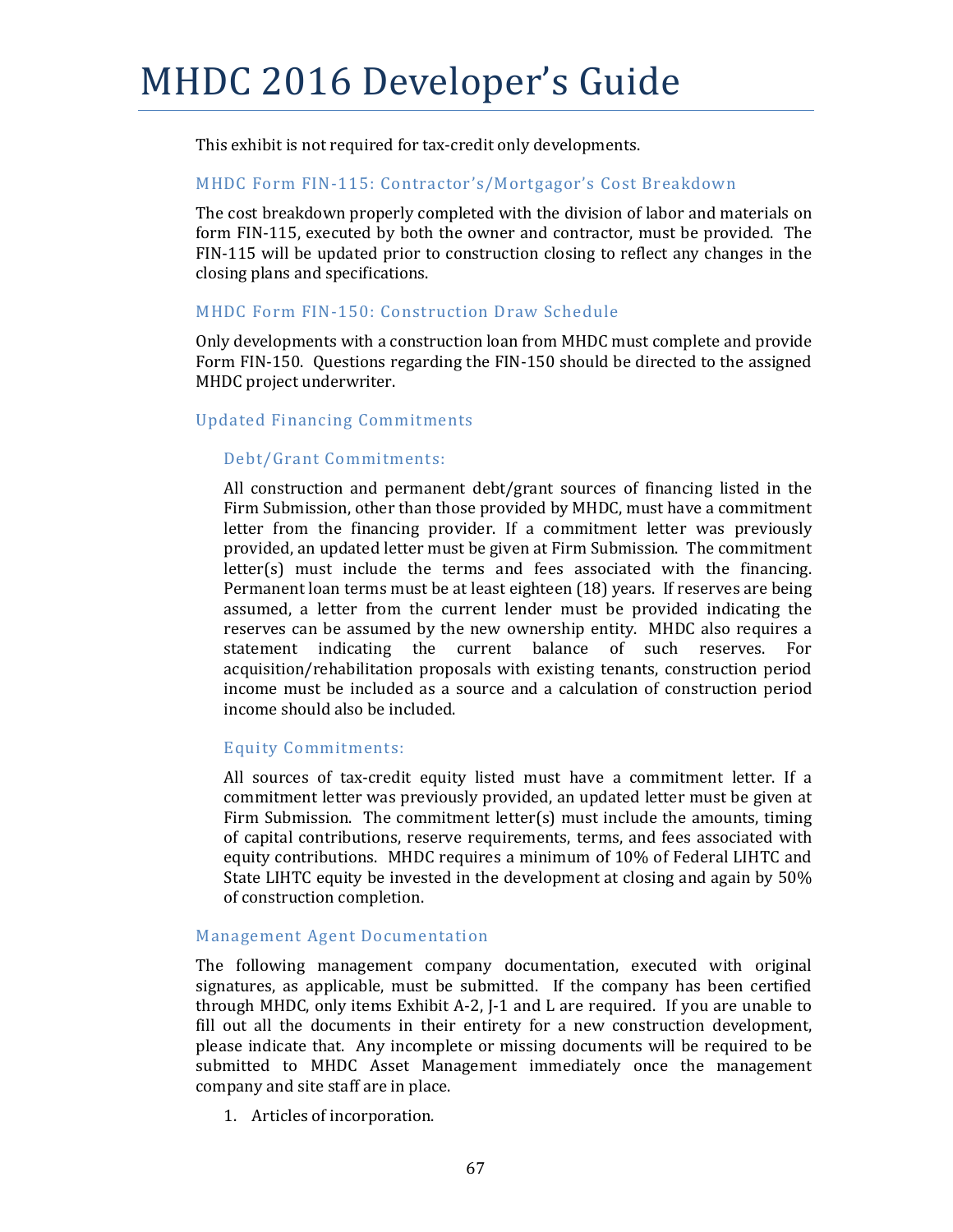- 2. MHDC Form FIN-116, Credit Summary including tax I.D. number.
- 3. Audited financial statement.
- 4. MHDC Form FIN-105, Experience Summary and company resume. If the development will receive Risk Share Insurance, also include Form HUD-2530, as filed electronically with HUD.
- 5. Exhibit A-2: Universal Entity Management Certification.
- 6. Exhibit A-5, Management Entity Profile (MHDC Form 2004-B).
- 7. Exhibit A-6, Authorization for Release of Information.
- 8. Exhibit A-7, Project Training Certificate Checklist.
- 9. Exhibit J, Authorized Representative Designation.
- 10. Exhibit J-1, Management Authorized Representative Designation.
- 11. Exhibit L, Property Information Sheet.

### Affirmative Fair Housing Marketing Plan

Provide an executed and complete HUD Form 935.2A (Multifamily)/ HUD Form 935.2B (Single Family) Affirmative Fair Housing Marketing Plan.

#### PHA Approved Utility Allowance Information

Developments using HOME funding must use the HUD Utility Schedule Model when determining the utility allowance. The HUD Utility Schedule Model is located at: http://huduser.org/portal/resources/utilmodel.html. For all other developments, provide the most recent utility allowance schedule from the local housing authority available for the development type and geographic area in question. On the utility allowance schedule, circle or highlight the appropriate utility amounts. If the schedule provided has an effective date that does not use the current year, a statement from the housing authority which says the estimate is still valid must be provided. 

### Management/Maintenance Plan

A management/maintenance plan that describes, in detail, the operation, management, and maintenance of the development must be submitted. The plan should be customized to meet the needs of the development.

#### Proposed Lease Agreement

A copy of the proposed lease agreement to be used by the development, accompanied by the appropriate HOME and/or LIHTC lease addendum must be provided.

### Lease-Up Narrative and Budget

#### Narrative:

A lease-up narrative describing, in detail, the marketing plan and lease-up projections for the development must be provided.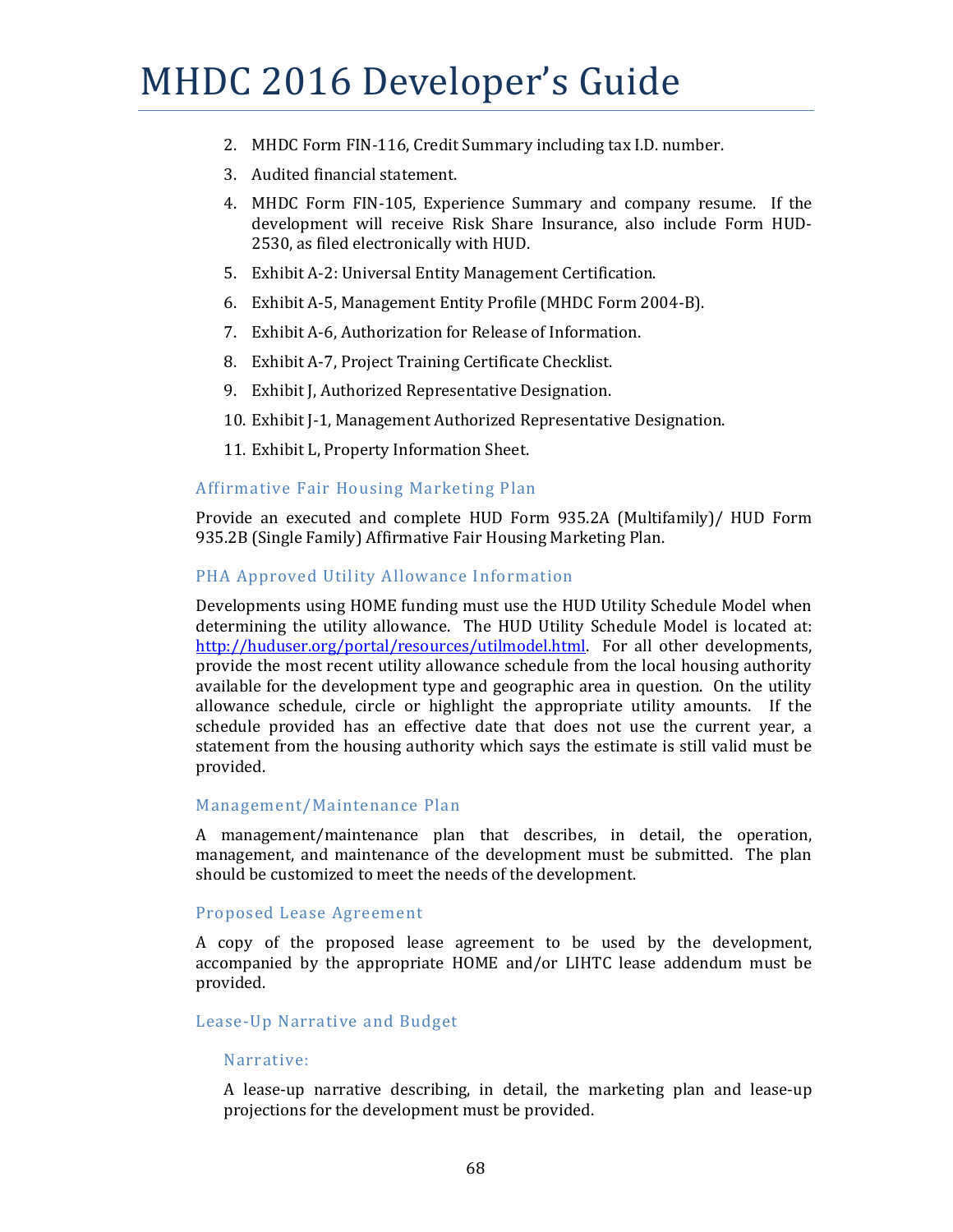### Budget:

MHDC Form FIN-117 should be used to show occupancy and expense projections for the lease-up period.

### Service-Enriched Housing Documentation

If you indicated you would be providing social services in the Application or if you plan to include them as the development goes forward, an updated plan that explains what services are going to be provided to the tenants, by whom, and at what cost must be included. The plan must also include letters of intent from any social service provider(s) mentioned.

### Special Needs Housing Documentation

If you indicated you would be providing housing opportunities for persons with special needs, an updated plan that explains what services are going to be provided to the tenants, how the units are to be marketed, by whom, and at what cost must be included. The plan must also include an affordability plan which addresses the type of rental assistance or rent structure that may be utilized to make targeted units affordable to special needs households with extremely low income.

### Relocation Documents

All developments subject to MHDC's Relocation Policy are required to submit the stage 2 documentation applicable to its type of financing.

### Section 3 Plan

Developments subject to the Section 3 Requirement (as defined below) are required to provide a signed Section 3 plan for their development. Please see the Section 3 guidelines below for details.

### Tax Abatement/PILOT Information

Any development receiving tax abatement or entering into a PILOT agreement must provide a detailed description of the percentage, length, and terms granted to the development. A copy of any agreement or ordinance granting the tax relief must be included. If that document covers more than the development in question, a description of what is applicable to the MHDC-financed development is required. If the tax relief does not cover the entire Compliance Period, a description of what steps will be taken to cover the cost of full taxes must be provided.

### Homeownership Plan

Developments that have indicated they will offer single-family homes for sale to qualified residents at the end of the Compliance Period must provide a homeownership plan that details such intent. The plan must reflect the structure required in the MHDC Homeownership Policy (available on the MHDC website). Developments must waive the right to opt out of the LIHTC program for an additional fifteen (15) years beyond the Compliance Period.

### Legal Description

Provide the legal description in Microsoft Word format.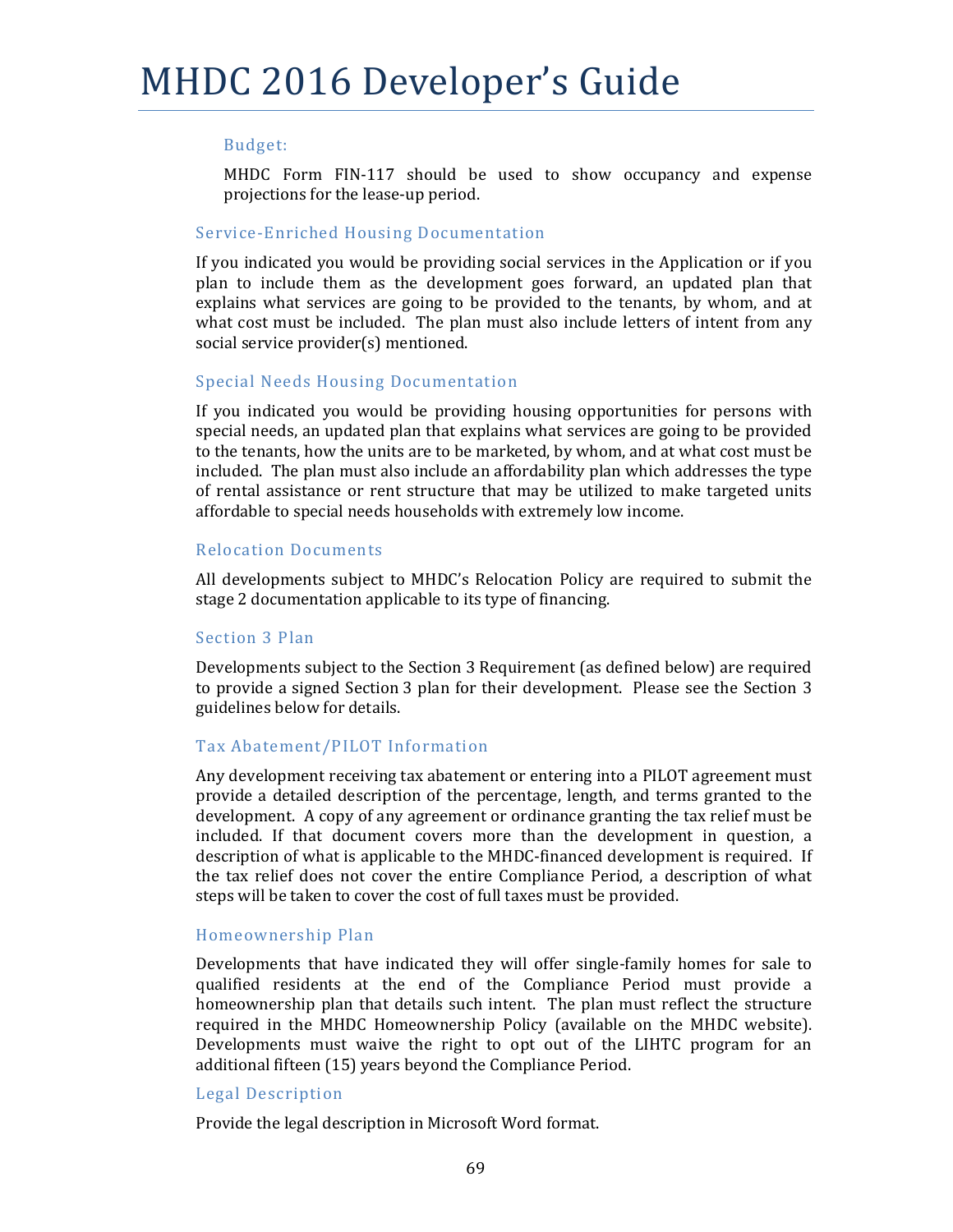### **MBE/WBE Utilization Plan**

Provide the updated and signed Utilization Plan (as defined below) and updated Schedule of Participation. The plan should also include a detailed listing of MBE/WBE firms to be utilized.

Once a complete Firm Submission package is received by MHDC staff, loan closing requirements and a closing checklist will be forwarded to the developer. A closing date will not be determined until a Firm Commitment is issued. Tax-credit only developments are also required to provide information to MHDC staff prior to closing.

If the development necessitates the assignment of a HAP contract, the developer must receive the paperwork from the seller required for such assignment at least six weeks prior to closing. This should allow adequate time for MHDC contract administration staff and HUD to review and approve any transfer.

# **Carryover Allocation**

9% Credit developments that receive a conditional reservation of tax credits must sign a Carryover Allocation Agreement ("Carryover Allocation") to allow the development an additional two years to complete construction and/or rehab and place the development in service, otherwise the development must be completed, placed in service, and receive 8609s no later than December 31 of the year the Conditional Reservation is received. The Carryover Allocation will be prepared and issued in conjunction with the Firm Commitment. As a requirement of the Carryover Allocation, a 10% Test (as defined below) must be completed and submitted to MHDC staff.

## *Carryover Allocation Agreement*

The owner should carefully review the Carryover Allocation.

### Applicable Credit Percentage

IRC Section  $42(b)(A)$  requires the developer choose when the applicable credit percentage will be established. The choices are:

- 1. The month of allocation (the effective date of the Carryover Allocation); or
- 2. The month the building is placed in service.

The owner will indicate its preference in Section 8 of the Carryover Allocation.

### Owner Signature

The owner needs to sign the Carryover Allocation in blue ink, have it notarized, and return to MHDC, Attn: LIHTC Department, 920 Main Street, Suite 1400, Kansas City, Missouri 64105.

### Deadlines

The Carryover Allocation must be in the office of MHDC at least five business days before the end of the month in which the owner signed the Carryover Allocation. The Carryover Allocation must also be signed by MHDC in the same month if the applicable credit percentage is for the month of allocation.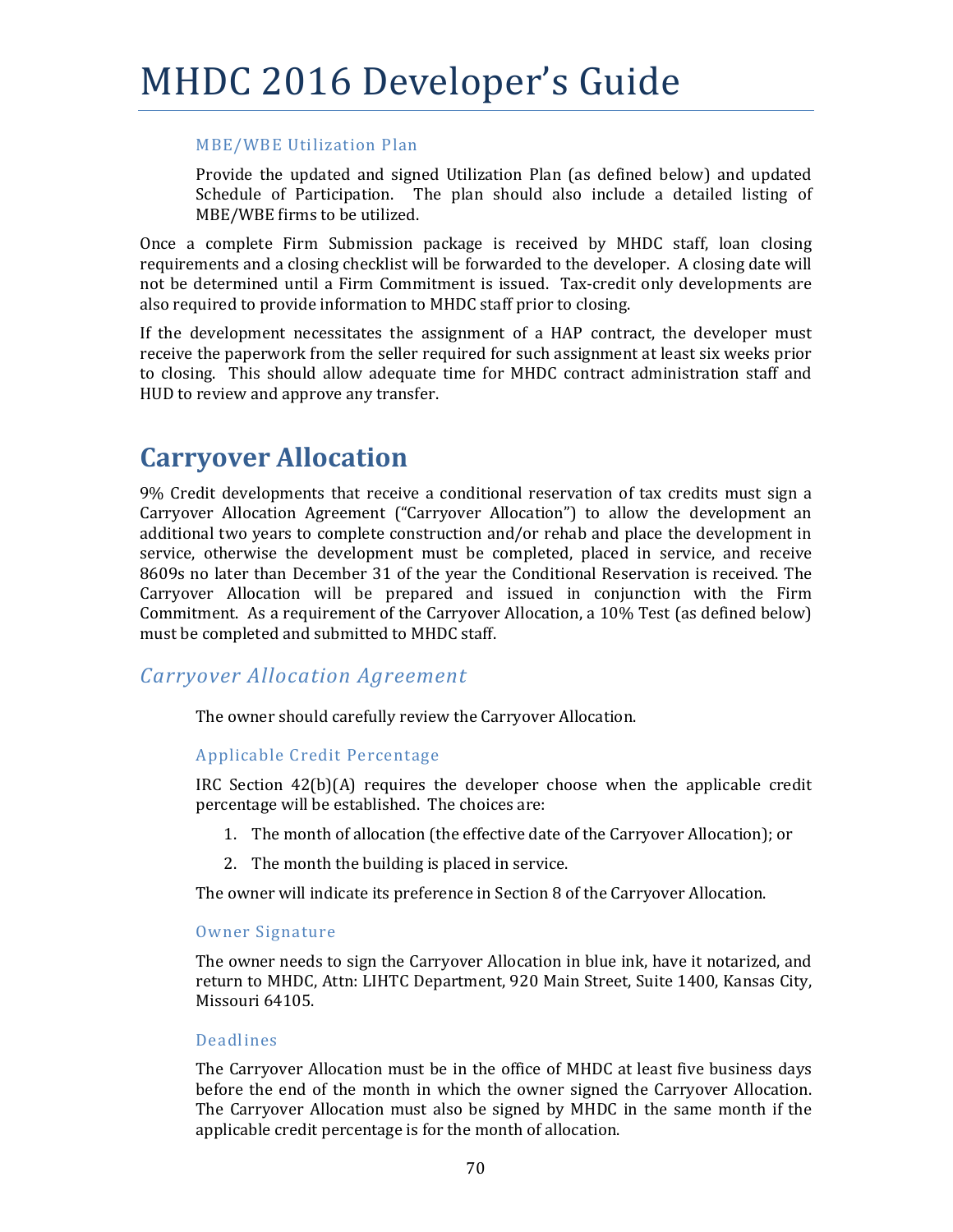If a Carryover Allocation is not signed by the owner and MHDC within the same calendar year of the Conditional Reservation, the owner must place the buildings in service, cost certify, and receive the 8609s within the calendar year of the Conditional Reservation.

# **10% Test**

The owner must complete the  $10\%$  test no later than twelve  $(12)$  months after the date of the Carryover Allocation or the LIHTCs will be returned to MHDC ("10% Test"). The  $10\%$ Test should be submitted as soon as the test has been met. The 10% Test is not required if a development is able to place the development in service, provide the cost certification to MHDC, and receive  $8609(s)$  in the same year the Conditional Reservation is received.

## *10% Test Required Documentation*

Original MHDC Form 3341, Development Financing Certification;

Original MHDC Form 3342, Exhibit B with supporting documentation;

Original MHDC Form 3343, Carryover Allocation 10% Letter;

Electronic (non-pdf) version of MHDC form 3342, Exhibit B;

A copy of the recorded warranty deed/lease;

A copy of the signed amended and restated partnership agreement, or amended and restated operating agreement, as applicable; and

A copy of the note(s) and copies of recorded deed of trust(s) for all non-MHDC loans.

Scan and email the above to jschmidt@mhdc.com and dlawhon@mhdc.com (or include on a CD/flash drive and submit with the required original documents).

## *10% Test Deadline*

The  $10\%$  Test must be met no later than twelve  $(12)$  months after the effective date of the Carryover Allocation. All documentation evidencing the  $10\%$  Test has been met must be submitted to MHDC staff by the end of the 13th month after the Carryover Allocation effective date. Early submission is encouraged.

# **Construction Loan Closing Guidance**

MHDC's legal department is charged with the role of overseeing and coordinating closings on all developments receiving loan funds and/or LIHTCs from MHDC. This process includes the receipt and review of all required due diligence items, drafting and negotiation of all MHDC loan and/or tax credit documents, review of all loan documents from other lenders, if any, providing loan funds to the transaction, as well as reviewing and approving all other collateral documentation germane to the development. This section provides an overview of MHDC's construction loan closing process, including certain specific requirements to be fulfilled and key timing issues relevant to the process.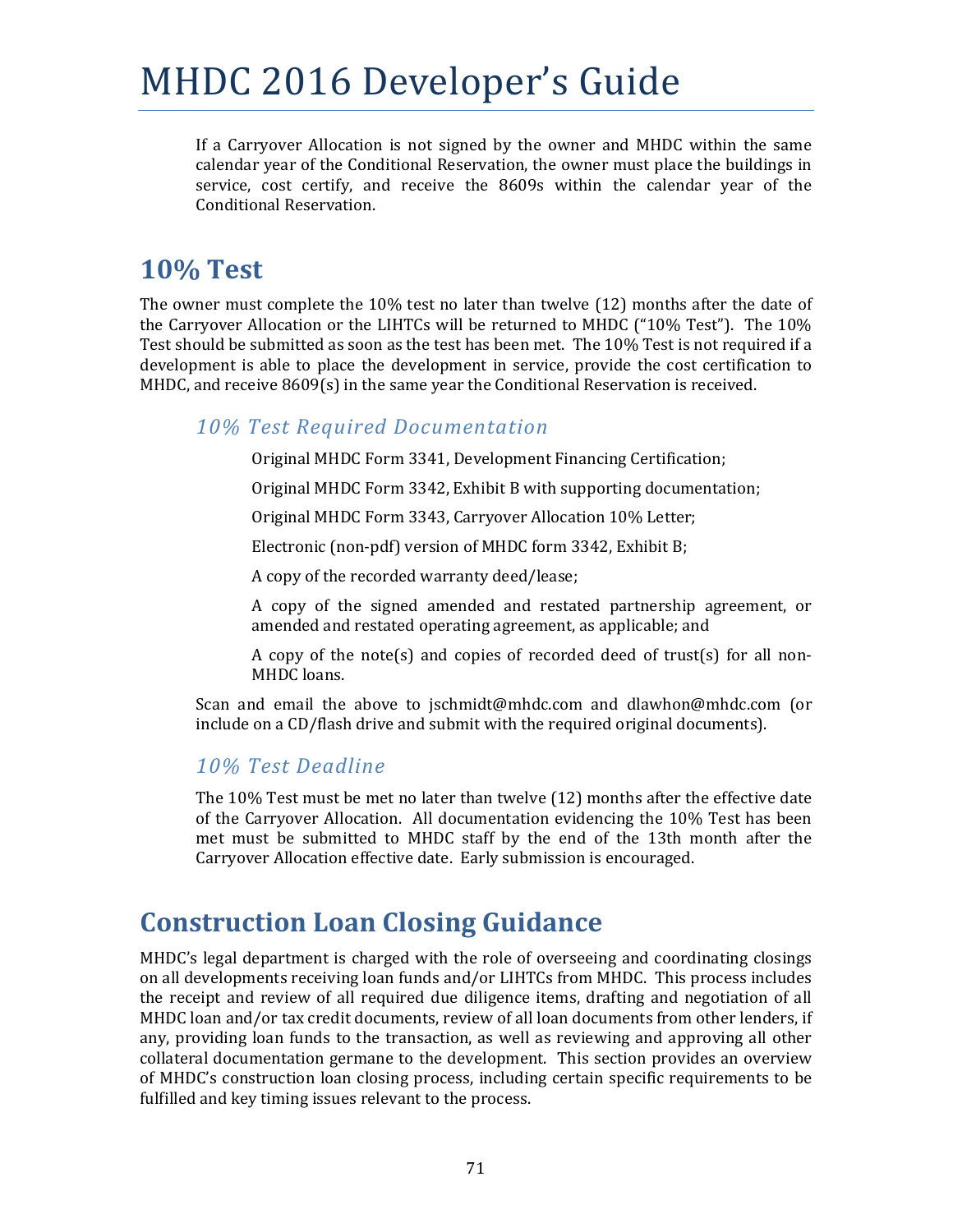# *Key Milestones in the Construction Loan Closing Process*

Within MHDC's construction loan closing process there are eight notable stages.

### Firm Submission

While there are multiple steps that occur with regard to underwriting and environmental requirements prior to a borrower providing a Firm Submission to MHDC staff, the Firm Submission itself is the first key milestone in the loan closing process. When the Firm Submission documentation is provided to MHDC staff, MHDC's legal department will assign a closing attorney to spearhead the transaction on behalf of MHDC. This is the initial point at which MHDC's legal department generally becomes involved in a development. Once MHDC's legal department has assigned a closing attorney, the borrower should begin including MHDC's attorney in all conference calls and correspondence related to the development.

### Review of Firm Submission Due Diligence

All appropriate departments within MHDC involved in the Firm Submission review process will conduct reviews of their respective due diligence items from the Firm Submission. Upon completion of their respective reviews, each department will identify all comments or concerns related to its respective items from the Firm Submission due diligence items and will prepare a memorandum to MHDC's underwriting department listing all issues each respective department has identified in the Firm Submission materials which must be addressed by the developer. The Firm Commitment cannot be issued until all reviewing departments are satisfied with the Firm Submission materials. The lone exception is the MHDC legal department, which will provide its comments in the form of a closing due diligence checklist which will be circulated to the developer under separate cover.

### Firm Submission Comments and Closing Checklist Circulated

Upon completion of all departmental reviews, the Firm Submission review memorandums will be compiled by the MHDC underwriter and attached to the firm commitment. In addition, with respect to the MHDC legal department review, the closing attorney will circulate comments to pertinent Firm Submission items, along with MHDC's complete construction loan closing due diligence checklist. This checklist provides a projected comprehensive list of all items which the borrower will be required to submit and which MHDC staff will have to approve before the construction loan closing can occur. However, the content of the loan closing due diligence checklist is subject to change throughout the course of the due diligence process as facts and circumstances evolve which may require the addition or modification of requirements reflected on the initial closing checklist. If the borrower has not already started including the MHDC closing attorney on all conference calls and correspondence prior to this stage, it is imperative that the borrower immediately begin including MHDC's attorney at this point. Failure to do so is likely to cause several issues which will inevitably slow down the closing process, such as failure to properly submit or correct issues with required items on MHDC's loan closing checklist.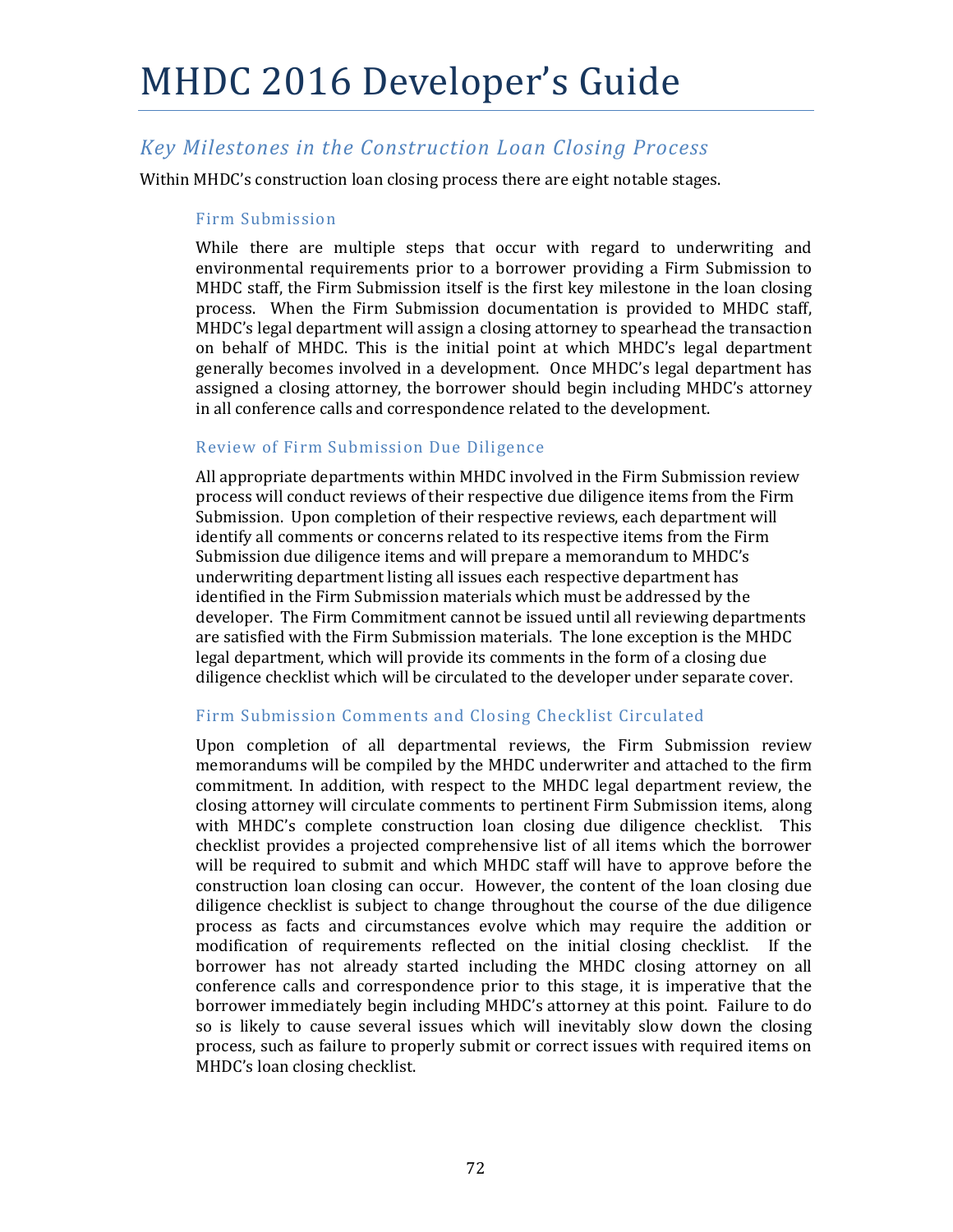### On-Going Loan Closing Due Diligence Submission and Review

Once all MHDC departments have circulated comments to the Firm Submission items and a copy of MHDC's closing checklist has been sent out, it is incumbent upon the borrower to work diligently to submit all items on the closing checklist for MHDC staff's review and approval. As items are received, MHDC staff will review due diligence and provide comments on any deficiencies, as necessary. It is the borrower's responsibility to address such deficiencies in a timely manner.

### Issuance of Firm Commitment

The Firm Commitment issued to the owner by MHDC staff contains all of the key terms of the business deal being agreed to between MHDC and the owner as it pertains to the loan funds and/or tax credits being issued by MHDC. Once the Firm Commitment is issued, MHDC's closing attorney can begin drafting MHDC documents and working with the owner to establish a closing timeline and projected closing date.

### Draft and Circulation of MHDC Loan Documents

After the Firm Commitment has been issued, MHDC's closing attorney will draft proposed documents and will then circulate draft documents to all necessary parties for review.

### Finalization of Loan Closing Due Diligence and MHDC Loan Documents

Subsequent to the MHDC documents being circulated, in addition to continuing to receive and review due diligence items from MHDC's closing checklist, MHDC's closing attorney will field and review any comments to MHDC's documents. It is important to note that, while MHDC attempts to be reasonable in addressing legitimate concerns or requested changes to MHDC's documents to properly and accurately reflect the business deal MHDC has agreed to, MHDC generally will not make material changes to its documents.

### Execution of MHDC Documents and Release of Funds

Once all items on MHDC's closing checklist have been submitted to MHDC staff and approved by the appropriate parties, and all parties to the transaction have approved the MHDC documents, the transaction will be cleared to close and fund. MHDC staff generally requires all due diligence be submitted in final form and approved by MHDC staff at least seven days prior to the scheduled closing date. Likewise, MHDC staff generally requires all MHDC documents be fully negotiated and agreed to at least three days prior to the scheduled closing date. Unless MHDC's closing attorney specifically approves an alternative arrangement, MHDC will require the closing of an MHDC loan take place in MHDC's Kansas City office.

### *Loan Closing Checklist Due Diligence Requirements*

All MHDC legal and closing forms can be accessed on MHDC's website.

MHDC's closing checklist indicates all due diligence which must be submitted to and approved by MHDC staff before closing on an MHDC loan. MHDC will not close on or fund a construction loan prior to the satisfaction of all items on the MHDC loan closing checklist. The purpose of this section is to highlight some of the key due diligence issues which should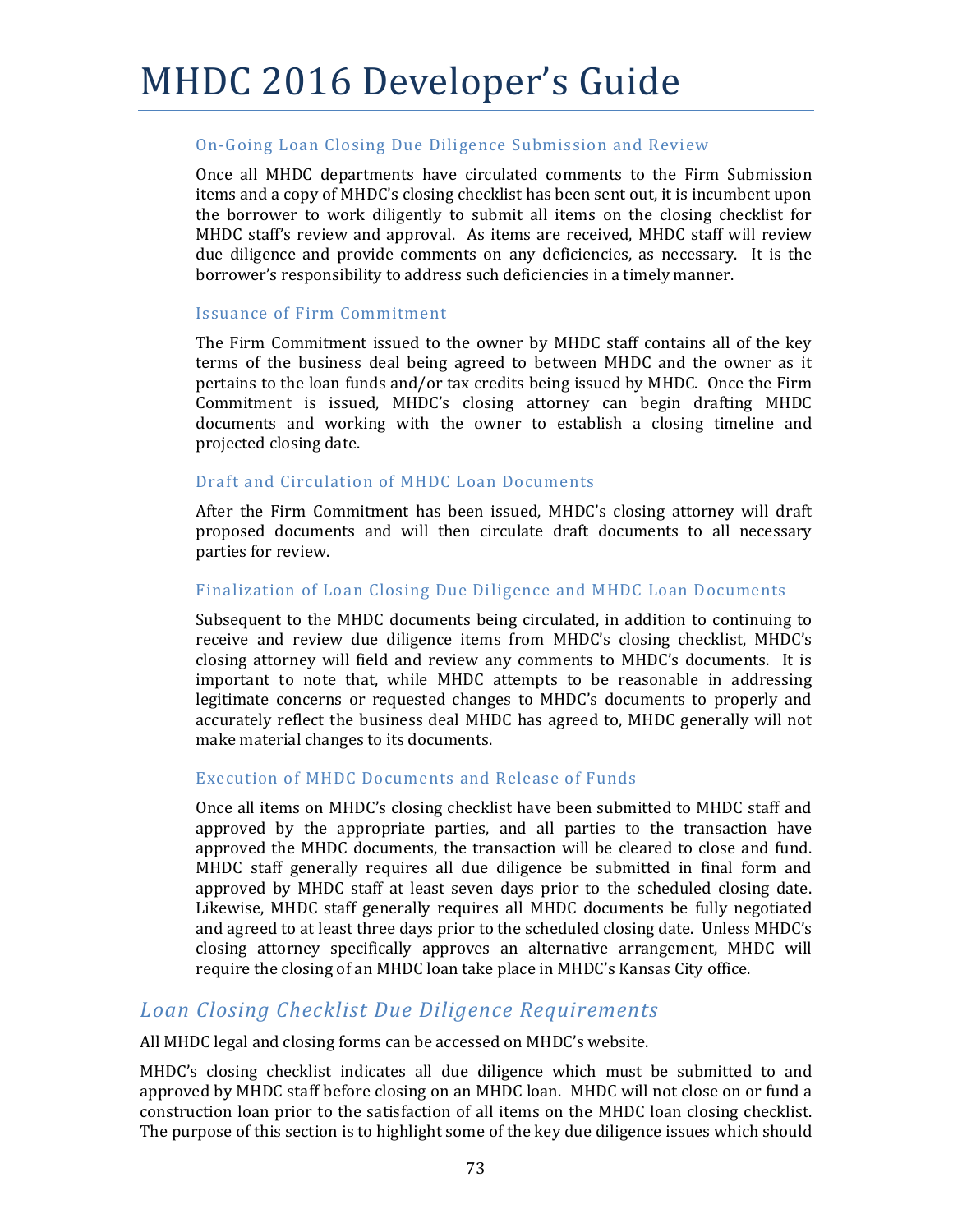be top of mind to all borrowers when working toward a closing on an MHDC loan. However, please note this is not an all-inclusive list of required items. Also, in reviewing that checklist, please keep in mind every loan closing involves a unique set of facts and circumstances. Therefore, depending on the specifics of a given development, some items noted on the form checklist may be rendered inapplicable and additional items not shown on the checklist may be added.

### Title Insurance Requirements

For all developments receiving an MHDC loan, MHDC will require a lender's title insurance policy be provided. The title insurer issuing the lender's policy must have an acceptable A.M. Best or Demotech rating for the policy to be acceptable. MHDC requires the title insurer issue to MHDC a pro forma lender's title policy prior to the closing date. This pro forma policy should be in a final form, acceptable to MHDC staff at least seven days prior to the date on which the MHDC loan is scheduled to close. A full explanation of MHDC's title insurance requirements may be obtained at: http://www.mhdc.com/rental\_production/other\_resources.htm. 

### Organizational Documents

MHDC requires all pertinent organizational documents be submitted to MHDC staff for each tier of the ownership entity. Among the pertinent organizational documents which must be submitted are all documents required to be filed with the Missouri Secretary of State to validly organize the entity, any governing documents of the entity which may not be filed with the Secretary of State (e.g., Operating Agreements, Partnership Agreements, By-Laws, etc.), and a Certificate of Good Standing for each entity dated within thirty  $(30)$  days of the date of closing the MHDC loan.

In order to ensure project closing is not unduly delayed, MHDC recommends including your MHDC closing attorney in all discussions and negotiations regarding the ownership entity's Amended and Restated Limited Partnership/Operating Agreement at the earliest possible juncture. MHDC staff reviews this document in depth to ensure the business agreement between the general partner/manager and the investors comports with the business terms as underwritten by MHDC staff. Among the specific requirements MHDC imposes on the Amended and Restated Limited Partnership/Operating Agreement ("A&R LPA/OA") are the following:

- 1. All equity pricing and pay in amounts must match the amounts set out in MHDC's Firm Commitment.
- 2. In the event that more credits are delivered than amount set forth in MHDC's Firm Commitment, the pricing on the upward adjuster must be greater than or equal the credit pricing at Firm Commitment.
- 3. For developments with an MHDC loan, at least ten percent of the Federal LIHTC and State LIHTC equity must be paid in at closing and at least an additional ten percent of Federal LIHTC and State LIHTC equity must be paid in by fifty percent completion of the development. AHAP donations will not count towards these thresholds and each investor must independently meet this requirement unless the investors are related parties, in which case the amounts may be aggregated.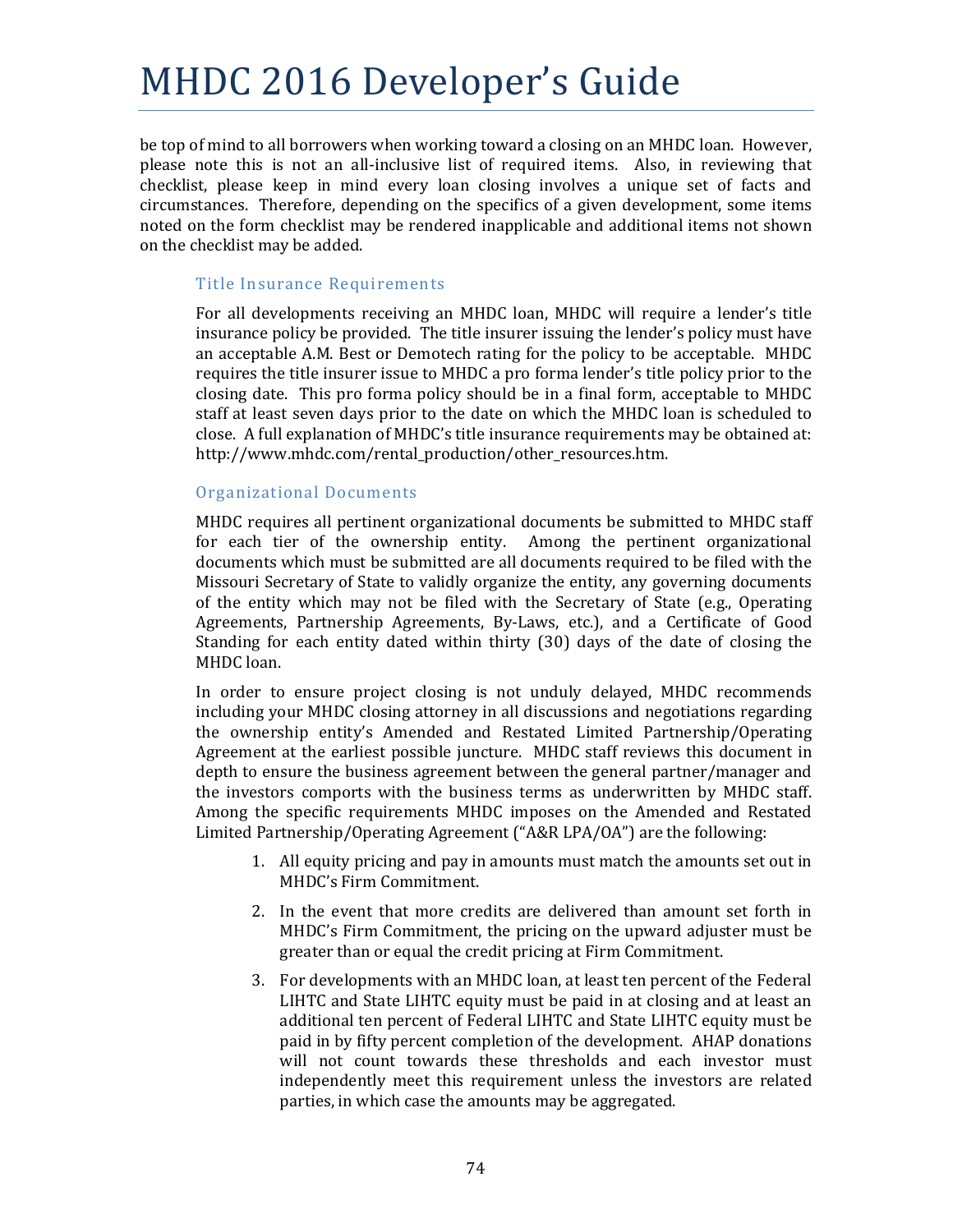- 4. Any partner/member receiving one percent or more of the Federal LIHTC and/or State LIHTCs must pay for its respective share of such LIHTCs at the same pricing as the federal and/or state investor, as applicable.
- 5. The amounts and timing of all equity installments must be sufficient to adequately fund all escrows/reserves and pay down all construction loan debt when due.
- 6. MHDC's required language must be incorporated into the A&R LPA/OA verbatim, along with the partner/member information schedule (this language may be obtained on MHDC's web site at http://www.mhdc.com/rental\_production/2016\_fy\_items/legal\_depart ment\_forms/index.htm).

### Survey Requirements

All developments receiving a MHDC loan are required to submit a survey in form and substance acceptable to MHDC staff. Each survey must follow the ALTA/ACSM 2011 Minimum Standard Detail Requirements and must further comport with all MHDC survey requirements. In addition, the surveyor must provide a completed Surveyor's Report on form HUD-92457 A-M The full explanation of MHDC's survey and survey report requirements can be found on MHDC's website at http://www.mhdc.com/rental\_production/2016\_fy\_items/legal\_department\_forms /index.htm 

### Site Control Documents

The site control documents provided to MHDC staff must adequately document the transfer of the development from the current owner of record to the anticipated ownership entity. The conveyance documents must convey an unencumbered fee or leasehold estate. No reversionary interests or reverter clauses contained in the conveyance documents will be acceptable. To the extent any such clauses exist, they must be expressly subordinate to any MHDC loans on the property. In the event the estate being conveyed to the anticipated ownership entity is a leasehold estate, the ground lease must be for a term of at least fifty-five (55) years and must meet all MHDC requirements.

### Completion Assurance Requirements

As a condition of providing loan funds to a development, MHDC requires the general contractor to provide adequate completion assurance. The completion assurance is allowed to take one of two forms:  $(i)$  the general contractor can provide a deposit in the form of cash or an unconditional, irrevocable, non-documentary letter of credit for an amount equal to  $15\%$  of the value of the construction contract, or (ii) the general contractor may provide a performance and payment bond for 100% of the value of the construction contract.

### *MHDC Loan Documents*

MHDC generally requires the same set of loan documents for all developments in which it holds a loan (though the contents of the documents may vary depending on the type of loan funds involved). However, in instances where MHDC is to hold a first position loan during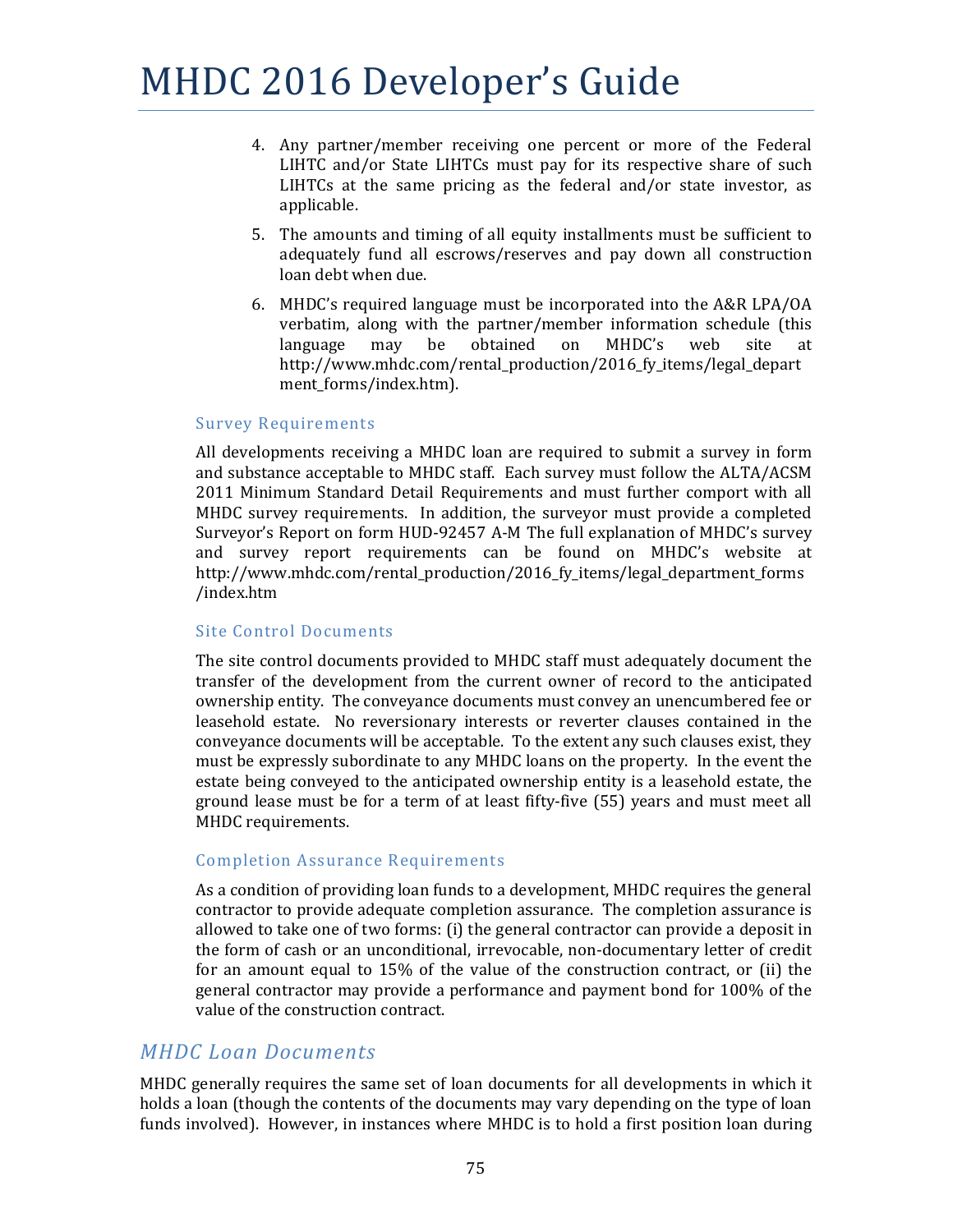the construction phase of the development, there are certain notable documents which MHDC requires, including:

- 1. MHDC form Construction Contract‐Cost Plus (in lieu of the AIA A102 form construction contract);
- 2. If a payment and performance bond is being used for completion assurance, MHDC form Performance and Payment Bond (in lieu of the AIA form of bond); and
- 3. Assignment of Capital Contributions.

The Assignment of Capital Contributions is intended to secure MHDC's ability to enforce the investor partners'/members' obligations to make capital contributions when due to the extent necessary to pay down the MHDC construction loan to the permanent loan amount. This requirement is imposed on all investors and cannot be waived. However, in the event an investor prefers not to execute the assignment document, MHDC will accept alternative security in the form of an unencumbered first position security interest in the investor's interest in the owner entity, including its interest in the LIHTCs to be generated by the development.

Where MHDC is in a subordinate loan position during the construction phase of the development, the Assignment of Capital Contributions is not required and MHDC will allow the owner entity to utilize the standard AIA forms for construction contracts and performance and payment bonds provided that all MHDC requirements with regard to the content in each of these documents are met. Outside of these exceptions, all other MHDC loan documents are required regardless of the priority of MHDC's loan.

In all instances where MHDC is providing a loan to a development (other than a risk share loan), the general partner entity and its underlying principals will be required to execute a Guaranty Agreement to MHDC in relation to such loan personally guaranteeing the repayment of the loan during the construction phase of the development. This Guaranty Agreement will only be in effect during the construction phase, with such guaranty terminating and the MHDC loan shifting to a non-recourse loan upon conversion of the MHDC loan to a permanent loan. In instances where the borrower is utilizing Risk Share Insurance with MHDC as the bond issuer, an unconditional, irrevocable, non-documentary letter of credit for the full amount of the buy down amount of the bonds at conversion is required in lieu of a guaranty.

With the exception of changes to MHDC's loan documents necessary to adequately reflect the deal terms agreed to by MHDC staff and the ownership entity, MHDC generally will not make material changes to its form loan documents. However, MHDC staff will attempt to accommodate reasonable requests where possible, provided the MHDC loan documents should be in final form and not subject to any further comment (outside of corrections for errors) at least three days prior to the scheduled closing date of the MHDC loan.

# **Construction Phase**

The Construction Phase of a property development begins with a Notice to Proceed, issued by the architect to the general contractor, indicating all the pre-construction requirements have been met by the development team. A copy of the properly executed Notice to Proceed must be provided to the MHDC-designated construction inspector.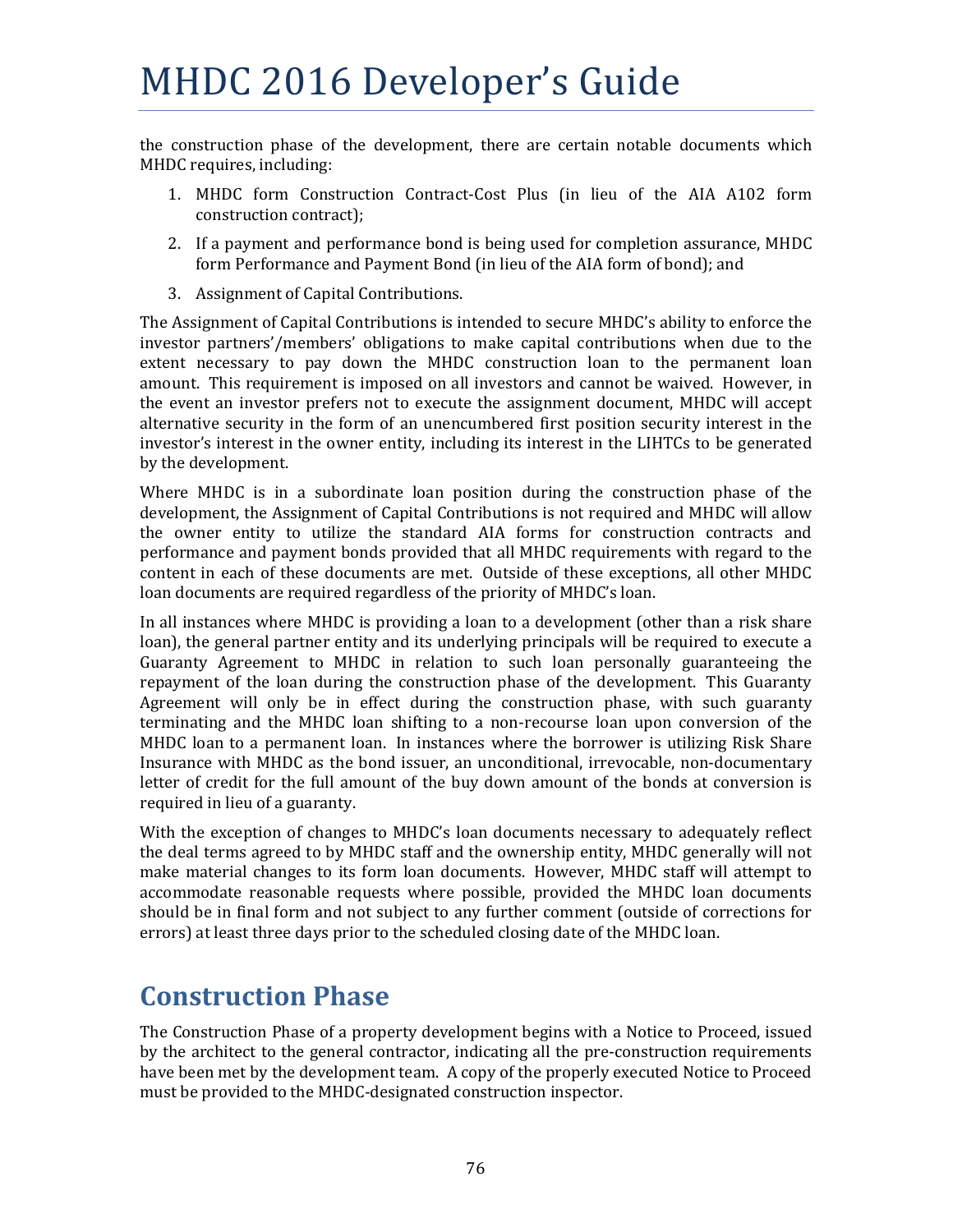Construction shall be in accordance with the approved drawings and specifications which have been prepared by the development's architect of record and approved by MHDC staff and any local governing agencies. The drawings and specifications and subsequent work must always comply with local building codes, zoning ordinances, and other government regulations. Copies of permits the contractor has obtained must be provided to MHDC staff.

Any changes in the construction requirements of these documents must be presented for consideration on an AIA Document G701 ("Change Order"). After review of the proposed changes, this Change Order must be signed by the architect, the contractor, and the owner before it will be considered a Contract Change in Cost or Time. Absolutely no work to which a Change Order pertains will be allowed to begin prior to the proper execution and approval of that particular Change Order.

Any changes in the line items of the schedule of values as they appear on FIN 115 must also be accompanied by a properly executed Change Order, showing how each and every line item will be changed if the Change Order is approved. Because this type of Change Order does not affect the total cost of the project, it is referred to as a "Zero Cost Change Order." This request may be submitted as a part of any other Change Order or as a standalone document, but it must be approved and executed by the four parties as with a Change Order for cost increases/decrease or time increases/decreases.

During the course of construction, everyone entering or working on the development work site must strictly adhere to the standards set by the Occupational Safety and Health Act ("OSHA") and its latest revisions (see section "Worksite Safety and OSHA Training" below). Everyone performing work on the job must have an  $OSHA-10$  card showing successful completion of a ten  $(10)$ -hour training program.

## *Pre‐Construction Conferences*

Before any actual physical work can be performed on the development, MHDC requires a Pre-Construction Conference take place. Although certain elements of the construction phase are requirements of MHDC and should be included on the agenda, Pre-Construction Conferences are guided and scheduled by the general contractor.

# **Construction Loan Disbursements**

# *Requesting the Initial Advance of Mortgage Proceeds*

The initial Advance of Mortgage Proceeds must be submitted to the MHDC Construction Disbursement Department at least seven working days prior to the date of the initial loan closing, and should include the following:

- 1. two originals of the Application for Advance of Mortgage Proceeds (MHDC Form  $2420$  or, if bond financing, MHDC Form  $2420-2$ );
- 2. two originals of the Application and Certification for Payment (AIA Document G702‐1992™);
- 3. two originals of the Continuation Sheet (AIA Document G703-1992™) which must match the FIN-115 submitted with firm submission;
- 4. copies of all paid receipts and/or invoices to support the request;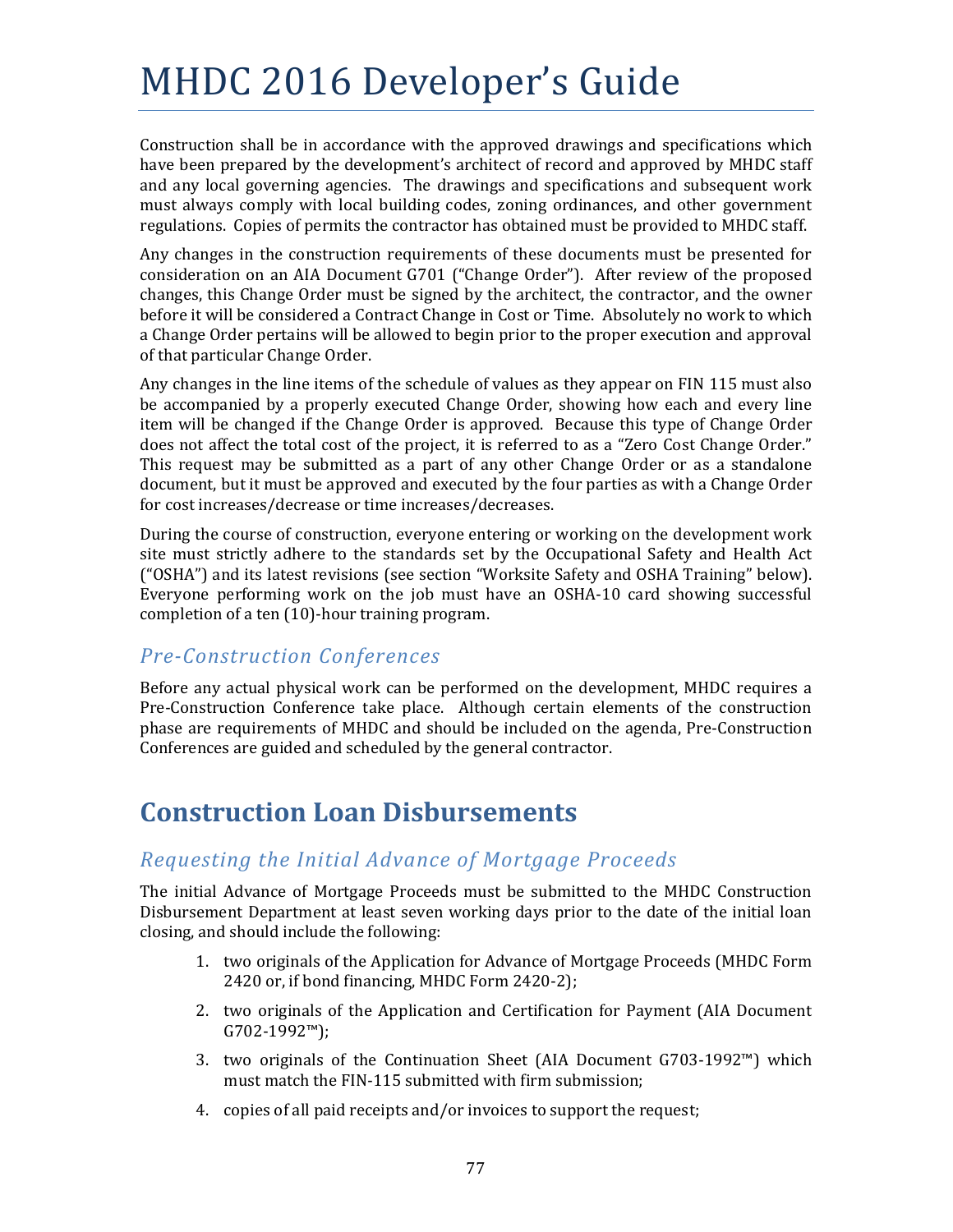- 5. contractor list (MHDC Form 2502) with all appropriate columns completed;
- 6. copies of all subcontracts, if any have been signed as of request submission date; and
- 7. copies of all bids, if not previously submitted.

All documentation to support the requested disbursement must be included. All documents must be complete and be signed in blue ink. Incomplete documents may be returned to the mortgagor for completion.

# *Requesting Advance of Mortgage Proceeds during Construction*

The Advance of Mortgage Proceeds must be submitted to the MHDC Construction Disbursement department and should include the following:

- 1. two originals of the Application for Advance of Mortgage Proceeds (MHDC Form 2420 or if bond financing, MHDC Form 2420-2);
- 2. updated construction Disbursement Schedule (MHDC Form 2430) reflecting the current actual costs along with any revised projects of future payment requests, including the architect fee for supervision;
- 3. two originals of the approved Contractor's Advance Form 2440 reflecting the builder's overhead, general conditions, and profit in an amount not to exceed the percentage of completion;
- 4. two originals of the Application and Certification for Payment (AIA Document G702‐1992™);
- 5. two originals of the Continuation Sheet (AIA Document  $G703-1992<sup>™</sup>$ ) which must match the Contractor's/Mortgagor's Cost Breakdown (MHDC Form FIN-115) submitted with Firm Submission;
- 6. two originals of the Change Order (AIA Document  $G701-2001$ <sup>™</sup>);
- 7. copies of all paid receipts and/or invoices to support the request;
- 8. contractor's Prevailing Wage Certificate (MHDC Form 2450);
- 9. contractor list (MHDC Form 2502), with all appropriate columns completed;
- 10. copies of any subcontracts not previously submitted; and
- 11. copy of a current Certificate of Good Standing issued by the Missouri Secretary of State's office for the general contractor and all subcontractors (one-time submission for subcontractors).

All documents must be complete and be signed in blue ink. Incomplete documents may be returned to the mortgagor for completion. MHDC will not release any funds until the MHDC construction inspector has approved the request.

## *Processing the Advance of Mortgage Proceeds during Construction*

If the draw request and all supporting documentation are complete, MHDC staff will begin its review. Once MHDC staff approves the draw request, it will fund the draw. MHDC staff strives to disburse all draws within five working days from the date the complete request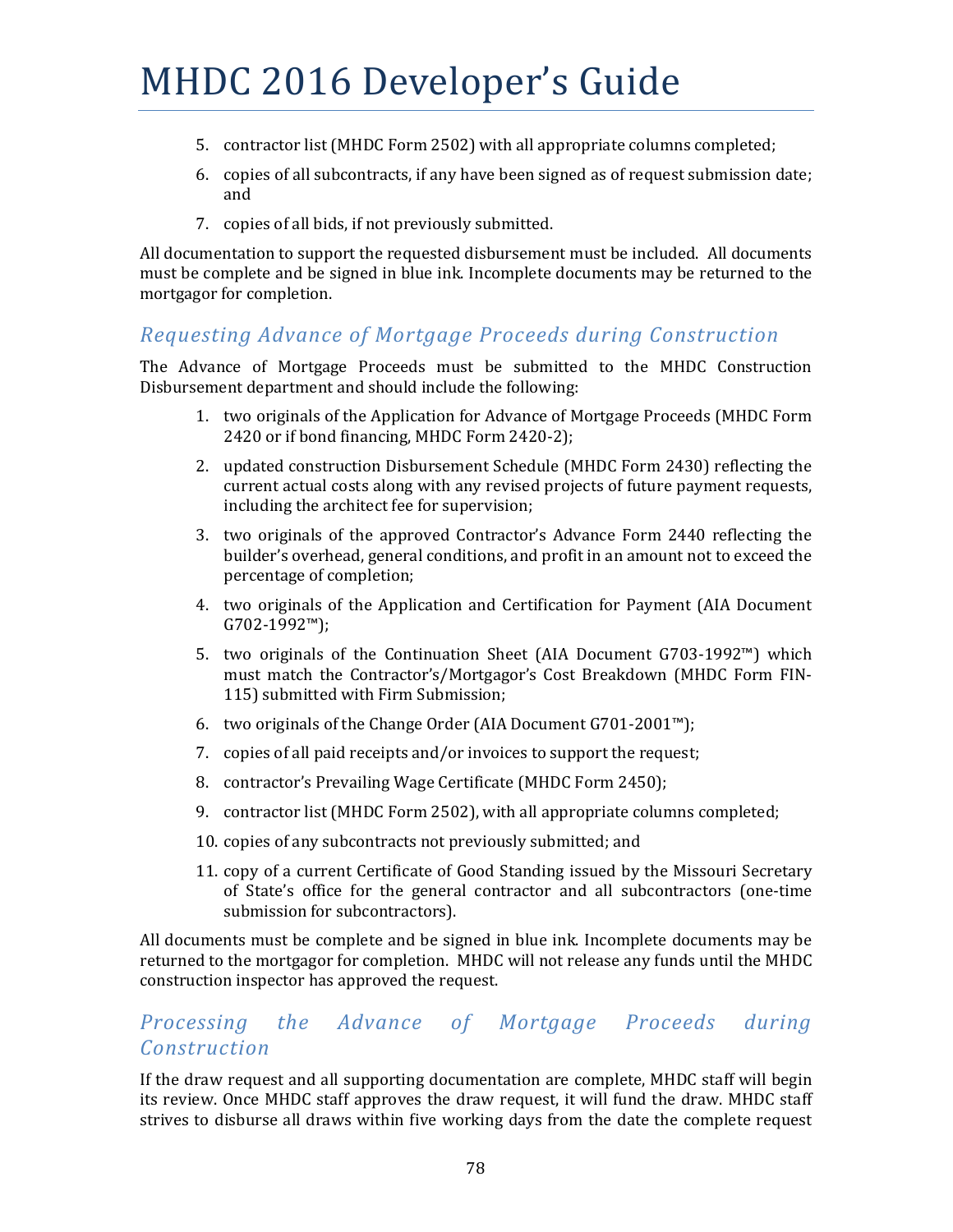package is received. In the event HOME Funds or loan funds from a participating lender are being disbursed, it could take up to seven to ten working days to complete the disbursement. MHDC staff will send the disbursement package to the title company which will include the following:

- 1. Letter of instructions:
- 2. Application of Mortgage Proceeds (Form 2420) approved by MHDC staff;
- 3. Disbursement Schedule (Form 2430) approved by MHDC staff;
- 4. Contractor's Advance (Form 2440) approved by MHDC staff;
- 5. Supporting documentation; and
- 6. MHDC's funding check or documentation showing information for a wire transfer of funds

MHDC staff will also send a copy of items  $1-4$  above to the owner, general contractor, and the architect.

### *Construction Retainage*

Subject to the approval of MHDC staff, the contractor shall be entitled to payment of an amount equal to the total value of classes of work acceptably completed, plus, the value of materials and equipment incorporated in the work, less a 5% holdback or "retainage" (or acceptable substitute security, as required by  $\S436.306-309$ , RSMo) and less prior payments. There will be no retainage on bond fees, permit fees, or stored materials. Upon achievement of 90% completion of the development, 50% of the retainage will be release to the contractor. The remainder of the retainage will be released upon MHDC staff's receipt and approval of all required due diligence to convert construction loan to permanent status and issue 8609s, if applicable.

### *Stored Materials*

Stored materials must be approved by MHDC staff. Stored materials must be stored in a secure, bonded warehouse or on-site trailer within a twenty-five (25) mile radius of the development. The stored materials must have the appropriate insurance and security. A copy of the material invoices and the Certificate of Insurance shall be provided.

### *Change Orders*

Any adjustments made to previously approved Contractor's/Mortgagor's Cost Breakdown (Form 115), the construction contract, or line items must be made by a Change Order. Two Change Orders with original signatures in blue ink, along with copies of drawings, specifications or other supporting documentation must be submitted to MHDC staff.

Savings in line items after the final advance of mortgage proceeds is calculated will not be advanced to the owner. At the discretion of MHDC staff, any savings in line items may result in a reduction of LIHTCs or the mortgage note amount. HOME program regulations require any undisbursed funds be returned to HUD.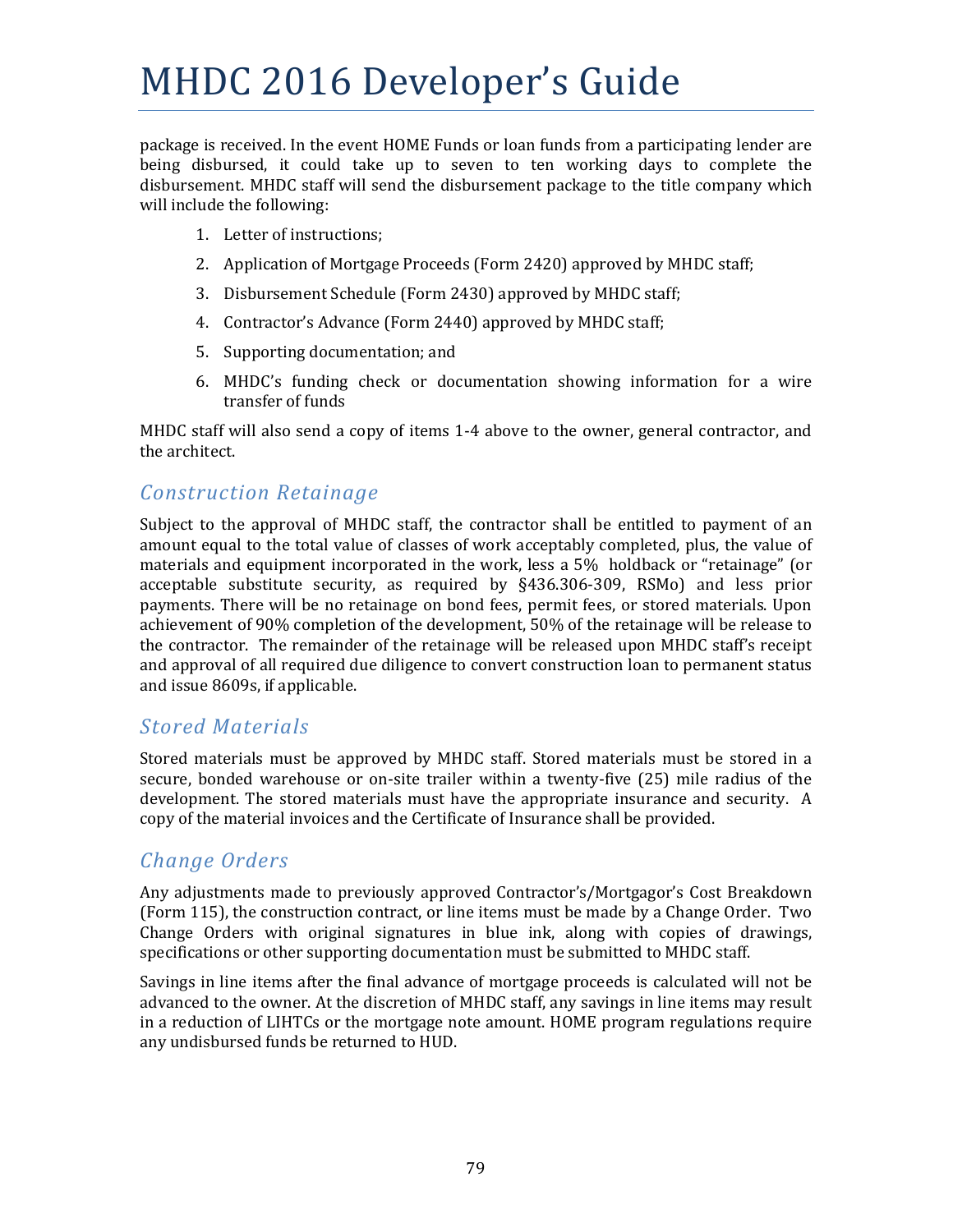### *Escrows*

Releases from escrows held by MHDC require the submission of a Request for Release of Escrow Funds (Form 2460). Please submit two original copies of Form 2460 (with original signatures) in blue ink with any supporting documentation to substantiate release from the escrow. 

## *Requesting the Final Advance of Mortgage Proceeds*

The final Advance of Mortgage Proceeds must be submitted to the MDHC Construction Disbursement department and should include the following:

- 1. two originals of the Application for Advance of Mortgage Proceeds (MHDC Form 2420 or if bond financing, MHDC Form 2420-2);
- 2. application and Certification for Payment  $(AIA$  Document  $G702-1992<sup>™</sup>)$ ;
- 3. continuation Sheet (AIA Document G703-1992™);
- 4. copies of all paid receipts and/or invoices to support the request; and
- 5. escrow funds.

Please include all documentation to support the requested disbursement. All documents must be complete and signed in blue ink. Incomplete documents may be returned to the mortgagor for completion.

### *Latent Defects*

MHDC requires the general contractor escrow a sum equal to  $2.5\%$  of the construction contract amount for a period of time to ensure any faulty construction will be cured. This can be accomplished by (a) submitting a letter of credit for said sum, or (b) reducing an existing letter of credit placed in escrow for completion assurance to 2.5% at the time the MHDC construction loan converts to permanent status. The latent defect escrow will be held for fifteen (15) months from the date of substantial completion, which date is established by the architect, owner, and general contractor and approved by MHDC staff. During the fifteen  $(15)$ -month period, an MHDC inspector will visit the property and any findings will be reported in writing. If there are no findings, the inspector will authorize the release of the latent defect escrow. A fee of  $$50/h$ our will be charged if the inspector must return to verify unrepaired deficiencies discovered during a Latent Defect Inspection. Please refer to the Design/Construction Compliance Guidelines (MHDC Form 1200, Exhibit F) for additional information pertaining to the latent defect period.

# **Conversion/Permanent Loan Closing**

All of the forms and documents referenced in this section can be accessed on MHDC's website. 

Just as MHDC's legal department is in charge of overseeing and coordinating MHDC construction closings on all developments receiving construction loans and/or tax credits from MHDC, it is equally responsible for overseeing and coordinating the conversion of all MHDC construction loans to permanent status and the closing of all permanent MHDC loan financing. This section provides an overview of the requirements which must be met to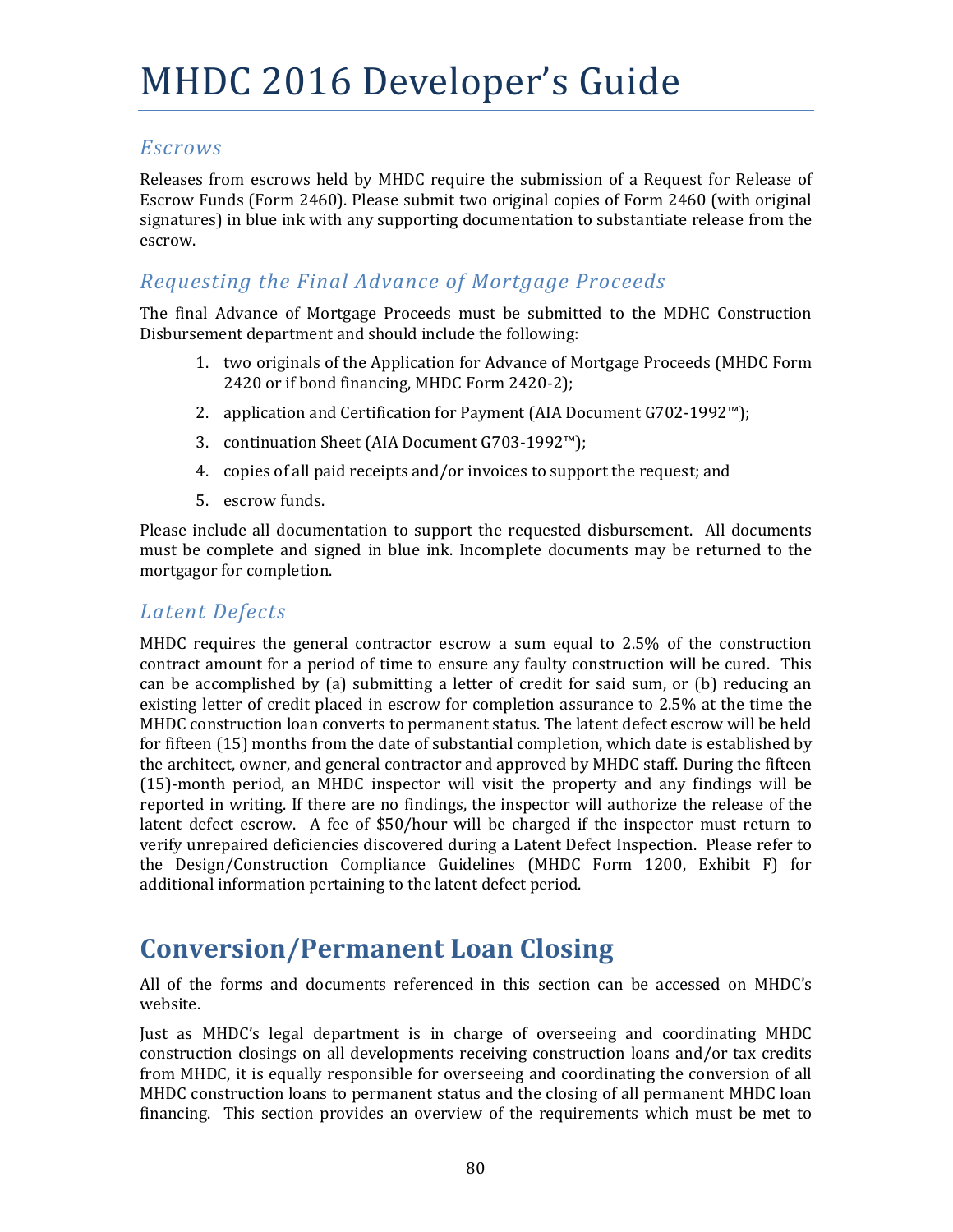convert an MHDC construction loan to permanent status. In addition, this section provides an overview of the permanent loan closing process, including certain specific requirements to be fulfilled and key timing issues relevant to the process.

PLEASE NOTE: For developments receiving only tax credits and no loan funds from MHDC, MHDC's legal department is not involved in the conversion of those developments. As such, the conversion of tax credit only developments is not covered in this section.

## *Conversion Requirements*

MHDC requires all of its construction loans be converted to permanent status by the date specified in the MHDC loan documents. In order to convert a construction loan to permanent status, the owner must fulfill all requirements set forth on MHDC's conversion checklist. The purpose of this section is to highlight some of the key requirements which must be fulfilled prior to MHDC staff approving final conversion of its construction loan. However, please note that this is not an all-inclusive list of required items. Also, in reviewing that checklist, please keep in mind, that every loan closing involves a unique set of facts and circumstances. In any given construction loan closing, there may be outstanding issues which cannot be addressed prior to the beginning of construction (e.g., relocation of easements based on movement of utility lines, removal of existing encroachments, etc.). All such items of this nature will be required to be completed as part of the conversion checklist upon closing the MHDC construction loan and must be finalized in order for conversion to occur and 8609s to be issued, if applicable.

There are key due diligence items which all ownership entities receiving MHDC construction loans should be mindful of when working toward the conversion of the construction loan to permanent status. Before an MHDC construction loan can be converted to permanent status, the title insurer must provide MHDC staff with a final original datedown endorsement increasing the insured amount under MHDC's lender policy to the full amount of MHDC's construction loan, evidencing that no unapproved exceptions have been added to MHDC's lender policy, and otherwise meeting all requirements for MHDC title policies. In the event the MHDC construction loan was fully disbursed prior to the final disbursement of funds for construction, MHDC will still require a date down endorsement to the date of the final disbursement evidencing that no unapproved exceptions have been added to MHDC's lender policy since the date of the last disbursement of MHDC loan funds. In addition, the title insurer must provide the final ALTA 3.1 endorsement to MHDC's lender policy. MHDC staff must be provided with a final ALTA/ACSM survey meeting all MHDC requirements. If the development is a rehab of an existing development, an "as-built" survey may be provided in lieu of an ALTA survey provided  $(i)$  the building footprint has not changed, and (ii) no new easements need to be shown on the survey. Finally, the cost certification documenting the actual costs of construction of the development must be fully completed and approved by MHDC staff.

# *Permanent Loan Closing Process and Requirements*

Where MHDC is providing only permanent financing to a development and no construction period financing, the MHDC loan is closed subsequent to completion of the development. However, while the MHDC staff loan closing itself does not take place until after construction completion, MHDC must be included in the construction loan closing process. MHDC staff must review and approve much of the same due diligence prior to the closing of the construction loan closing as it would were it providing the construction financing itself.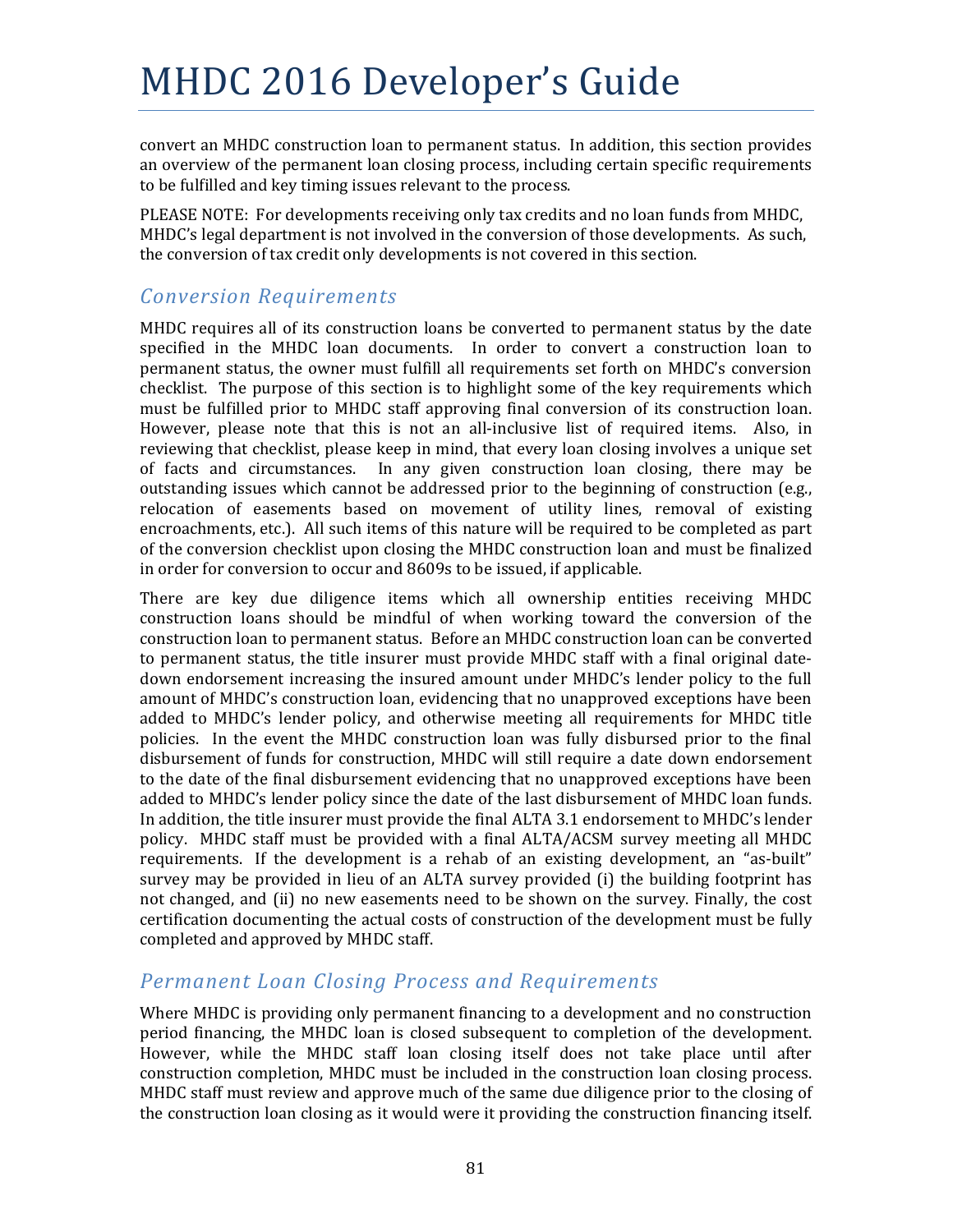The due diligence items MHDC staff must review and approve prior to the closing of the construction loan include the status of the title, all conveyance documents, construction.

# **Final Allocation/Cost Certification**

For any development receiving funding from MHDC, the owner must complete the Development Cost Certification ("Cost Certification"). Funding means any loan or LIHTCs. MHDC staff must review and approve the Cost Certification prior to loan conversion, permanent loan closing, and/or issuance of  $8609(s)$  and Missouri Eligibility Statement(s), if applicable. MHDC staff will evaluate all funding sources and costs and determine the maximum mortgage amount (if receiving an MHDC mortgage) and will evaluate the reasonableness of costs and uses before determining the final amount of LIHTCs, if applicable. MHDC staff reserves the right to ask for additional information to provide clarification to the Cost Certification submitted.

Please refer to the QAP the development was approved under for limits on contractor fees, developer fees, etc., or other requirements.

The forms posted on MHDC's website are the most up-to-date forms. A revision can be made to correct any errors in the form or to make changes to comply with regulatory, statutory, or other necessary changes. Any forms revised will be posted with a revision date. Please use the most up-to-date form when preparing the Cost Certification.

## *Required Final Allocation Documentation*

MHDC loan only (no LIHTC), provide the following:

- 1. Contractor's Certificate of Actual Cost Independent Auditor's Report
- 2. 3320, Contractor's Certificate of Actual Costs
- 3. 3320-I, Itemized List of all Contractor's cost with subtotals
- 4. 3320-A, Identity of Interest Worksheet
- 5. 3320-II, Itemized List of Contractor with Identity of Interest and costs with subtotals
- 6. Development Cost Certification Independent Auditor's Report MHDC Mortgage
- 7. 3335, Development Cost Certification
- 8. 3335-A, Itemized list of costs outside of construction contract
- 9. Financial Statements (compilation acceptable) Balance Sheet and Income Statement
- 10. 3335-E, Owner Certification

For LIHTC-only developments, provide two originals of each of the following:

- 1. Contractor's Certificate of Actual Cost Independent Auditor's Report
- 2. 3320, Contractor's Certificate of Actual Costs
- 3. 3320-I, Itemized List of all Contractor's cost with subtotals
- 4. 3320-A, Identity of Interest Worksheet
- 5. 3320-II, Itemized List of Contractor with Identity of Interest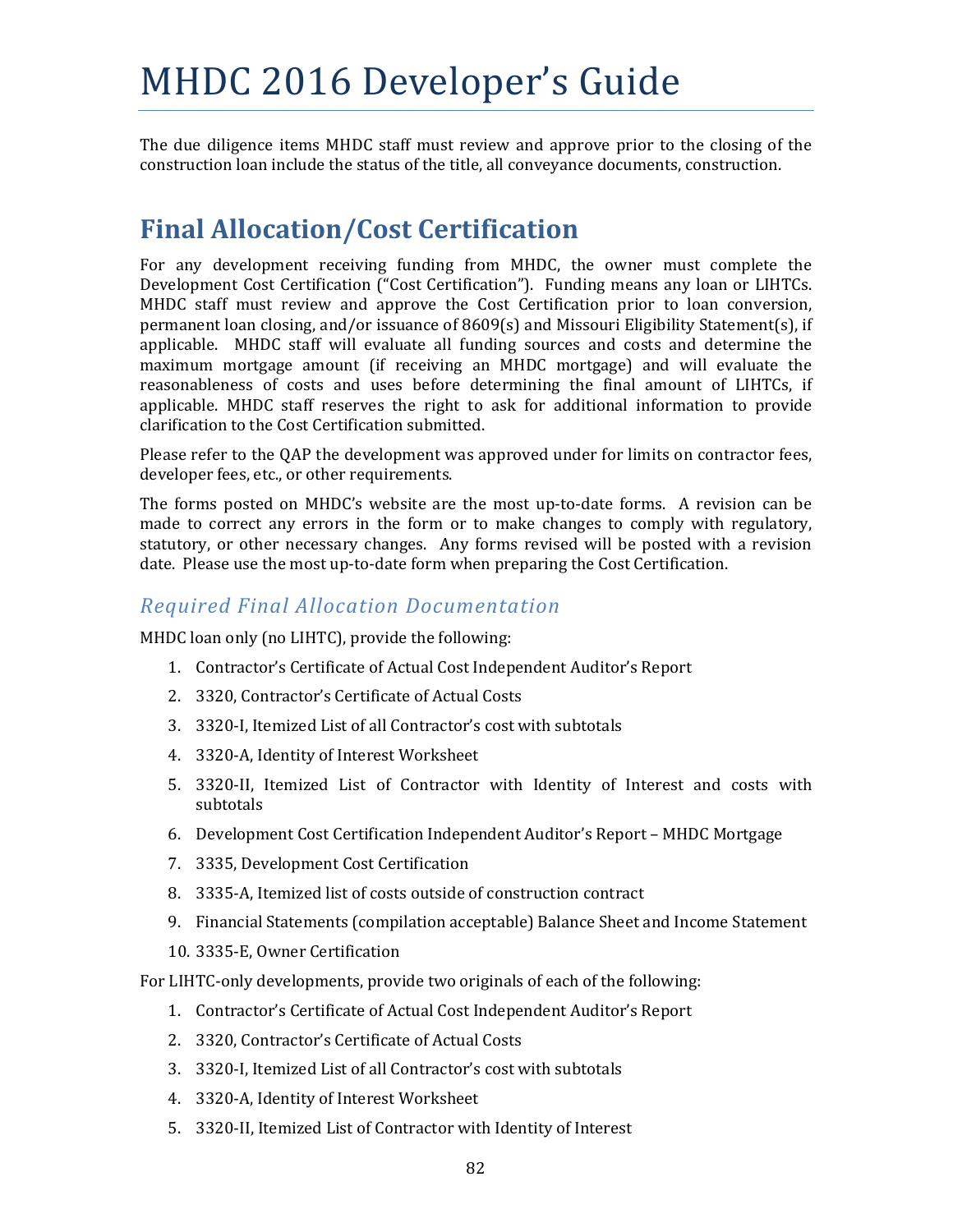- 6. Development Cost Certification Independent Auditor's Report Tax Credit
- 7. 3335, Development Cost Certification
- 8. 3335-A, Itemized list of costs outside of construction contract
- 9. 3335-B, Building Detail
- 10. 3335-C, Building-by-Building Basis
- 11. 3335-D, Summary of Buildings
- 12. 3335-E, Owner Certification
- 13. 3341, Tax Credit Development Financing Certification

For Projects with the combination of a MHDC loan and LIHTCs, provide two originals of the following: 

- 1. Contractor's Certificate of Actual Cost Independent Auditor's Report
- 2. 3320, Contractor's Certificate of Actual Costs
- 3. 3320-I, Itemized List of all Contractor's cost with subtotals
- 4. 3320-A, Identity of Interest Worksheet
- 5. 3320-II, Itemized List of Contractor with Identity of Interest
- 6. Development Cost Certification Independent Auditor's Report Tax Credit
- 7. Development Cost Certification Independent Auditor's Report MHDC Mortgage
- 8. 3335, Development Cost Certification
- 9. 3335-A, Itemized list of costs outside of construction contract
- 10. Financial Statements (compilation acceptable) Balance Sheet and Income Statement
- 11. 3335-B, Building Detail
- 12. 3335-C, Building-by-Building Basis
- 13. 3335-D, Summary of Buildings
- 14. 3335-E, Owner Certification
- 15. 3341 Tax Credit Development Financing Certification

Any development receiving historic tax credits, in addition to LIHTCs, must send a copy of the HTC-E.

### When to submit

The cost certification should be submitted to MHDC staff no later than the last day of the second full month following the date of substantial completion for the last building in the development.

For example, if substantial completion of the last building is May 15, the cost certification should be submitted no later than July 31.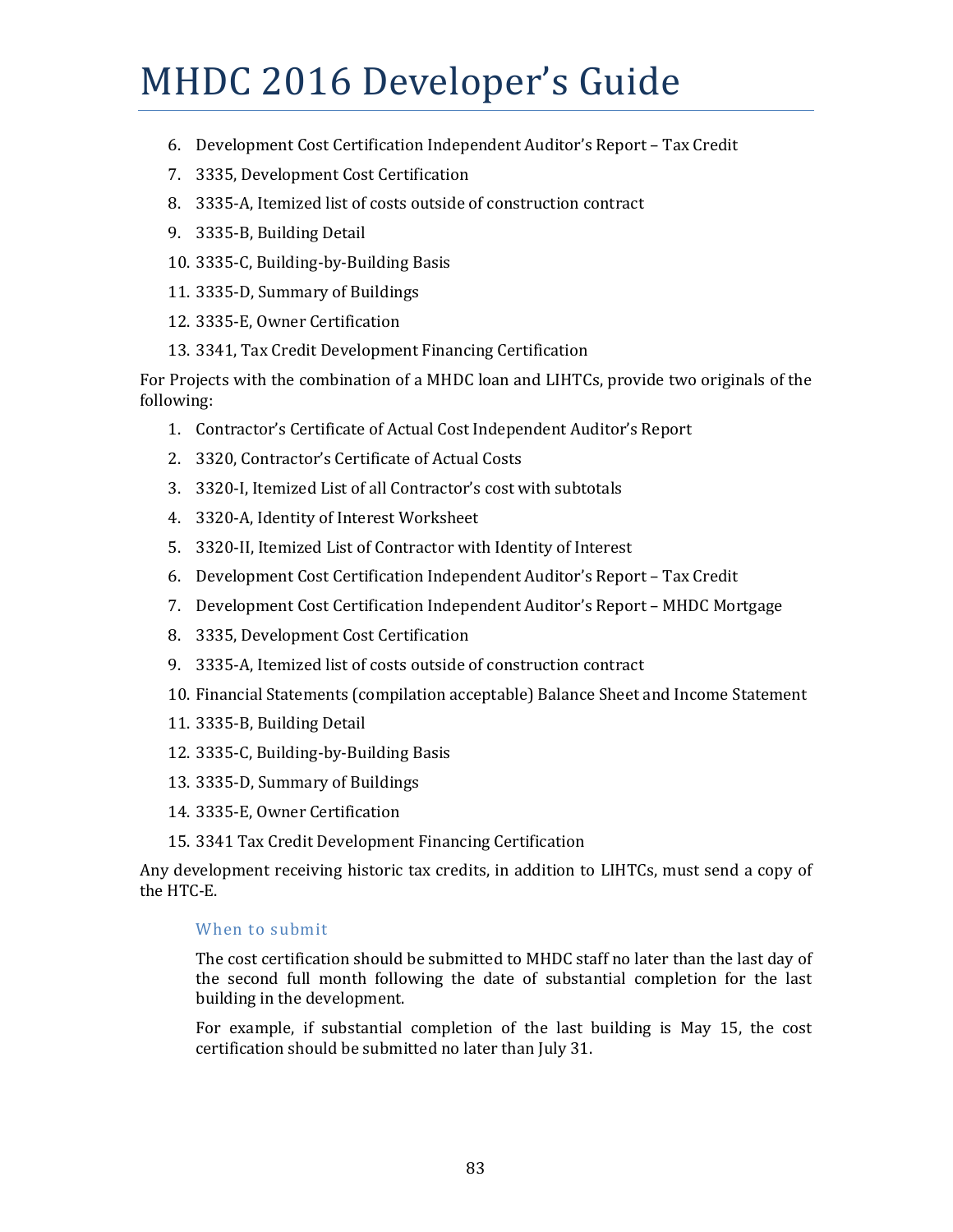### Where to submit

If MHDC is providing any type of permanent financing, submit the Cost Certification package to: MHDC Legal Department 920 Main Street, Suite 1400 Kansas City, MO 64105

If MHDC is not providing any type of permanent financing, submit the Cost Certification package to: MHDC Tax Credit Department 920 Main Street, Suite 1400 Kansas City, MO 64105

# **Compliance Reporting**

# *Annual Reporting*

All compliance and asset management forms and documents referenced in this section can be accessed at www.mhdc.com/docs/compliance.

Annual reporting allows MHDC to monitor compliance issues and verify adherence to the program requirements associated with development operations. These requirements are unique to the programs in use at the given development. MHDC Asset Management staff has compiled general and administrative guidance on compliance reporting that includes program information and the type of reporting required of each program.

### The Tax Credit Program

Congress has delegated LIHTC administration to state housing agencies to assure good, quality housing will be available where it is most needed. This is the role MHDC fulfills. MHDC is charged not only with the allocation of LIHTC, but also with assuring compliance with the regulations. This includes the performance of a physical inspection of the property and a review of management and occupancy procedures during the Compliance Period and the Extended Use Period.

Under the provisions of the Tax Credit Accountability Act, all developers/applicants must complete all necessary forms and reporting required during the Application and allocation process and for a period of three years following the issuance of State LIHTCs by MHDC. 

### Tax Credit Program Reporting Requirements

LIHTC reporting requirements consist of Certification On-Line Reporting ("COL") and submission of the Owner's Certificate of Continuing Program Compliance  $(Exhibit A)$ . COL is an internet-based data-tracking system that has been designed for owners, agents, and managers to upload annual tenant activity on-line. Owners must establish a username and password. Information regarding occupancy, rent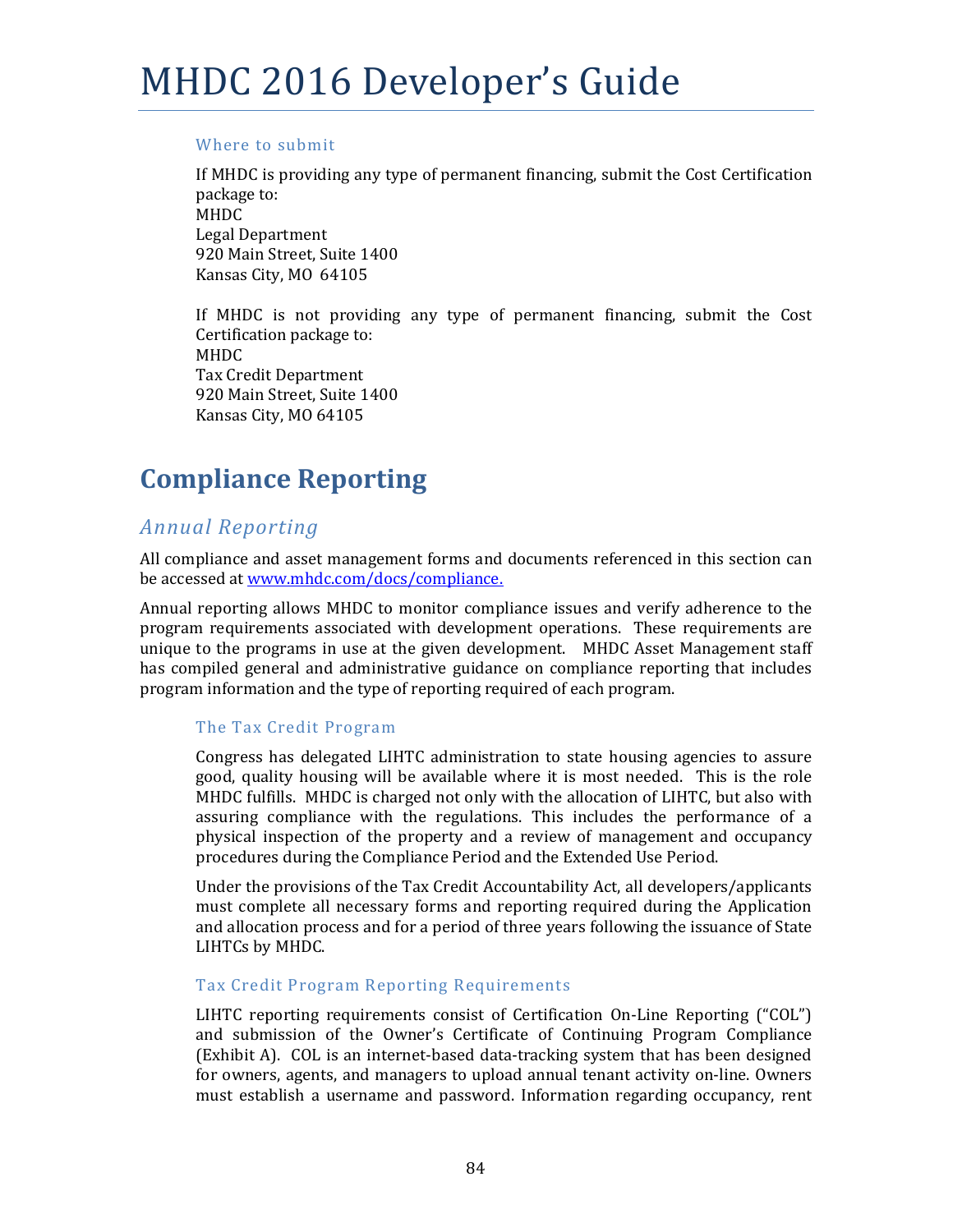and income limits, utility allowances, and applicable fractions is entered and various reports can be compiled from entered data.

The owner's Certificate of Continuing Program Compliance must be printed from COL, signed by the owner, notarized and mailed to MHDC. Upon submission, this specific Exhibit A is stored virtually at MHDC and is used thereafter for all pertinent business. 

#### The HOME Program

MHDC Asset Management is responsible for ensuring the ongoing compliance of rental housing that has been financed by MHDC using HOME Funds. This includes ensuring owners of such housing are complying with the income limits, rent restrictions, physical condition standards, and other compliance issues specified by federal HOME guidelines to meet the housing needs of low and very low income Missouri households.

### HOME Program Reporting Requirements

The Home Program reporting requirements for rental housing financed with only HOME Funds differ from the requirements of a property financed with both HOME Funds and LIHTCs.

For developments financed with HOME Funds without LIHTCs, the reporting consists of submission of the Annual Certification of Continuing Program Compliance (Exhibit K) and the Annual Occupancy Report (Exhibit H). A hard copy of Exhibit H must be submitted to MHDC each year no later than close of business on March 31. In addition, an accurate, current utility allowance is required to be updated and submitted to MHDC on an annual basis in conjunction with these annual reports.

The annual reporting requirement for developments financed with HOME Funds and LIHTC must be done through COL, in accordance with the Seasonal Reporting Schedule which is based on the year the last building is placed-in-service. The original, executed copy of the Annual Certification of Continuing Program Compliance  $(Exhibit K)$  must still be provided in the hard copy format along with an accurate, current utility allowance.

| <b>SEASONAL REPORTING SCHEDULE</b> |                                |                   |                  |
|------------------------------------|--------------------------------|-------------------|------------------|
| <b>Placed-In-Service Date</b>      | <b>Activity Period Covered</b> | <b>COL Report</b> | Exhibit A $\& K$ |
|                                    |                                | <b>Due Date</b>   | <b>Due Date</b>  |
| 1990, 1991, 1992, 1993,            | April 1 – March 31             |                   |                  |
| 2006, 2010, 2014, 2018             |                                | April 15          | April 30         |
| 1994, 1995, 1996, 1997,            | July $1 -$ June 30             |                   |                  |
| 2007, 2011, 2015                   |                                | July 15           | July 31          |
| 1998, 1999, 2000, 2001,            |                                |                   |                  |
| 2008, 2012, 2016                   | October $1 -$ September 30     | October 15        | October 31       |
| 2002, 2003, 2004, 2005,            | January 1 – December 31        |                   |                  |
| 2009, 2013, 2017                   |                                | January 15        | January 31       |

(Seasonal Reporting Schedule)

In some instances, this could cause reporting for a partial year in order to catch up to the appropriate schedule.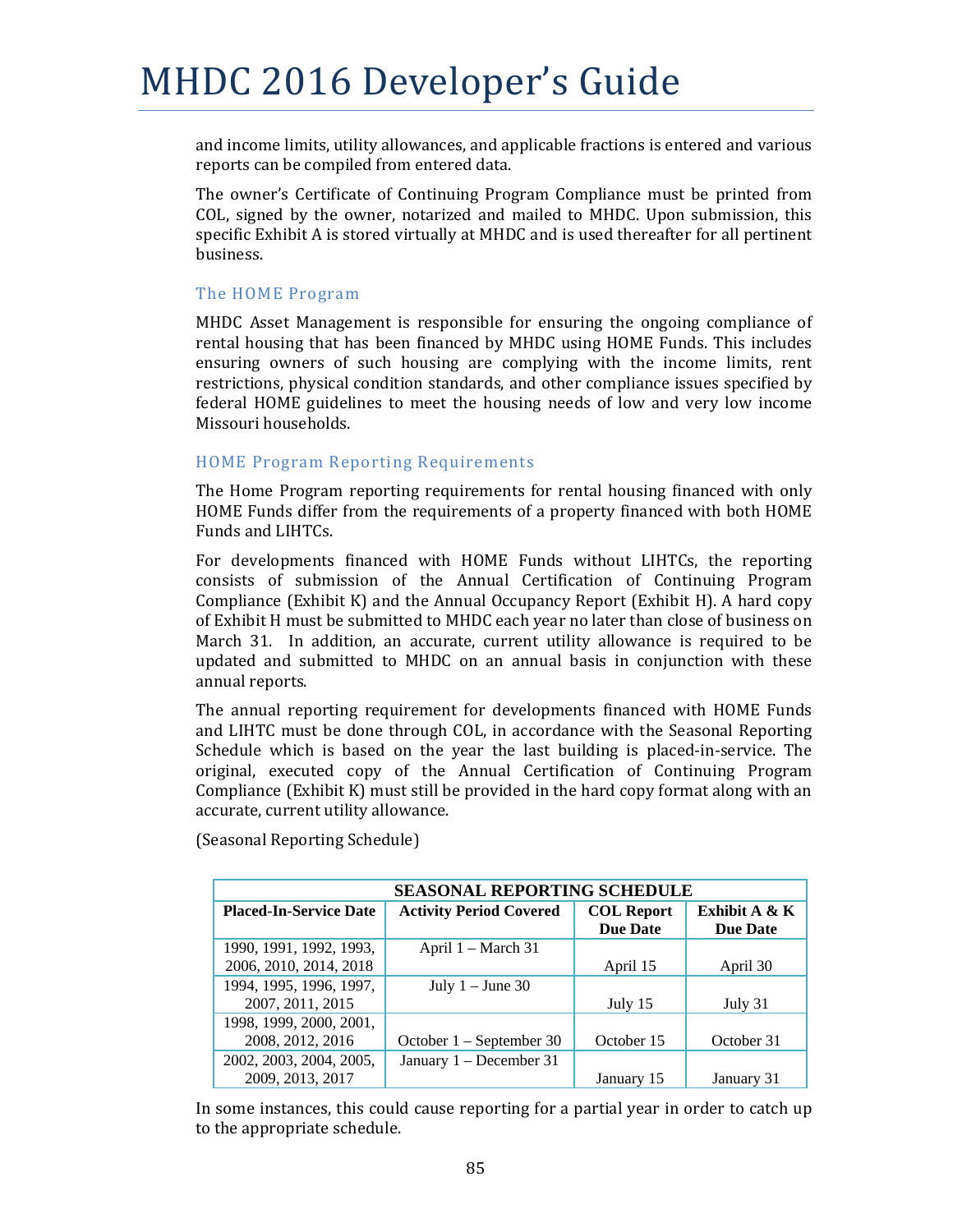# **Asset Management**

MHDC administers a wide array of affordable housing programs and monitors these developments for compliance from inception, through the Compliance Period, including the Extended Use Period. As administrator of the affordable housing programs for Missouri, MHDC is your direct source for assistance and guidance regarding specific program requirements and obligations.

As a function of monitoring compliance with our programs, Asset Management will ensure all parties are aware of and in compliance with the Suspension/Debarment Guidelines (4  $CSR 170 8.010-8.160$ , as may be amended from time-to-time).

Suspension and debarment actions protect MHDC from doing business with individuals and companies who pose a business risk to the integrity and resources of the programs MHDC administers. All applicants and participants must be in good standing and compliant with all MHDC requirements. In making suspension and debarment decisions, MHDC relies on information provided by and on behalf of the applicant, portfolio reviews, and physical and file inspections. MHDC staff's review of documents, assurances and certifications will be submitted in connection with the suspension and debarment process.

Events that will result in suspension/debarment recommendations:

- 1. General partner/managing member/sole stockholder that has been removed from the ownership entity of a previous development due to poor performance/malfeasance. Subject to verification of circumstances surrounding removal.
- 2. Uncured event of default per section 1602 of Tax Credit Assistance Program.
- 3. Fair Housing Act violations involving a finding of discrimination by an adverse final decision from a federal court or a judgment enforcing the terms of a consent decree.
- 4. Civil Rights Act violations involving a finding of discrimination by an adverse final decision from a federal court or a judgment enforcing the terms of a consent decree.
- 5. Foreclosure involving loss of units to the affordable housing stock or failure to notify MHDC of foreclosure (including deed in lieu of foreclosure transaction).
- 6. Claiming tax credits by submitting falsified IRS Form(s)  $8609$  to the IRS.
- 7. Misrepresentation of eligibility items.
- 8. Failure to fulfill commitments made in the initial application.
- 9. A pattern of uncorrected 8823s based on a review of the portfolio for the participant and the timeframe of the issuance of the 8823s
- 10. Portfolio has a history over the past three years of occupancy below 85%.
- 11. Portfolio has a history over the past three years of unacceptable inspection ratings.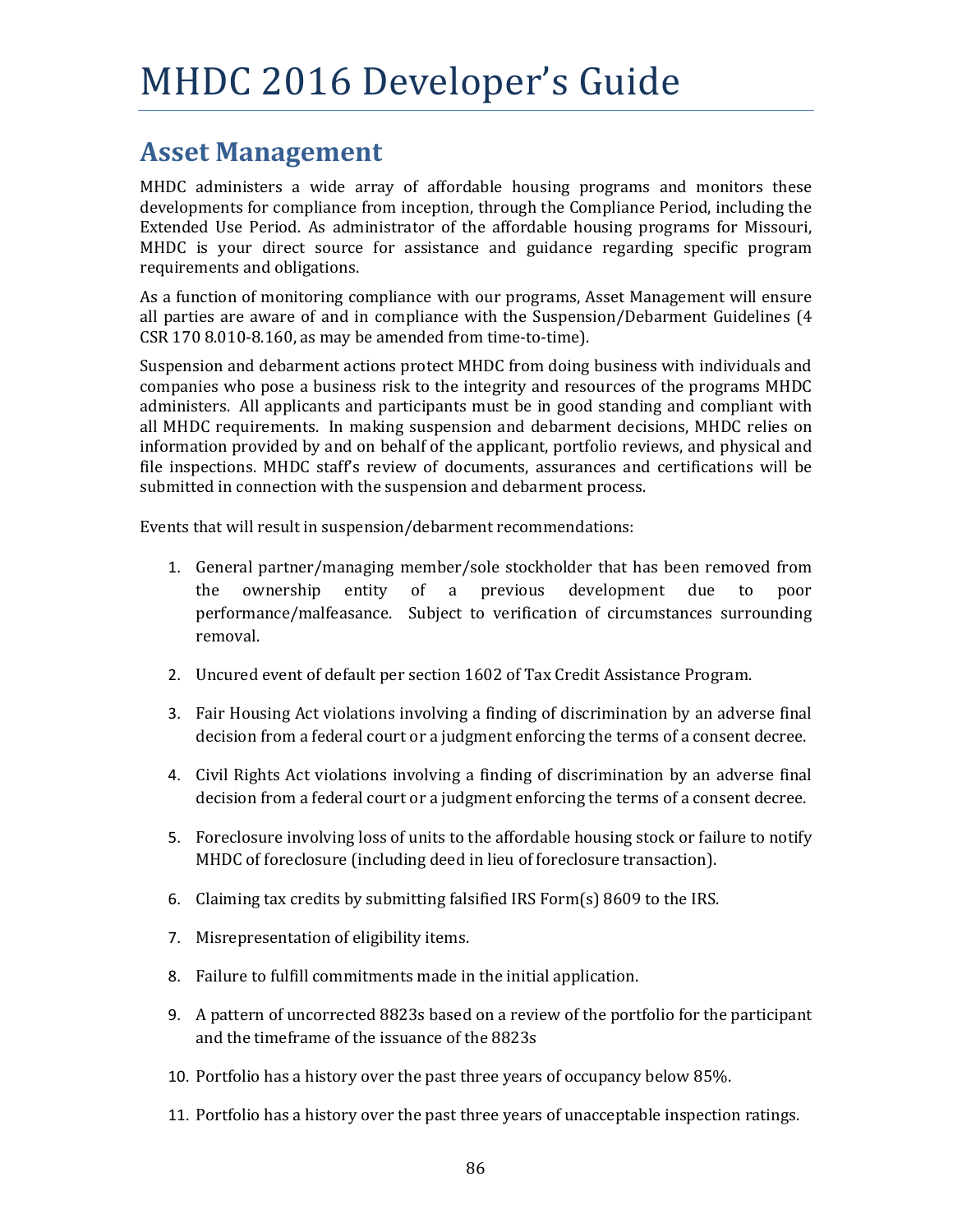- 12. General partner/managing member/sole stockholder is on HUD's debarred list or has received a limited denial of participation in the past five years.
- 13. General partner/managing member/sole stockholder is currently or has been on any state housing agency's debarred list in the past five years.

The initial set-up for each development is a very important aspect of ensuring compliance for participating owner/agent entities. Proper set-up allows for open and direct communications with MHDC and ensures information regarding the property's compliance and program obligations can be relayed and maintained. The following outlines the steps for initial property set-ups.

### *Lease Up*

Providing accurate and current contact information for your development and owner/management entity along with filing the various required authorization forms allowing MHDC to request and conduct business is vital. Once initial authorization forms are submitted, the initial lease-up information must be submitted. This information allows MHDC staff to establish the timeframe for monitoring compliance moving forward.

### First Certificate of Occupancy

In order to claim the LIHTC, all developments receiving a LIHTC allocation since 1987 must comply with all eligibility requirements for the Compliance Period which begins with the first taxable year of a building's Credit Period. The Credit Period for a building begins in either the year it is placed in service or the first year after, as declared in Part II of the IRS Form 8609.

### Notification of First Unit Occupancy Date

To enable MHDC staff to determine a property's final year of LIHTC program compliance, MHDC staff must be provided with a copy of the First Year Certification Part II of IRS Form 8609, as executed by the owner and filed with the IRS. MHDC staff must also be provided with a copy of the First Year Certification Part II of the Missouri Eligibility Statement. If these documents are not provided, MHDC will require the development to remain in the program through December  $31<sup>st</sup>$  of the sixteenth year, for credit allocations made in 1990 and thereafter.

### Establish Username and Password for MHDC Asset Management Reporting Systems (AMRS)

Monitoring is designed to determine if the development is in compliance with federal and state regulations and with MHDC policies. However, compliance is solely the responsibility of the owner and is necessary to retain and use the LIHTC.

### Latent Defect Inspections

Each new construction and substantial rehabilitation development with an MHDC construction loan is subject to Latent Defect Inspection ("LDI") upon completion of construction. MHDC staff will establish an LDI date and notify all parties. The LDI will be performed by MHDC representatives in conjunction with the architect, general contractor, and property manager. The owner/management agent entity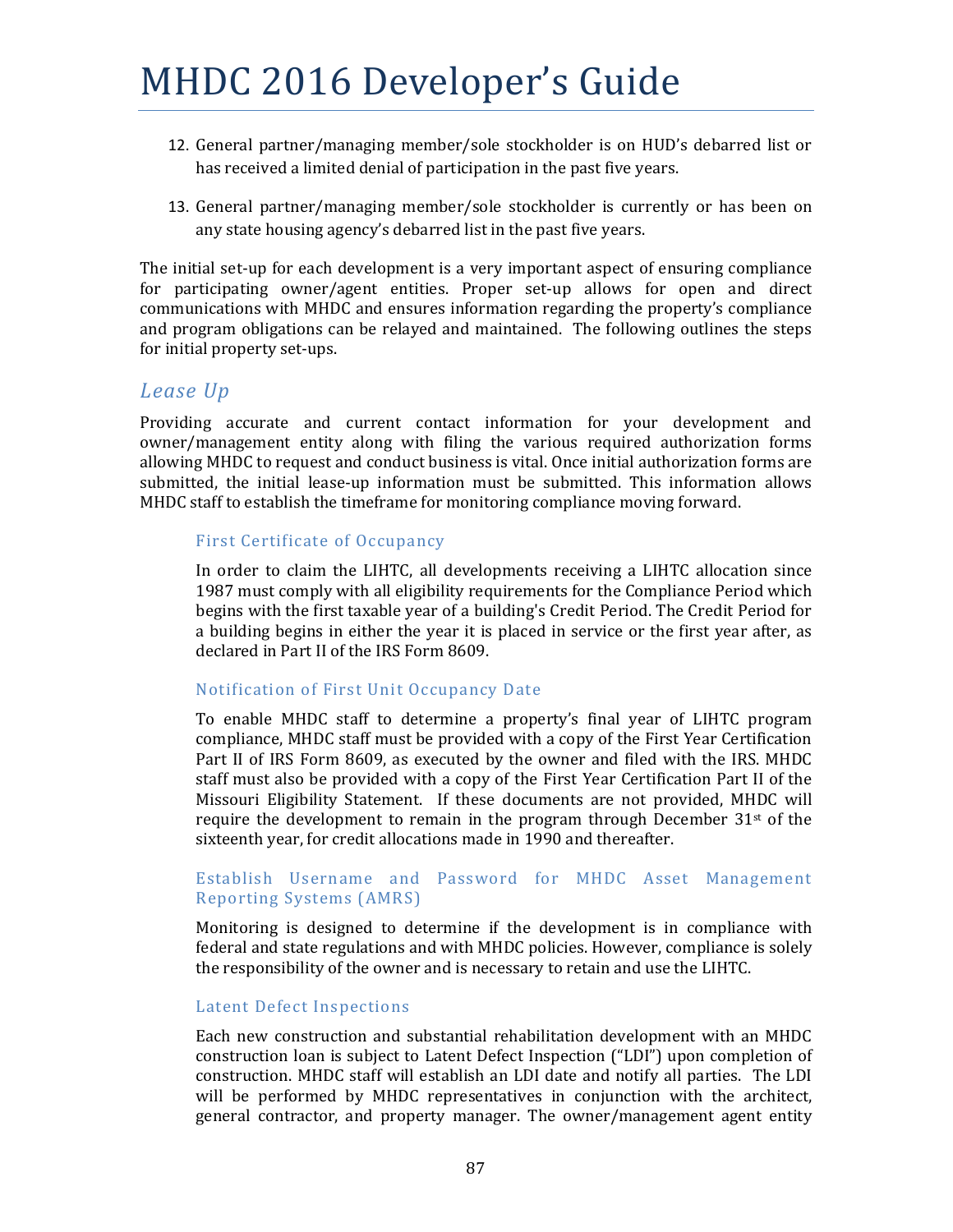will be responsible for notifying residents with the proper inspection notifications, per program guidelines. The LDI inspection has the specific parameters as set forth below. 

### Timeframe for LDI Inspections

Each development must be inspected for latent defects within nine months from the reported final construction date. Any alterations to this date must be properly reported to MHDC so alterations in the LDI timeframes can equally reflect those changes. Failure to report and verify changes are the responsibility of the owner/agent and their general contractor. Prior to a representative's visit, MHDC staff will provide official notice of the LDI via the Latent Defect Inspection Appointment Letter (Exhibit D).

### Deficiency Resolutions and Penalties for Non-Compliance

The LDI will be conducted with respect to the scope of the project and all construction rehabilitation requirements established in the original Application. Any defects observed during the LDI will be reported in detail and supported by photographs by the architect and provided to the owner/agent of record, with copies provided to the general contractor, as applicable. From the date of the inspection report, the owner/agent or designated representative has forty-five (45) days to return certification and documentation supporting the mitigation of the deficient items or conditions cited in the LDI report. Failure to submit proper documentation supporting correction of each item cited will result in the issuance of a Form 8823 to the IRS reporting an action of non-compliance by the owner/agent in question.

# *Program Compliance Inspections*

All program compliance forms and documents referenced in this section can be accessed at www.mhdc.com/docs/compliance. 

MHDC is responsible for conducting operational management audits and physical inspections for our participating developments. These assignments consist of occupancy reviews, tenant file management (for initial participant eligibility and continued eligibility), physical asset management, and general program compliance.

The physical inspections component is based on the UPCS Code, as provided by HUD and the application of federal, state, and local building code enforcement. Inspection cycles vary depending on the programs in effect. MHDC must conduct these assessments adherent to the most restrictive program in effect at a given development. The inspection cycle frequency may be increased, depending on the conditions of the physical asset and overall program compliance as observed during the site review.

### Frequency of the Required Inspection and Management Reviews

For developments layered with several affordable housing programs MHDC must conduct the inspection consistent with the most restrictive regulations applicable to the development.

1. Mixed MHDC Fund Balance or HOME Funds (25 units or more) with LIHTCs – inspections are conducted annually.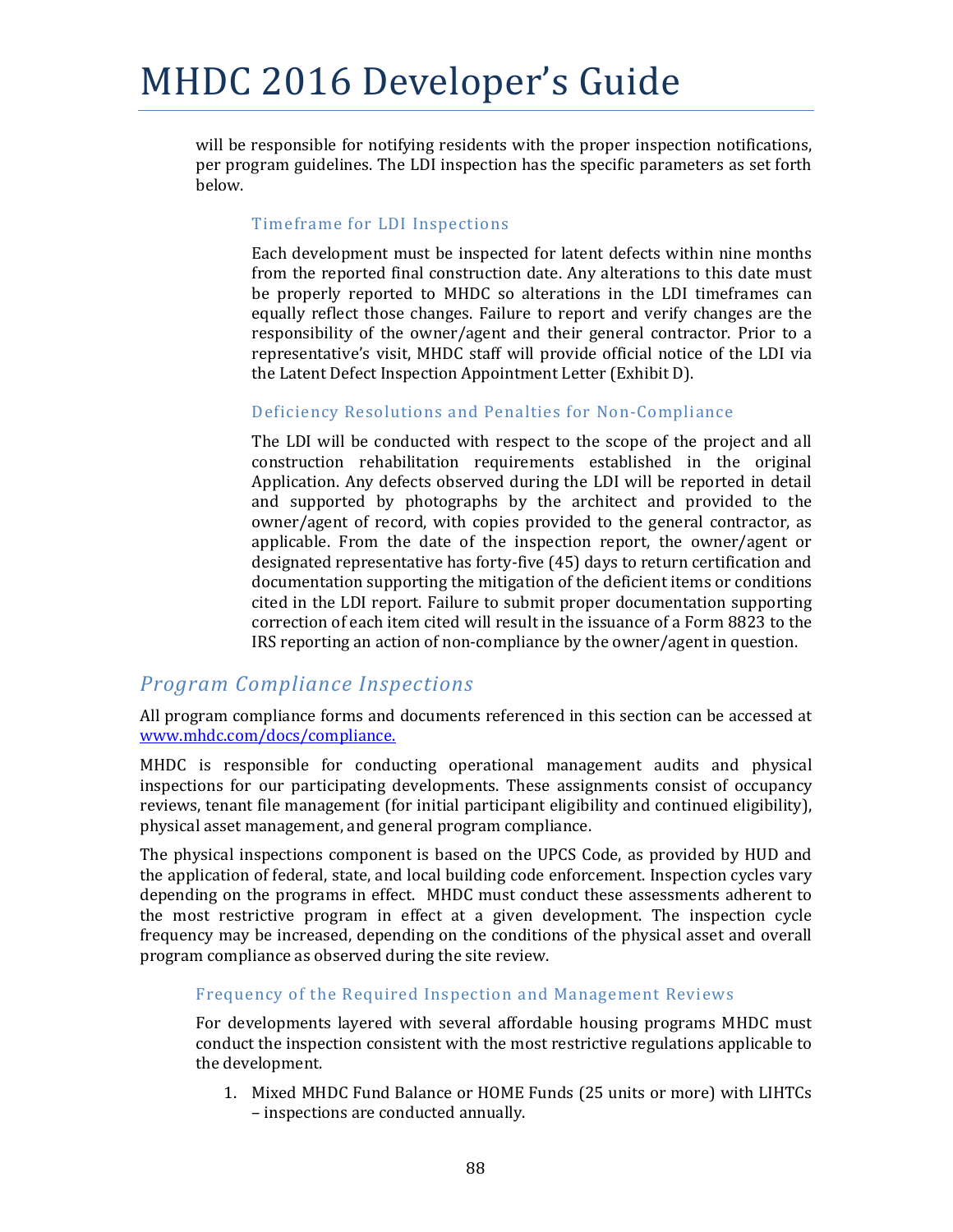- 2. HOME Funds (5-24 units) with LIHTCs inspections are conducted every two years.
- 3. HOME Funds  $(1-4 \text{ units})$  with LIHTCs inspections are conducted every three years.
- 4. LIHTC-only inspections are conducted every three years.
- 5. Developments with Special Needs Units inspections are conducted annually.

### **AHAP Program Inspections**

Prior to the inspection, a MHDC Compliance Officer will provide the owner/agent a document package which includes an Appointment Letter-Exhibit (AHAP-1). This package will also contain Exhibits C-3A, C-4, C-5, and information regarding the inspection process. Owners/agents participating in the AHAP program should complete all forms and information, and return to MHDC staff ten (10) days prior to the inspection date shown on the Appointment Letter. Once the inspection is complete, MHDC staff will provide the owner/agent the audit report within thirty (30) days via Exhibit AHAP-12 (Physical Inspection and Management Review Form). The owner/agent then has thirty (30) days to respond to all findings cited in the report. Once verification has been received, MHDC staff will provide the owner/agent an AHAP C-28 Form closing the inspection process for that period.

### HOME Program Inspections

Prior to the inspection, an MHDC Compliance Officer will provide the owner/agent a document package which includes an Appointment Letter (Exhibit HOME C-1A). This package will also contain Exhibits  $C-3A$ ;  $C-4$ ,  $C-5$ , and information regarding the inspection process.

Additionally, HOME program regulations require a HUD Form 9834 Addendum B Part A be completed for each development. This form collects data regarding demographics. Once the inspection is complete, MHDC staff will provide the owner/agent the audit report within thirty  $(30)$  days via Exhibit C-12 (Physical Inspection and Management Review Form). The owner/agent then has thirty  $(30)$ days to respond to all findings cited on the report. Once verification has been received by, MHDC staff will provide the owner/agent a  $C-28$  Form closing the inspection process for that period.

### LIHTC, TCR, and TCAP Program Inspections

Prior to the inspection, a MHDC Compliance Officer will provide the owner/agent a document package which includes an Appointment Letter (Exhibit C-1 LIHTC). This package will also contain Exhibits C-3A; C-4, C-5, C-15, C-16 (as applicable), and information regarding the inspection process. Once the inspection is complete, MHDC staff will provide the owner/agent the audit report within thirty  $(30)$  days via Exhibit C-12 (Physical Inspection and Management Review Form). The owner/agent then has thirty (30) days to respond to all findings cited on the report. Once verification has been received, MHDC staff will provide the owner/agent a C-28 Form officially closing the inspection process for that period.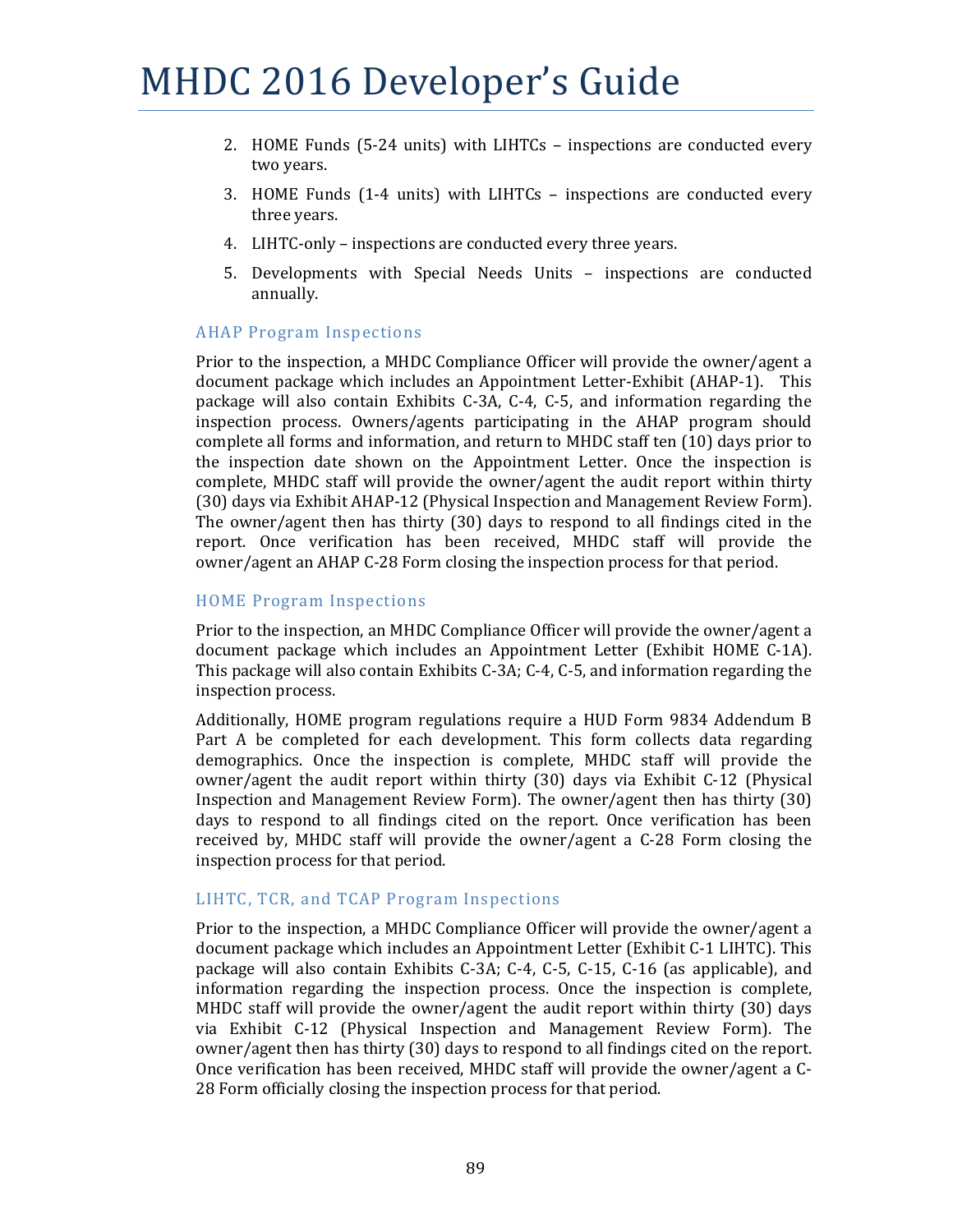### Deficiency Resolutions and Penalties for Non-Compliance

Failure to submit proper documentation supporting correction of each finding cited in the Physical Inspection and Management Review Form may result in the issuance of a Form 8823 to the IRS reporting an action of non-compliance by the owner/agent in question. In addition, MHDC reserves the right to assess a monetary penalty for noncompliance.

### Non‐Compliance Fees

A non-compliance fee will be assessed for the period of time a property, specific building, or unit is ineligible because of failure to satisfy program requirements. The amount of the fee varies based on the type on non-compliance observed upon inspection. Instances of non-compliance include, but are not limited to, physical and/or file deficiencies, failure to submit required documentation, change in partnership or management agent without prior approval from MHDC and failure to report casualties in a timely manner. The detailed non-compliance fee notice is located at www.mhdc.com.

# *Affordable Housing Assistance Program (AHAP)*

All AHAP forms and documents can be accessed at www.mhdc.com/docs/AHAP.

The AHAP Credit is a Missouri state tax credit codified in  $\S$ §32.105-32.115 and 32.120-32-125, RSMo, as amended ("AHAP Statutes"), authorized by MHDC, and issued to business firms that engage in providing affordable housing assistance contributions to non-profit neighborhood organizations. Terms not defined in this section shall have the meaning given to them in the AHAP Statutes.

### AHAP Operating Assistance Credits

Operating Assistance credits are allocated to donors who provide eligible donations to agencies for general operating assistance. The agency must specify the projected use of the donation with respect to its operating expenses and demonstrate both need for the donation and leverage with additional sources. Qualified operating expenses include salaries, office supplies/equipment, office rent/mortgage payments, utilities, taxes, insurance, maintenance/repairs, and professional services incurred by the agency. Donations may be received from one or multiple donors.

### AHAP Production Credits - Multi Family Rental Properties

Production credits are allocated to donors who provide eligible donations to agencies for the following affordable housing assistance activities: acquisition, acquisition/rehabilitation, rehabilitation only, new construction, new construction/rehabilitation, and rental assistance.

### Annual Reporting

AHAP program regulations require the owner/agent provide certain information annually for a ten year period ("AHAP Restriction Period"). This information must be provided on the specific forms outlined below.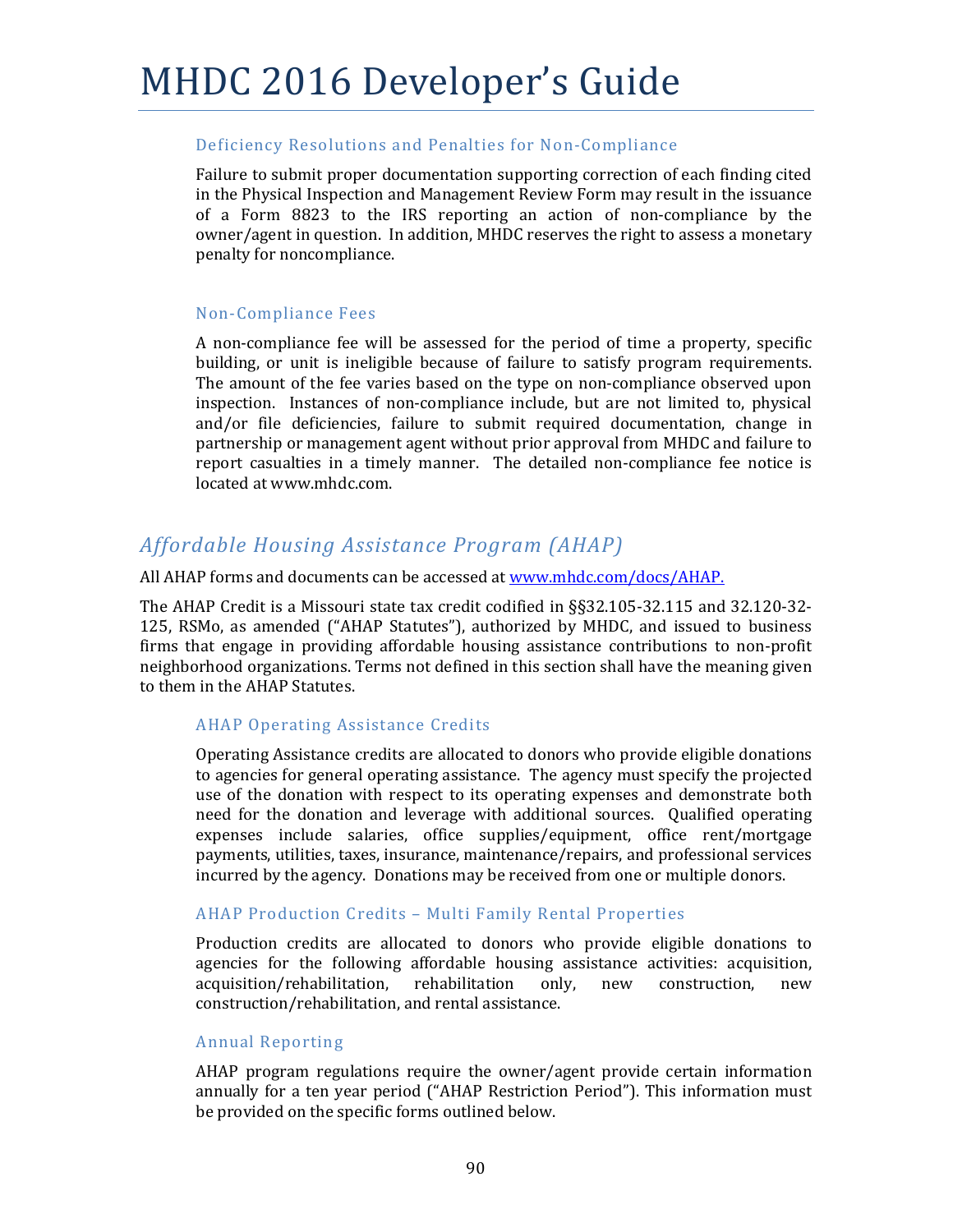### AHAP-355 - Owner's Certificate of Continuing Compliance

Owner/agents must provide MHDC staff with the Owner's Certificate of Continuing Program Compliance within ninety  $(90)$  days of the end of the calendar year.

### AHAP-356 - Occupancy Report

Owner/agents must provide MHDC staff with the Annual Occupancy Report within ninety  $(90)$  days of the end of the calendar year.

### AHAP-350 - Agency Affordable Housing Activities Reporting

Emergency shelters/transitional housing developments must submit reports of affordable housing assistance activities and actual count and composition of population served (listed by month) annually for each year of operation during the AHAP Restriction Period.

### AHAP 370 - Homebuyer Income Certification

Individuals applying to purchase an AHAP home should be advised early in their initial visit to the property that there are maximum income limits that apply to the units. Management should explain to the qualified AHAP buyers that the prior income of all persons expected to occupy the unit must be verified and included on an application and income certification form prior to occupancy.

### AHAP‐371 ‐Home Sale Certification

Owner must submit this form certifying to MHDC that the cost of the unit (mortgage payment, mortgage and casualty insurance, and property taxes) is projected to be in compliance with the corresponding rent limits for the household. 

### AHAP-372 - Single Family Notice of Change of Ownership

### AHAP Production Credit - Rental Assistance

As part of the monitoring requirements, MHDC's accounting department reviews the records of payments for assistance compared to occupancy reports that denote the amount of assistance granted to each resident.

### AHAP-320 - Rental Assistance Calculation Worksheet

Owners of developments outside MSAs must complete this form for each resident receiving rental assistance when they first begin receiving assistance and at re-certification each year thereafter.

### AHAP-325 - Rental Assistance Annual Review

Owners of AHAP developments in MSAs must submit documentation to MHDC staff no later than March 31 annually (for as long as funds are available) to confirm or adjust the amount of rental assistance based on the property's operating budget and current market conditions.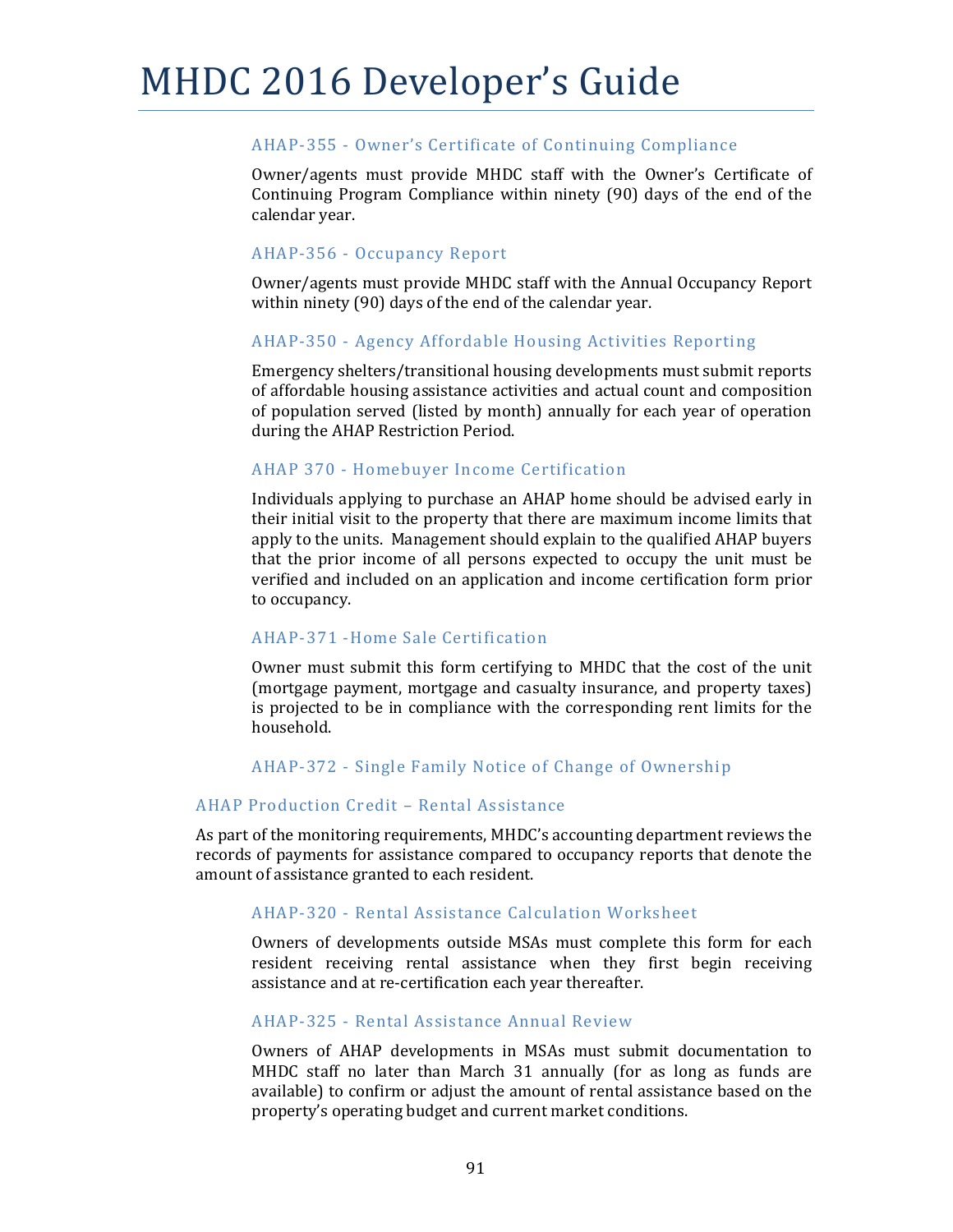### AHAP-330 - Schedule of Rental Assistance Payments Due

Copies are due thirty (30) days from the end of each quarter. This includes escrow agreement with the property receiving assistance, annual income certifications of residents receiving assistance, monthly requests for payment, and monthly bank statements detailing account activity.

### AHAP-350 - Agency Affordable Housing Activities Annual Reporting Form

For emergency shelters/transitional housing, reports of available affordable housing assistance activities and actual count and composition of population served (listed by month) for each year of operation during the AHAP Restriction Period must be submitted.

### *Management Company Set‐up at Application/Firm Commitment*

All management  $company/compliance$  forms can be accessed on MHDC's website.

The initial step for participation in one or more of the affordable housing programs administered by MHDC is providing specific contact, communication, and owner authorization information so MHDC staff can begin an assessment of the proposed owner/management company. MHDC requires certain documentation be submitted. The documentation required is dependent on the MHDC-administered program(s).

## *Ownership Change/Transfer of Physical Assets (TPA)*

Changes to the development as submitted in the Application require written notification to and approval of MHDC staff. These changes may include changes in ownership, general partner, and/or limited partner. The forms required to be submitted in requesting approval of a change in ownership, general partner, and/or limited partner can be obtained at www.mhdc.com/docs/compliance. 

Two Primary Types of TPA Transfers:

### 1. Modified TPA Transfers

A modified TPA is a change in either a general partner or limited partner from what was represented in the final organization documents of the ownership entity at the time of closing on the loan and/or LIHTCs with MHDC. Such transfers require written notification to and approval of MHDC staff prior to the occurrence of the transfer. Transfers of this nature generally require a review time of 15-30 days from the date all documentation required by MHDC is submitted in a form acceptable to MHDC staff. However, in instances where the modified TPA is being requested on a development in which MHDC has an existing loan that is not being paid off in conjunction with the transfer, the review time may be thirty  $(30)$ days. Any party seeking approval of a modified TPA request should allow for a sufficient review period by MHDC staff in determining when to submit its request for approval.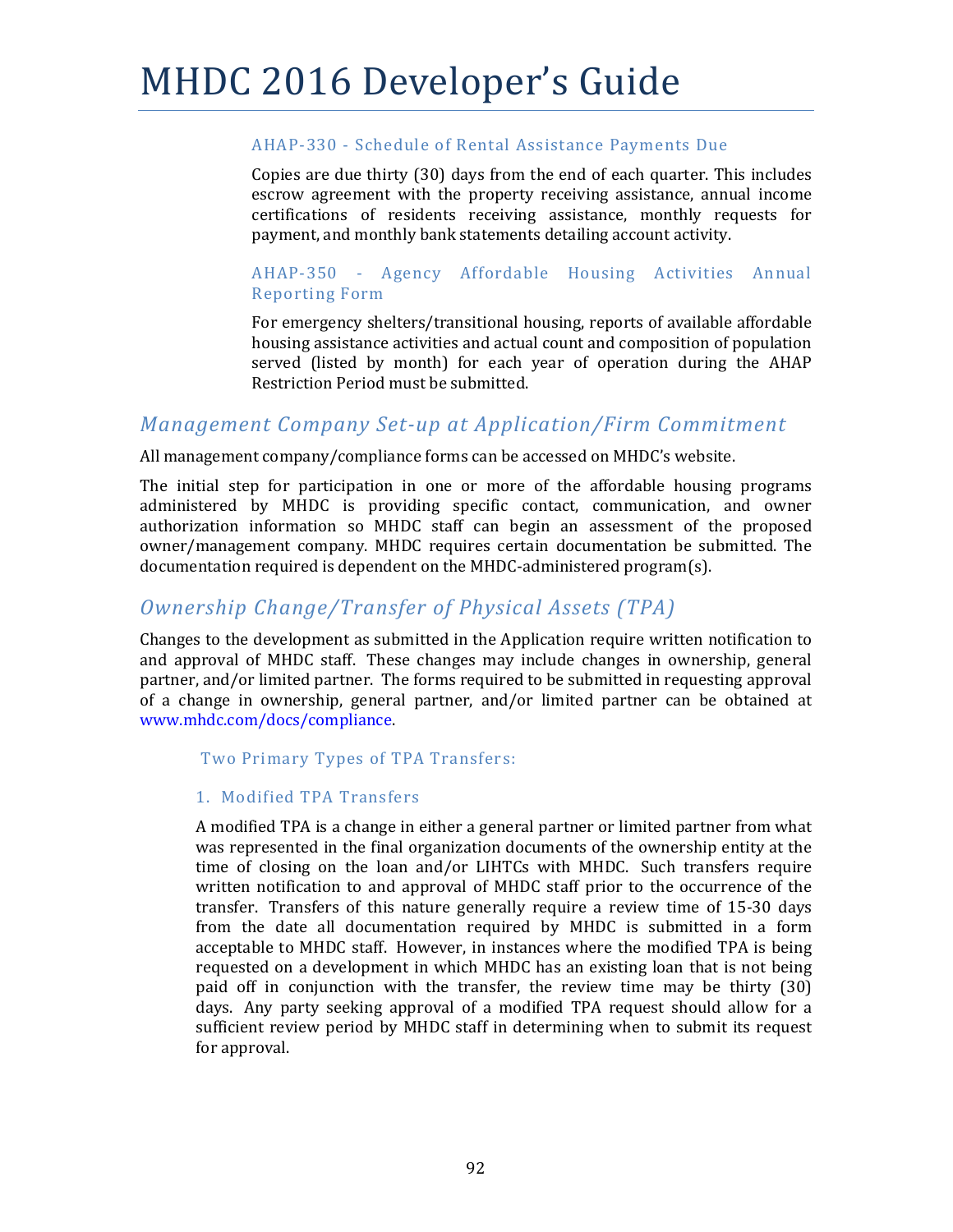### 2. Full TPA Transfers

A full TPA is a change in the actual ownership entity from what was represented in the final organizational documents of the ownership entity at the time of closing on the loan and/or LIHTCs with MHDC. Such transfers require written notification to and approval of MHDC staff prior to the transfer. Transfers of this nature generally require a review time of forty-five  $(45)$  days from the date all documentation required by MHDC is submitted in a form acceptable to MHDC staff. However, in instances where the full TPA is being requested on a property in which MHDC has an existing loan that is not being paid off in conjunction with the transfer, the review time may be 30-45 days. Any party seeking approval of a full TPA request should allow for a sufficient review period by MHDC staff in determining when to submit its request for approval. **NOTE: In instances where a full TPA is being requested for a development where MHDC has an existing loan that is not being paid off in conjunction with the transfer, the entity assuming ownership of the property must satisfy all requirements necessary to qualify as an "Approved Mortgagor" under 4 CSR 170‐3 (including, but not limited to, the requirement the ownership constitute a single purpose, single asset entity).**  

### Year End TPAs

MHDC understands that in some instances approvals of modified or full TPAs are desired prior to the end of a given calendar year for various tax or other business purposes. MHDC staff makes every effort to process and approve all TPA requests to meet any such deadlines. However, in order to ensure complete review of a TPA request prior to the end of a specific calendar year, that TPA must be submitted to MHDC no later than November 1 of the year in which the approval is sought. Provided a TPA request needing approval prior to the end of a calendar year is submitted on or prior to November 1 of the year in question, it will receive top priority for processing, and provided further that all requisite documentation subsequently requested by MHDC staff is provided in a form acceptable to MHDC staff in a timely manner, all such transfers submitted on or prior to the November 1 deadline will be fully reviewed prior to the end of that calendar year. If, however, an owner misses the November 1 deadline, its TPA request will be placed behind all TPA requests meeting the November  $1$  deadline and MHDC cannot guarantee that such TPA will be fully reviewed prior to the end of that calendar year.

### *Management Company Change*

MHDC staff must approve all management changes prior to the actual change in management for all developments that have an MHDC loan, HOME Funds, and/or TCAP/TCR funding. Failure to first obtain approval may lead to MHDC staff denying the change, and ownership having to make another change and possible assessment of noncompliance fees. The forms for submission can be accessed at www.mhdc.com/docs/compliance. The following Exhibits must be submitted:

**Exhibit L:** Property Information Sheet

**Exhibit J:** Authorized Representative Designation

**Exhibit J‐1:** Management Authorized Representative Designation 

**Exhibit A-2:** Project Owner's Management Agent Certification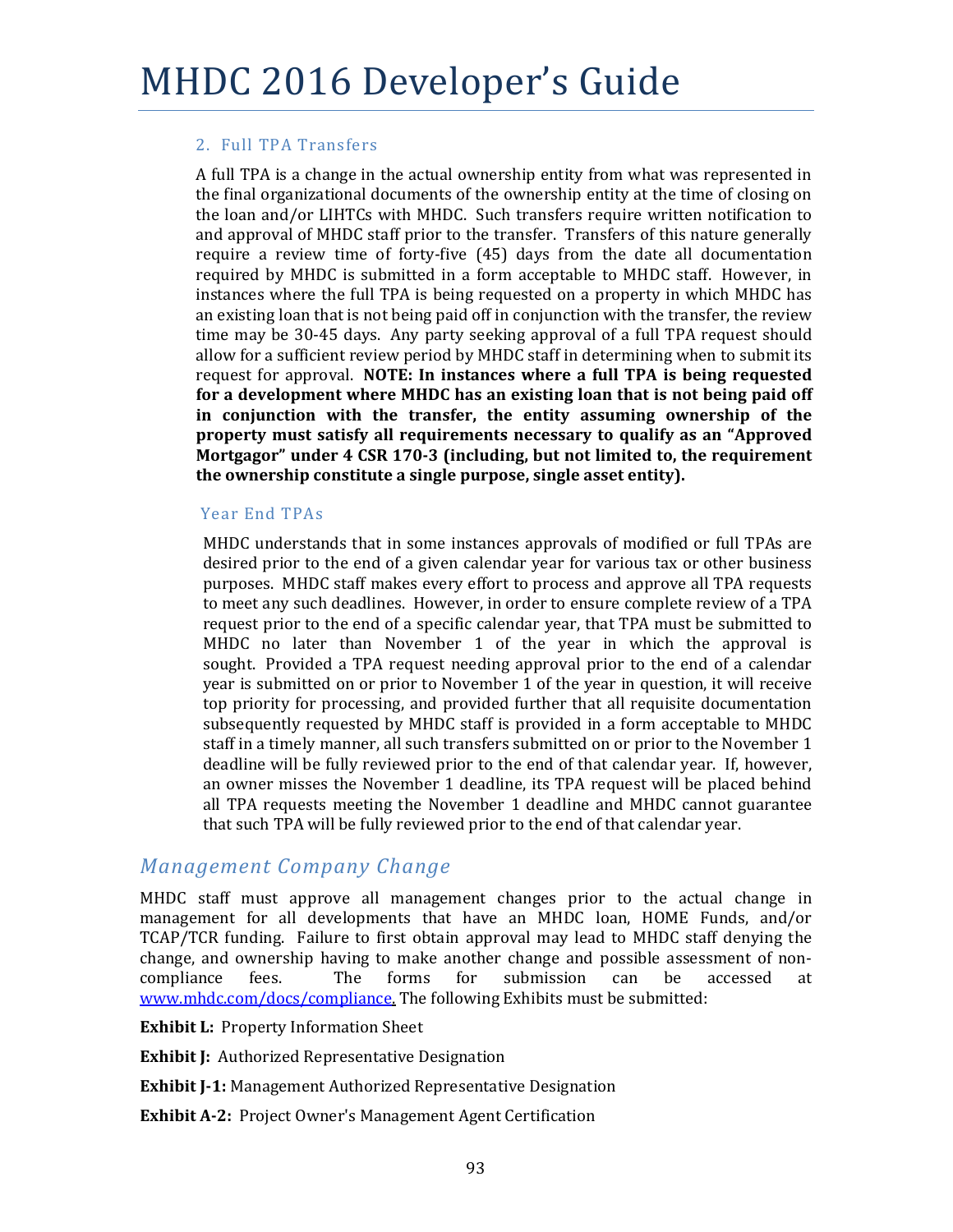### **HUD 935‐2A:** AFHMP (Multifamily)

### **HUD 935‐2B:** AFHMP (Single Family)

### *Management Company Fee Increase*

Requests for management fee increases must be submitted between **October 1 – December 31.** Increases are not automatic. Decisions are based on overall property financial health, management compliance, and inspection ratings. The forms for submission can be accessed at www.mhdc.com/docs/compliance.

## *Occupancy Data Submission Guidelines*

MHDC is required to collect data regarding the development's occupancy for monitoring on a monthly basis. Owner/agents are required to submit their monthly occupancy activity through MHDC's AMRS system by the tenth of each month.

## *Annual Financial Statement Submission Guidelines*

Annual financial statements are due within ninety (90) days of each property's fiscal yearend. All developments with thirteen (13) units or more are required to submit their financial statements through MHDC's AMRS system. Financial statements must be prepared using MHDC's Chart of Accounts and must include all schedules required by MHDC. Developments with twenty-four  $(24)$  or more units must file audited financial statements that follow Generally Accepted Auditing Standards and Government Auditing Standards (only if HUD, RD, or HOME assistance is received). Development's with  $13 - 23$  units may file reviewed or compiled financial statements that follow the Statement on Standards for Accounting and Review Services.

## *Budget Submission Guidelines*

Budgets are required for all MHDC-financed and LIHTC developments with thirteen (13) units or more (excluding developments mostly covered by a Project Based HAP contract). Developments are required to submit their budgets through MHDC's AMRS system annually by November 15.

### *Rent Increase Guidelines*

MHDC staff sets the rents for all developments involved in the MHDC Fund Balance, LIHTC, and HOME programs. The window for submitting a rent increase each year is October  $1 -$ December 31. All rent increase requests submitted outside this window are not processed. MHDC staff does not accept mailed rent increase requests unless the development contains twelve (12) or less units. Rent increase requests must be submitted online through MHDC's AMRS system which is accessible at https://amrs.mhdc.com. A user name and password is required to access this system. It is important to note that a rent increase request cannot be submitted until the development has successfully submitted the annual budget. The effective date of a proposed rent increase must be at least one year after the effective date of the development's last approved rent increase. Existing residents must be given a thirty (30) day notice before implementing any rent increase. The owner/management is required to post for public viewing MHDC Exhibit A-21 (Notice to Residents of Management's Intention to Submit a Rent Increase to MHDC staff for approval) prior to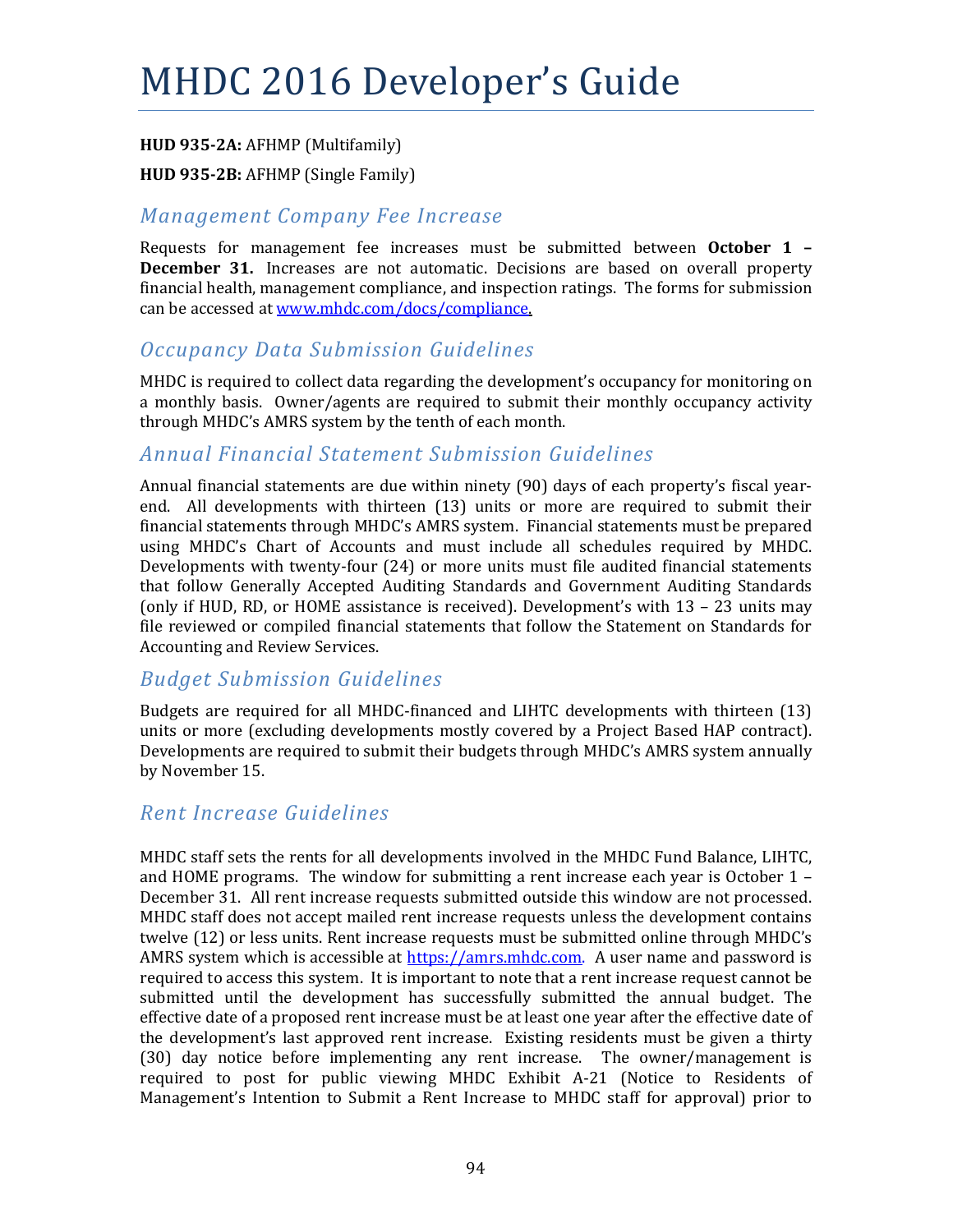submitting the rent increase request to MHDC. The Exhibit A-21 notice should have a thirty (30) day comment period for residents to respond to MHDC.

The maximum rent increase allowed for a family designated development is  $7\%$ , and the maximum rent increase allowed for a senior designated development is the previous year Social Security COLA adjustment. All MHDC-approved rent increases are issued on Form Schedule II.

### Budget‐Based Rent Increases

All developments that have more than a LIHTC-only relationship with MHDC (i.e. MHDC or HOME loan) have their rent increases tied to an MHDC-approved budget. Since rents are tied to the budget, it is imperative the development submit a realistic, itemized operating income and expense budget. MHDC staff analyzes the revenue proposed under the rent increase and compares it to expenses approved in the budget to determine if the development is projecting a surplus/shortfall. The two main performance indicators MHDC looks at when approving rent increases are cash flow and Debt Service Coverage Ratio (DCR). MHDC considers a healthy development one that maintains a 1.20 DCR. Developments that project a DCR that exceeds a 1.20 may have the rent increase request reduced or denied. Higher DCRs may be allowed for developments to achieve agreed upon owner distributions, to repay surplus cash notes, and/or to pay remaining deferred developer fees. In any event, MHDC staff will not approve an increase that is more than 7% of the current approved rent or the previous year's Social Security COLA adjustment, as applicable.

### Required Items for a Budget-Based Rent Increase:

- 1. Financial Statement and Budget
- 2. Current Rent Roll
- 3. Three comparable rents in the area for each bedroom type
- 4. Current Utility Allowance
- 5. Occupancy at the development for the past six  $(6)$  months
- 6. Indication current residents have been notified of a proposed rent increase

### Tax Credit Only Rent Increases

MHDC staff's approval for LIHTC-only rent increases is not based on the development's approved budget. LIHTC-only rent increase approvals are compliance based. To approve the request, MHDC staff ensures the development is in good standing (i.e., inspections are closed, noncompliance issues are resolved, etc.), the request does not exceed 7% of the current approved rent or the previous year's Social Security COLA adjustment, as applicable, the increase meets Code requirements, and at least twelve  $(12)$  months have passed since the last rent increase. 

### Required Items for a LIHTC-Only Rent Increase:

1. Current Utility Allowance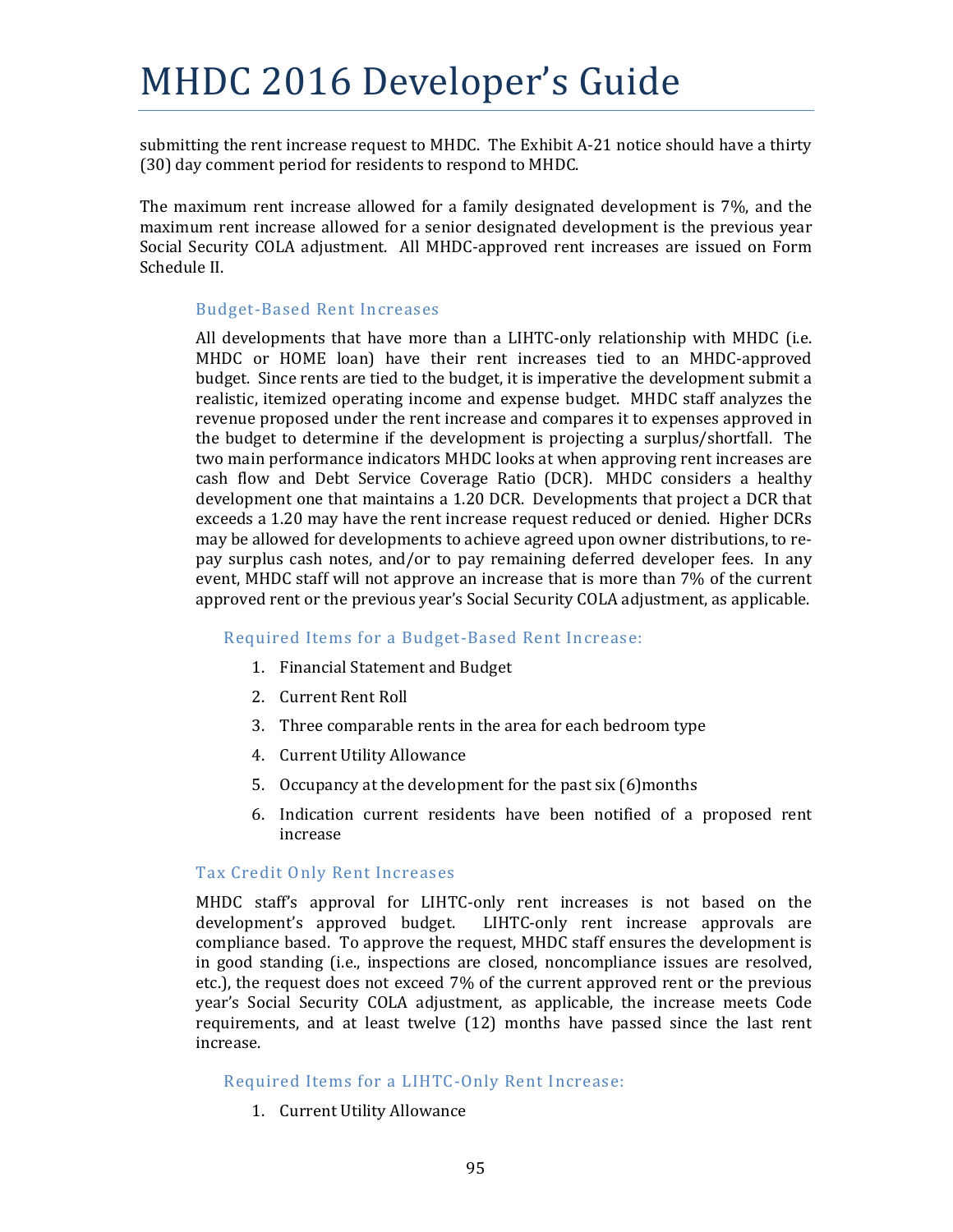- 2. Indication current residents have been notified of the proposed rent increase
- 3. Current Rent Roll

# **Workforce Eligibility**

# *Policy*

The MHDC Workforce Eligibility policy was adopted by the Board of Commissioners on September 17, 2010, and reads as follows:

The Missouri Housing Development Commission ("MHDC") hereby establishes a workforce eligibility policy. This policy replaces any and all prior MHDC policies regarding workforce eligibility, including the Workforce Eligibility Policy (passed on March 17, 2006), the Policy for Bond Financed Multifamily Developments (passed on May 2, 2006), the Workforce Eligibility Policy clarification memorandum (passed on November 17, 2007) and all Workforce Compliance Handbooks.

This policy is applicable to all business entities who receive funding from the MHDC in the form of a grant, tax-credit(s) or  $\text{loan}(s)$  for the purpose of developing rental housing developments (collectively "Resources"). This policy does not extend to the Missouri Housing Trust Fund, any single family program and the affordable housing assistance program. 

Any Business Entity receiving Resources shall:

- a) Provide MHDC with an original sworn affidavit which affirms, under penalty of perjury, that the Business Entity is enrolled and actively participating in a federal work authorization program and that the Business Entity does not knowingly employ any person who is an Unauthorized Alien in connection with the contracted services;
- b) Require their General Contractor to provide MHDC with an original sworn affidavit which affirms, under penalty of perjury, that the General Contractor is enrolled and actively participating in a federal work authorization program, that the General Contractor does not knowingly employ any person who is an Unauthorized Alien in connection with the contracted services, and that the General Contractor's employees are lawfully present in the United States;
- c) Require that their General Contractor obtain, and make available for inspection by MHDC, from each subcontractor of any tier, an original sworn affidavit which affirms, under penalty of perjury, that the subcontractor is enrolled and actively participating in a federal work authorization program, that the subcontractor does not knowingly employ any person who is an Unauthorized Alien in connection with the contracted services, and that the subcontractor's employees are lawfully present in the United States;
- d) Provide MHDC with documentation which shows to the satisfaction of MHDC that the Business Entity and their General Contractor have enrolled in a federal work authorization program. An example of a provision of documentation which meets this requirement is a copy of the E-Verify memorandum of understanding;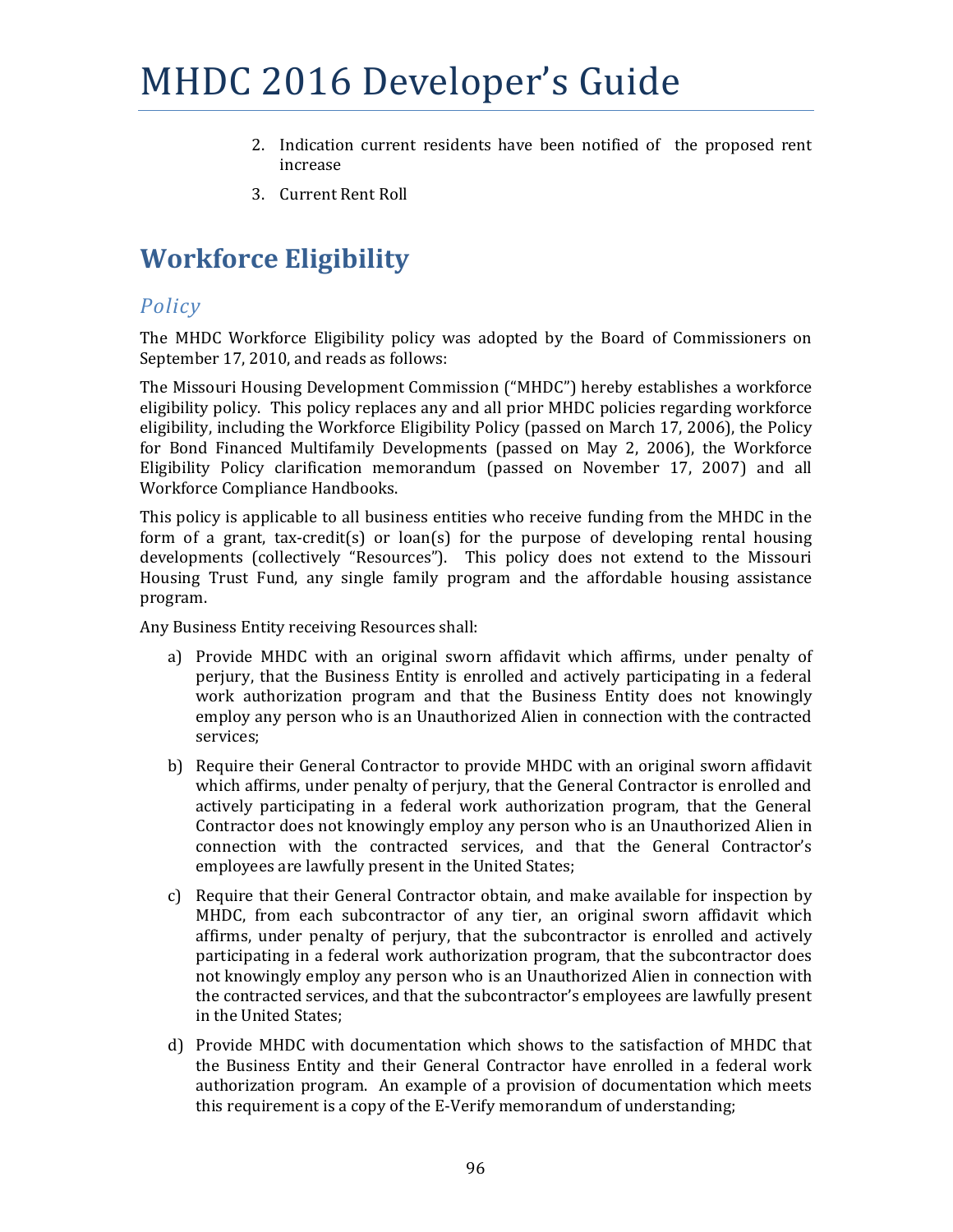- e) Require their General Contractor to obtain, make available for inspection by MHDC, and provide copies as requested, from each subcontractor of any tier, documentation which shows to the satisfaction of MHDC that the subcontractor has enrolled in a Federal Work Authorization program.
- f) Require a provision which stipulates that "the Contractor shall comply with all applicable federal, state and local labor laws and is not Knowingly in violation of  $\S285.530(1)$ , RSMo, and shall not henceforth be in such violation" to appear in its contract with the general contractor, in contracts between the general contractor and subcontractors, and contracts between subcontractors of any tier.
- g) Require a provision which stipulates that the Contractor shall comply with §285.230, §285.233, §285.234, §285.500 - 285.515, and §285.550, RSMo.
- h) Require a provision which stipulates that the Contractor for the purposes of construction of an MHDC project and any subcontractor to such contractor shall provide a ten-hour Occupational Safety and Health Administration (OSHA) construction safety program for their on-site employees which includes a course in construction safety and health approved by OSHA or a similar program approved by the department which is at least as stringent as an approved OSHA program, unless such employees have previously completed the required program. All employees who have not previously completed the program are required to complete the program within sixty  $(60)$  days of beginning work on such construction project.

The terms capitalized herein shall have the following meaning:

Business Entity - any person or group of persons performing or engaging in any activity, enterprise, profession, or occupation for gain, benefit, advantage, or livelihood. The term "business entity" shall include but not be limited to self-employed individuals, partnerships, corporations, contractors, and subcontractors. The term "business entity" shall include any business entity that possesses a business permit, license, or tax certificate issued by the state, any business entity that is exempt by law from obtaining such a business permit, and any business entity that is operating unlawfully without such a business permit. The term "business entity" shall not include a self-employed individual with no employees or entities utilizing the services of direct sellers as defined in subdivision  $(17)$  of subsection 12 of section 288.034, RSMo.

Contractor - a person, employer, or business entity that enters into an agreement to perform any service or work or to provide a certain product in exchange for valuable consideration. This definition shall include but not be limited to a general contractor, subcontractor, independent contractor, contract employee, project manager, or a recruiting or staffing entity.

Employees - any person performing work or service of any kind or character for hire within the state of Missouri.

Federal Work Authorization Program - any of the electronic verification of work authorization programs operated by the United States Department of Homeland Security or an equivalent federal work authorization program operated by the United States Department of Homeland Security to verify information of newly hired employees, under the Immigration Reform and Control Act of 1986 (IRCA), P.L.99-603.

Knowingly - a person acts knowingly or with knowledge.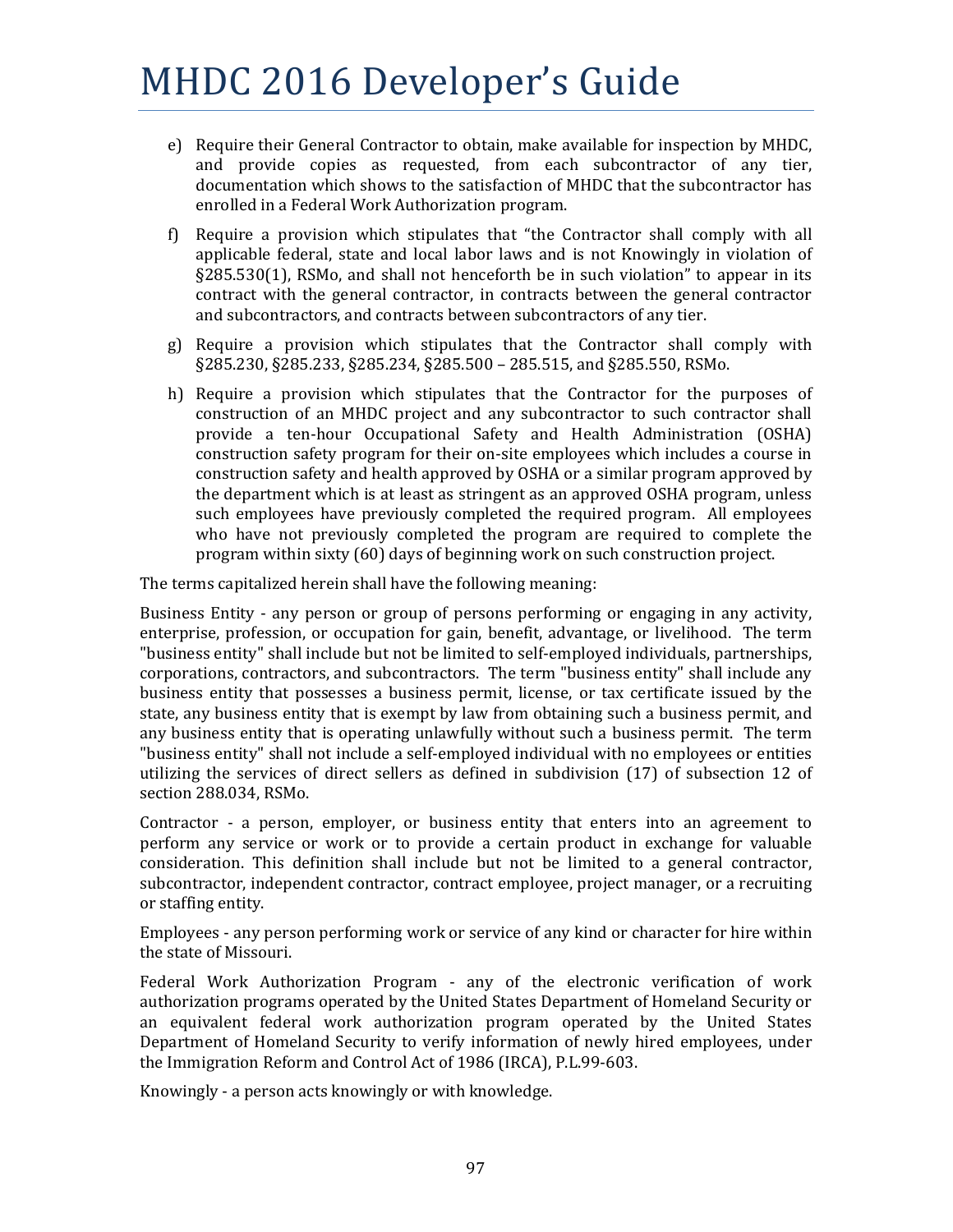Unauthorized Alien - an alien who does not have the legal right or authorization under federal law to work in the United States, as defined in 8 U.S.C.  $1324a(h)(3)$ .

## *Compliance Guidance*

On September 17, 2010, MHDC passed a Workforce Eligibility policy. The purpose of the Workforce Eligibility Compliance Handbook (WECH) is to provide guidance for Contracting Parties in connection with MHDC funded developments.

MHDC requires that all Contracting Parties adhere to all applicable labor laws and specifically prohibits the use of undocumented workers in the construction of any MHDCapproved Development. In addition, MHDC requires that all Contracting Parties compel all subcontractors, mechanics, third party contractors, agents or other parties providing construction related labor on a development to likewise adhere to all applicable labor laws and requirements set forth by MHDC. Noncompliance with the requirements set forth may result in very serious sanctions including but not limited to suspension and revocation of funding, rescission of tax credits, and suspension and debarment from MHDC programs.

MHDC encourages the submission of required documentation in an electronic format via email or CD-R. All documentation should be in PDF format. The CD-R or emailed files should be clearly labeled with the development name and development number assigned by MHDC. In the event it is impossible or impractical to submit documentation in an electronic format, hard copies may be submitted. Email submissions should be sent to tbeer@mhdc.com. All CD-R or hard copy submissions should be mailed to MHDC's Kansas City office and clearly labeled "Workforce Eligibility."

Audits of construction sites will be conducted on a periodic basis. Each construction site must have present at all times an individual designated to assist with the audit process.

## *Compliance Requirements*

### Contract Language Required

Specific language is required for all construction contracts executed in conjunction with MHDC-approved developments. The specific language required is included in the following section and is available in electronic Word or PDF format. The required language must be included verbatim in every contract with Contracting Parties. 

### Use of E-Verify

Each Contracting Party who has or will have employees that perform labor on site must enroll and actively participate in E-Verify.

### Workforce Eligibility Affidavit

Prior to commencing work or providing labor in connection with any MHDC-approved Development, each contracting party must complete and submit Form MHDC-2507, Workforce Eligibility Affidavit. The Affidavit and proof of E-Verify are submitted with the certified payrolls.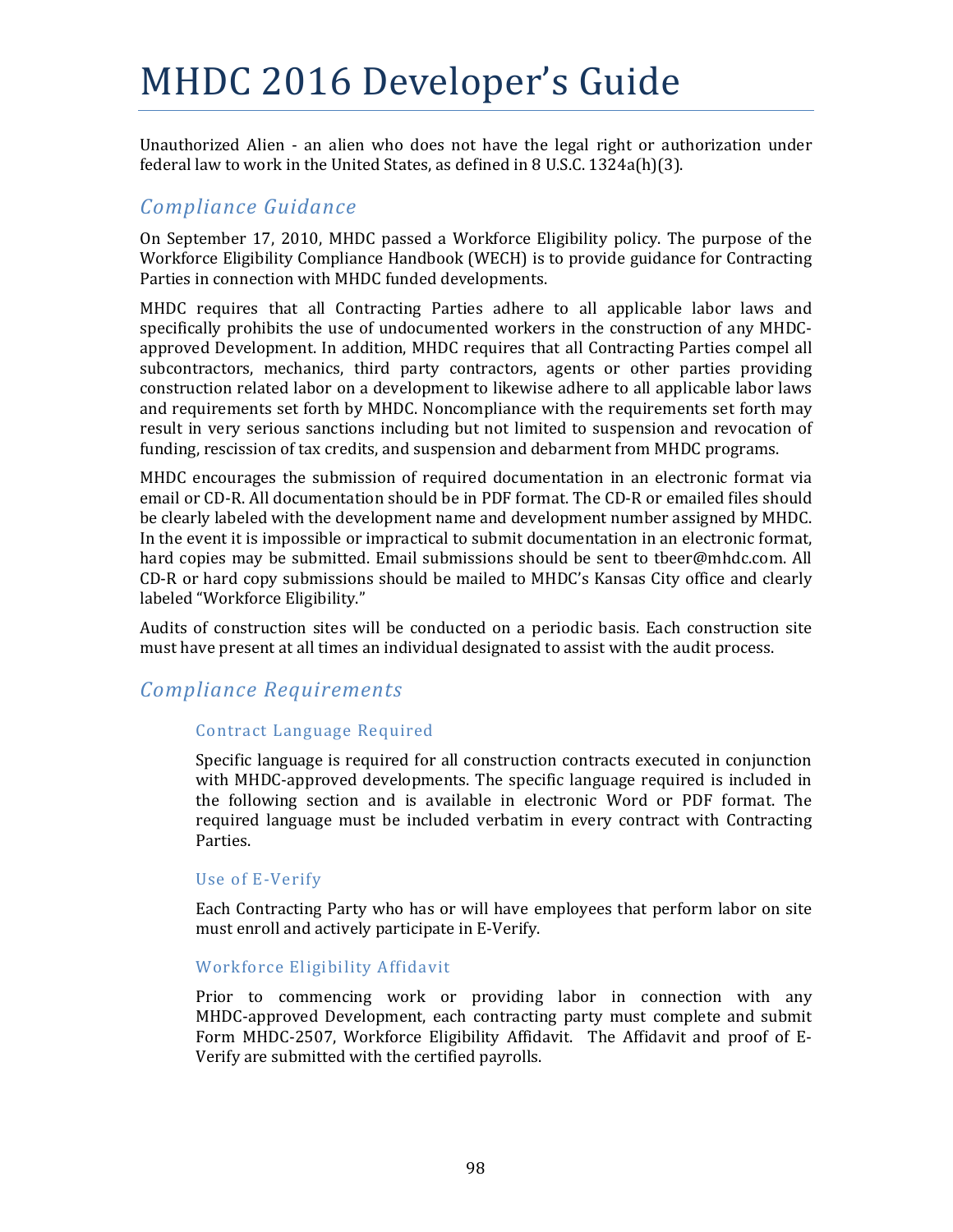### Proof of Using E-Verify

All employers must submit a copy of the employer's Department of Homeland Security Memorandum of Understanding as proof of enrollment in E-Verify.

### Compliance with Missouri Statutes and Transient Employers.

Each contracting party must comply with all applicable federal, state and local labor laws including but not limited to  $\S285.530(1)$ , 285.233, 285.234, 285.500 – 285.515, and 285.550, RSMo.

### OSHA training.

Within sixty  $(60)$  days of commencing work, any person performing construction labor on any MHDC-approved Development must have completed an OSHA construction safety training program or the equivalent of such program as detailed in the Workforce Eligibility Policy. Proof of completion of such training must be made available on site during periodic audits conducted by MHDC.

### *Contract Language*

The following language shall be included in all construction contracts and subcontracts including, but not limited to, those between the Owners, Contractors, Subcontractors, or independent contractors in conjunction with projects which benefit from any Missouri Housing Development Commission (MHDC) administered funding sources including, but not limited to, loans, MHDC issued bonds, and Low Income Housing Tax Credits:

"The contracting parties acknowledge and agree to be bound by the MHDC Workforce Eligibility Policy. If there is a violation of the MHDC Workforce Eligibility Policy, as may be amended from time to time, the contracting parties are subject to sanctions by MHDC. The imposition of sanctions will include, but is not limited to, suspension or revocation of funding provided by MHDC, rescission of credits, and suspension and debarment of the contracting parties.

The contracting parties agree that in order to adhere to the MHDC Workforce Eligibility Policy, each party to this agreement shall comply with the following:

The contracting parties agree that all contracts and subcontracts and down the line contracts and subcontracts entered into as a part of this development shall include the language of this Exhibit 1 verbatim.

The contracting parties agree to enroll and actively participate in the Department of Homeland Security's E-Verify program  $(E$ -Verify) for the purpose of verifying the workforce eligibility of employees and to provide a sworn affidavit affirming that the party is enrolled in and actively participating in E-Verify, that the party's employees are lawfully present in the United States, and that the party does not knowingly employ any person who is an unauthorized alien. The parties further agree to provide written documentation showing proof of enrollment in E-Verify in a form acceptable to MHDC such as a copy of the Memorandum of Understanding entered into with Department of Homeland Security. In the event a contracting party is not an employer and is therefore unable to use E-Verify, such party, in lieu of enrolling and participating in E-Verify and providing the above listed documentation, shall provide a sworn affidavit stating that the party is unable to participate in E-Verify because the party is not an employer and does not have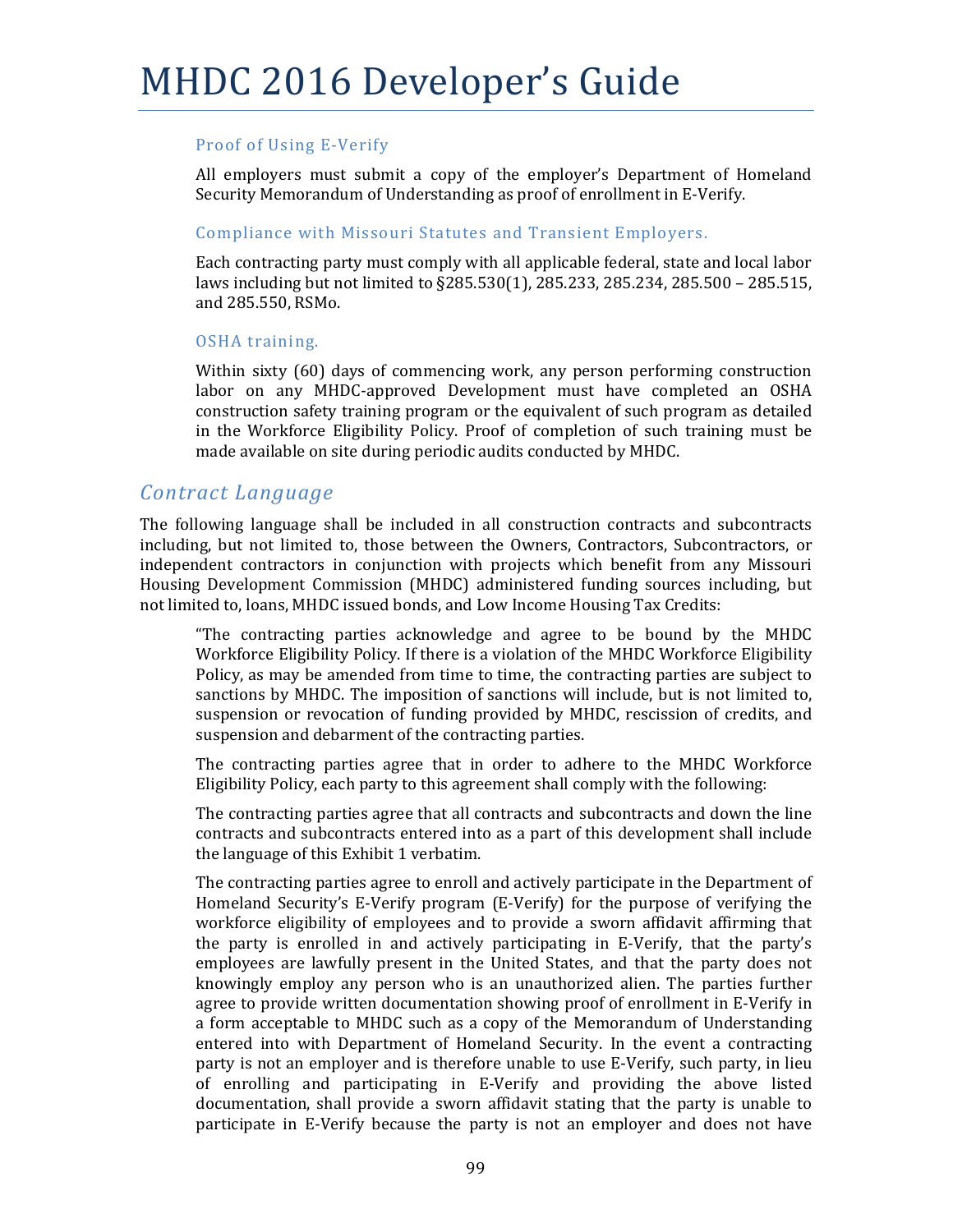employees, that all independent contractors paid by such party are properly classified as independent contractors and should not be classified as employees, that all such independent contractors are lawfully present in the United States, and that any such independent contractors are not unauthorized aliens.

The contracting parties shall comply with all applicable federal, state and local laws, including but not limited to, RSMo §285.530(1), 285.230, 285.233, 285.234, 285.500-285.515, and 285.550.

The contracting parties shall require participation in or provide a ten-hour Occupational Safety and Health Administration (OSHA) construction safety program for their on-site employees and independent contractors which includes a course in construction safety and health approved by OSHA or a similar program approved by the department which is at least as stringent as an approved OSHA program, unless such employees have previously completed the required program. All employees and independent contractors are required to complete the program within sixty days of beginning work and shall make documentation proving completion of the program available for inspection.

The contracting parties agree to permit site access to MHDC for the purpose of conducting Workforce Eligibility Policy compliance reviews and shall cooperate in providing requested documentation congruent with the terms of this agreement."

# **Worksite Safety and OSHA Training**

Safety on construction sites is of the utmost importance. Management commitment is the key factor to success of any safety program and adherence to safety standards must be modeled and enforced by the general contractor.

Pursuant to the Workforce Eligibility policy, any person performing construction labor on any MHDC-approved development must have completed an OSHA construction safety training program or the equivalent of such program within sixty  $(60)$  days of commencing work. Proof of completion of such training must be made available on site during periodic audits conducted by MHDC.

MHDC staff provides periodic OSHA training. MHDC provided training is available to any person who is or will be performing labor on an MHDC-approved development free of charge, except for a nominal charge for training materials. The cost of materials may be waived for non-profit organizations and small emerging businesses including MBE/WBE/DBE and Section 3 businesses. Contact MHDC staff to request a waiver of the materials fee.

# **Transient Employer Requirements**

MHDC's Workforce Eligibility policy requires compliance with transient employer laws. Transient employer means an out-of-state employer, as defined by the Missouri statutes. Out-of-state employers who temporarily transact any business within the state of Missouri are defined as transient employers and are required to register, file a bond, and remit withholding tax to the Missouri Department of Revenue.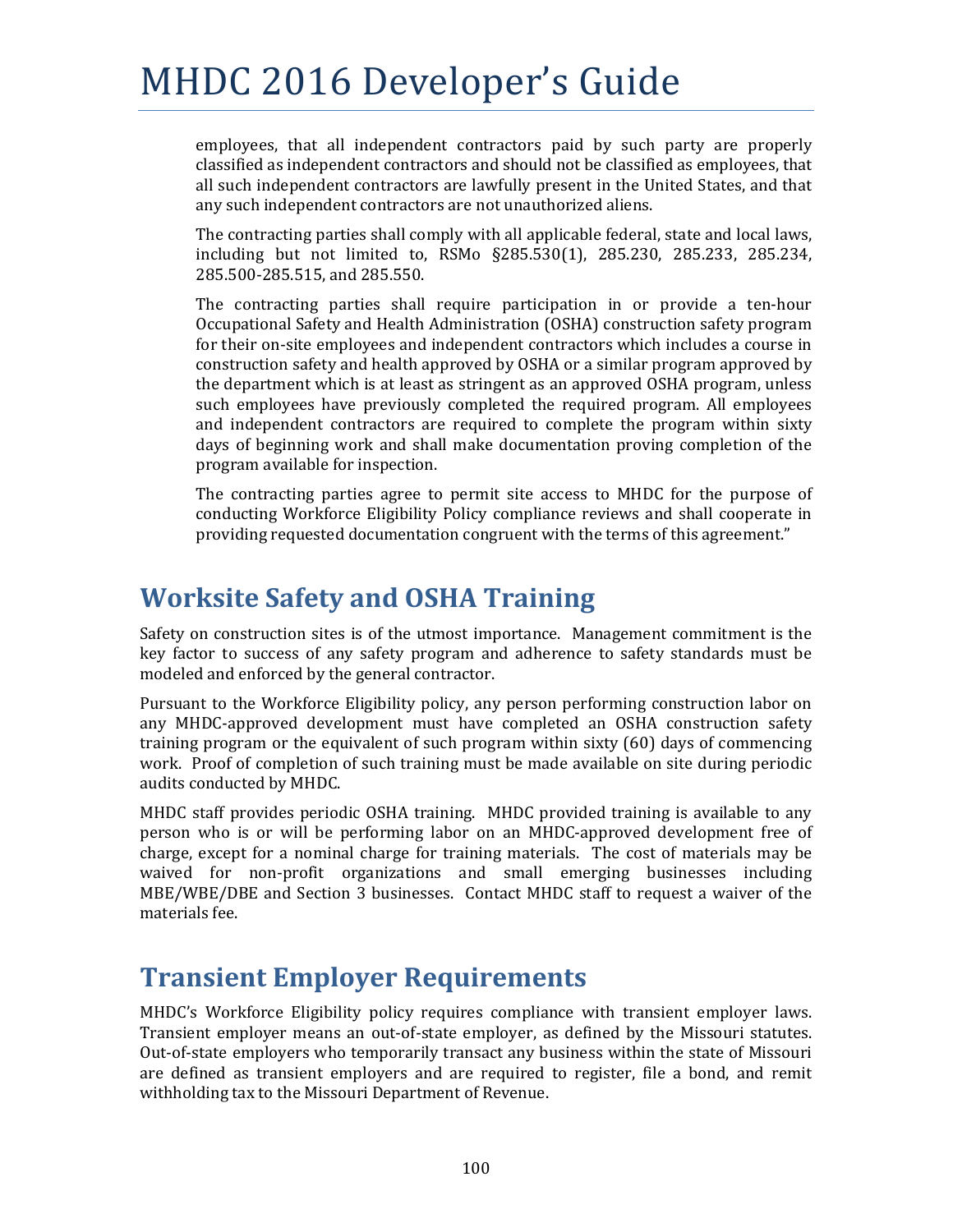Some out-of-state employers are exempt from the transient employer bonding requirement. Employers who meet all three of the following criteria are not required to file a bond with the Missouri Department of Revenue:

- a) The principal place of business of the out-of-state employer must be in a county which borders the state of Missouri; and
- b) The employer must have been under contract to perform work in the state of Missouri for at least sixty  $(60)$  days each year for the past two calendar years; and
- c) The employer must obtain a tax clearance issued by the department stating that the employer has complied with the tax laws of this state and with the provisions.

Employers required to comply with the transient employer bond requirements must submit proof of compliance prior to commencing work on an MHDC approved development.

# **Prevailing Wage**

### *Introduction*

The Davis-Bacon Act of 1931 and additional laws known as the Related Acts are a collection of United States federal laws which established the requirement for paying prevailing wage on certain public works or publicly funded projects. These laws require all contractors and subcontractors pay some of their employees particular wage rates depending on the type of work each employee performs.

Davis-Bacon laws do not apply to all developments. Only certain circumstances will trigger the applicability of Davis-Bacon such as the use of HOME Funds for twelve  $(12)$  or more units. 

While Davis-Bacon only applies to some developments, the MHDC 2016 QAP includes a provision requiring payment of prevailing wage on all MHDC approved developments, regardless of whether Davis-Bacon is required by law. Because of this provision, MHDC requires weekly certified payrolls be submitted for all developments.

### *Workers*

Prevailing wage will apply to any person performing construction labor on the construction site. Persons performing construction labor are listed as laborers and mechanics and contractors are required to pay those laborers and mechanics a minimum of the locally prevailing wage rates and fringe benefits paid on projects of a similar character.

### Working Foremen

Foreman or supervisors that regularly spend more than 20% of their time performing construction work must be paid prevailing wage under the corresponding worker classification.

## *Wage Rates and Payroll Processing*

Wage rates are set by following the wage determinations published by the Department of Labor for Davis-Bacon. Under Davis-Bacon laws, all contractors and subcontractors must pay their laborers and mechanics not less than the prevailing wage rates and fringe benefits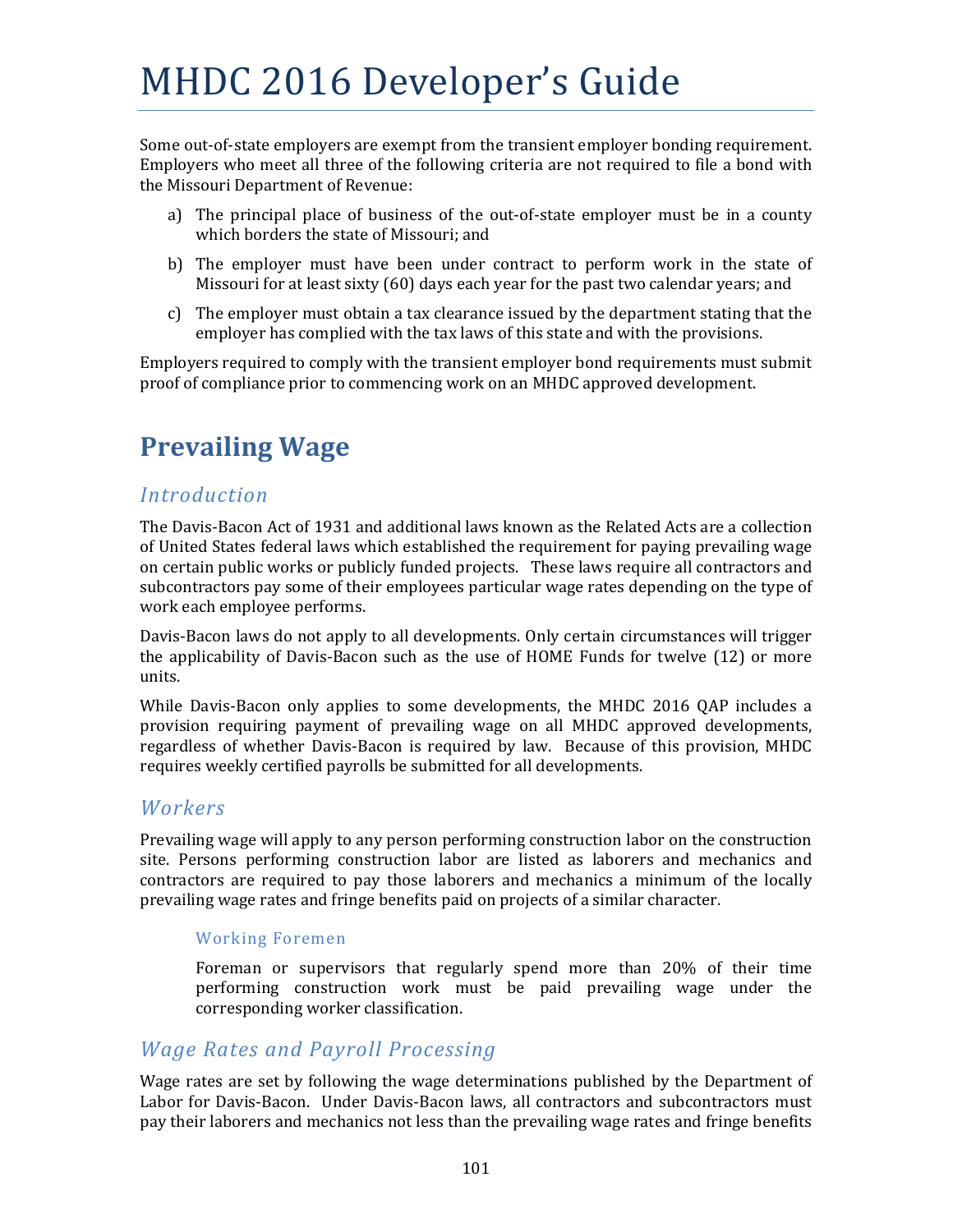for corresponding classes of laborers and mechanics employed on similar projects within the area.

#### Wage Determinations

The Wage and Hour Division of the Department of Labor ("Division") issues communications known as Wage Determinations (sometimes referred to as Wage Decisions). A Wage Determination is a listing of wage rates and fringe benefit rates for different classifications of laborers and mechanics in a given area for a particular type of construction.

The Division issues its Wage Determinations by publication of a notice in the Federal Register. Wage Determinations are effective from the date of notice and have no expiration date. Wage Determinations are continually updated and change frequently. However, only one Wage Determination will be applicable to a development. The Wage Determination that will apply to a development will be the Wage Determination in effect on the date the construction loan documents are signed. The Wage Determination of that date is "locked in" and subsequent updates or modifications to Wage Determinations will not affect the wage rates on the development. 

In the event a development uses construction financing through a source other than MHDC, the developer is required to notify MHDC staff within ten  $(10)$  days of the construction loan closing date and provide a copy of the executed construction contract to MHDC.

Within the body of each Wage Determination a listing of classifications (laborers and mechanics) will be found. Accompanying those classifications will be basic hourly wage rates and fringe benefit rates that have been determined to be prevailing for the same type of construction within the geographic area covered by the Wage Determination.

#### Classifications

Some classifications may include a subclass or group number. Common examples include Operator, Truck Driver, and Painter. Subclasses or groups may have different pay rate requirements so detailing the subclass on the certified payrolls is important. 

#### Wage Amounts

All developments with buildings that are four or fewer stories will be required to comply with the "Residential" Wage Determinations. All developments that have buildings with five or more stories must comply with the "Building" Wage Determinations. 

Wage rates are based on classification of the worker. The classification is determined based on the type of work actually being performed by the worker during the pay period. It is important to note, the prevailing wage for each classification must be paid to a worker in the classification regardless of the worker's skill level. For example, if a worker is performing duties normally performed by a carpenter, that worker must be paid prevailing wage for the classification of carpenter, even if the contractor does not consider the worker to be fully trained.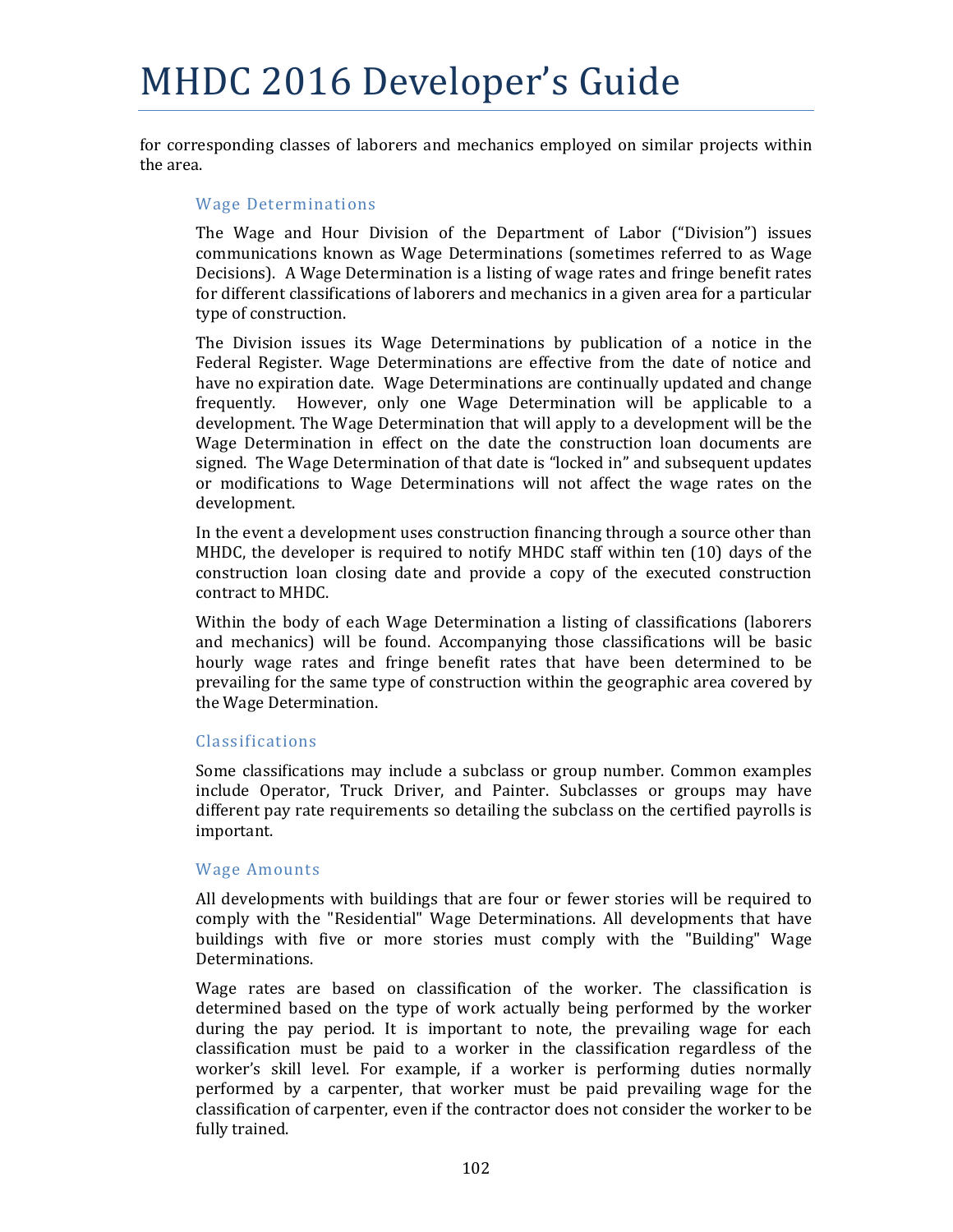In the event a worker performs duties in more than one classification, the employer may pay wage rates separately provided the employer maintains accurate time records showing the amount of time spent in each classification of work. If time records are not available, the employer must pay the worker the higher of the wage rate of the classifications for the duties performed.

Wages can be calculated by various methods such as piecework. Regardless of the method used to calculate wages, the total wages must be converted to an hourly rate for submission on the certified payroll reports and such hourly rate must meet the minimum prevailing wage rates.

#### Apprentice Rates

Apprentices may be paid less than the Wage Determination rate, provided the person employed is individually registered in a bona fide apprenticeship program registered with the Department of Labor.

Usually, the apprentice wage rate is expressed as a series of percentages tied to the amount of time spent in the program. Documentation detailing the wages rates should be submitted to MHDC staff. For example, an apprentice of less than six months would receive 65% of the journeyman's wage rate, while an apprentice who has been in the program between six months and one year would receive 70%, etc.

An apprenticeship certification from the Department of Labor's Office of Apprenticeship must be provided to MHDC staff. If no apprenticeship certification is provided, the worker must be paid the prevailing wage for his or her classification. An approved apprenticeship program will regulate the ratio of apprentices to journeymen. The maximum number of apprentices on the development cannot exceed the ratio allowed in the approved program. MHDC requires submission of a copy of the apprenticeship ratios schedule for each class of apprentice performing labor on the site. If no ratio information is available, MHDC staff will default to a 1:1 ratio. 

#### Payroll

All workers must be paid weekly.

Overtime must be paid to all covered workers who work in excess of forty  $(40)$ hours during a work week. The overtime rate must be at least 150% of the Wage Determination basic rate plus 100% of any applicable fringe benefit rate.

Fringe benefits are included in some Wage Determinations and usually are listed as an hourly fringe rate. If the Wage Determination includes a fringe benefit rate for a classification, the fringe benefit rate must be added to the basic hourly rate unless the employer provides bona fide fringe benefits for employees. Fringe benefits can include health insurance premiums, retirement contributions, life insurance, vacation and other paid leave, as well as contributions to training funds. Fringe benefits do not include employer payments for contributions required by Federal, State, or local laws such as the employer's contribution to FICA.

The total hourly wage rates may be no less than the total of the basic wage plus the fringe benefit wage. If the value of provided fringe benefits is less than the fringe benefit rate stated in the Wage Determination, the difference must be added to the basic wage rate. Likewise, if an employer provides fringe benefits with a value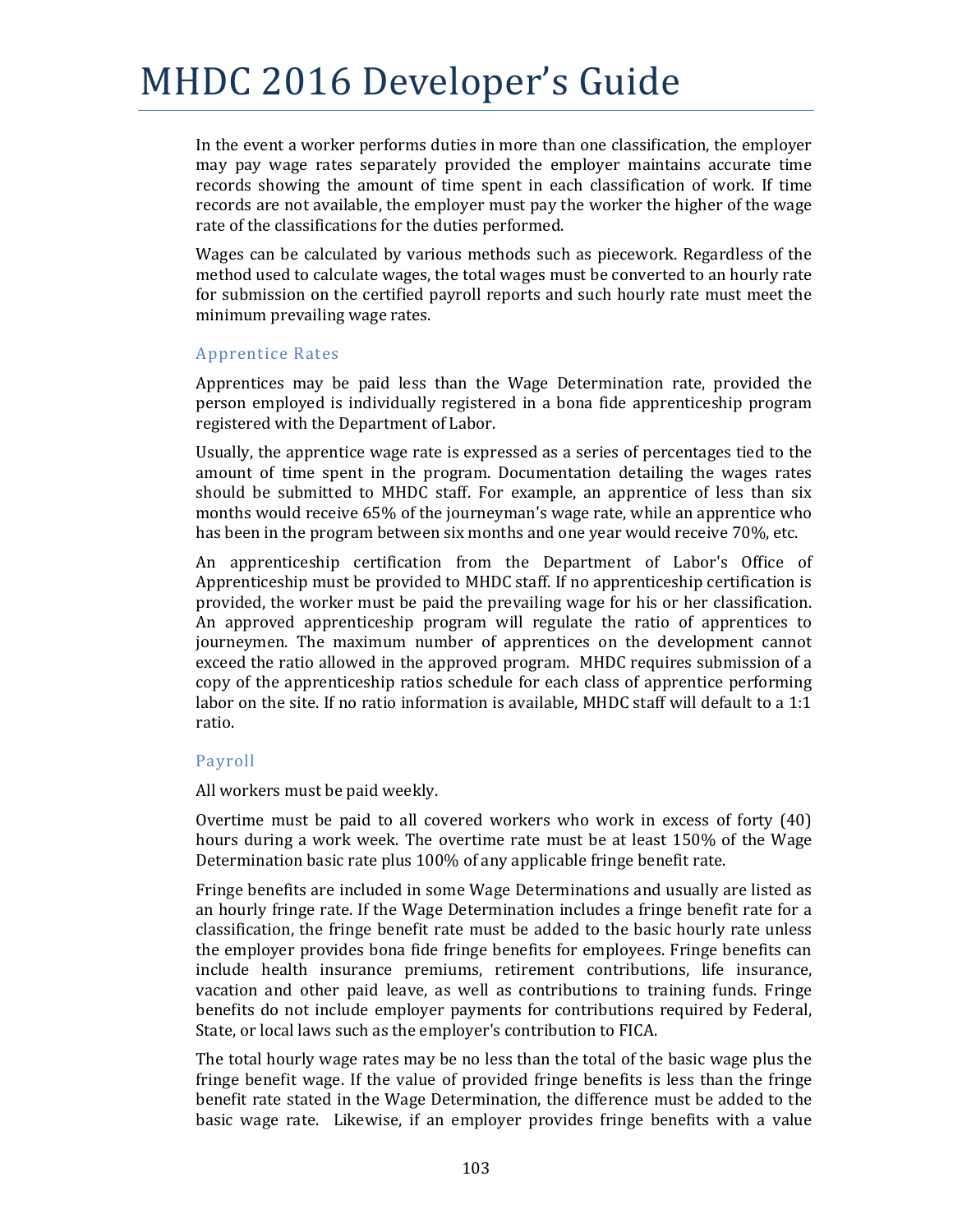higher than required, the employer may offset the excess amount against the basic rate. Employers should submit additional documentation in this case.

When a lower basic rate is paid due to an offset of fringe benefits, the overtime rate must be calculated based on the basic rate as stated on the Wage Determination and not on the basic rate actually paid. Based upon the previous example, when the Wage Determination requires a basic wage of  $$15/hour$  and a fringe rate of  $$5/hour$ , the total wage rate including overtime would be \$27.50/hour (\$15 x)  $150\%$ ) + (\$5 x 100%). In the event the employer provides fringe benefits valued at \$7/hour and, therefore, pays a basic rate of \$13/hour, the employer must nevertheless calculate overtime based on the Wage Determination rate of \$15/hour rather than the  $$13/hour$  that is actually paid.

#### *Reporting*

MHDC requires the submission of certified payroll on a weekly basis. Each certified payroll report submitted must be the original report with an original signature. Photocopies will not be accepted.

#### Form

Use of Form WH-347 (published by the Division) is recommended. Form WH-347 and accompanying instructions may be obtained at http://www.dol.gov/whd/forms. It is also available on MHDC's website. Use of the most recent revision of the form is important.

Reports are not required to be submitted on Form  $WH-347$  and many software packages produce certified payroll reports. Substitute forms are acceptable, provided the substitute form includes all of the information required by Form WH-347, including the certification language and signatures. In the event a substitute form is used, the proper certification language must be attached. The certification language is available for download on MHDC's website.

#### Contents

Regardless of which form is used, certified payrolls must be complete, legible, properly executed, and dated. The certified payroll reports should contain the name of the development and the name of the contractor or subcontractor for identification purposes.

If fringe benefits are included in the Wage Determination, paragraph  $(4)$  of the certification must be completed by checking box  $(a)$  to indicate fringe benefits are paid into an approved plan or by checking box (b) to indicate fringe benefits are paid in cash. If the employer offsets part of the basic wage due to the value of fringe benefits, MHDC requires a letter from the employer itemizing the benefit plans with the respective amounts paid to each plan and certifying fringe benefits were paid on behalf of the employees.

All deductions not required by law or are part of a collective bargaining agreement must be authorized in writing by the employee. The written authorization for the deductions should be included with the first payroll. For court-ordered deductions, MHDC will accept the court ordered letter.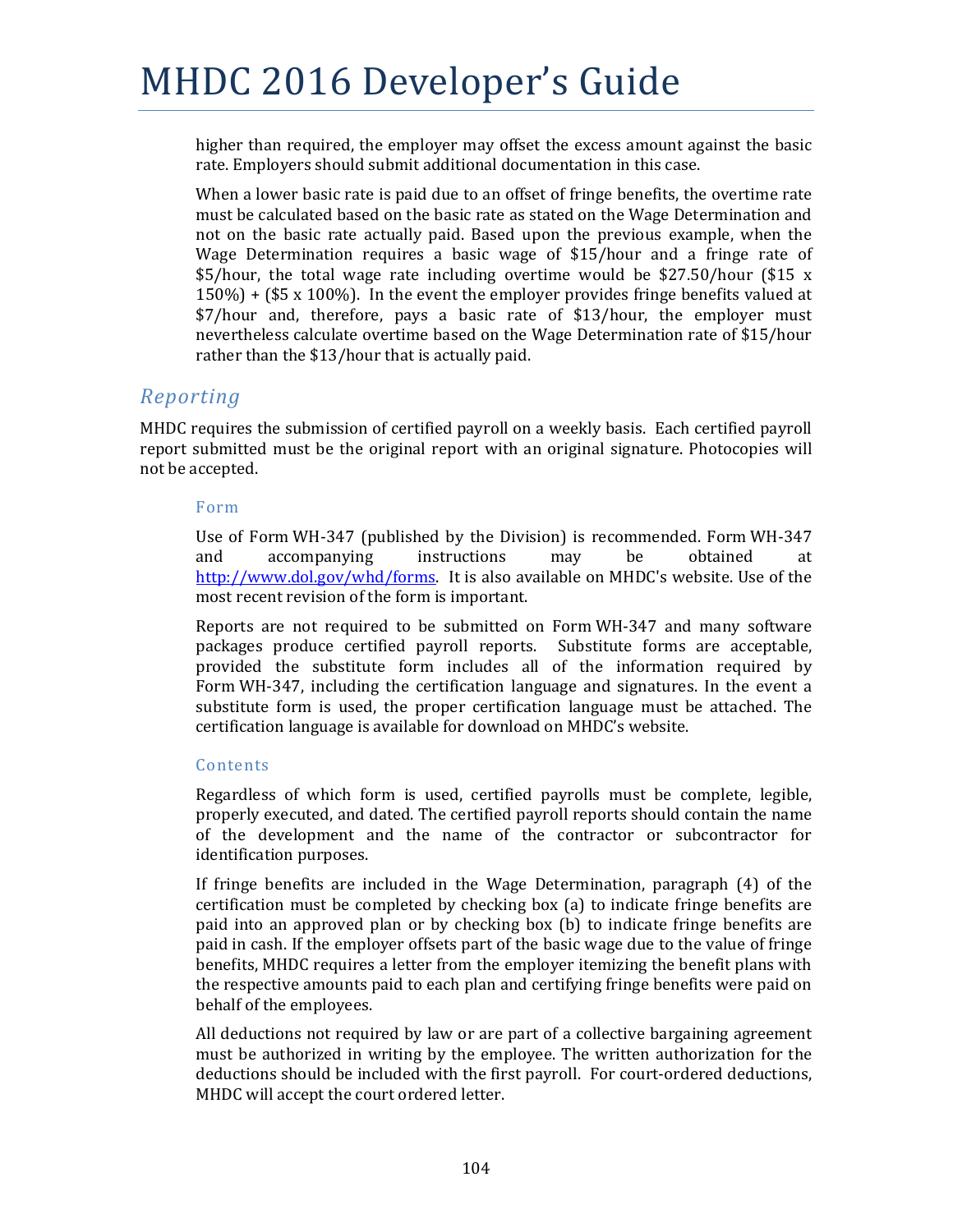#### Numbering

Certified payroll reports should be numbered sequentially. The sequential numbering of reports helps MHDC staff identify whether any reports are missing and relieves the contractor from having to submit reports when no work was performed on the site. The last report to be filed should be labeled "Final Payroll".

A separate certified payroll report with the accompanying payroll certification must be submitted for each payroll for each weekly pay period. Providing one certification for multiple pay periods is prohibited.

#### Classifications

A job classification must be listed for each worker on each payroll submitted. The job classification listed must show the current classification for the type of work the person is actually performing during the pay period. Only classifications listed on the applicable Wage Determination can be used. If an additional classification is required, contact MHDC staff for assistance in determining which classification to request. 

If a job classification has an associated subclass or group number, such subclass and group number should be included on the report.

#### Owner Operated Subcontractors

When a company is operated only by its owner(s), the workers must be listed on the certified payroll of the "upper-tier" contractor.

When an owner of a company works with his or her employees, the owner is only required to list his or her name and work classification, along with a notation of "Owner" and the total hours worked. Owners are not required to report the amount of pay.

#### *Inspections*

MHDC will conduct periodic on-site inspections which will include interviews with persons performing labor on the construction site. Interviews with workers are confidential and MHDC will attempt to conduct the interviews in a manner causing as little disruption as possible. 

#### Postings

A copy of the Wage Determination must be displayed at the site of the work in a prominent and accessible place where it can be easily seen by employees.

#### Records

Employers are required to maintain payroll records, including back up documentation such as timecards, for a minimum period of three years after the construction development is completed. General contractors must maintain a copy of the records of all subcontractors for the same period of time.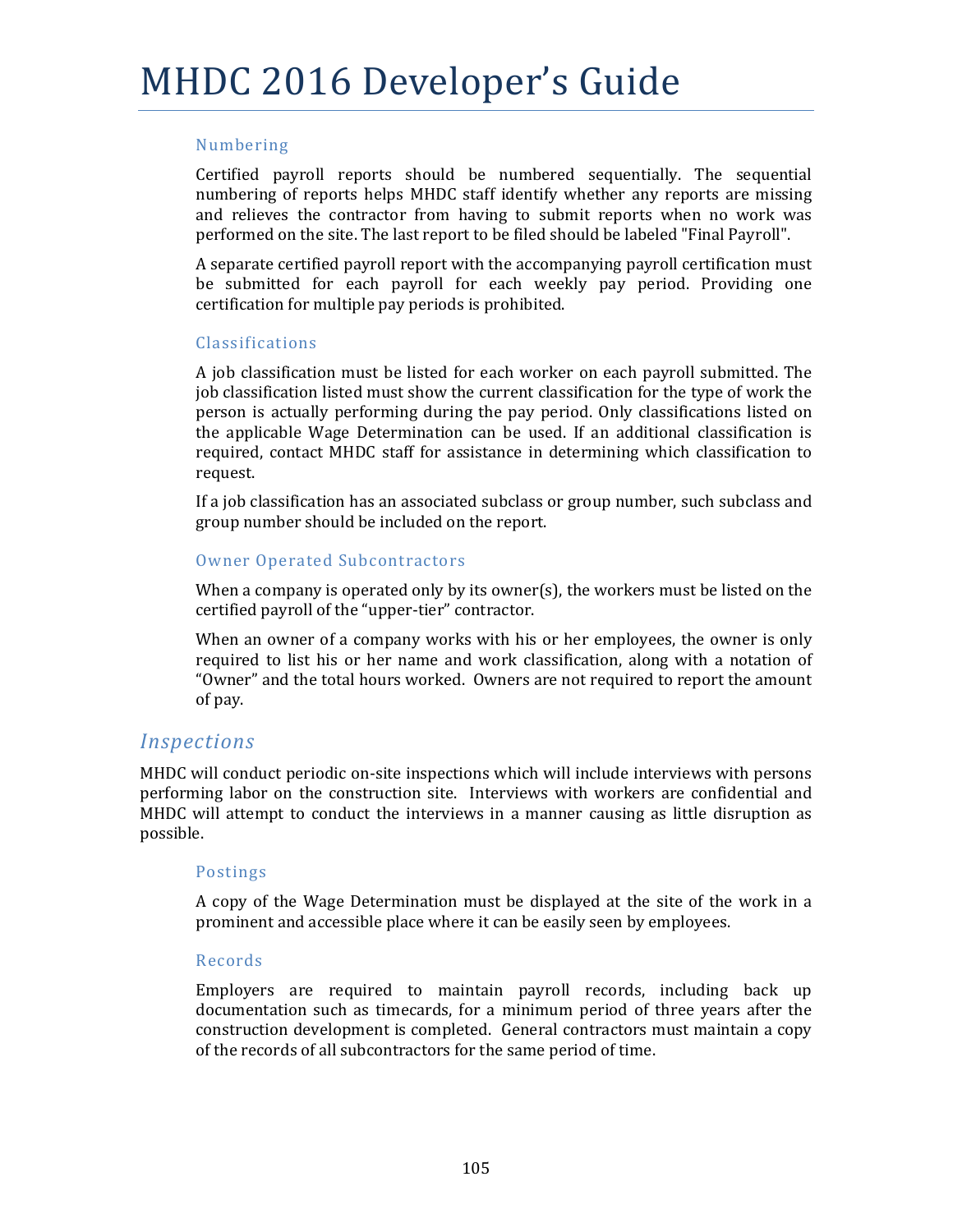### *Underpayments and Corrections*

In the event MHDC staff discovers any prevailing wage compliance deficiencies, the contractor will be notified immediately. The general contractor is responsible for ensuring all underpayments are corrected within thirty  $(30)$  days. The general contractor must provide MHDC staff with:

- a) An amended certified payroll report showing the corrections and labeled as "Restitution Payroll", and
- b) A copy of the check(s) making the restitution, and
- c) A signed statement from each of the underpaid worker(s) stating they have received the required restitution without threat of repercussions.

### *Additional Information and Guidance*

Additional information about Davis-Bacon and the Related Acts may be obtained at the United States Department of Labor website.

The following documents are used or provide additional information:

- a) Davis-Bacon Labor Standards This HUD publication provides guidance that specifically relates to Davis-Bacon. MHDC Prevailing Wage requirements mirror Davis‐Bacon.
- b) Form WH-347 The certified payroll form provided by the Department of Labor. This form is available in a fillable pdf format and can be downloaded from the website of the Department of Labor.
- c) Form WH-347 Instructions Guidance provided by the Department of Labor with specific instructions for completing Form WH-347.
- d)  $HUD-4010$  Information provided by  $HUD$  regarding Labor Standards (the terms and conditions of this form must be incorporated into the construction contract).
- e) LR-96-01 This letter ruling issued by HUD provides clarification regarding how prevailing wage applies to owners.
- f) Form WH-1321 The employee rights poster provided by the Department of Labor.
- g) Form WH-1321-SP The Spanish version of the employee rights poster provided by the Department of Labor.
- h) Payroll Deduction Authorization This form should be completed by the employee to verify that deductions are authorized.
- i) Form HUD-2554 This document must be used when the development includes Risk Share financing.

### **Homeownership**

MHDC is dedicated to strengthening communities and the lives of Missourians through the financing, development, and preservation of affordable housing. Section 42 of the IRS Code supports homeownership opportunities for residents of single-family low-income housing rental developments by allowing the owners to sell the homes to the residents following the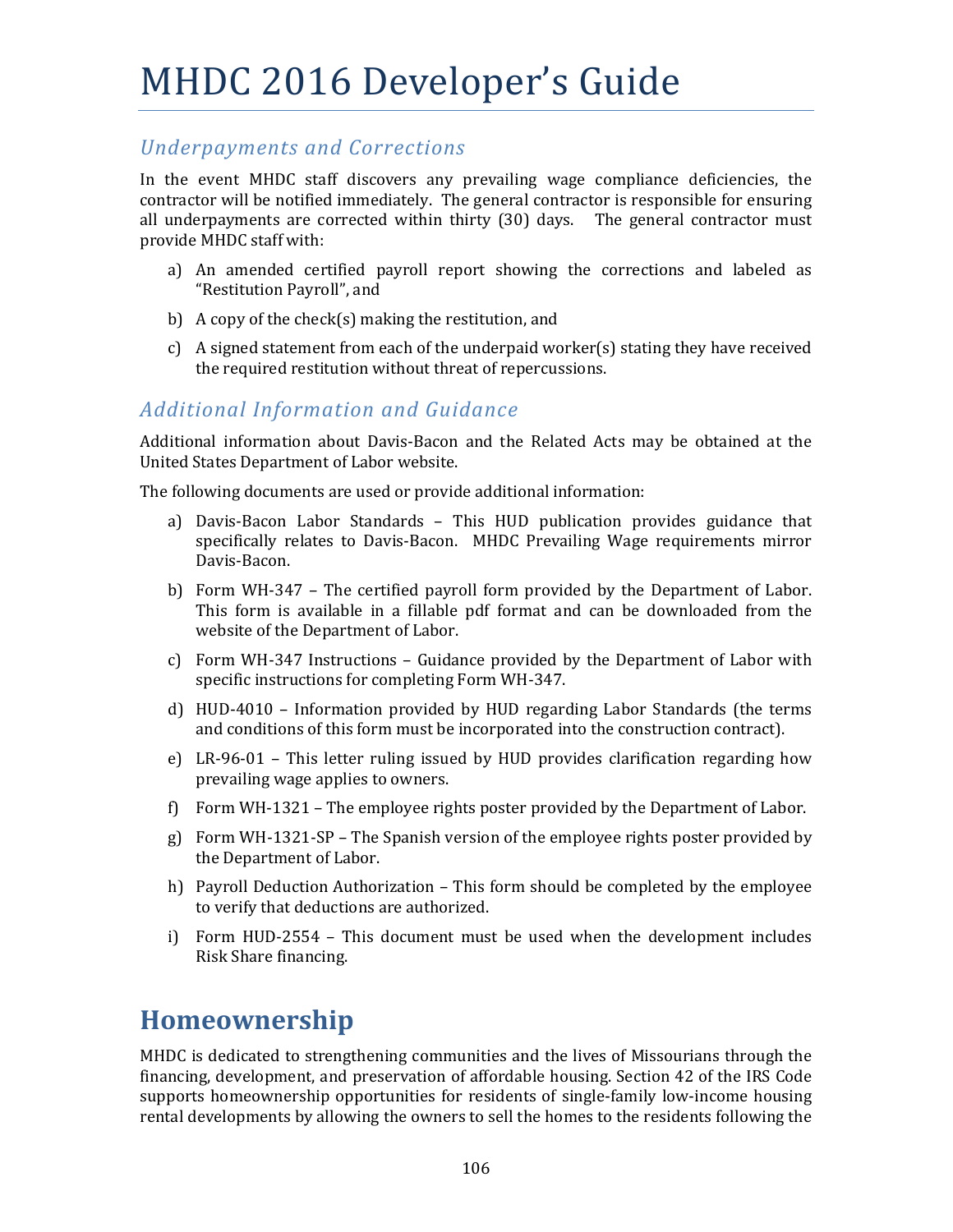completion of the Compliance Period. Converting LIHTC rental properties into single-family homeownership properties can prove to be beneficial to both resident and owner. The opportunity of homeownership has proven to be a major incentive to residents. This incentive allows the resident the potential of homeownership which might otherwise be out of reach, as well as encouraging them to remain in place, adhere to the lease, and care for the condition of their future home. MHDC has established the Homeownership Policy to guide developers and owners in the planning, development, and eventual conversion of rental/homeownership developments ("Homeownership Policy").

This section details the rules that must be adhered to when converting LIHTC rental properties into single family homeownership properties at the end of the Compliance Period. Additional restrictions may apply depending on what other type(s) of financing is involved in the development. Developers and owners of affordable, single-family rental developments who want to convert the properties into homeownership opportunities for the residents must establish a plan for the timing and terms of sales to residents and qualified low-income households at the end of the Compliance Period ("Homeownership Commitment"). Every Homeownership Commitment will differ. MHDC realizes there are many options for determining the sales price besides what are outlined in this section and encourages the use of creativity within the Homeownership Commitment. Above all, a Homeownership Commitment must remain true to the LIHTC program by ensuring the opportunity for homeownership is directed at low-income households at an affordable price. The Homeownership Commitment must be proposed at Application, approved by MHDC staff at Firm Commitment, and attached to each resident lease.

The following issues apply to and must be addressed in each Homeownership Commitment, in the implementation of the conversion for all single-family rental/homeownership developments proposed with the FY2008 NOFA and thereafter, and all Homeownership Commitments filed.

- 1. Any development submitted to MHDC and reviewed as a single family homeownership development must waive the right to opt out of the LIHTC program for an additional fifteen (15) years beyond the Compliance Period. In other words, the owner will not be allowed to "opt-out" of the LIHTC program at the end of the Compliance Period. This period is assigned on a building-by-building basis and begins with the first year that the credits are claimed. The LIHTC Initial Compliance Period ends on December 31 of the 15th year of the period for that particular building.
- 2. Before offering a Right of First Refusal ("RFR") to any resident, the development must have fully completed the Compliance Period on ALL units. This will avoid confusion by allowing the owner, residents, and MHDC staff to all be on the same time table.
- 3. Owners must ensure the purchase price of each home complies with the minimum purchase price required in Section  $42(i)(7)(B)$  of the Code ("Minimum Price"). This is defined as an amount equal to the sum of the principal amount of outstanding indebtedness secured by the building (other than indebtedness incurred within the five  $(5)$ -year period ending on the date of the sale to the residents) and all federal, state, and local taxes attributable to such sale.
- 4. To preserve affordability, MHDC sets the maximum sales price at an amount such that the monthly housing payment of principal, interest, property taxes, and property and mortgage insurance ("PITI") plus tenant-paid utilities does not exceed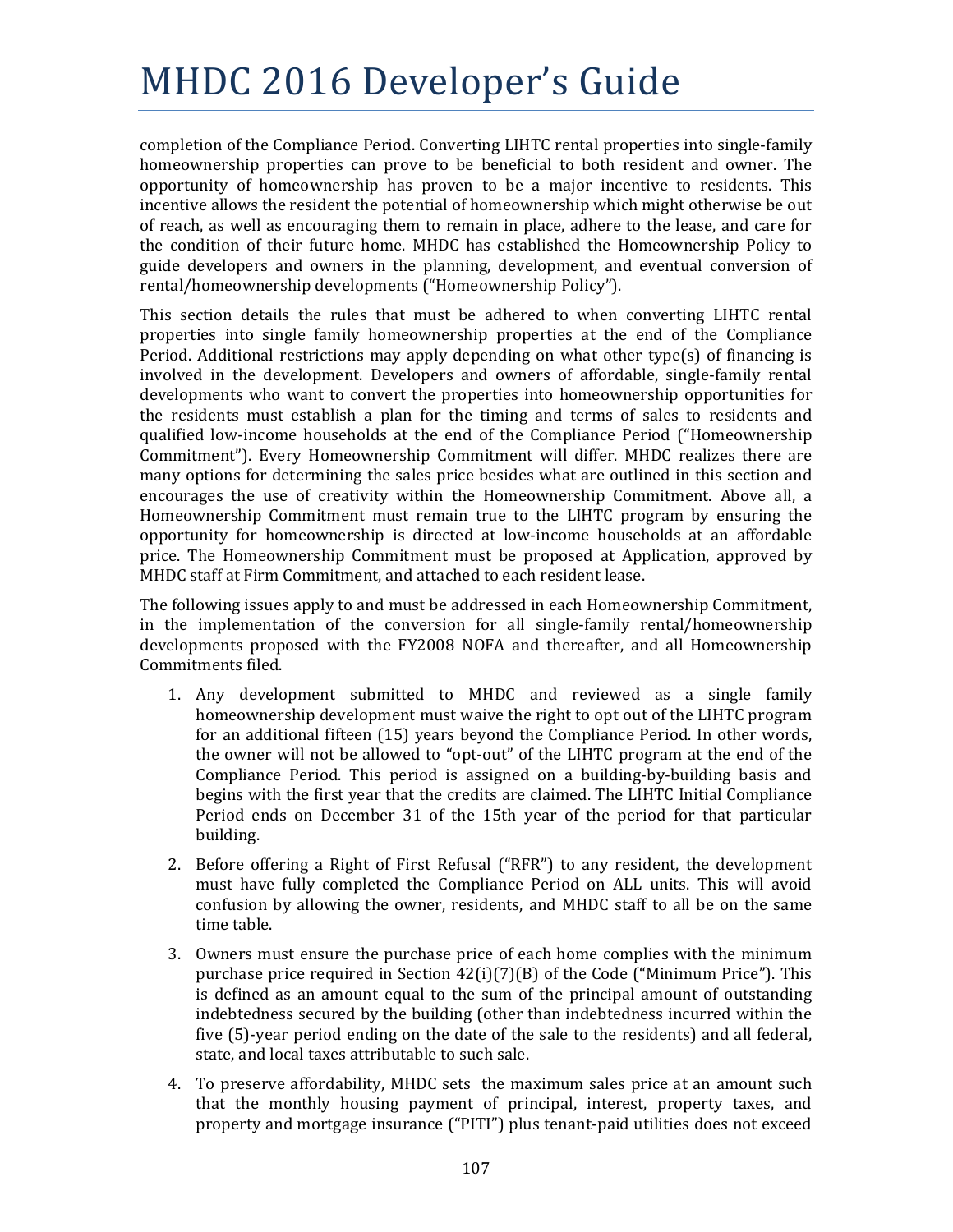the maximum LIHTC rent based on bedroom size (assuming a 95% mortgage, thirty (30)-year amortization, interest rate equivalent to MHDC's First Place loan program, and typical insurance premium available to low-income households) less a  $1\%$ discount for each year the resident has leased the unit ("Maximum Price").

- 5. The sales price can be determined by a number of methods, but it must be crafted with the intention of being affordable to low-income households at the time of conversion. A discount off the sales prices for years of tenancy is highly encouraged. The chosen method must be established in the Homeownership Commitment and must result in a sales price not less than the Minimum Price and not more than the Maximum Price. Several illustrative methods for setting the sales price are described below.
- 6. The owner will offer the RFR within twelve (12) months of the end of the Compliance Period. This will be a set date and cannot be changed because of market conditions, high interest rates, or other factors which affect the salability of the houses. MHDC will call this date the "Conversion Date".
- 7. Each lease will contain an addendum which contains a copy of the Homeownership Commitment. Because it is important for the residents to be aware of the Conversion Date so they know when the houses will be offered for sale to them, the Conversion Date must be referenced in the lease addendum. The Homeownership Commitment should also define the term "Right of First Refusal" and because homes will only be offered to residents in good standing, the Homeownership Commitment should also define the term "good standing." The owner does not have to outline specific discounts that will be offered to the resident as related to the sales price of the homes. However, they should, in general terms, indicate the plan for pricing the homes. The addendum should also state the homes cannot be sold at a price lower than the minimum sales price as set forth in  $\S42(i)(7)(B)$  of the Code.
- 8. The owner must provide information about homeownership training to the resident by way of a notice or a brochure five (5) years before the Conversion Date. The developer will have an agent or plan with a homebuyer credit counselor (this will usually be in the form of a nonprofit agency). This information must be provided to the resident in an addendum to the lease for all properties leased after the date which is five  $(5)$  years prior to the Conversion Date.
- 9. The owner should address the issue of how potential homeowners will be educated concerning home maintenance. Some suggestions are: have the property maintenance person work with potential homeowners while doing routine maintenance and minor repairs to units, and enlist the help of nonprofit organizations which promote homeownership opportunities.
- 10. One year before the offering of the RFR, the owner must distribute to all residents information detailing the dates, timeline, and information contained within the Homeownership Commitment.
- 11. Each resident will be given up to six (6) months after the Conversion Date to decide whether to accept the RFR offer from the owner. Any resident who is in "good standing" at the time of the offering of the RFR shall have the right to exercise the RFR. The resident will exercise its RFR by tendering an offer to buy the property. Within this offer there should be a date set for closing.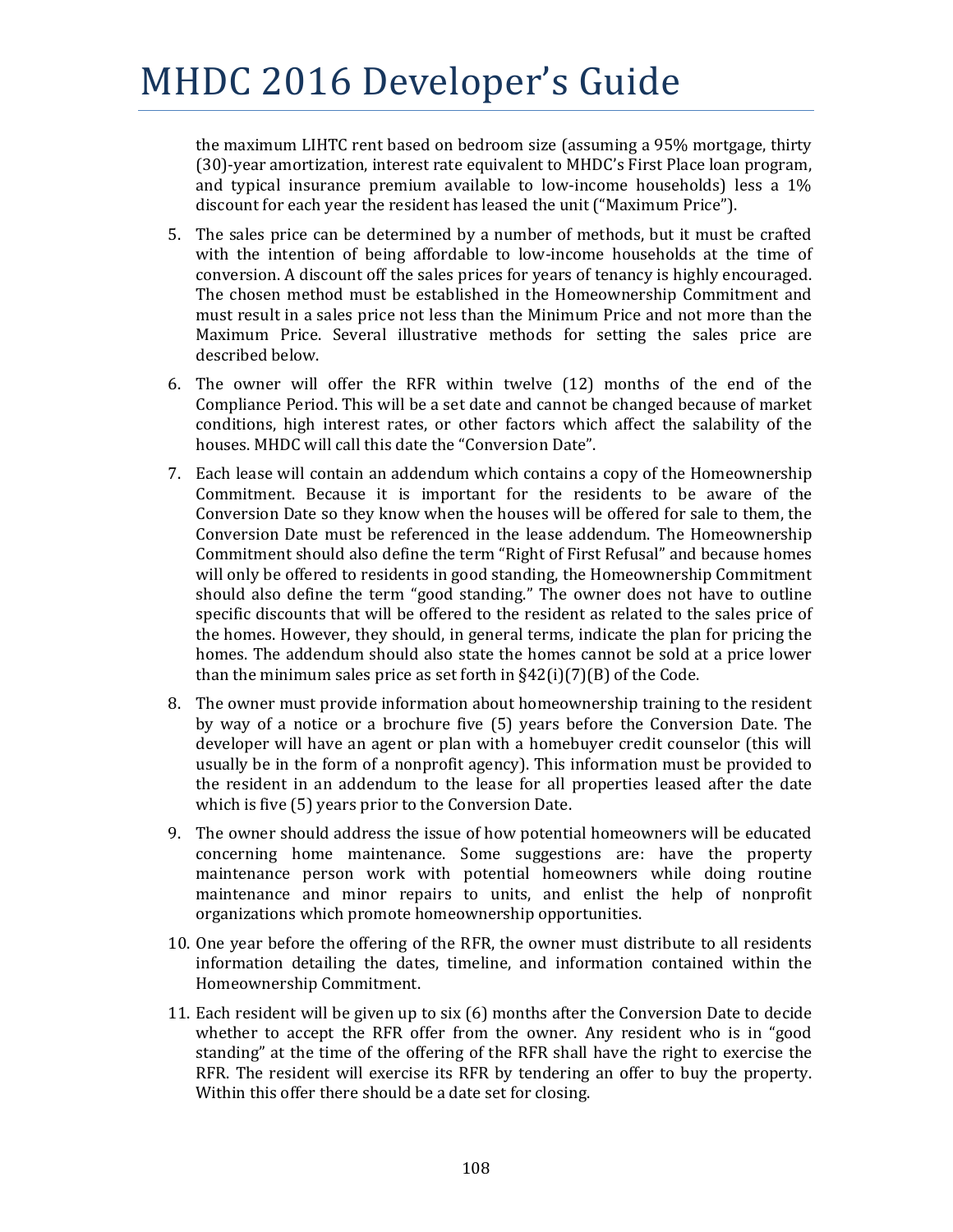- 12. After the six month period mentioned in #11 above, the owner has several options in reference to any unsold units:
	- a. The owner can choose to sell the remaining units in the development to a nonprofit partner or another entity that will continue to operate the units as affordable housing in accordance with the LIHTC LURA. The sale must include 100% of the remaining rental units, not a portion thereof.
	- b. The owner can choose to maintain the remaining units in the development as rental units, adhering to all MHDC Extended Use Period guidelines. The remaining units after this initial six month selling period may at any time be offered for sale to the current or subsequent qualified residents.
	- c. The owner can offer vacant units for sale to a buyer whose household income does not exceed 80% of the area median income. A potential purchaser who qualifies under this income restriction is not required to lease the unit before they purchase it.
- 13. At the sale of each home, MHDC staff will execute a partial release of the LIHTC LURA for that particular unit.
- 14. If MHDC holds a mortgage on the development, the owner must contact MHDC's Loan Servicing department just prior to the Conversion Date to determine the payoff amount for the sale of each home. The required payoff will be calculated over 75% of the homes in the development to accelerate the pay down and potentially ease the burden on any remaining unsold homes. The owner can then utilize this figure in calculating the Minimum Price of the home.
- 15. The payoff amount for each home will be equal to the principal balance of the loan as of the Conversion Date divided by .75 divided by the number of homes in the development. The title company assisting in the transaction must contact MHDC's Loan Servicing department for the payoff prior to the sale of the home and transfer the payoff to MHDC as part of the closing transaction. The loan will be re-amortized following each pay down. An example would be:
	- a. The principal balance of a loan on the Conversion Date of a development is  $$500,000$ . There are thirty  $(30)$  homes in the development. The required payoff per home sold would be \$22,222.22  $(\$500,000 / .75 / 30)$ . If the owner sells and closes on 12 homes in the 5th month following the initial RFR, MHDC will receive a total pay down of \$266,666.64  $(12 \times $22,222.22)$ from the 12 closing transactions. The loan will then be re-amortized based upon the  $$266,666.64$  pay down. If then in the 10th month following the initial RFR, the owner closes on 3 more homes, MHDC shall receive a total pay down in the amount of  $$66,666.66$  (3 x  $$22,222.22$ ) and re-amortize the mortgage accordingly.
- 16. As each home sells and contributes the required pay down of the mortgage, MHDC staff will execute a partial release of the deed of trust for that home. If full repayment of the loan occurs, the deed of trust will be released for all remaining unsold homes.
- 17. Each house to be sold to a resident under the RFR must pass a Housing Ouality Standards ("HOS") inspection. It must also undergo a physical needs assessment performed by an MHDC-approved inspector following MHDC prescribed standards. Any deficiencies described in the physical needs assessment must be addressed by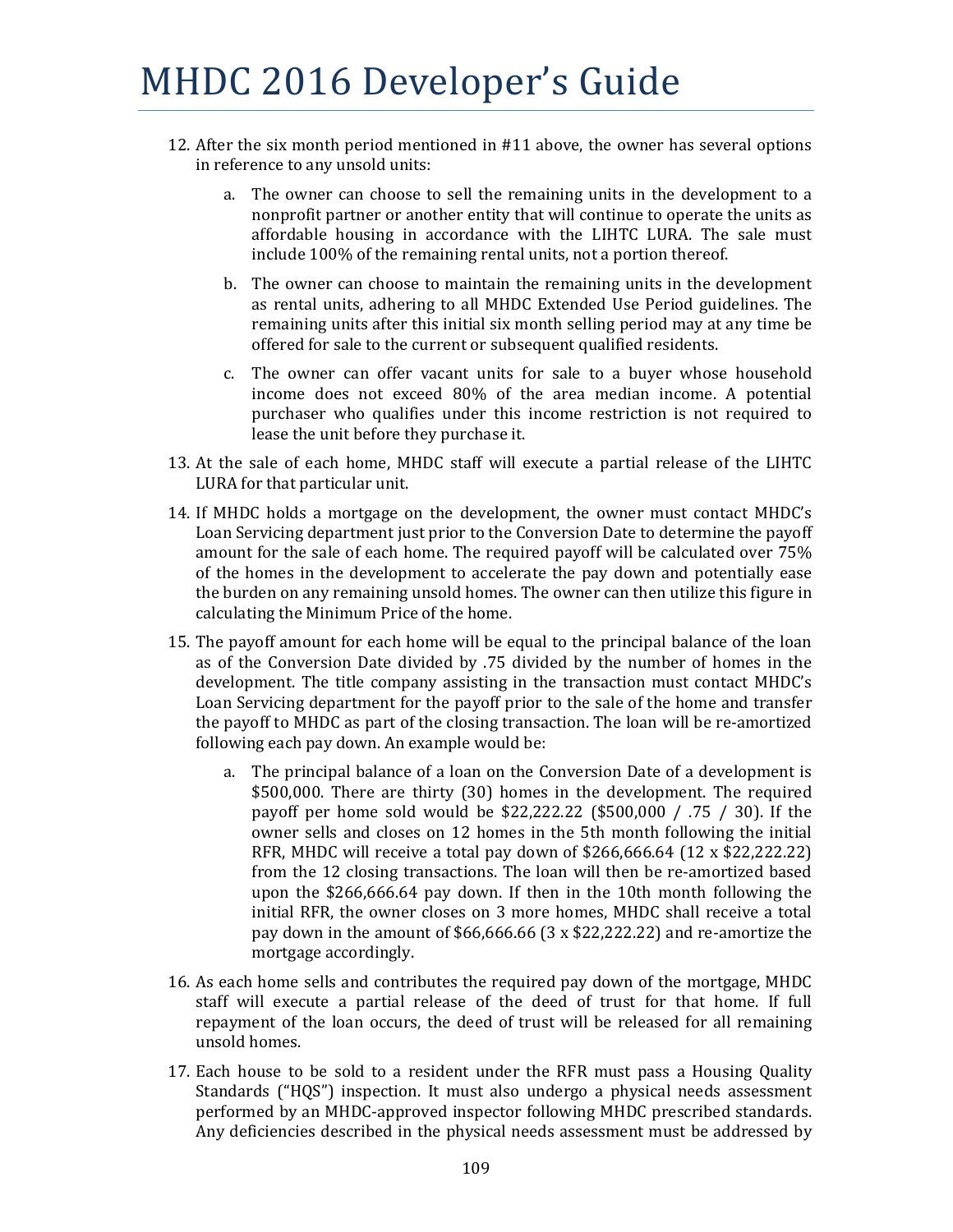the owner before the Conversion Date. The HQS inspection and/or physical needs assessment cannot be used in place of subsequent inspections.

- 18. The owner should address the issue of replacement reserves in the Homeownership Commitment. MHDC intends that any excess reserves after repairs and replacements, as determined on a pro rata portion for the unit(s) at the time of sale, will benefit the development and the new homeowner. Some suggestions are to put the unused pro rata portion of the reserves into an account to be used by the neighborhood homeowner's association, use the unused pro rata portion of the reserves for additional down payment assistance to the homeowner, discount the sales price by an amount equal to the unused pro rata portion of the reserve amount, and establish a reserve account for the new homeowner from the pro rata portion of the reserve amount.
- 19. The purchaser must agree to occupy the home as their principal residence.
- 20. If the current resident refuses to buy the property or is unable to buy the property, they cannot be asked at any time to vacate the property except for reasons specified in the lease.
- 21. A resident in good standing cannot be relocated or evicted to expedite the sale of a unit. When renting a unit, a potential resident may not be discriminated against because they do not wish to purchase the unit they are requesting tenancy in.
- 22. If a household has had an increase in income since moving into the development, this will not disqualify them from buying the property. If a household qualifies to move into the unit as a resident, they are income-qualified as a potential buyer (an exception to this occurs if HOME Funds are involved - see below).
- 23. To ensure all parties are prepared to begin selling the homes as outlined in the Homeownership Commitment, the owner will meet with staff at MHDC in the 14th compliance year to discuss the above items along with any other topics deemed necessary. The owner must contact MHDC's Asset Management department to begin this process.
- 24. The ownership entity may offer the first right of refusal to the nonprofit partner at the end of the Compliance Period, with the nonprofit commencing sales of the units to the residents and qualified buyers thereafter if the following requirements have been met:
	- a. The limited partnership agreement or operating agreement, as applicable, governing the ownership entity has granted a first right of refusal to the nonprofit partner or member;
	- b. The nonprofit entity is a qualified nonprofit for purposes of the LIHTC. That is, it is a tax-exempt organization formed with the express purpose of fostering affordable housing, is not controlled by a for-profit entity or subsidiary, and has been materially involved in the operations of the development;
	- c. The nonprofit has filed a Homeownership Commitment that has been approved by MHDC staff and attached to resident leases; and
	- d. The nonprofit transacts the sales of the homes under the terms of the MHDC-approved Homeownership Commitment and follows all MHDC rules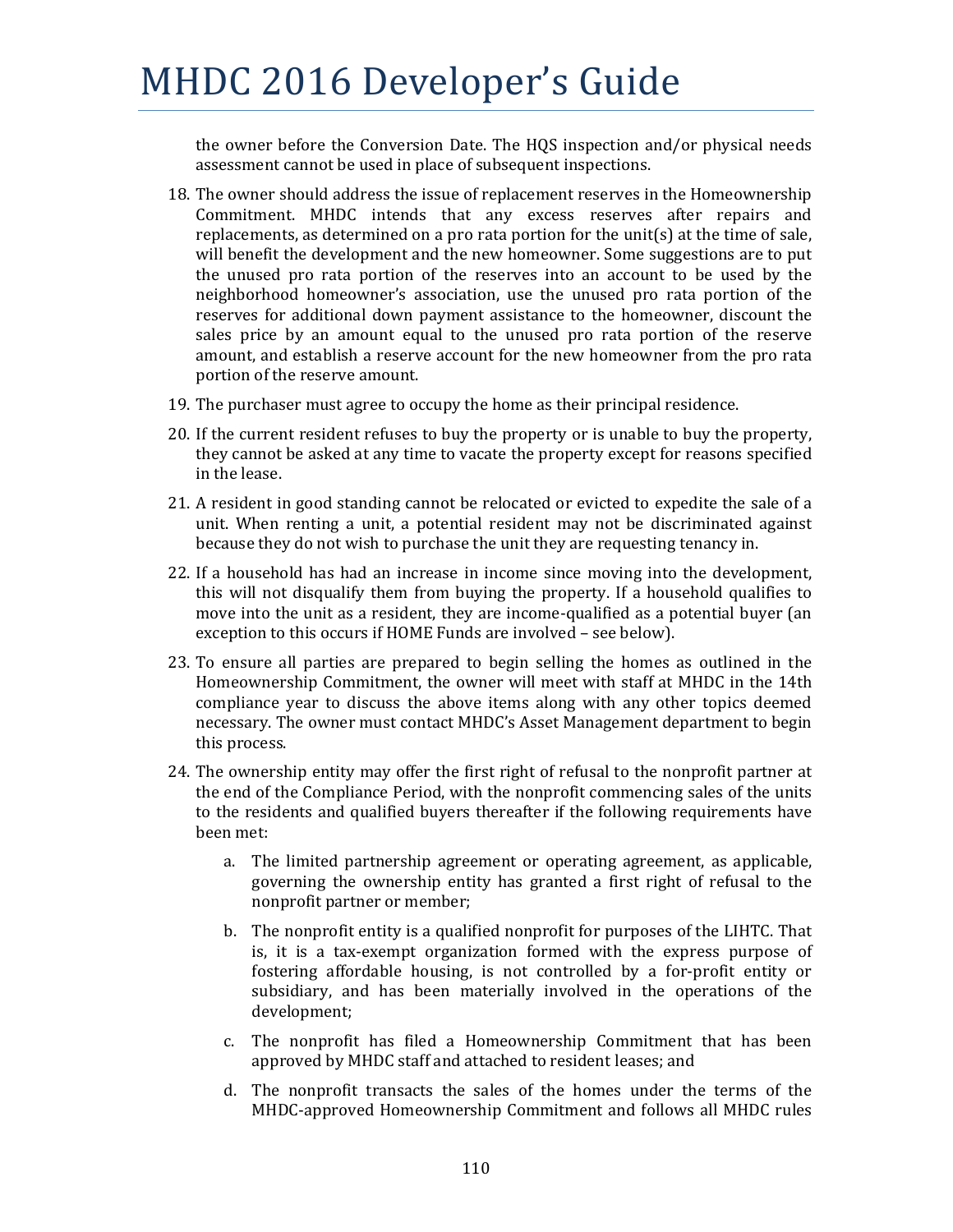and guidelines applicable to homeownership conversion when the right of first refusal is offered to the residents.

#### *Determining Sales Price*

To extend the opportunity for homeownership to existing LIHTC residents, the houses must be affordable for people who are at or below 60% of median income for the area.

Residents who buy the houses should replace their rent payment with a house payment comparable to what they were paying in rent. This is considered the "Equivalency Principle". To achieve maximum affordability, the monthly mortgage payment including principal, interest, property taxes, property and mortgage insurance (PITI) should not significantly exceed the monthly rents in year fifteen  $(15)$ . As stated previously, the sales price of the homes to existing residents or qualified buyers must fall between the Minimum Price and Maximum Price.

Discussed below are three possible options for determining the sales price of the property at the Conversion Date.

#### Existing Obligation plus Profit

Section  $42(i)(7)(B)$  of the Code defines the minimum purchase price for a LIHTC property at the end of its Compliance Period to be the sum of (i) the principal amount of outstanding indebtedness secured by the building (other than indebtedness incurred within the five  $(5)$ -year period ending on the date of sale), and (ii) all federal, state, and local taxes attributable to such sale. We also understand the property will need to have repairs done to it before it is sold and the developer will desire a profit from each sale.

MHDC has taken the above into consideration and suggest the property be sold for the following amount:  $\left[ \right]$  (((the payoff of the entire note) + Exit Taxes + Amount to make any and all repairs deemed necessary to bring the building up to excellent condition)/# of units in the project) + (An amount of profit the owner chooses to add for the sale of each home). The resident will then receive a discount off the sales price for each year they have occupied the property within the development, specified by the owner.

Sample assumptions:

Fifteen (15)-home development

Remaining mortgage of \$200,000

Exit taxes estimated by limited partner at \$150,000

Repairs necessary =  $$180,000$  (in addition to replacement reserves)

Profit requested by owner =  $$20,000/h$ ome

Resident discount =  $1\%$  per year of tenancy

A resident who has rented the home for 7 years would pay a purchase price of  $$51,460$  or (((\$200,000 + \$150,000 + \$180,000)/15) + \$20,000) x 93%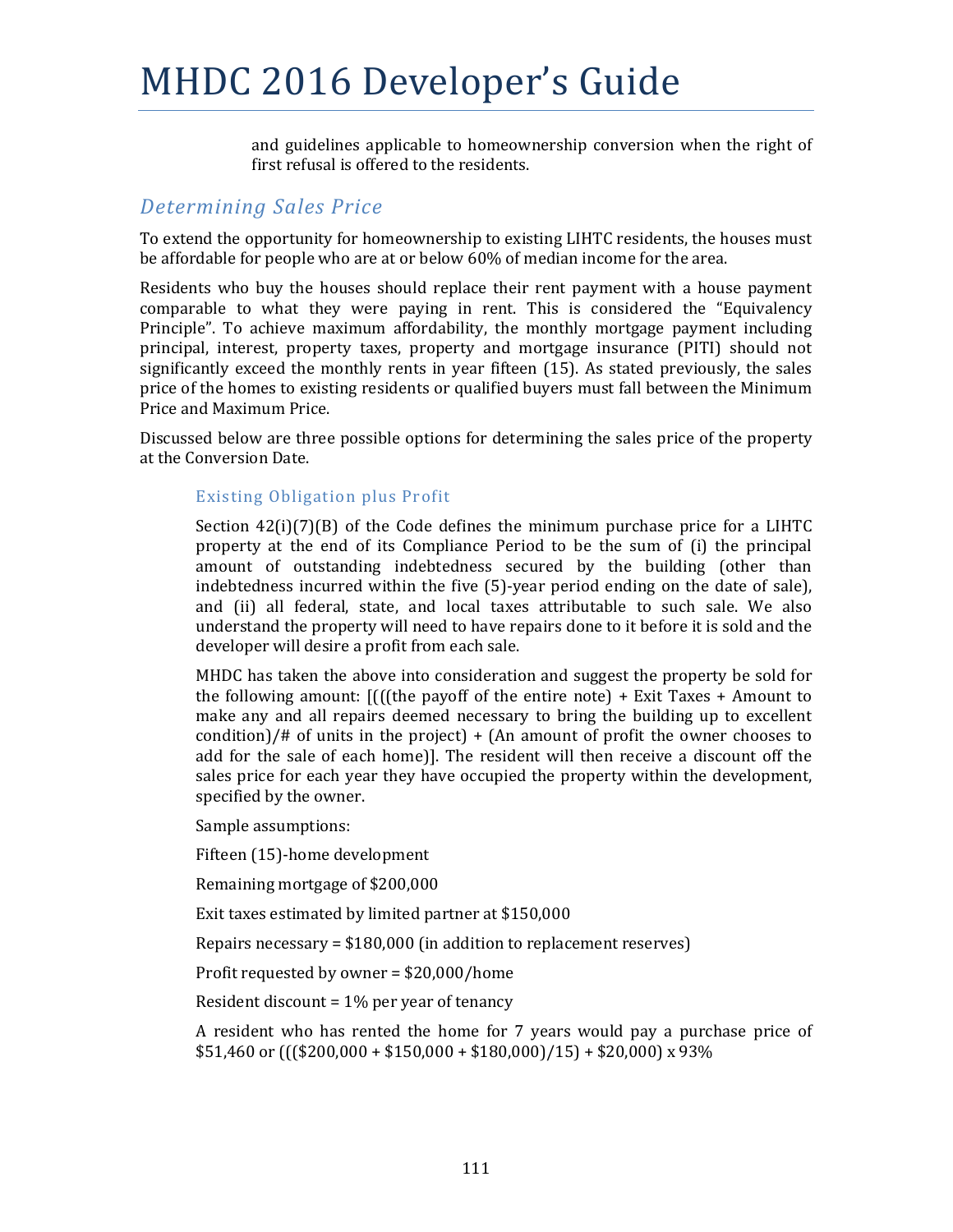#### Equivalency Principle Approach

The following procedure will occur on the Conversion Date and will be used to decide the sales price for the houses. This price will be used as the sales price for all the houses until all the houses are sold, regardless of the income level of the buyer. The sales price will be determined using the following guidelines based on a monthly housing payment equal to the current rent being charged for the units assuming a 95% mortgage, 30-year amortization, and an interest rate equal to that used by the MHDC First Place program. Existing residents are offered a 1% discount for each year of tenancy.

- 1. Current monthly rent =  $$550$
- 2. For argument sake, insurance and taxes  $=$  \$150 per month
- 3. Mortgage payment is then  $=$  \$400 per month
- 4. Using an estimated MHDC MRB interest rate  $= 6.3\%$ , the mortgage amount would be \$64,623
- 5. Assuming a 95% mortgage, the sales price would be \$68,024
- 6. If the resident leased the unit for four years, a  $4\%$  discount would reduce the sales price to \$65,303

#### Maximum Price Approach

The following application of the Maximum Price calculation will be based on the maximum LIHTC rent in affect at the time the home is sold, regardless of the income level of the buyer. The sales price will be determined using an amount such that the monthly PITI payment plus tenant-paid utilities does not exceed the maximum LIHTC rent based on bedroom size (assuming a  $95\%$  mortgage, thirty  $(30)$ -year amortization, interest rate equivalent to MHDC's First Place loan program, and typical insurance premium available to low-income households) less a  $1\%$  discount for each year the resident has leased the unit.

An example would be:

- 1. Current maximum LIHTC rent for a 3-bedroom house in Springfield =  $$801$
- 2. For argument sake, insurance and taxes  $=$  \$150.00 per month; tenant-paid utilities  $= $125$  per month
- 3. This allows for a total of \$526 P&I that this family can afford/qualify per month for a house payment with a thirty  $(30)$ -year term
- 4. First place program MRB rate is  $6.3\%$
- 5. The maximum loan amount would then be \$84,980
- 6. Assuming a 95% mortgage, the sales price would be \$89,452
- 7. If the buyer happens to be a resident who has lived in the project for four  $(4)$ years, they would receive a  $4\%$  discount off the \$89,452 figure for a sales price of \$85,874.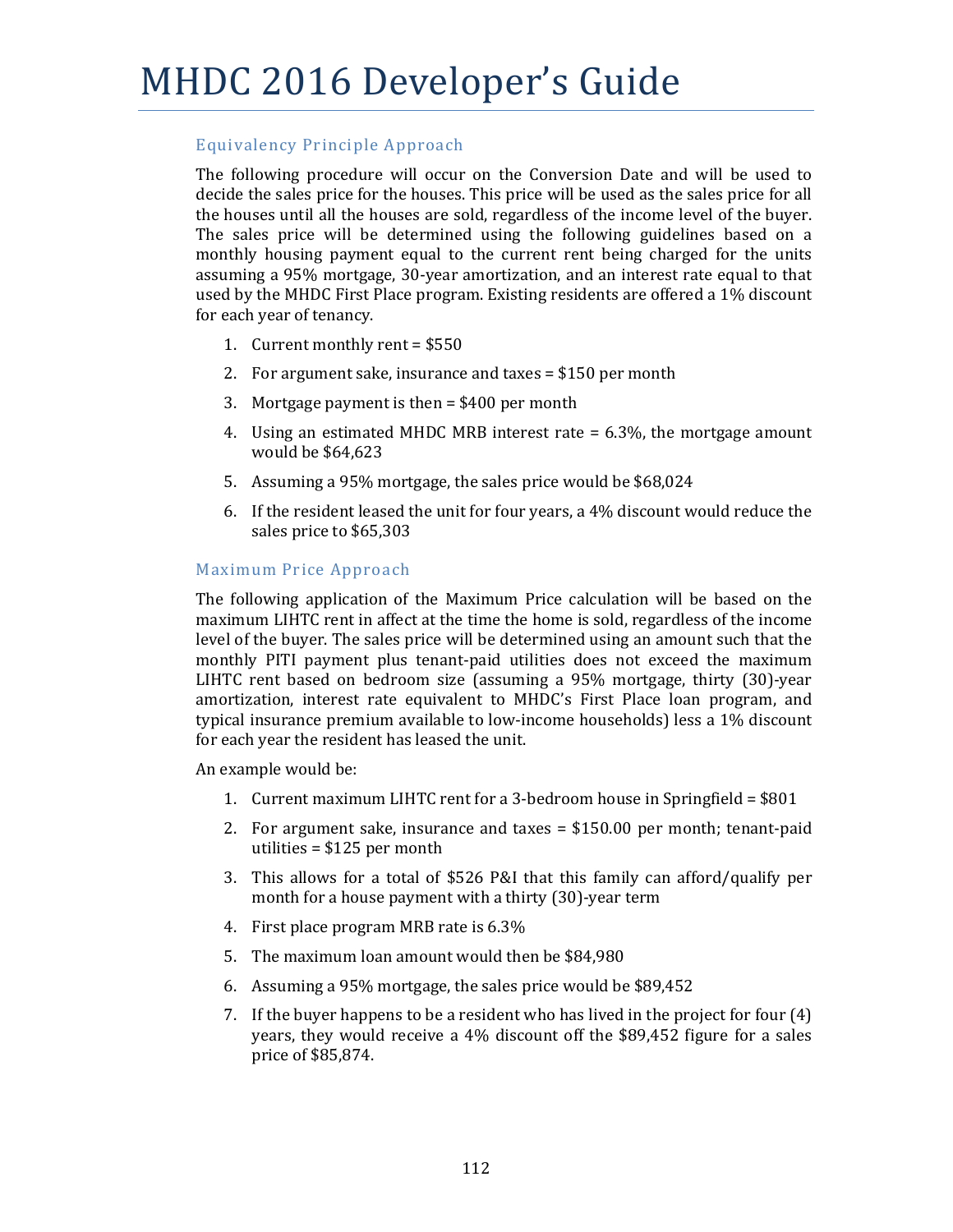### *Additional HOME Rules*

HOME Funds utilized for new construction rental housing carry an affordability period of twenty (20) years ("HOME Affordability Period"). The HOME Affordability Period includes income and rent restrictions set forth in the HOME Regulatory Agreement encumbering the development ("HOME Regulatory Agreement"). HOME regulations allow for rental units to be sold during the HOME Affordability Period but the following rules apply for units designated as HOME-assisted units. These are in addition to the homeownership rules listed above: 

- 1. During the HOME Affordability Period, all purchasers of HOME-assisted units must have a household income at or below 80% of area median income. This includes both resident purchasers and any subsequent purchasers involved in a resale transaction. The actual income limit is dependent on the household size and the area in which the property is located.
- 2. For the term of the HOME Affordability Period, some type of deed restriction will need to be recorded against the property to help assure the new homeowner adheres to HOME rules throughout the HOME Affordability Period. This will be put in place by the original owner. This document will expire on the date the original HOME Affordability Period for the development ends. This deed restriction should address resale provisions associated with the unit(s). Although the resident purchaser must adhere to these deed restrictions, the original owner is ultimately responsible for compliance with the HOME rules and regulations. The deed restrictions may outline repayment terms by the resident purchaser if the home is sold to someone who does not income-qualify under HOME rules. Violations of affordability restrictions may result in recapture of a pro rata portion of the funds by HUD, at which time MHDC will look to the seller's repayment and the original owner to provide the amount of recapture requested.
- 3. The owner must be involved with future resale of the units, specifically in qualifying the incomes of subsequent purchasers and reporting to MHDC compliance with regulations regarding the resale of units occurring during the HOME Affordability Period.
- 4. The housing must be considered modest in that the purchase price for the type of single-family housing does not exceed  $95\%$  of the median purchase price for the area.
- 5. The sales price must be affordable to the purchaser. MHDC defines affordability as a transaction in which no more  $35\%$  of the purchaser's income can be used to pay monthly PITI payments.
- 6. The initial homeowner who sells the unit during the HOME Affordability Period must receive a "fair return" which is defined by MHDC as the return of the homeowner's initial investment.
- 7. The buyer(s) must occupy the property as its principal residence and must occupy such property as its principal residence for no less than eleven  $(11)$  months of each calendar year. The property cannot be rented during the HOME Affordability Period.
- 8. The only exception to the twenty (20)-year term of the HOME Affordability Period is if the homebuyer receives HOME Funds directly as down payment assistance or subordinate financing. In that case, the affordability period associated with the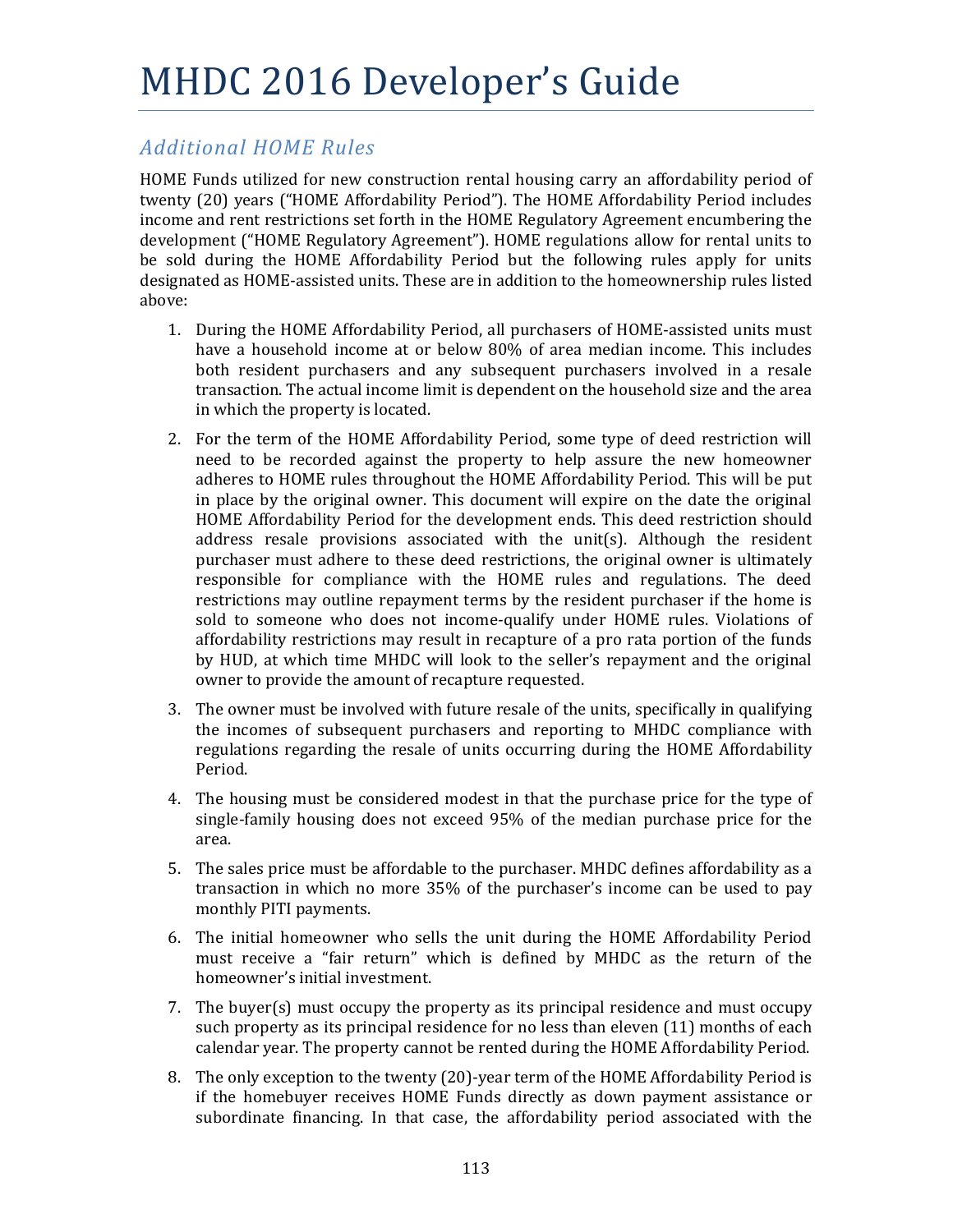direct subsidy to the homebuyer commences and the twenty  $(20)$ -year period associated with the development subsidy (from the initial construction of the property) is terminated. MHDC does not currently offer HOME Funds for purchase assistance and if it did, it cannot be targeted only to residents of specific developments. The owner may wish to help its residents obtain direct HOME subsidies from Participating Jurisdictions to ease the restrictions on the homebuyer, but the availability of funds in the future cannot be completely assured.

### **Community Housing Development Organizations**

Pursuant to 24 C.F.R. §92.2, HUD has established specific criteria an entity must satisfy to qualify as a Community Housing Development Organization ("CHDO"). These criteria generally fall into three categories:  $(i)$  the entity's formation and structure,  $(ii)$  the entity's relationship (if any) to for-profit entities, and (iii) the entity's capacity to comply with and perform under HUD's HOME program.

#### *Formation and Structure*

In order to qualify for CHDO status, an entity must be validly incorporated under applicable state and/or local laws, and must be a non-profit corporation holding a tax exemption ruling from the Internal Revenue Service pursuant to either  $\S501(c)(3)$  or (4) of the Code. In addition, it must meet all of the following requirements, all of which must be clearly set forth in the entity's organizational documents:

- 1. No part of the non-profit corporation's net earnings may inure to the benefit of any of its members, founders, contributors, or individuals related to the nonprofit corporation.
- 2. The non-profit corporation must have among its stated purposes set forth in its Articles of Incorporation the "provision of safe, decent, affordable housing to low-income and moderate-income persons."
- 3. At least  $1/3$  of the non-profit corporation's Board of Directors must be comprised of residents of low-income neighborhoods, other low-income community residents, or elected representatives of low-income neighborhood organizations.
- 4. No more than 1/3 of the non-profit corporation's Board of Directors may be comprised of public sector officials/employees and/or appointed by board members who are public sector officials/employees.
- 5. The non-profit corporation must provide a formal process which allows lowincome program beneficiaries to advise the corporation on its decisions regarding the design, siting, development, and management of affordable housing projects. The non-profit corporation's organizational documents should not only note the existence of such a process, but also provide a description of the process itself.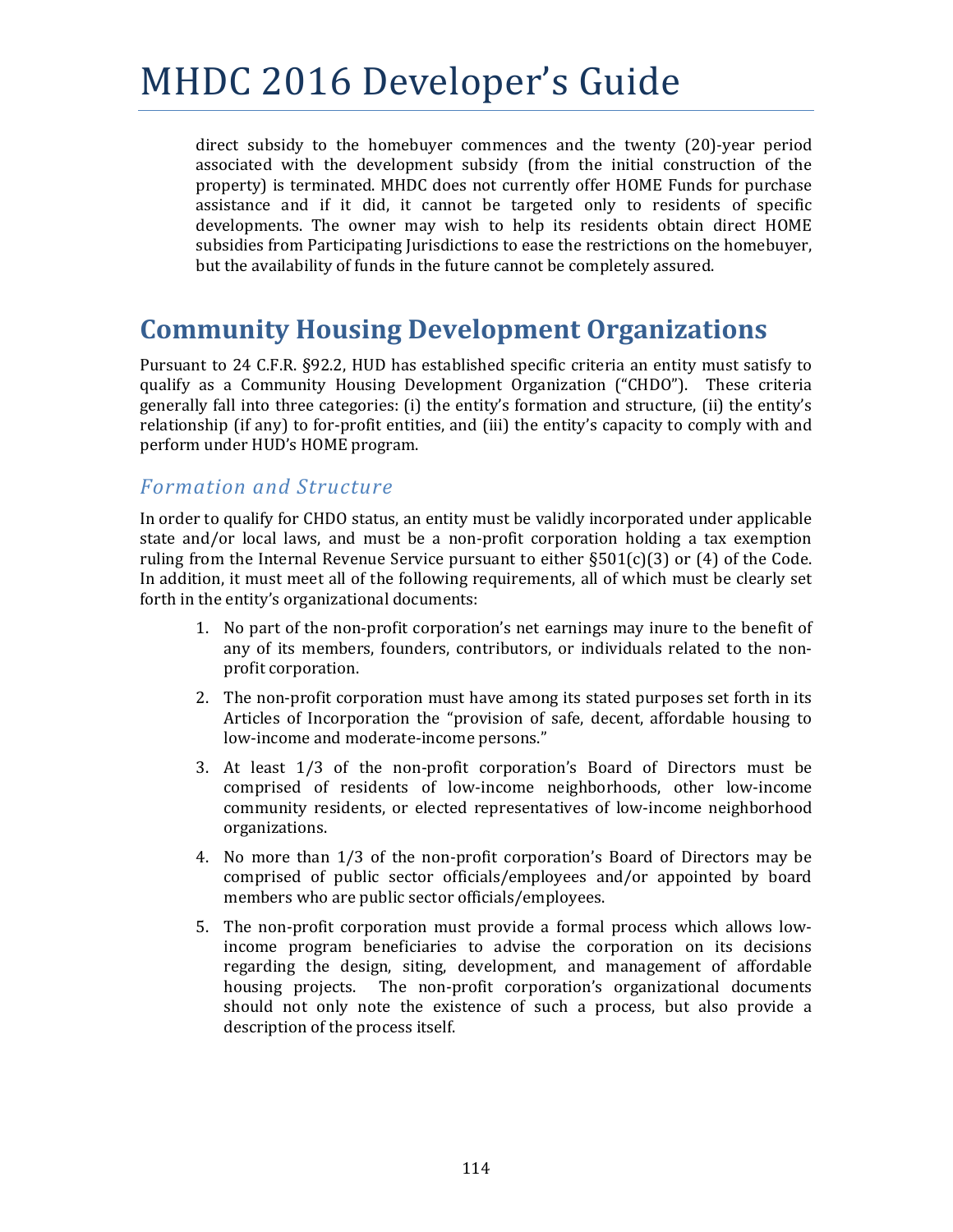### *Relationship to For‐Profit Entities*

A CHDO may be sponsored or created by a for-profit entity. However, HUD places certain restrictions on the relationship that can exist between the non-profit corporation and the related for-profit entity. Specifically, the following restrictions apply:

- 1. The non-profit corporation must not be controlled by, nor under the direction of, any individual or entity that seeks to attain monetary profit or any other gain from the non-profit corporation.
- 2. The for-profit entity must not have among its stated purposes the development or management of housing. Therefore, non-profit corporations sponsored or created by entities such as contractors, housing developers, and real estate management firms would not qualify for CHDO status.
- 3. The for-profit entity cannot have the power to appoint more than  $1/3$  of the non-profit corporation's Board of Directors and the directors appointed by the for-profit entity are prohibited from having the authority to appoint any of the director positions comprising the other  $2/3$  of the board of the non-profit corporation.
- 4. The non-profit corporation must be completely free to contract for goods and services from vendors of its own choosing.

### *Capacity/Compliance*

In order to qualify as a CHDO, the non-profit corporation must be able to demonstrate its ability to comply with all HOME rules, as well as the capacity to successfully develop lowincome housing. Specifically, there are three components each non-profit corporation must be able to demonstrate:

- 1. The non-profit corporation must be able to demonstrate a general capacity to carry out activities for which the HOME program was created. Under the FY 2013 HUD Appropriations Law, CHDO's must have staff with demonstrated development experience. Engaging a consultant will no longer suffice.
- 2. The non-profit corporation must demonstrate has a history of serving the community in which it intends to develop housing assisted with HOME Funds. Usually, the non-profit corporation must show it has served the community in question for at least one year before HOME Funds will be allocated to it.
- 3. The non-profit corporation must demonstrate it utilizes appropriate accounting methods and controls. Specifically, the non-profit corporation's standards of financial accountability must conform to those set forth in 24 C.F.R. §84.21.

### *MHDC Certification Requirements*

In order to obtain certification as a CHDO from MHDC, a non-profit corporation must submit a CHDO application to MHDC staff for review. The application package must include a completed original of the MHDC CHDO Certification/Recertification Form (Form CHDO R100) with all of the following supporting documentation:

1. A copy of the Articles of Incorporation for the non-profit corporation. The copy provided should be a copy of the fully executed Articles filed with the Missouri Secretary of State.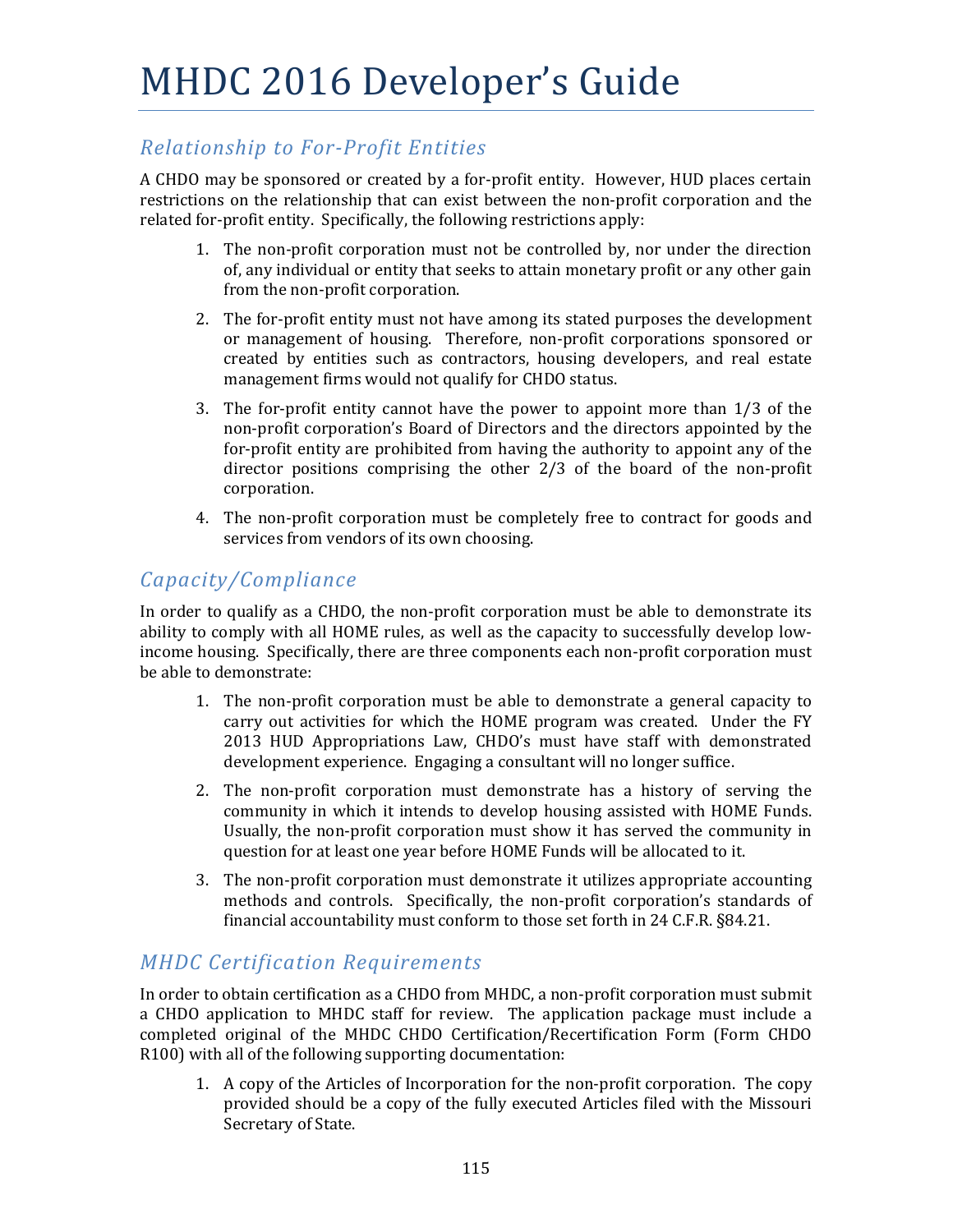- 2. A copy of the non-profits By-Laws. The copy provided should be signed by the non-profit corporation's Secretary and certified as being the most current version of the By-Laws approved by the non-profit corporation's Board of Directors.
- 3. A Certificate of Good Standing from the Missouri Secretary of State for the nonprofit corporation. The Certificate of Good Standing must be dated within thirty (30) days of the date the CHDO application was submitted to MHDC staff.
- 4. A copy of the non-profit corporation's tax exemption ruling from the IRS (i.e., letter from the IRS evidencing the non-profit's  $501(c)(3)$  or  $501(c)(4)$  status).
- 5. Copies of the non-profit corporation's most current financial documentation, including:
	- a. Its current annual operating and capital budget;
	- b. Its current statement of income and expenses;
	- c. Its current budget variance report; and
	- d. Its most current annual audit(s) (if the non-profit applying for CHDO status is a first time applicant or more than two years has lapsed since the nonprofit last applied for and received CHDO designation, the non-profit must provide copies of its most recent three (3) years of annual audits; however, if the non-profit has applied for and received CHDO status from MHDC within the last two fiscal years, the non-profit need only supply its most recent annual audit).
- 6. Evidence the non-profit corporation's accounting processes and procedures maintain compliance with the requirements set forth under  $24$  C.F.R.  $§84.21$ . The evidence of such compliance may consist of either of the following:
	- a. A letter from the Certified Public Accountant performing the non-profit corporation's audit which certifies the non-profit corporation is in compliance with 24 C.F.R. §84.21; or
	- b. A signed and notarized statement from the President, Executive Director, or Chief Financial Officer of the non-profit corporation attesting his/her belief the non-profit corporation complies with the rules and requirements of 24 C.F.R. §84.21, and a completed financial questionnaire in the form required by MHDC. If this form of evidencing compliance with  $24$  C.F.R. §84.21 is utilized, MHDC staff will review the questionnaire and all supporting documentation and will determine, in its sole discretion, whether the nonprofit corporation has adequately evidenced its compliance with 24 C.F.R. §84.21.
- 7. A copy of the non-profit corporation's current organizational chart.
- 8. A copy of the non-profit corporation's current list of Board Members (clearly noting the sector each Board Member represents).
- 9. A list of all paid staff members of the non-profit corporation.
- 10. Copies of resumes and job descriptions describing the experience of all key staff members of the non-profit corporation.
- 11. A copy of the non-profit corporation's most recent strategic plan.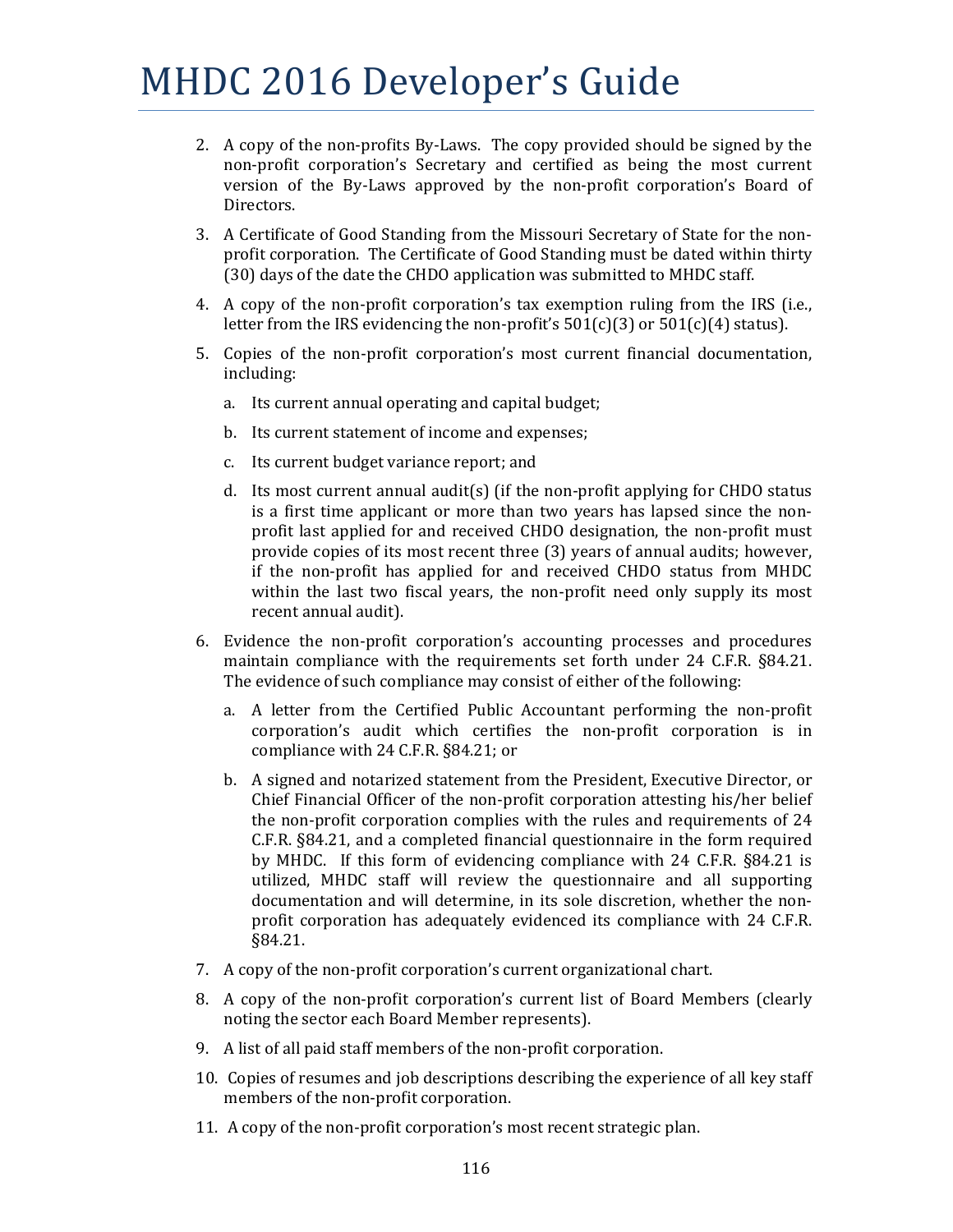Once MHDC staff has reviewed all required documentation, the applying non-profit corporation will be notified by MHDC staff as to whether it has successfully qualified for CHDO designation or whether there are inadequacies in its application. No loans or LIHTCs allocated by MHDC to a development, which allocation is predicated on the non-profit corporation's ability to qualify as a CHDO, may be closed or funded until MHDC staff has designated the non-profit corporation as a valid CHDO.

### **MBE/WBE Initiative**

MHDC has established a MBE/WBE Initiative to encourage the involvement of businesses that are Minority‐Owned Business Enterprises ("MBE") and/or Women‐Owned Business Enterprises ("WBE") ("MBE/WBE Initiative").

This section is the guidance for MHDC's administration and supervision of the process and its components that are paramount to MHDC's effort to achieve diversity, to increase support, and to sustain MBE/WBE involvement in MHDC rental property production.

The MBE/WBE Initiative is applicable to all developments with more than  $six(6)$  units.

### *MBE/WBE Definitions*

Bid - A written quotation, proposal, or offer by a bidder or contractor to perform or provide labor, materials, equipment, supplies, or services for a price submitted in response to a competitive bidding solicitation.

Business Enterprise – A legal entity existing for the purpose of engaging in business including, but not limited to, a corporation, partnership, individual, sole proprietorship, joint stock company, joint venture, or any other private, legally recognized entity.

Certification  $-$  The process by which MBE/WBEs verify their status to be considered an MBE or WBE certified company.

Certifying Agency – The Office of Equal Opportunity for the State of Missouri (OEO) or other certifying agency, as deemed appropriate by MHDC in consultation with the OEO.

Commercially Useful Function – Real and actual service in the discharge of any contractual endeavor, including the execution of an element of work by actually performing work, in accordance with normal business practices, when the entity receives compensation for the work performed and such work performed is bona fide real and actual services necessary and a part of the development.

Compliance – The condition or status of an owner/developer that demonstrates it complies with the goals of the Participation Standard or MBE/WBE Priority.

Contract - Any and all agreements, regardless of what they may be titled, for the procurement of supplies, services, or construction in connection with the development of affordable housing.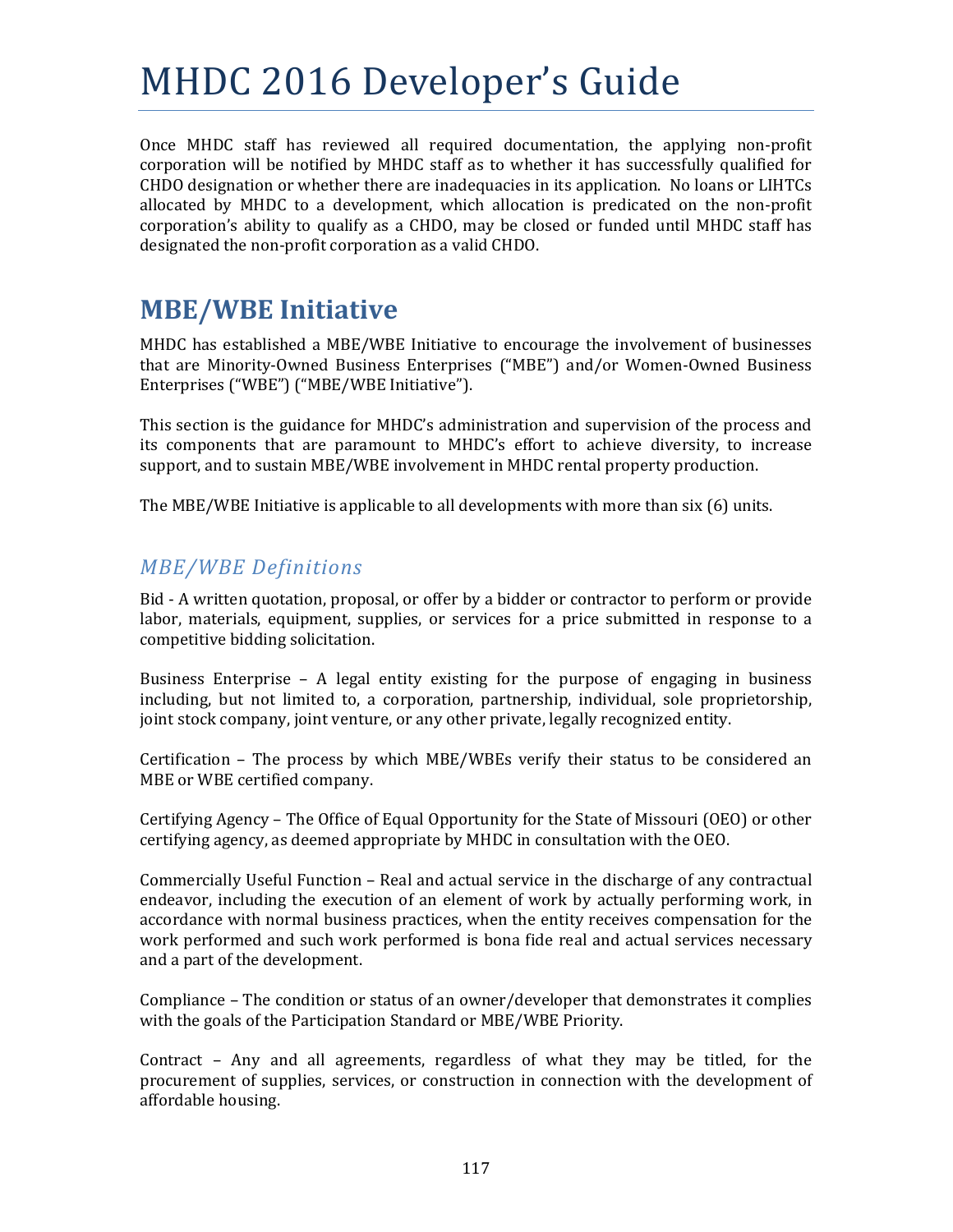Contractor  $-$  Any business enterprise that has entered into a contract in connection with construction of a development funded or approved by MHDC, including general contractors and sub-contractors.

Excluded Costs – These are costs associated with a development not used in calculations to determine rates of MBE/WBE participation such as the cost of permits, licenses, public sector financing, bond issuance costs, construction interest, and similar costs.

Hard Costs  $-$  Costs associated with a development for the actual, physical costs of construction including, but not limited to, general contracting, grading, excavation, concrete, paving, framing, electrical, carpentry, roofing, masonry, plumbing, painting, asbestos removal, trucking, landscaping, and similar activities or services.

Mentor/Protégé Relationship – A relationship in which a more experienced or more knowledgeable non-MBE/WBE developer (the Mentor) helps a less experienced or less knowledgeable  $MBE/WBE$  (the Protégé) designed to support, promote and develop the knowledge, skill, and ability of the Protégé as a developer. The Protégé must perform a Commercially Useful Function.

Minority Business Enterprises  $(MBE) - A$  business which is at least 51% owned by one or more minority members; or, in the case of a publicly-owned business, one which has at least  $51\%$  of its voting stock owned by one or more minority group members, and whose management and daily business operations are controlled one or more such individuals. Minority group members include, but are not limited to, Black Americans, Hispanic Americans, Native Americans, Asian Pacific Americans, and Asian Indian Americans. The term "minority worker" shall include representations of all the previously stated minority groups. 

MBE/WBE Initiative Coordinator –MHDC official assigned the responsibility for managing, implementing, evaluating, and promoting the MBE/WBE Initiative.

Non-Compliance  $-$  The status of an owner/developer that fails to comply with the MBE/WBE Initiative.

Optional Costs – Costs associated with a development that can be used, but are not required to be used, in calculations to determine rates of MBE/WBE participation, such as developer fee. 

Owner/Developer - The individual or entity submitting an Application for the award of MHDC-owned or controlled resources or that receives approval for an award of MHDCowned or controlled resources, including LIHTC, loans, or other funding through a competitive application process, including each general partner, member or other type of ownership interest within the owner/developer entity reduced to the principal level irrespective of the number of entity layers which may be present for any entity.

Participation Standard  $-10\%$  participation of MBEs in hard costs, 10% participation of MBEs in soft costs, 5% participation of WBEs in hard costs, and 5% participation of WBEs in soft costs.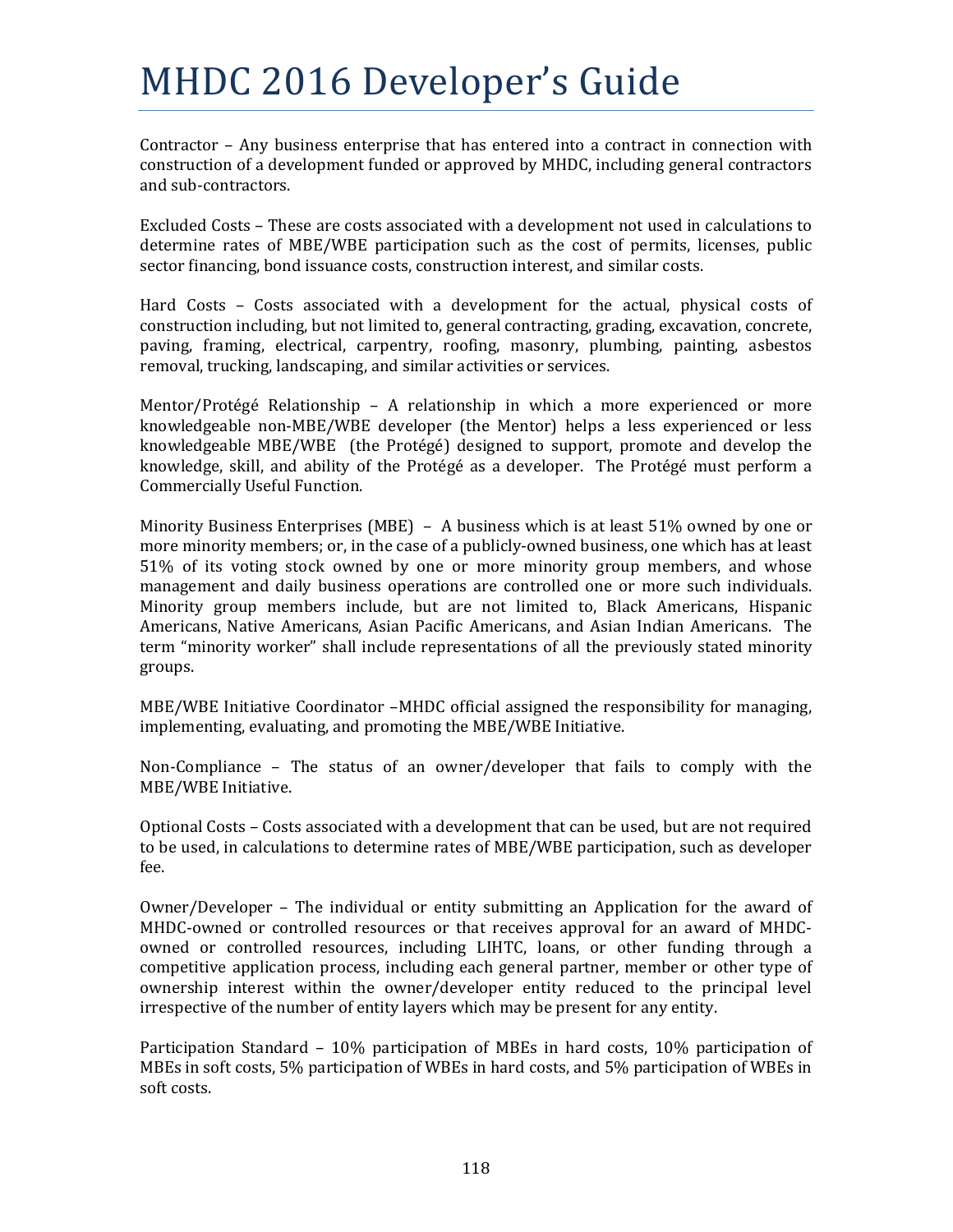Participation Rate - The actual percentage of MBE/WBE participation in costs associated with a development.

Principal - Any human being who has any interest in an entity identified as an owner/developer. 

Professional Services - Services which involve predominantly mental or intellectual labor and skills including, but not limited to, architects, engineers, surveyors, attorneys, and accountants. 

Schedule of Participation  $-$  A document reflecting how the Participation Standard will be achieved, including a list of all MBE/WBEs proposed to perform work for the development.

Soft Costs – Costs associated with a development for planning, architectural, relocation, legal, accounting, environmental, engineering, surveying, consulting fees, title company, disbursing company, market study, appraisal, soils report, and similar activities or services.

Utilization Plan – The document showing the plan to meet the Participation Standard or justify a Priority.

Women Business Enterprise (WBE)— a business which is at least  $51\%$  owned by one or more women members; or in the case of a publicly owned business, one which at least has 51% of its voting stock owned by one or more women members, and whose management and daily business operations are controlled by one or more of such individuals.

### *Purpose*

The MBE/WBE Initiative is created and administered for the following purposes:

- 1. To facilitate, promote, and achieve equal opportunity to participate in rental property development activities;
- 2. To monitor and assess the utilization of MBE/WBE in rental property development activities;
- 3. To monitor and assess compliance by owners/developers and contractors on all MHDC-funded rental property developments;
- 4. To identify MBE/WBE and promote awareness of MHDC rental property;
- 5. To provide assistance and training to MBE/WBE;
- 6. To ensure non-discrimination in the awarding of MHDC funds; and
- 7. To provide a narrowly-tailored program in accordance with applicable laws.

#### *Summary of Program*

The MBE/WBE Initiative consists of two components:  $(a)$  Participation Standard; and  $(b)$ MBE/WBE Priority. Applications disqualified due to an incomplete submittal will not be reviewed for compliance with the Participation Standard or qualification for the MBE/WBE Priority.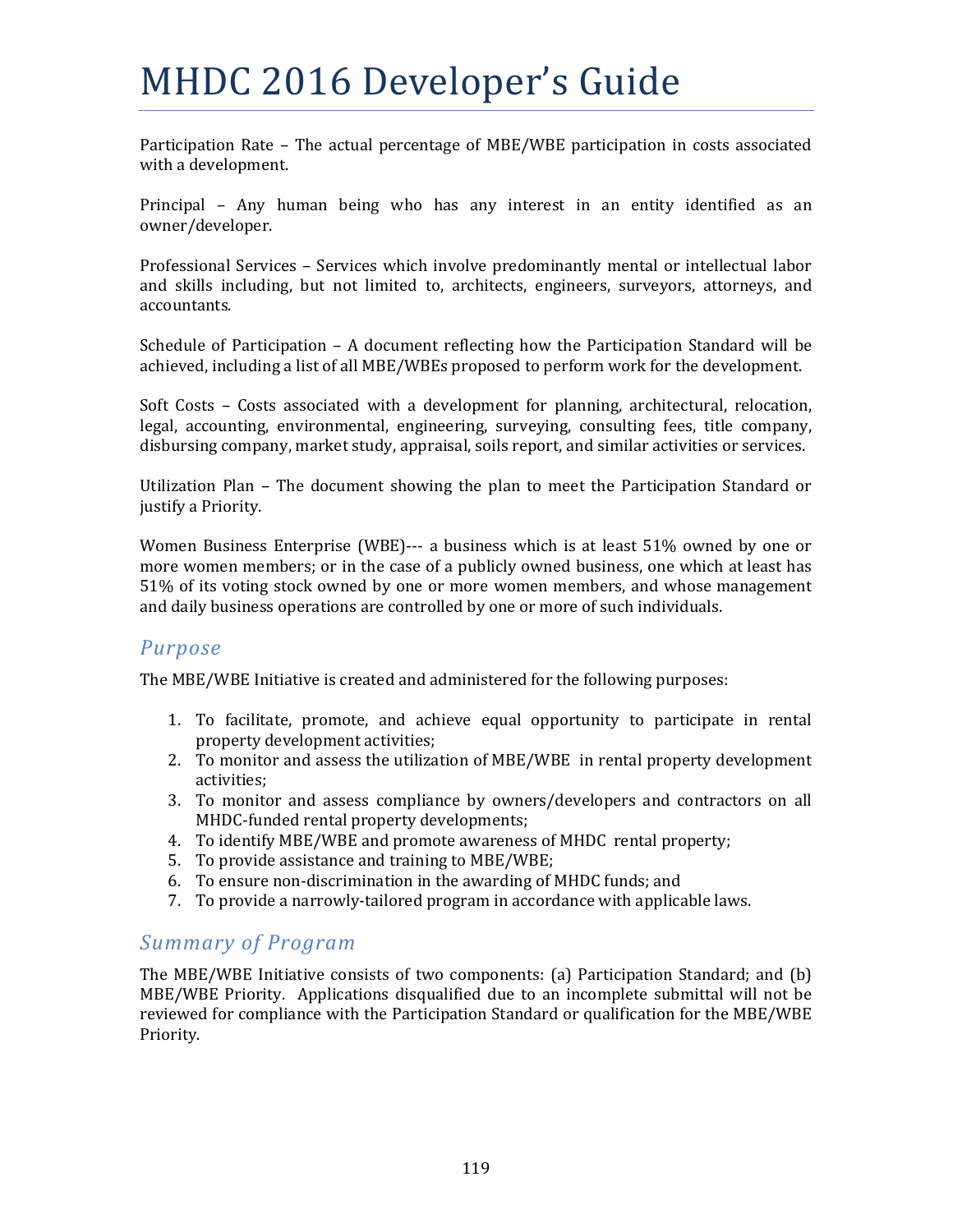### *Participation Standard*

MHDC's Participation Standard is  $10\%$  hard costs and  $10\%$  soft costs for MBE, and 5% hard costs and 5% soft costs for WBE. Applications submitted under 9% Credit and 4% Credit  $NOFA(s)$  are expected to meet the Participation Standard.

An MBE/WBE must be certified to count toward the Participation Standard. A Utilization Plan signed by the owner/developer must be submitted with the application indicating the plan for MBE/WBE participation, including the scope of work and compensation. All certifications for MBE/WBEs performing soft cost items must be included in the Application and certification for MBE/WBEs providing hard cost items must be provided no later than Firm Submission. An outreach plan for successfully securing MBE/WBEs to provide hard cost and soft cost items must be submitted with the Application.

The final Utilization Plan signed by the owner/developer and the general contractor with all certifications must be submitted to MHDC staff prior to construction loan closing. The Participation Standard can be satisfied by MBE/WBEs providing competitively-priced services and/or materials in the following categories:

- 1. Hard costs for the actual physical costs of construction which include, but are not limited to, general contracting, grading, excavation, concrete, paving, framing, electrical, carpentry, roofing, masonry, plumbing, painting, asbestos removal, trucking, and landscaping. When calculating hard costs, general requirements, overhead, bond costs, permits, and contractors profit should be excluded. Calculations are based on the contractor who actually performs the scope of work as required.
- 2. Soft costs which include, but are not limited to, planning, architectural, relocation, legal, accounting, environmental, engineering, surveying, developer fee, consulting fees, title company, disbursing company, market study, appraisal, and soils report. In the calculation of soft costs, the developer fees may be, but are not required to be, included in the calculation of participation levels. Calculations are based on the contractor who actually performs the scope of work as required.

Additionally, development costs that do not include actual services or materials, such as public sector financing fees, reserves, and land acquisition shall not be included in the calculation. 

### *MBE/WBE Priority*

A preference in funding will be given to applications that reflect:

- a. A MBE/WBE developer, a developer group that includes a MBE/WBE, and/or a Developer Mentor/Protégé relationship; or
- b. MBE/WBE participation percentages significantly greater than the Participation Standard for both hard and soft costs.

Applicants seeking the MBE/WBE Priority under paragraph  $(a)$  above must provide a comprehensive Utilization Plan signed by the owner/developer detailing the role of, and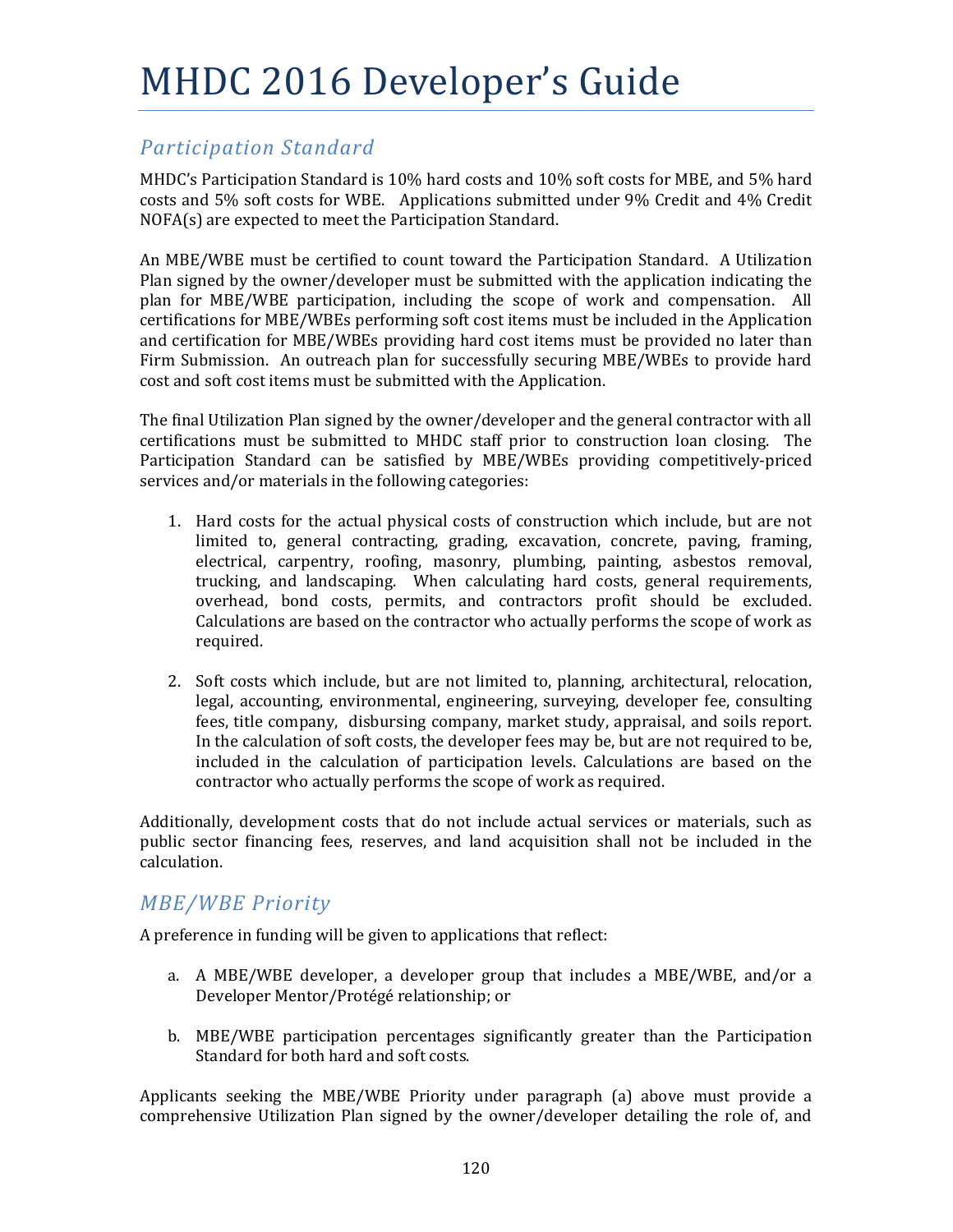functions to be performed by, the MBE/WBE. Such roles and functions of the MBE/WBE must be those typically performed by a developer. A Mentor/Protégé Relationship shall be designed to support, promote, and develop the knowledge, skill and ability of the MBE/WBE protégé in a manner intended to assist in the growth and development of the MBE/WBE as a developer.

Applicants seeking a preference under paragraph (b) above must provide a comprehensive Utilization Plan signed by the owner/developer detailing how the applicant intends to significantly exceed the Participation Standard.

Applicants seeking the MBE/WBE Priority must include in the Application a history of MBE/WBE participation, as well as evidence of MBE/WBE certification.

#### *Certification/Definition of MBE/WBE Companies*

Each MBE/WBE must be certified by the State of Missouri or other certifying agency, as deemed appropriate by MHDC in consultation with the Office of Equal Opportunity for the State of Missouri (OEO).

### *Application for MHDC Funding*

A Utilization Plan signed by the owner/developer detailing how the applicant intends to meet the Participation Standard must be included in the Application. Evidence of MBE/WBE participation and certification for soft cost firms will be required at application. Evidence of MBE and WBE proposals and certifications for hard cost firms will be required as part of the Firm Submission.

#### *Firm Submission*

When submitting the Firm Submission package, the signed Utilization Plan with any updated information, copies of any contracts or proposals entered into with MBE/WBE along with copies of the MBE/WBE certification must be included. Early submittal of the MBE/WBE package is encouraged.

As you receive and accept proposals from MBE/WBEs after the Firm Submission has been delivered to MHDC, please forward to MHDC staff for review. MHDC staff must perform a complete review of the proposed Utilization Plan, and all supporting documentation, contracts, proposals, bids, and certifications prior to the closing of the construction loan.

### *Good Faith Efforts*

All efforts to include MBE/WBE must allow sufficient time for the MBE/WBE to effectively and professionally participate in the bidding process. It is important for the contractor to have evidence of meetings held, written notifications by email or facsimile, or certified letters so the contractor has proof of outreach. To achieve maximum effectiveness, outreach to MBE/WBE should be done at the time of Application for firms performing soft cost work and during submission/approval of architect drawings for hard costs. Good faith efforts to achieve the Participation Standard must be demonstrated by the general contractor. Examples of such efforts include, but are not limited to, the following:

1. Efforts made to select portions of the work proposed to be performed by MBE/WBEs to increase the likelihood of achieving the Participation Standard,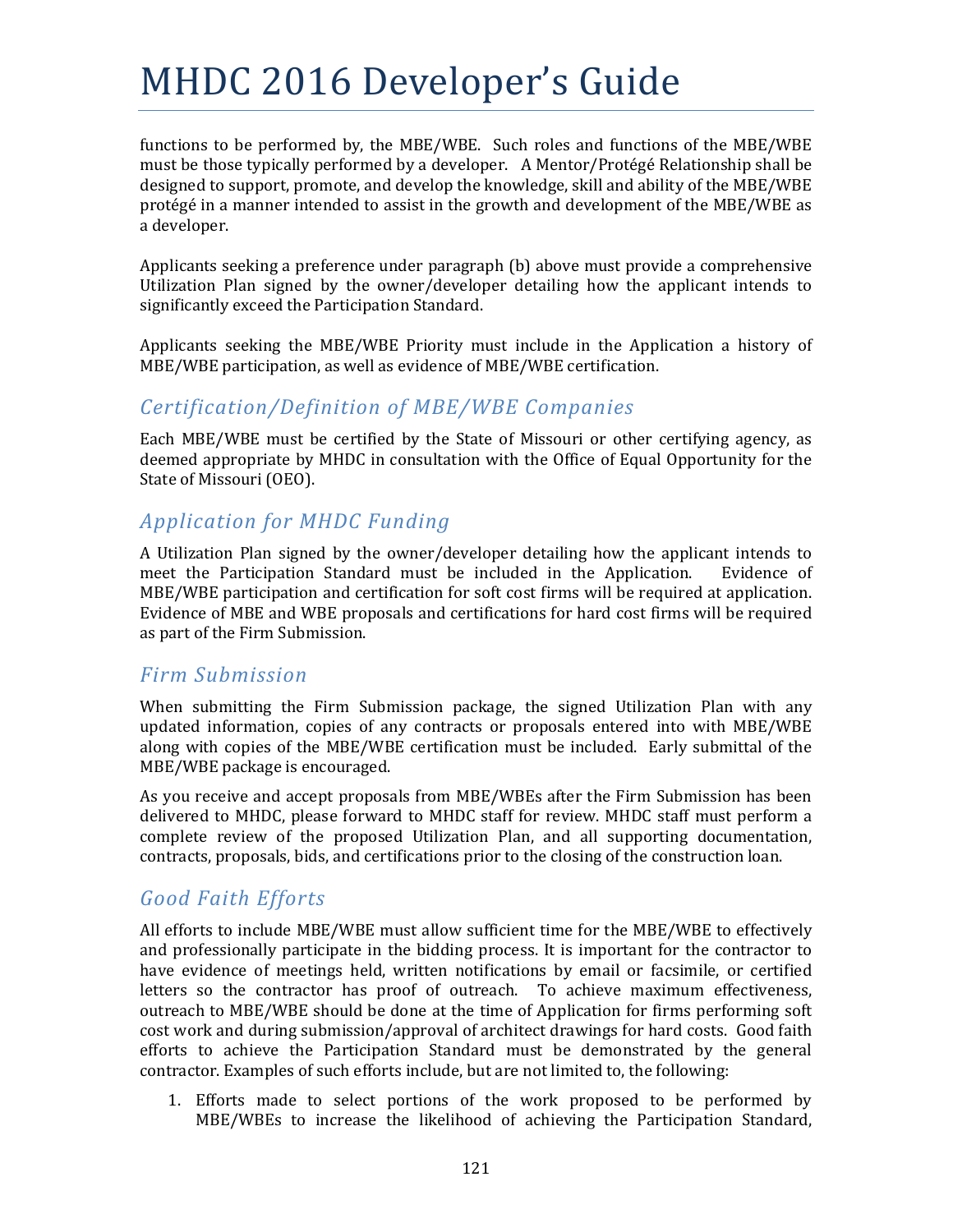including the breaking down of contracts into economically feasible subcontracts to facilitate MBE/WBE participation. When soliciting an MBE/WBE, you should be specific regarding scope of work.

- 2. Giving written notification at least fourteen  $(14)$  calendar days prior to the opening of bids soliciting MBE/WBE as a subcontractor or a supplier. This should also include agencies and organizations providing assistance in recruitment and placement of MBE/WBEs.
- 3. Providing equal access to plans and specifications to all prospective contractors, including MBE/WBE contractors.
- 4. Advertising bidding opportunities in general circulation media, trade and professional association publications, small and minority business media, and minority and women's business organizations.
- 5. Efforts made to negotiate with MBE/WBEs for specific work shall include evidence of the following:
	- a. Names, addresses, telephone numbers of the MBE/WBEs contacted, the dates of initial contact, and whether initial solicitations of interest were followed-up on by contacting the MBE/WBE to determine, with certainty, whether the MBE/WBE is interested,
	- b. A description of the information provided the  $MBE/WBE$  regarding the plans and specifications and estimated quantities for portions of the work to be performed,
	- c. A statement why additional agreements with MBE/WBE were not reached, and
	- d. Documentation of each MBE/WBE contacted but rejected, and the reasons for the rejection.
- 6. Efforts made to assist an MBE/WBE needing assistance in obtaining bonding, insurance, or lines of credit required by the contractor.
- 7. Documentation indicating a qualified MBE/WBE is not available or not interested in bidding.
- 8. Attendance at meetings scheduled by MHDC staff or other agencies or organizations to encourage better contractor-subcontractor relationships and MBE/WBE utilization opportunities (pre-bid conferences, workshops, etc.).
- 9. Efforts to effectively use the services of available community organizations, contractor's groups and other organizations and agencies providing assistance in recruitment and placement of MBE/WBEs.
- 10. Sending information to certifying agencies for distribution of bidding opportunities to MBE/WBEs on their listing.

#### *Calculation of Participation Rate*

The method by which the MBE/WBE Initiative Coordinator will calculate the Participation Standard shall include the following: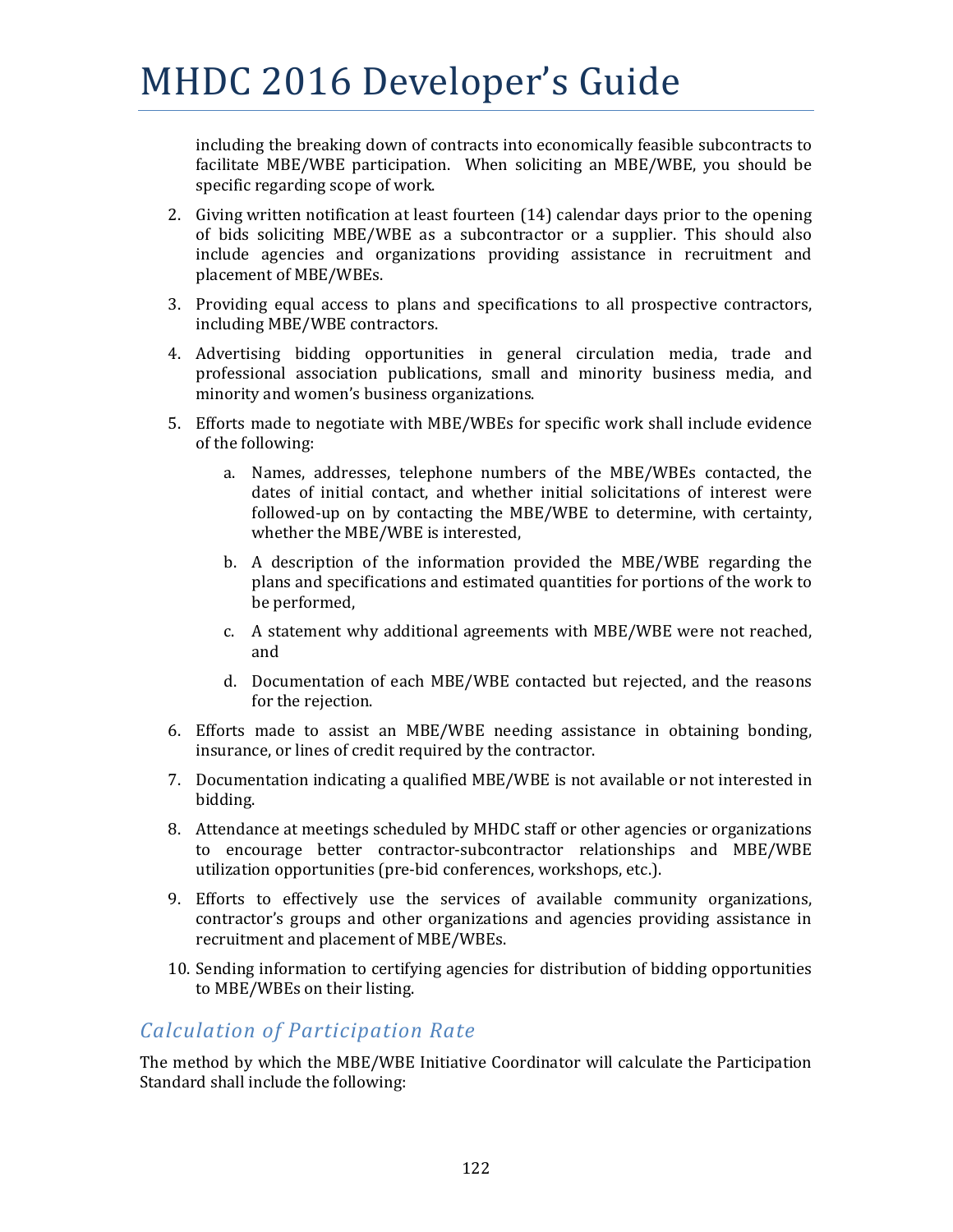- 1. Any tier of MBE/WBE contractors and subcontractors to be utilized in connection with a development shall be counted.
- 2. Any owner/developer who is an MBE/WBE can count contractor work or professional services performed by the owner/developer, including developer fees.
- 3. Any contractor who is an MBE/WBE can count contractor work or services actually performed by the contractor, including general requirements, builder profit, and overhead. NOTE: When the MBE/WBE is not performing the work but is the named contractor, credit will be given for twenty percent (20%) of the contract amount.
- 4. The MBE/WBE must perform a Commercially Useful Function.
- 5. Calculation of the Participation Standard shall be completed for both hard and soft costs as follows:
	- a. Total costs associated with the development will be reduced by any Excluded Costs; then
	- b. Total costs associated with the development may be, but are not required to be, reduced by any Optional Costs; then
	- c. Remaining total costs shall be separated into Hard Costs and Soft Costs; then
		- i. The total dollar value of the amount expended as payment to the MBE/WBE for work or services performed pursuant to the Firm Submission and Firm Commitment in connection with Hard Costs will be divided by the total dollar amount of funds expended in connection with all Hard Costs for each classification; and
		- ii. The total dollar value of the amount expended as payment to an MBE/WBE for work or services performed pursuant to the Firm Submission and Firm Commitment in connection with Soft Costs will be divided by the total dollar amount of funds expended in connection with all Soft Costs for each classification.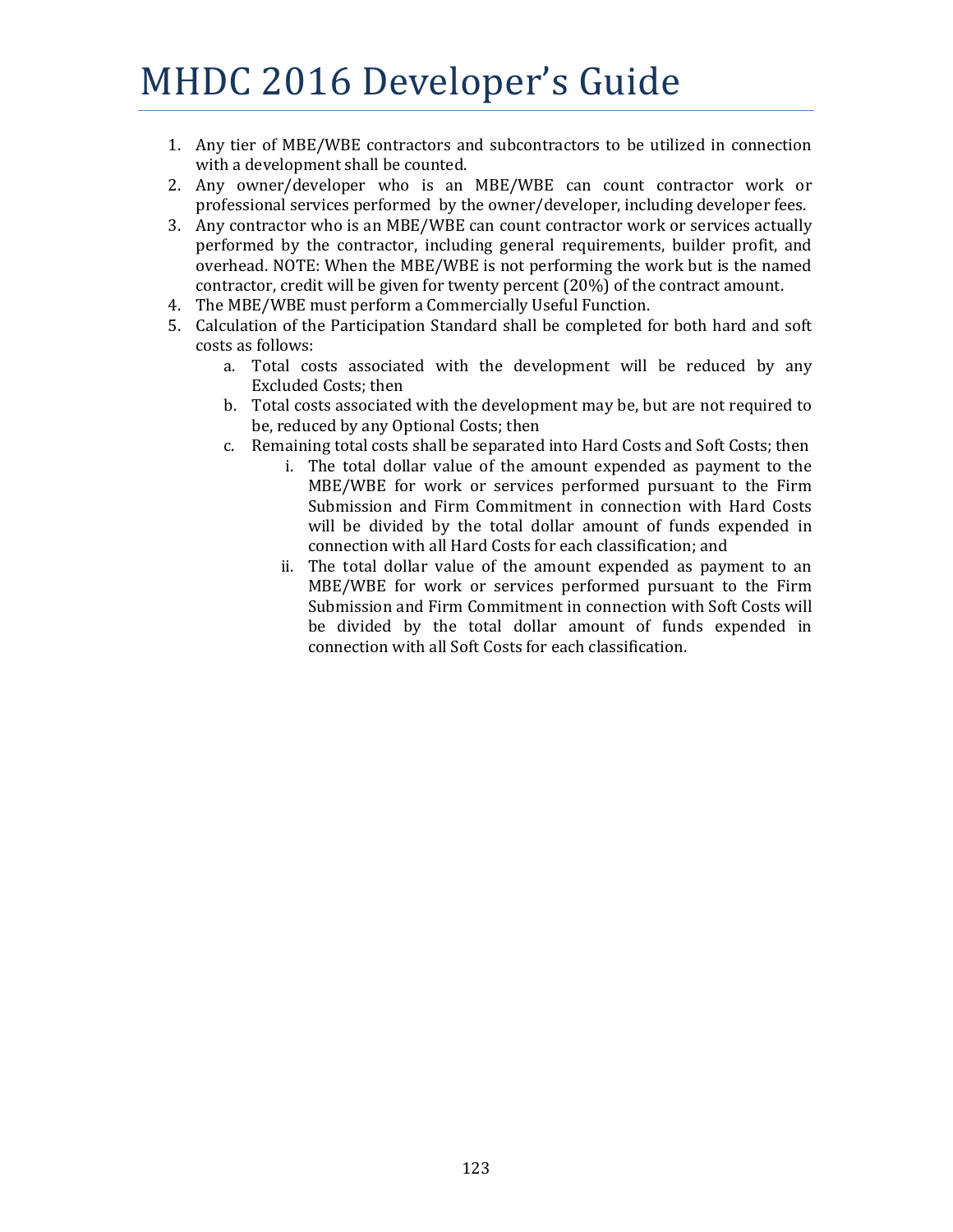### *Cost Categories*

#### **The following items shall be considered Hard Costs:**

- 1. Earthwork 19. Flooring
- 2. Site Utilities 20. Carpet
- 3. Roads and Walks 21. Painting
- 4. Off-Site Work 22. Signage
- 
- 
- 
- 8. Rough Carpentry 26. Plumbing
- 9. Finish Carpentry 27. Fire Sprinklers
- 10. Cabinets 28. HVAC
- 11. Waterproofing 29. Electrical
- 
- 
- 
- 15. Gutters & Downspouts 33. Accessory Building
- 16. Doors & Hardware 34. Demolition
- 
- 
- 
- 
- 
- 
- 5. Concrete **23. Bathroom & Closet Accessories**
- 6. Masonry 24. Appliances
- 7. Structural Metals 25. Window Coverings
	-
	-
	-
	-
- 12. Insulation 30. Fire Alarm Systems
- 13. Roofing Systems 31. Special Equipment
- 14. Siding 32. Landscaping
	-
	-
- 17. Windows 35. Sheet Metal
- 18. Drywall 36. Site Work

#### **The following items shall be considered Soft Costs:**

- 1. Architect & Engineering Fee-Design 13. Legal Fees (Organization)
- 
- 
- 
- 
- 6. Environmental Study 18. Relocation
- 
- 
- 9. Title, Recording & Disbursing 21. Historic Consultant
- 
- 11. Legal Fees (Construction) 23. Consultant Fee
- 
- 
- 2. Architect Fee Supervision 14. Legal Fees (Acquisition and Recording)
- 3. Soils Report 15. Cost Certification
- 4. Survey 2012 16. Accountant Fees
- 5. Engineering **17. Environmental Abatement Services** 
	-
- 7. Market Study **19. Furniture, Fixtures** and Equipment
- 8. Appraisal 20. Third Party Inspection
- 10. Title, Recording & Disb (Permanent) 22. Green or NGBS Certification Consultant
	-
- 12. Legal Fees (Permanent) 24. Construction Period Insurance

#### **The following items shall be considered Optional Costs:**

- 1. Developer Fee (calculated as a Soft Cost when included)
- 2. General Requirements (calculated as a Hard Cost when included)
- 3. Builder Overhead (calculated as a Hard Cost when included)
- 4. Builder Profit (calculated as a Hard Cost when included)
- 5. Consultant Fee included in Developer Fee (calculated as a Soft Cost when included)
- -
	-
	-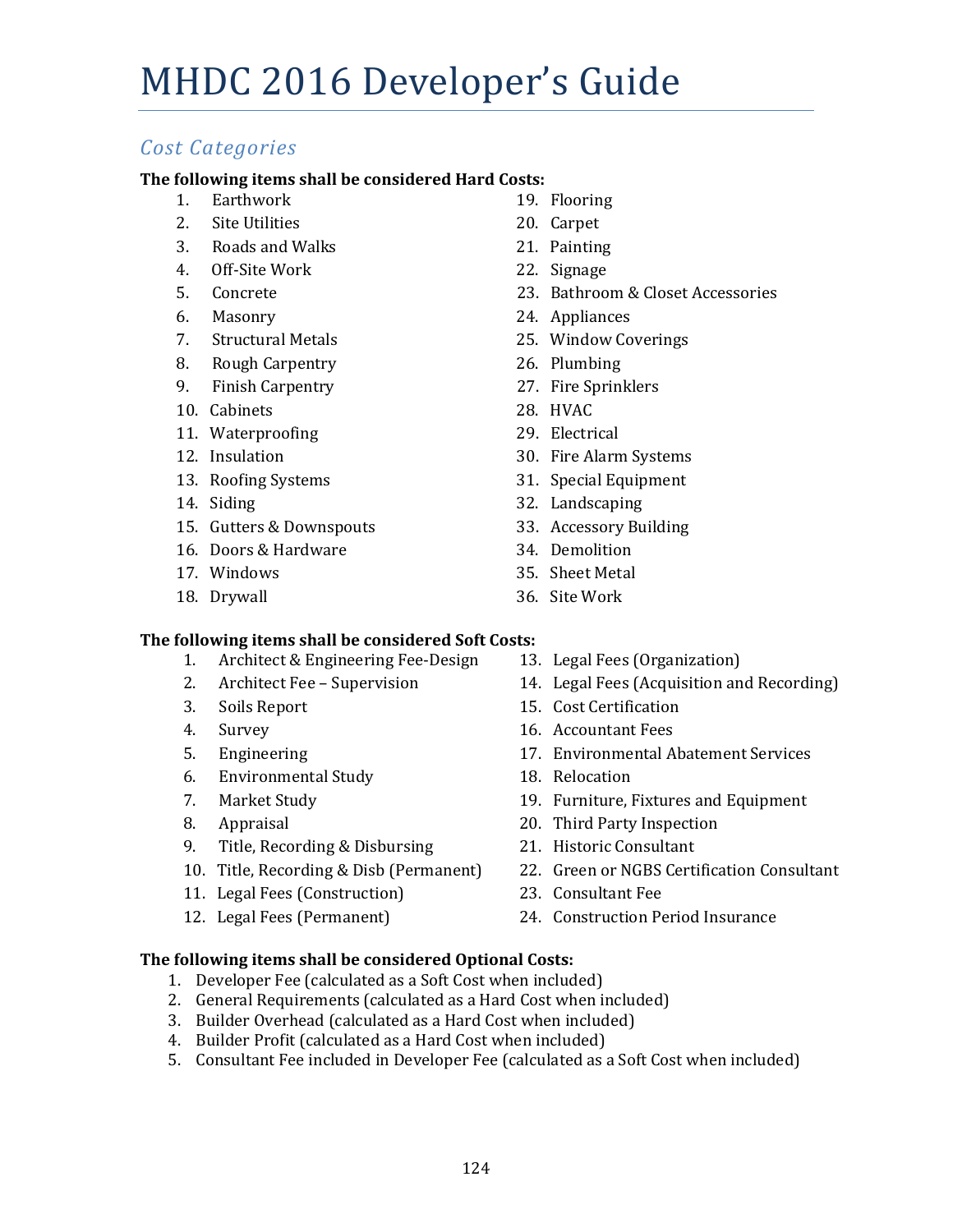#### **The following items shall be considered Excluded Costs**

- 1. MHDC Approved Impact Fees 14. Acquisition Costs of Buildings
- 2. Construction Loan Interest 15. Land Lease
- 3. Construction Period R.E. Taxes 16. Tax Credit Allocation Fee
- 4. MHDC Rental Production Application Fee 17. Tax Credit Monitoring Fee
- 
- 6. MHDC Construction Inspection Fee Fee
- 7. Other Construction Inspection Fee 19. Bond Related Costs
- 
- 9. Other Permanent Financing Fee 21. Syndication Costs
- 
- 
- 
- 
- 
- 
- 
- 5. MHDC Construction Loan Fee 18. AHAP Application and Reservation
	-
- 8. MHDC Permanent Financing Fee 20. Debt Service Reserves (escrow)
	-
- 10. Prepaid MIP **22. Operating Reserves** (escrow)
- 11. Contingency \* The continues are also continues as a continue of  $23$ . Replacement Reserves (escrow)
- 12. Historic Credit Fees (a) The Case of the Case of the Case of the Case of the Case of the Case of the Case o
- 13. Land Acquisition and Recording Fees 25. Lease up and Marketing\*\*

\*Based on how contingency is expended, it may be included in the costs at the time of certification. \*\*Lease-up or marketing related to lease-up can be considered an eligible cost if performed by a MBE/WBE not associated with the management company and under separate contract assisting in the lease-up/marketing of the property.

### *MBE/WBE Compliance Responsibilities*

The owner has the compliance responsibility for each development approved by MHDC. The owner may direct, as necessary, the responsibility of compliance to other team members (i.e., contractors or consultants) however, the ultimate responsibility for compliance is with the owner.

- 1. Throughout the construction or rehabilitation, MHDC staff will monitor the cumulative Participation Standard for each development. The owner must review the Schedule of Participation each month and report to MHDC staff any actual or perceived deficiencies in participation dollar amounts and the Participation Standard.
- 2. At construction loan closing, all Soft Cost payments will be reviewed against contracts signed. If Soft Costs are provided throughout construction, the payments will be monitored for compliance with the contract until the end of the construction period. Hard Cost contracts will be reviewed against the Schedule of Participation, the general contractor's vendor payment listings, and other documents, as MHDC staff deems necessary, to ensure timely payment to MBE/WBEs. The owner must provide all contracts or intent to perform documents to MHDC staff.
- 3. If the contract is awarded on less than the full Participation Standard, such award will not relieve the owner of the responsibility to continue reasonable good faith efforts to provide participation opportunities to MBE/WBEs throughout the life of the contract. The owner will be required to document good faith effort to utilize MBE/WBE subcontractors and/or suppliers prior to entering into a contract with a non-MBE/WBE.
- 4. When the owner is awarded funds through MHDC, it will be required to sign the Conditional Reservation which indicates its commitment to reach the stated Participation Standard outlined in its Utilization Plan. At construction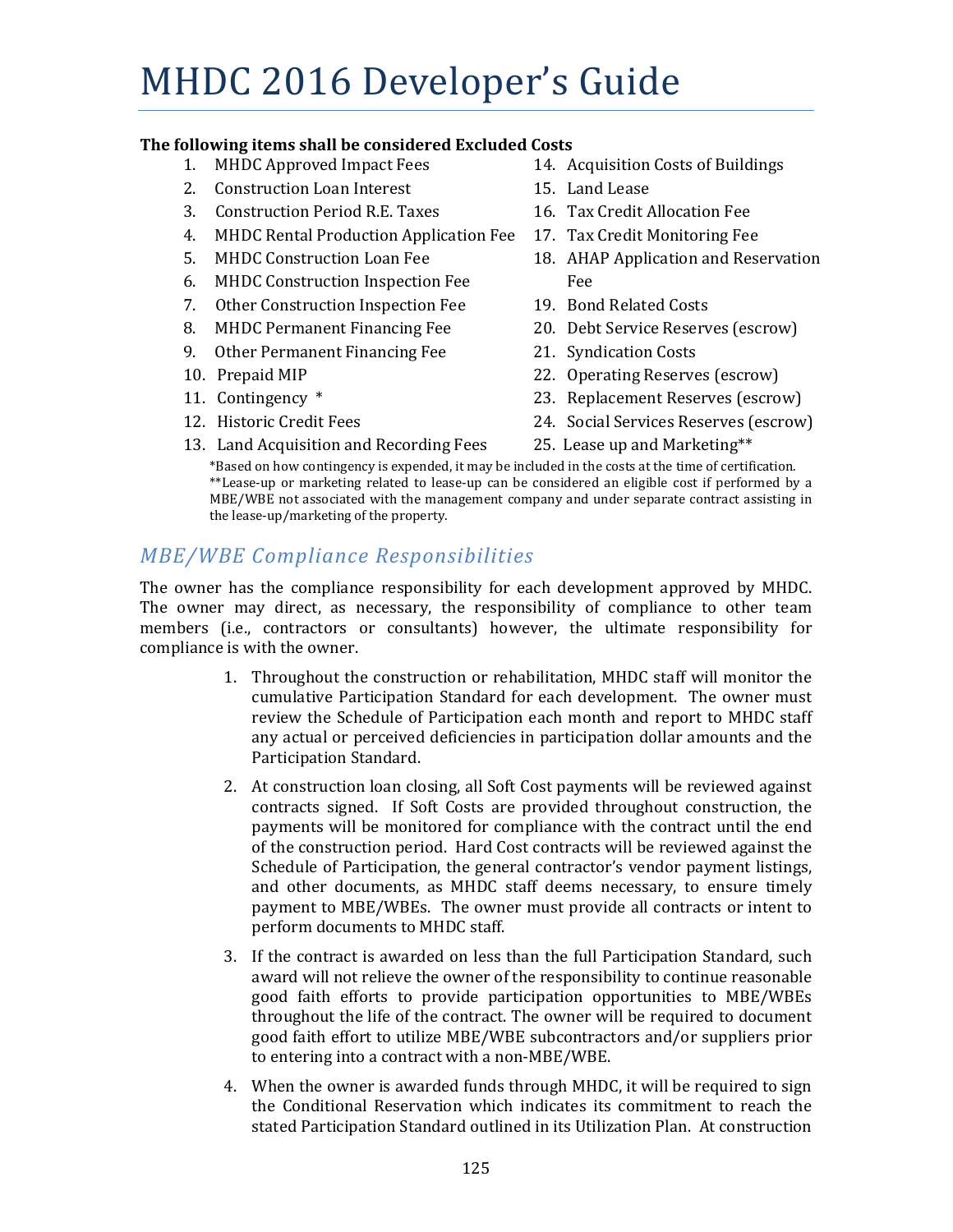completion, both the contractor and owner will certify the percentage and the amount of MBE/WBE participation, along with a listing of those MBE/WBE companies utilized during the development process.

- 5. The owner must designate an individual who will be responsible for the administration of the MBE/WBE Utilization Program.
- 6. The contractor must enter into subcontracts or written agreements with the MBE/WBE identified on the Schedule of Participation for the scope of work and amount specified. In the event a MBE/WBE indicated in the development's Utilization Plan cannot be secured, the owner must notify MHDC staff.
- 7. If at any point during development construction it appears the scheduled amount of MBE/WBE participation may not be achieved, the owner must provide evidence to MHDC staff demonstrating how the Participation Standard will be met.
- 8. During the disbursement process, MHDC staff will compare the MBE/WBE listed in the Schedule of Participation to the payment request and payroll documents to ensure compliance with the documents submitted. To facilitate this review, the owner/contractor must provide a listing of payments and completion records of MBE/WBE companies and copies of contracts.

#### *Record Keeping*

The owner must keep records to enable MHDC staff to determine compliance with the MBE/WBE Initiative. These records should include the names and contract information of all MBE/WBEs, scope of work, contracts, cancelled checks and paid invoices verifying payment for work, services, and procurement, and documentation of all correspondence, telephone calls, and other efforts to obtain the services of MBE/WBE contractors. Upon request, the owner shall submit all contracts and documentation to MHDC staff.

#### *Reporting*

The owner must submit monthly reports on MBE/WBE involvement in a manner designated by MHDC staff, even if no MBE/WBE performance activity occurred during the monthly reporting period. Reports will be required until all contractor performance activity is complete and the development is substantially completed. If MHDC staff is processing/reviewing construction draws, the reports can be included with each monthly draw request package. LIHTC-only developments will be required to submit monthly since MHDC staff does not process/review construction draws on these developments.

If the Participation Standard is not met, documentation supporting good faith efforts must be submitted with the monthly report. Failure to submit the monthly report may result in the delay of processing draws and/or issuance of 8609s.

### *Non‐Compliance*

An owner shall be considered to be in a state of non-compliance when the owner, developer, or any contractor associated with the development:

1. Fails to adequately document compliance; or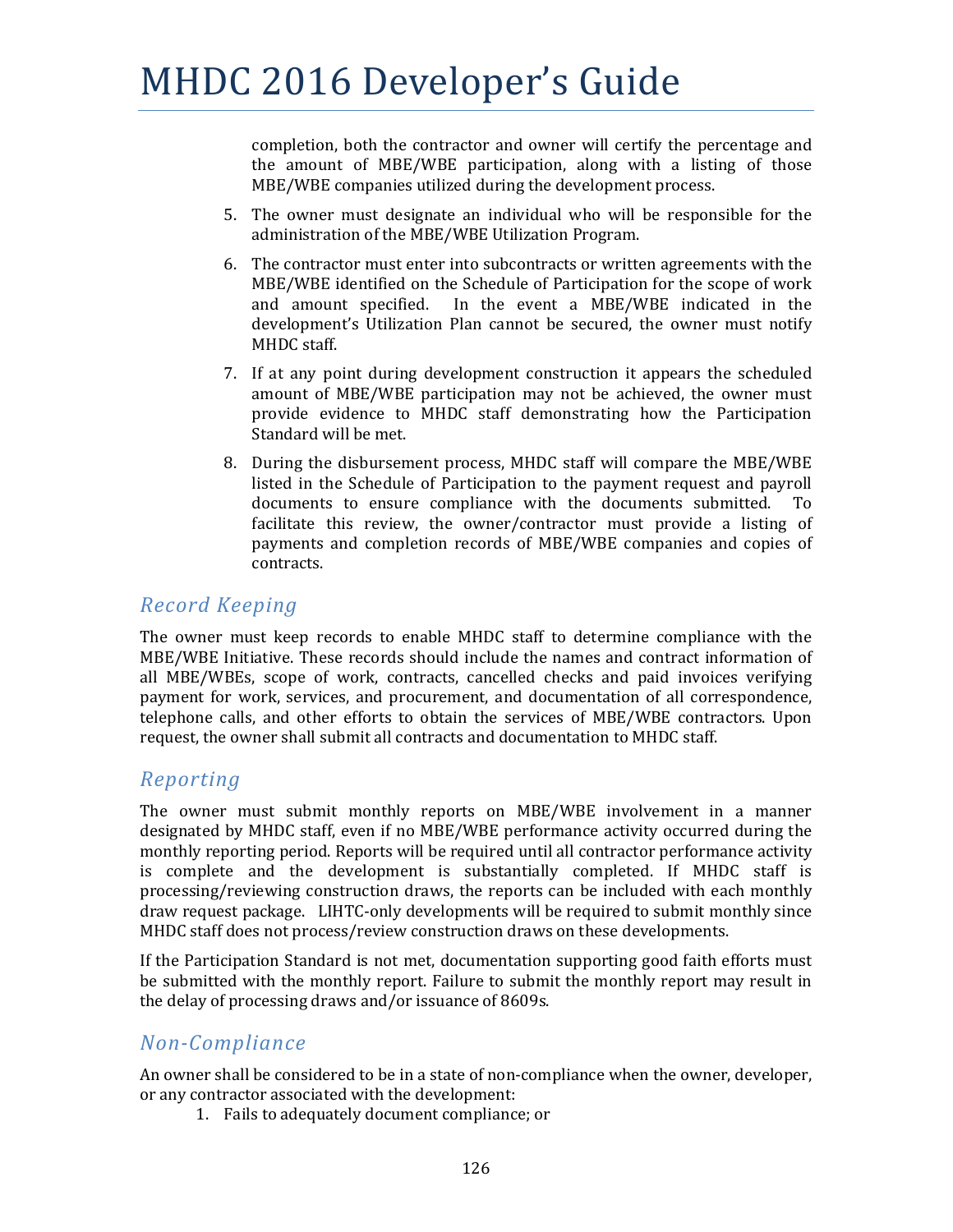- 2. Fails to diligently pursue participation of MBE/WBEs; or
- 3. Fails to comply with the elements set forth in the final Utilization Plan in connection with the Participation Standard or MBE/WBE Priority; or
- 4. Eliminates or reduces the Commercially Useful Functions to be performed by an MBE/WBE after such MBE/WBE was named in the final Utilization Plan, unless the developer demonstrates a change was reasonably necessary and notifies the MBE/WBE Initiative Coordinator; or
- 5. Fails to comply with any element or provision of the MBE/WBE Initiative.

### **Section 3**

#### *Introduction*

The Section 3 guidelines set forth in this section have been prepared to provide information and guidance to those developers/owners with an award of Section 3 covered assistance, and should not be treated as a comprehensive recitation of the Section 3 Act and Section 3 Regulations. This section is a summary of the pertinent provisions of the Section 3 Act and Section 3 Regulations, and focuses on the Section 3 requirements imposed on the developer/owner, general contractor, and subcontractor receiving the requisite amount of Section 3 Covered Assistance. MHDC reminds each developer/owner, general contractor, and subcontractor that each bears the responsibility to familiarize itself with the Section 3 Act and Section 3 Regulations prior to accepting Section 3 covered assistance from MHDC.

Section 3 is required for developments awarded MHDC HOME Funds in excess of \$200,000.

#### *Definitions*

General Contractor (Section 3) – Any entity awarded a construction contract of \$100,000 or more by an owner/developer to provide general contractor services, generated by the expenditure of Section 3 Covered Assistance or in connection with a Section 3 Covered Project. 

Employment Opportunities  $-$  All employment opportunities arising in connection with a Section 3 Covered Project, as described in  $135.3(a)(2)$ , including management and administrative jobs. Management and administrative jobs include architectural, engineering, or related professional services required to prepare plans, drawings, specifications, or work write-ups, and jobs directly related to administrative support of these activities (e.g., construction manager, relocation specialists, payroll clerk, etc.)

Housing and Community Development Assistance - Any financial assistance provided or otherwise made available through a HUD housing or community development program, through any grant, loan, loan guarantee, cooperative agreement, or contract, including community development funds in the form of community development block grants, and loans guaranteed under Section 108 of the Housing and Community Development Act of 1974, as amended. Housing and community development assistance does not include financial assistance provided through a contract of insurance or guaranty.

Low-income person - Defined in the definition of "Section 3 Resident" herein.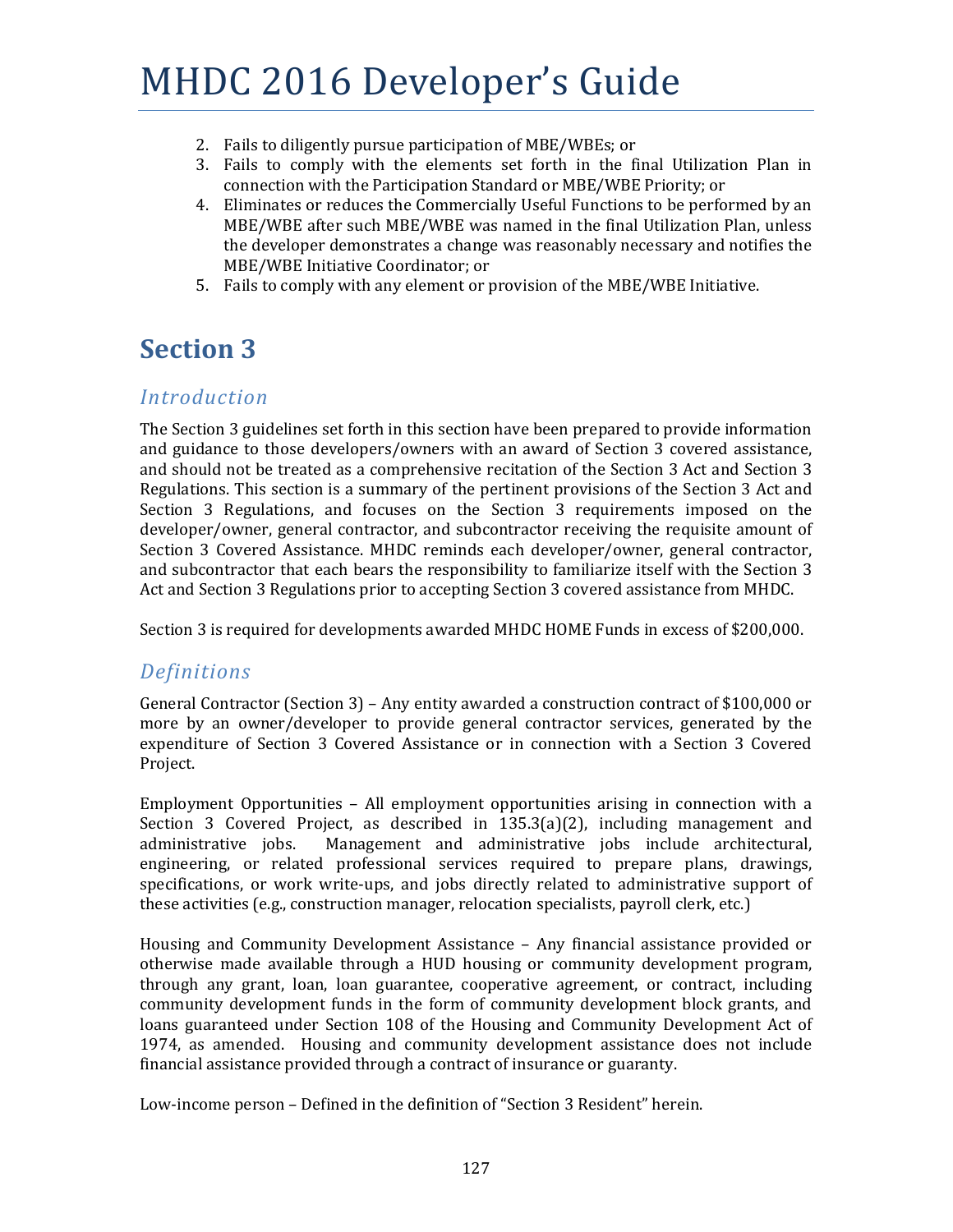Metropolitan Area - A MSA, as established by the Office of Management and Budget.

Neighborhood Area or Section 3 Area – For HUD housing programs, a geographical location within the jurisdiction of a unit of general local government (but not the entire jurisdiction) designated in ordinances or other local documents as a neighborhood, village, or similar geographical designation. 

New Hires – Full-time employees for permanent, temporary, or seasonal employment opportunities. 

Non-Metropolitan Area – Any area outside of a MSA.

Owner/Developer – Any entity engaged in the business of development of affordable housing which is an applicant for Section 3 Covered Assistance or has been awarded Section 3 Covered Assistance in excess of \$200,000 by MHDC.

Public and Indian Housing Assistance includes funds used for:

- 1. Development assistance provided pursuant to Section 5 of the U.S. Housing Act of 1937 (the "1937 Act");
- 2. Operating Assistance provided pursuant to Section 9 of the 1937 Act; and
- 3. Modernization Assistance provided pursuant to Section 14 of the 1937 Act.

Recipient – Any entity receiving Section 3 Covered Assistance directly from HUD or from another recipient and includes, but is not limited to, any State, unit of local government, PHA, IHA, Indian Tribe, or other public body, public or private nonprofit organization, private agency or institution, mortgagor, developer, limited dividend sponsor, builder, property manager, community housing development organization, resident management corporation, resident council, or cooperative association. Recipient also includes any successor, assignee, or transferee of any such entity, but does not include any ultimate beneficiary under the HUD program to which Section 3 applies and does not include contractors. 

Section 3 Business Concern - A company:

- 1. That is 51% or more owned by Section 3 Residents; or
- 2. Whose permanent, full-time employees include persons, at least 30% of whom are currently Section 3 Residents, or within three  $(3)$  years of the date of first employment with the Business Concern were Section 3 residents; or
- 3. That provides evidence of a commitment to contract in excess of 25% of the dollar award of all subcontracts to be awarded to business concerns that meet the qualifications set forth in paragraphs  $(1)$  or  $(2)$  in this definition of "Section" 3 Business Concern."

Section 3 Clause – The contract provisions set forth in 24 CFR 135.38 and available at www.mhdc.com. 

Section 3 Covered Contract – A contract or subcontract (including a professional service contract) awarded by a Recipient, Owner, Developer, General Contractor, or Subcontractor for work generated by the expenditure of Section 3 Covered Assistance of \$100,000 or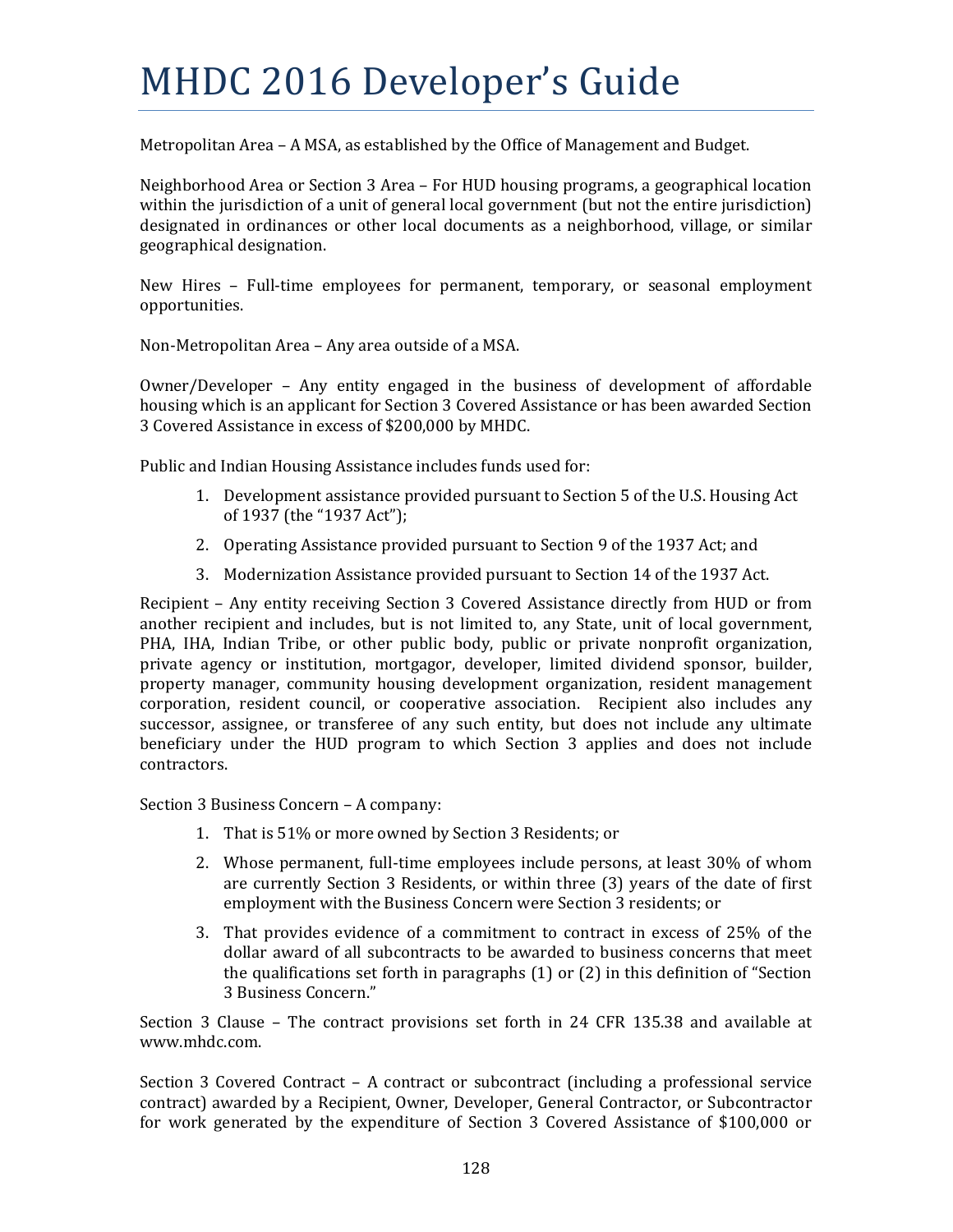more, or for work in like amount, arising in connection with a Section 3 Project. Section 3 Covered Contract does not include any contracts for the purchase of supplies or materials, unless the contract includes the installation of the supplies or materials.

Section 3 Covered Project – The construction, reconstruction, conversion, or rehabilitation of housing (including reduction and abatement of lead-based paint hazards), or other public construction which includes buildings or improvements (regardless of ownership) assisted with housing or community development assistance.

Section 3 Regulations - The regulations found at 24 CFR Part 135, as amended, which govern the application of the Section 3 Act.

Section 3 Requirements – The employment, training and contracting opportunities imposed by the Section 3 Act upon Recipients and Covered Contractors.

Section 3 Resident – (1) A public housing resident; or (2) an individual who resides in the Metropolitan Area or Non-metropolitan Area in which the Section 3 Covered Assistance is expended, and who is:

- 1. A low-income person, as this term is defined in section  $3(b)(2)$  of the 1937 Act  $(42 \text{ U.S.C. } 1437a(b)(2))$ , which is families (including single persons) whose incomes do not exceed 80% of the median income for the area, as determined by HUD, with adjustments for smaller and larger families, except HUD can establish income ceilings higher or lower than 80% of the median for the area on the basis of the HUD's findings such variations are necessary because of prevailing levels of construction costs or unusually high or low-income families; or
- 2. A very low-income person, as this term is defined in section  $3(b)(2)$  of the 1937 Act  $(42 \text{ U.S.C. } 1437a(b)(2))$ , which is families (including single persons) whose incomes do not exceed 50% of the median family income for the area, as determined by HUD with adjustments for smaller and larger families, except HUD can establish income ceilings higher or lower than  $50\%$  of the median for the area on the basis of HUD's findings such variations are necessary because of unusually high or low family incomes.

Subcontractor – Any entity awarded a Section 3 Covered Contract of \$100,000 or more by a General Contractor.

#### *Section 3 Purpose*

The Section 3 Act was enacted by HUD (12 U.S.C. 1701u), as amended, to ensure certain employment and economic opportunities generated by certain HUD-funded Section 3 Covered Assistance are, to the greatest extent feasible, directed to Section 3 Residents and Section 3 Business Concerns. Therefore, upon receipt of the requisite amount of Section 3 Covered Assistance and awards of Section 3 Covered Contracts, the Developer, General Contractor and Subcontractor must comply with the Section 3 Requirements.

### *MHDC Policy Statement*

MHDC is a body corporate and politic of the state of Missouri and its purpose is to provide financing to developers of affordable housing throughout the state of Missouri. A portion of this financing consists of HOME Funds. In addition, MHDC serves as the Section 8 contract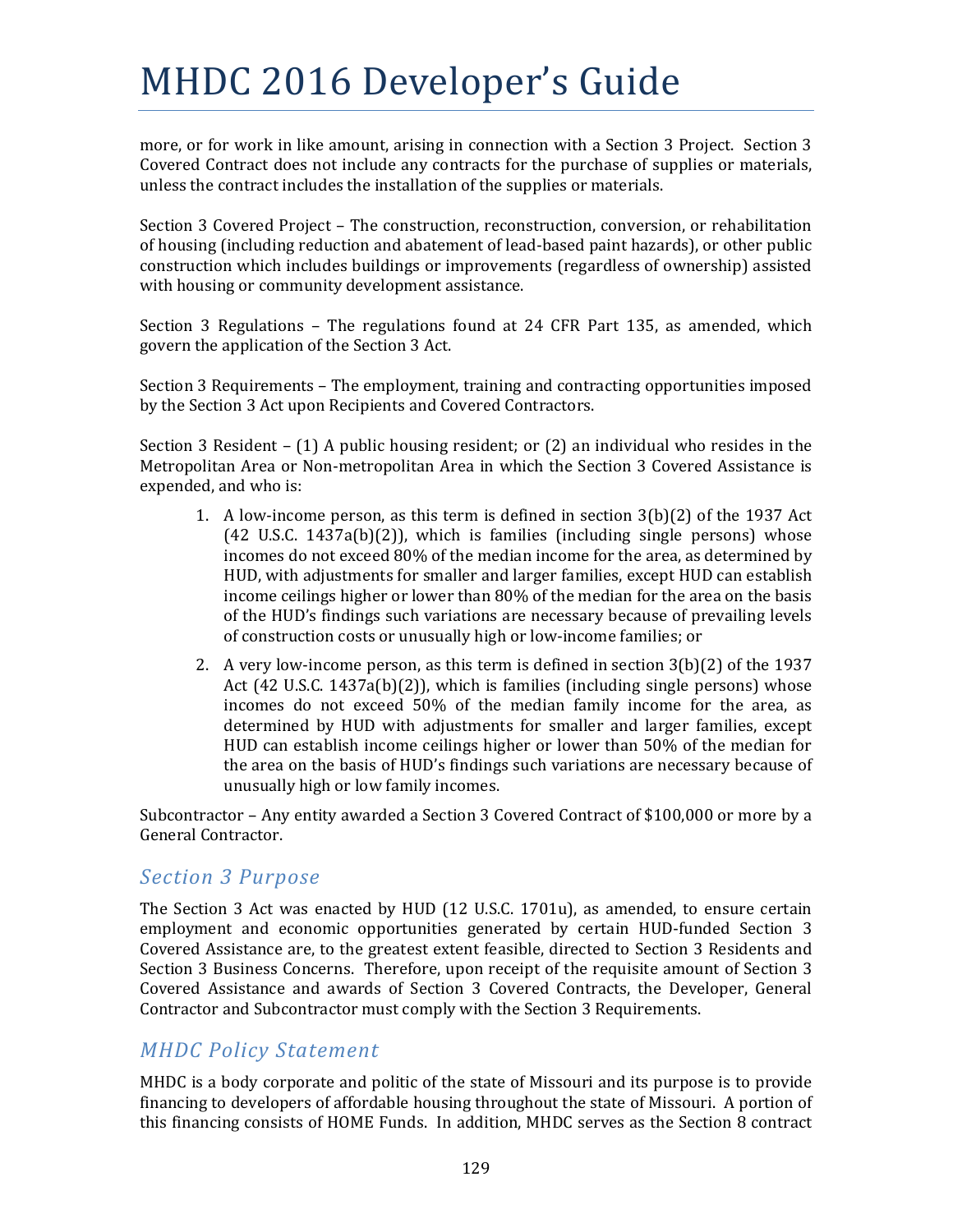administrator for HUD, and participates in HUD's Risk-Sharing program. As a result, MHDC is a Recipient of Section 3 Covered Assistance exceeding the  $$200,000$  threshold and is obligated to comply with the Section 3 Act and the Section 3 Regulations. MHDC is committed to this purpose, and will work to ensure to the greatest extent feasible, and consistent with Federal, State, and local laws and regulations, each Developer, General Contractor, and Subcontractor to which it awards Section 3 Covered Assistance comply with the Section 3 Act and Section 3 Regulations through the utilization of these guidelines.

Successful compliance with the Section  $3$  Act and the Section  $3$  Regulations by the Owner/Developer and General Contractor will be a factor in determining future awards of Section 3 Covered Assistance.

According to the Section 3 Regulations (24 CFR Part 135), Section 3 Covered Assistance Recipients are required to provide employment, training, and contracting opportunities to Section 3 Residents or Section 3 Business Concerns. However, the Section 3 Requirements are not imposed on a recipient that does not engage in the hiring or training of persons, but instead awards contracts to Owners/Developers and General Contractors that hire and train in connection with Section 3 Covered Projects. According to the Section 3 Regulations, these recipients can comply with Section 3 by ensuring the Owners/Developers, General Contractors and Subcontractors receiving Section 3 Covered Assistance comply with the Section 3 Act. To the extent MHDC utilizes a small portion of its HOME Funds to pay the salary of persons directly related to the HOME program and other HOME relates expenditures, MHDC will comply with the employment, training and contracting opportunities requirements of Section 3.

### *Section 3 Coordinator*

MHDC has a Section 3 Coordinator, who will serve as the immediate point of contact for the Owner/Developer, General Contractor, and Subcontractor, and is available to assist in meeting each development's Section 3 Requirements ("Section 3 Coordinator"). In addition, the MHDC Section 3 Coordinator will provide the Owner/Developer, General Contractor, and Subcontractor with Section 3 materials, including the Section 3 Act, Section 3 Regulations, and these MHDC Section 3 guidelines and is available to provide technical assistance to the Owner/Developer, General Contractor, and Subcontractor. Technical assistance may consist of help in understanding the Section 3 Regulations, identifying employment opportunities and training programs available to Section 3 Residents, and information on outreach to Section 3 Residents and Section 3 Business Concerns. The MHDC Section 3 Coordinator may also develop Section 3 forums and make presentations at seminars and panel discussions on Section 3.

The MHDC Section 3 Coordinator may engage additional MHDC staff who will assist the MHDC Section 3 Coordinator in the acquisition, assemblage, review, and analysis of reports submitted by the Owner/Developer, General Contractor, and Subcontractor. MHDC staff may also conduct random on-site reviews of the Section 3 Covered Project to assess compliance with the Section 3 Act.

The Owner/Developer, General Contractor, and Subcontractor will each appoint a Section 3 coordinator and provide the name, address, telephone number and email address of such individual to the MHDC Section 3 Coordinator. This person will be the direct point of contact with the MHDC Section 3 Coordinator and advise the Owner/Developer, General Contractor, Subcontractor personnel and staff on Section 3 compliance. In addition, the coordinator will be responsible for the submission of all required Section 3 reports to the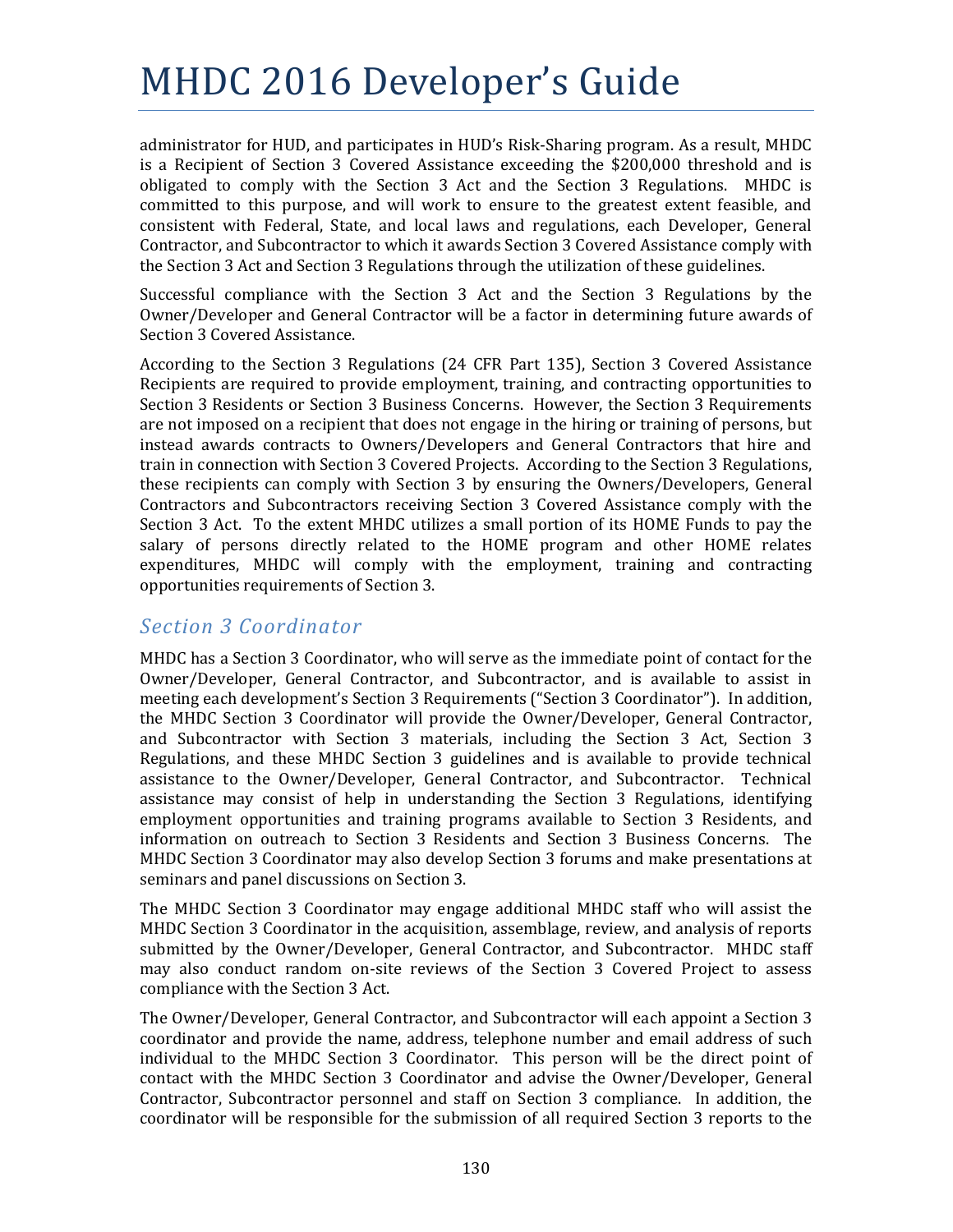MHDC Section 3 Coordinator and will serve as the point of contact for Section 3 complaints and as the on-site monitor of the Owner/Developer, General Contractor, and Subcontractor implementation of its respective Section 3 Plan.

#### *Section 3 Meeting*

Once MHDC has awarded the Section 3 Covered Assistance, it will schedule a meeting with the Owners/Developer(s) to discuss the Section 3 Requirements. Attendees will include the MHDC Section 3 Coordinator, General Contractors, and the Owner's/Developer's Section 3 Coordinator and the General Contractor's Section 3 Coordinator, if selected. The purpose of the meeting is to address any questions the attendees may have regarding compliance with Section 3 Regulations. All attendees will be provided with a copy of the MHDC Section 3 Guidelines, the Section 3 Act and the Section 3 Regulations. Each Owner/Developer and General Contractor will also be required to submit a statement to the MHDC Section 3 Coordinator acknowledging its receipt of the foregoing documents as well as its understanding the Section 3 Regulations apply to the specific Section 3 Covered Project, and its commitment to submit a Section 3 Plan in accordance with the deadlines set out in the Conditional Reservation.

### *Section 3 Contracting Opportunity Goals*

Owners/Developers, General Contractors, and Subcontractors with Section 3 Covered Contracts must establish certain contracting opportunity goals for Section 3 Business Concerns in connection with the Section 3 Covered Project. These numerical goals apply to contracts awarded by the Developer, General Contractor, or Subcontractor. These goals can be met by achieving the following benchmarks:

- 1. At least 10% of the total dollar amount of all Section 3 Covered Contracts for building trades work arising in connection with housing rehabilitation, housing construction and other public construction; and
- 2. At least 3% of the total dollar amount of all other Section 3 Covered Contracts (professional services).

### *Employment and Training Opportunity Goals*

The Section 3 Act requires the Owner/Developer, General Contractor, and Subcontractor to utilize Section 3 Residents and Section 3 Business Concerns in the development of Section 3 projects, to the greatest extent feasible. Specifically, the Owner/Developer, General Contractor, and Subcontractor must establish certain Section 3 goals for each Section 3 Project. 

All Section 3 employment and training goals must be explicitly set forth in all Section 3 Plans as follows:

"The numerical goal for Employment for this Section 3 Covered Project is  $\frac{1}{2}$  % of new hires. 

The numerical goal for Training for this Section 3 Covered Project is  $\_\_\_\%$  of residents hired."

Employment and training goals can be met by either directly providing the employment or training or by facilitating the employment or training. That is, the Owner/Developer, General Contractor, or Subcontractor can satisfy the Section 3 employment and training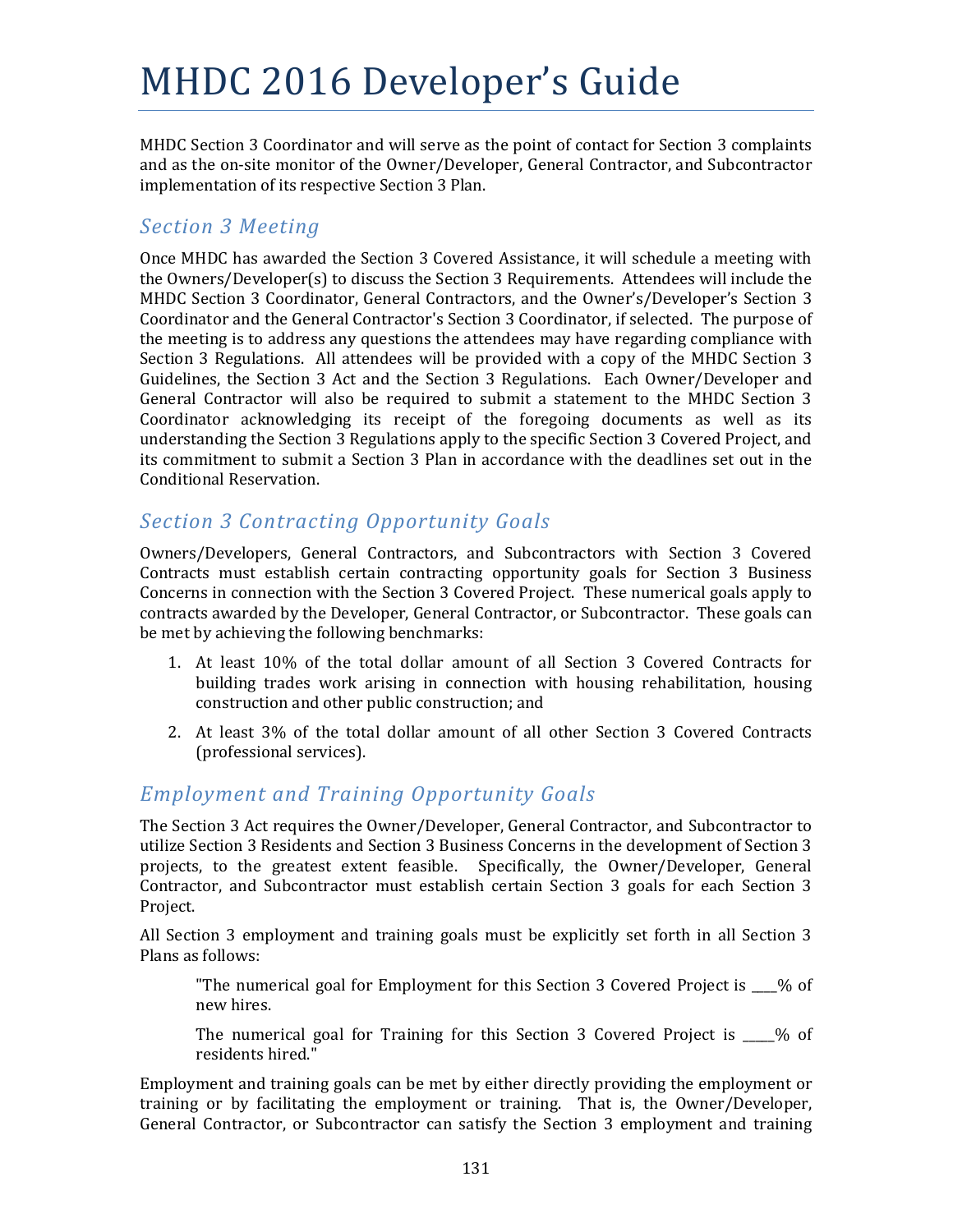goals by arranging for the employment or training of Section 3 Residents in connection with: a) the Owner's/Developer's Section 3 Covered Projects; b) the Owner's/Developer's non-Section 3 projects; or c) other non-Section 3 Projects.

The MHDC Section 3 Coordinator is available to provide technical assistance to meet these employment and training goals.

The Owner/Developer, General Contractor, and Subcontractor must provide in its Section 3 Plan a breakdown of job categories and positions needed for the Section 3 Covered Project, including positions occupied by permanent employees.

If the Owner/Developer, General Contractor, or Subcontractor does not have any employment or training opportunities available in connection with the Section 3 Covered Project, this must be reflected in its Section 3 Plan.

#### *Formal Section 3 Plan*

After the General Contractor has been selected, the Owner/Developer must submit a comprehensive Section 3 Plan, signed by the Owner/Developer and the General Contractor, to the MHDC Section 3 Coordinator for review and approval, in accordance with the deadlines set forth in the Conditional Reservation. The Section 3 Plan will include the Section 3 goals of the Owner/Developer and the General Contractor.

Upon submission of the Section 3 Plan, the MHDC Section 3 Coordinator will review and either approve it, conditionally approve it with suggested modifications, or disapprove the plan. MHDC staff will not issue a Firm Commitment for the development until the Section 3 Plan has been approved. After the Section 3 Plan has been approved, the MHDC Section 3 Coordinator will review and monitor it regularly to assess its implementation and the attainment of the Section 3 goals.

As subcontracts in excess of \$100,000 are awarded, such Subcontractors will be required to submit their own Section 3 Plan to the MHDC Section 3 Coordinator for review and approval. 

Copies of all bid documents that are received and all contracts that are awarded must also be submitted to MHDC staff. These documents should be submitted electronically and in pdf format. 

### *Components of a Section 3 Plan*

The Section 3 Plan must include specific information including, but not limited to, the following: 

- 1. Owner/Developer, General Contractor, or Subcontractor's statement certifying it intends to comply with the Section 3 Act and Section 3 Regulations, as well as the MHDC Section 3 Guidelines;
- 2. Owner/Developer, General Contractor, or Subcontractor's statement certifying each is aware of the employment, training, and contracting goals and agrees to work together to meet these goals;
- 3. Name and contact information of the Owner/Developer, General Contractor, or Subcontractor's Section 3 coordinator;
- 4. Identification of the Section 3 Area (see definition of Neighborhood Area);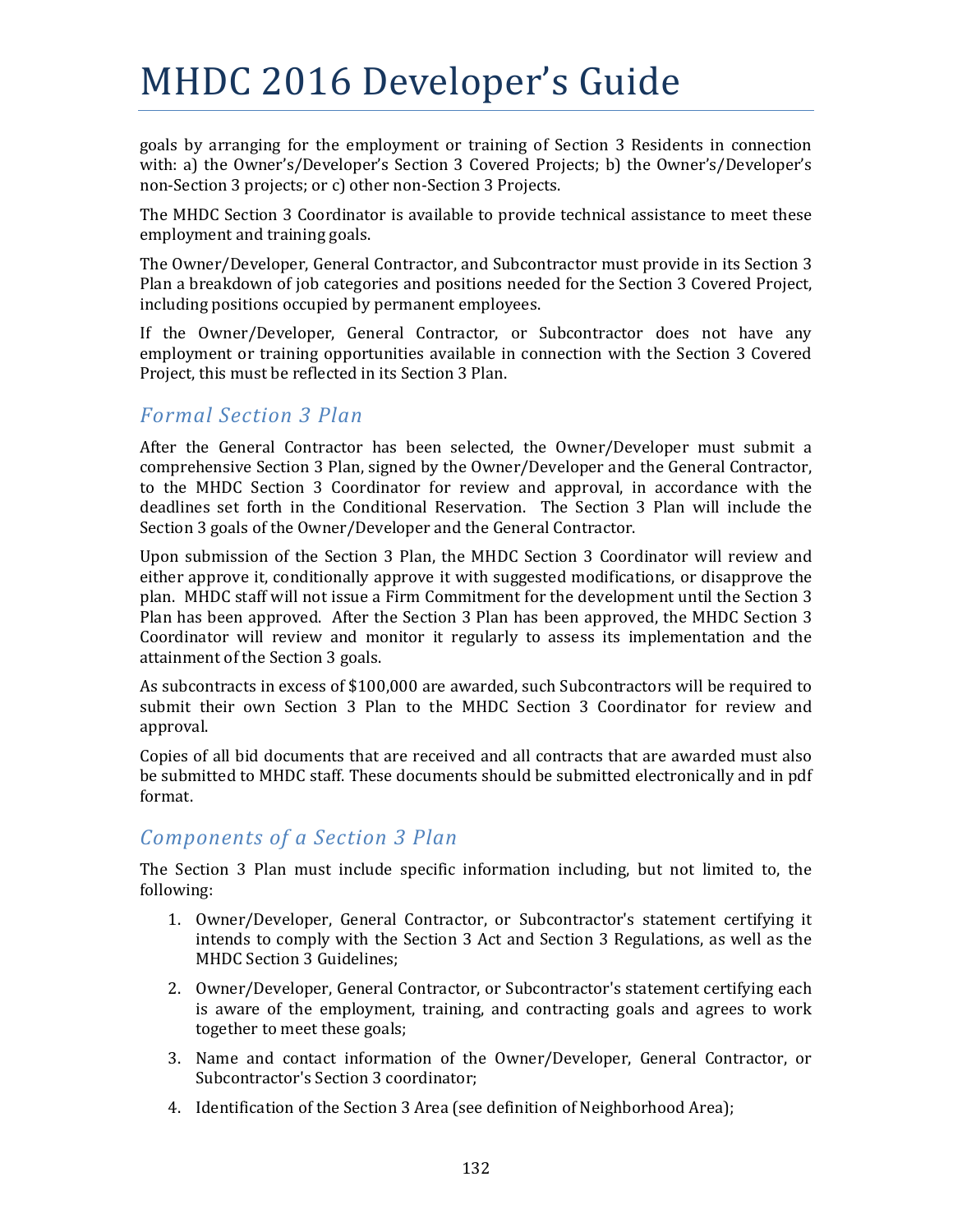- 5. Owner/Developer, General Contractor, or Subcontractor's current workforce;
- 6. Owner/Developer, General Contractor, or Subcontractor's Contractor's workforce necessitated by the Section 3 Covered Project;
- 7. Owner/Developer, General Contractor, or Subcontractor's Section 3 employment, training, and contracting opportunity goals;
- 8. Specific strategies for notifying Section 3 Residents of Section 3 employment and training goals;
- 9. Specific strategies for notifying Section 3 Business Concerns of Section 3 contracting opportunities;
- 10. Commitment to inform all Subcontractors of its Section 3 Plan;
- 11. Owner's/Developer's commitment to prepare and submit monthly Section 3 reports to the MHDC Section 3 Coordinator;
- 12. General Contractor's commitment to prepare and submit monthly reports to its Section 3 coordinator;
- 13. Commitment of Owner/Developer, General Contractor, and Subcontractor to include the Section 3 Clause in all construction contracts and subcontracts exceeding \$100,000.00 awarded as a result of the Section 3 Covered Assistance.
- 14. Commitment to provide employment agencies and local public housing authorities of possible employment, training, and contracting opportunities.
- 15. Commitment by Owner/Developer, General Contractor, and Subcontractor to conduct aggressive outreach and notification campaign to Section 3 Residents and Section 3 Business Concerns regarding its Section 3 goals, including the usage of site signage, flyers, etc.
- 16. Inclusion of other strategies which facilitate the achievement of the Section 3 goals established by the Owner/Developer, General Contractor, and Subcontractor.

#### *Implementation Strategies*

To comply with the Section 3 Act and the Section 3 Regulations, the Owner/Developer, General Contractor, or Subcontractor, as applicable, must implement an aggressive campaign to encourage participation of Section 3 Residents and Section 3 Business Concerns. Some strategies to implement this campaign include the following:

- 1. Publish in a local newspaper a notice of the potential employment and training opportunities for Section 3 Residents and potential contracting opportunities for Section 3 Business Concerns. Written notice must be provided in sufficient time to enable business concerns the opportunity to respond to the bid invitation.
- 2. Post in a prominent location at the Section 3 Covered Project site notice of the potential employment and training opportunities for Section 3 Residents, and potential contracting opportunities for Section 3 Business Concerns.
- 3. Submit letters or flyers to the residents of the Section 3 Covered Project advising them of the employment, training and contracting opportunities for the Section 3 Covered Project (applies to rehabilitation when there are existing residents);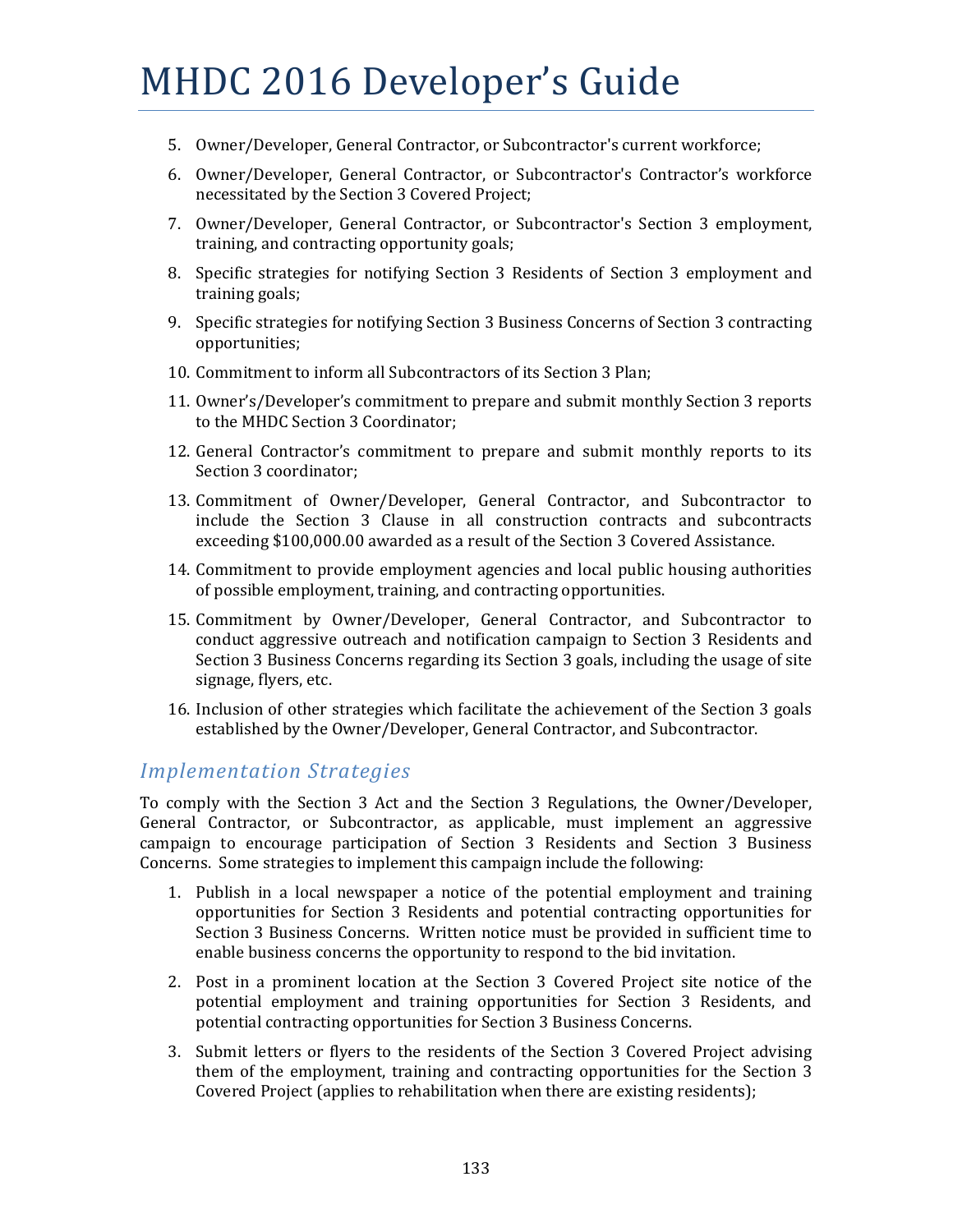- 4. Provide the residents of the Section 3 Covered Project and the surrounding area with information on how to get certified as a Section 3 Resident or a Section 3 Business Concern;
- 5. Provide the local public housing authority with flyers, notices and other information related to the Section 3 employment, training and contracting opportunities for the Section 3 Covered Project;
- 6. Provide information to residents of a Section 3 Covered Project and the surrounding area regarding established job training programs located within the Section 3 Area;
- 7. Provide minority and women-focused labor and trade organizations with notice of Section 3 employment, training, and business opportunity goals;
- 8. Provide minority and women-focused labor and trade organizations with notice of when and where plans and specifications for bid review will be distributed;
- 9. Establish public forums regarding Section 3 Covered Projects being developed within the Section 3 Area, in which the Owner/Developer, General Contractor, and Subcontractor will participate;
- 10. Utilize other strategies set forth in Appendix "A" of the Section 3 Regulations; and
- 11. Seek out referral sources to ensure job readiness for public housing residents through on-the-job-training  $(O|T)$  and mentoring to obtain necessary skills that will transfer into the external labor market.

### *Certification of Section 3 Residents*

Individuals seeking to participate in Section 3 Covered Projects must first be determined as Section 3 eligible by the municipality in which they reside or by the local public housing agency. If the municipality or local public housing agency does not provide this service, the individual must complete the form entitled "Resident Employment Opportunity Data" found at the HUD Website at: http://portal.hud.gov/hudportal/section3. The form can also be obtained by contacting the MHDC Section 3 Coordinator. The completed form and all required documentation should then be submitted to the Owner/Developer, the General Contractor, or the Subcontractor, who in turn will provide a copy to the MHDC Section 3 Coordinator. For further explanation on eligibility, please refer to the definition of a Section 3 Resident found earlier in this section.

#### *Certification of Section 3 Business Concerns*

Any business seeking to participate in Section 3 Covered Projects must first be determined as Section 3 eligible by the municipality in which the business is located or by the local public housing agency. If the municipality or local public housing agency does not provide this service, a principal from the business must complete the form entitled "Certification for Business Concerns Seeking Section 3 Preference in Contracting and Demonstration of Capability" found at the HUD Website at: http://portal.hud.gov/hudportal//section3. This form can also be obtained from the MHDC Section 3 Coordinator. The completed form and all required documentation should then be submitted to the Owner/Developer, the General Contractor or the Subcontractor, who in turn will provide a copy to the MHDC Section 3 Coordinator. For further explanation on eligibility, please refer to the definition of a Section 3 Business Concern found earlier in this section.